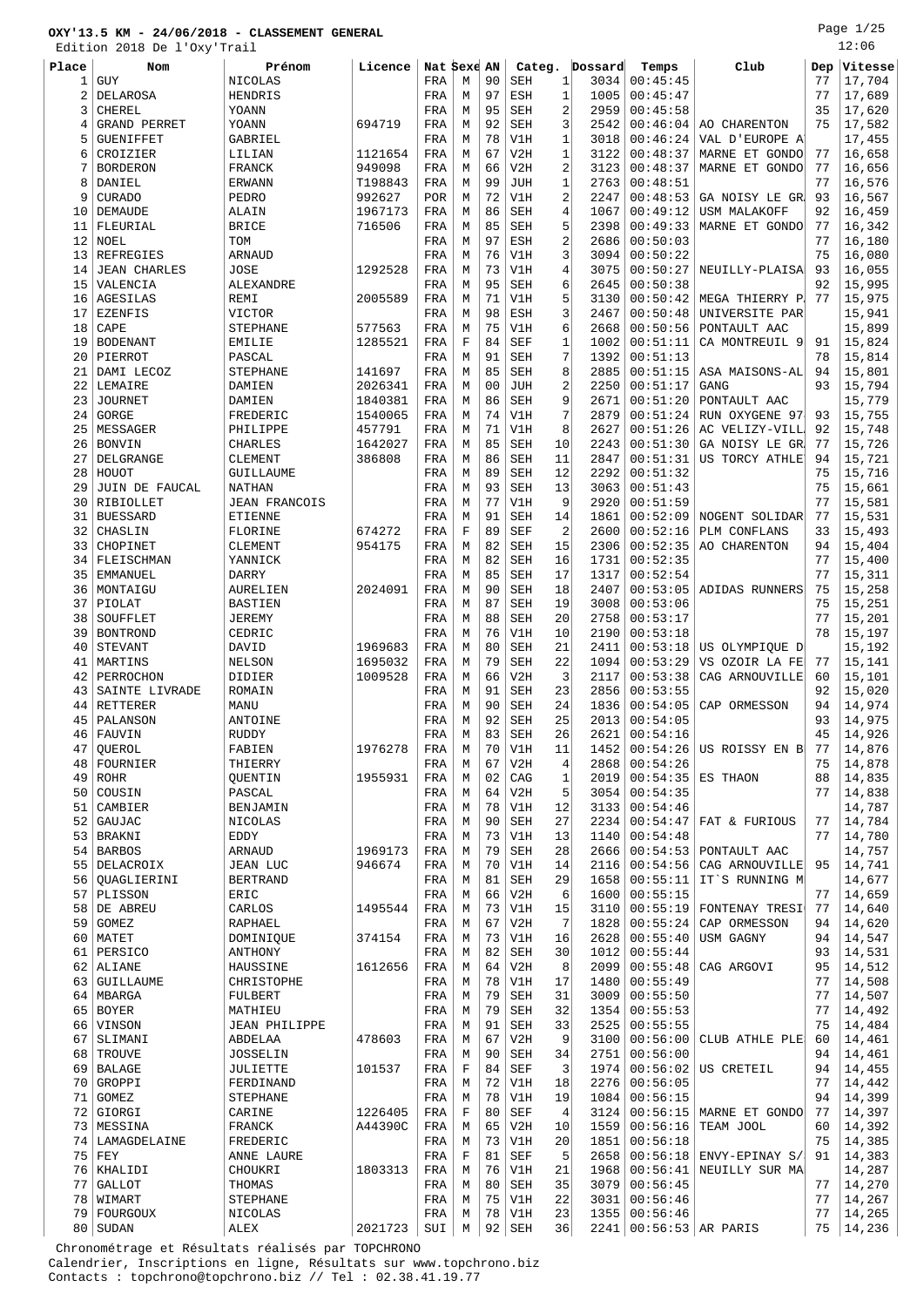Page 2/25  $\overline{12}$ 

|       | Edition 2018 De l'Oxy'Trail |                      |         |             |             |                |            |                |         |          |                           |     | 12:06   |
|-------|-----------------------------|----------------------|---------|-------------|-------------|----------------|------------|----------------|---------|----------|---------------------------|-----|---------|
| Place | Nom                         | Prénom               | Licence | Nat Sexe AN |             |                | Categ.     |                | Dossard | Temps    | Club                      | Dep | Vitesse |
| 81    | KOUBAR                      | SAMY                 |         | FRA         | М           | 93             | <b>SEH</b> | 37             | 3043    | 00:57:02 |                           | 92  | 14,201  |
| 82    | MEUNIER                     | FRANCOIS             | 392511  | FRA         | М           | 70             | V1H        | 24             | 1540    | 00:57:03 | US OLYMPIQUE D            | 77  | 14,197  |
| 83    | WAGON                       | <b>BENOIT</b>        | 1970217 | FRA         | М           | 78             | V1H        | 25             | 2705    | 00:57:04 | CLAMART COURSE            | 92  | 14,193  |
| 84    | LEROUX                      | DIDIER               |         | FRA         | М           | 76             | V1H        | 26             | 2701    | 00:57:06 | AS ORTF                   | 94  | 14,184  |
|       |                             |                      |         |             |             | 78             | V1H        | 27             | 2913    | 00:57:08 |                           | 77  |         |
| 85    | MAROUES                     | MICHAEL              |         | FRA         | М           | 02             |            | $\overline{2}$ | 3062    | 00:57:13 |                           | 88  | 14,174  |
| 86    | VALENTIN                    | <b>ENZO</b>          |         | FRA         | М           |                | CAG        |                |         |          |                           |     | 14,155  |
| 87    | AUBRY                       | SAMI                 |         | FRA         | M           | 94             | <b>SEH</b> | 38             | 2596    | 00:57:14 |                           | 77  | 14,152  |
| 88    | LEMAIRE                     | SEBASTIEN            |         | FRA         | М           | 79             | <b>SEH</b> | 39             | 2822    | 00:57:21 | 1426407                   | 77  | 14,121  |
| 89    | <b>CHATEL</b>               | VINCENT              |         | FRA         | М           | 78             | V1H        | 28             | 2387    | 00:57:23 |                           | 93  | 14,113  |
| 90    | <b>HALFEN</b>               | JEAN MARIE           | 1582239 | FRA         | М           | 74             | V1H        | 29             | 2866    | 00:57:24 | NEUILLY-PLAISA            | 93  | 14,111  |
| 91    | BEN AMOR                    | NABIL                |         | TUN         | М           | 78             | V1H        | 30             | 2069    | 00:57:29 |                           | 92  | 14,087  |
| 92    | CREA                        | ANTONIO              |         | ITA         | М           | 76             | V1H        | 31             | 2724    | 00:57:34 |                           | 77  | 14,067  |
| 93    | GAYAUD                      | LAURENT              | 1697720 | FRA         | М           | 65             | V2H        | 11             | 2790    | 00:57:39 | US OLYMPIOUE D            |     | 14,050  |
| 94    | KHAMHOME                    | <b>ALEXANDRE</b>     | 1188081 | FRA         | М           | 76             | V1H        | 32             | 1563    | 00:57:41 | LES FURETS D E            | 77  | 14,041  |
| 95    | <b>BEILIN</b>               | ELIE                 |         | FRA         | М           | 02             | CAG        | 3              | 1668    | 00:57:44 |                           | 77  | 14,029  |
| 96    | FONTENEAU                   | KEWIN                |         | FRA         | M           | 87             | <b>SEH</b> | 40             | 1224    | 00:57:46 |                           | 77  | 14,019  |
| 97    | COLENO                      | LAURE                | 1720621 | FRA         | $\mathbf F$ | 80             | <b>SEF</b> | 6              | 3019    | 00:57:46 | VAL D'EUROPE A            |     | 14,020  |
| 98    | MELIER                      | LAETITIA             |         | FRA         | $\rm F$     | 83             | <b>SEF</b> | 7              | 2688    | 00:57:47 |                           | 77  | 14,017  |
| 99    | ALI BELHADJ                 | SAMIR                |         | FRA         | М           | 93             | SEH        | 41             | 2380    | 00:57:48 |                           | 77  | 14,011  |
|       |                             |                      |         |             |             |                |            |                |         |          |                           | 77  |         |
| 100   | VEIGA                       | NICOLAS              |         | FRA         | М           | 85             | SEH        | 42             | 1274    | 00:57:51 | FUNRUN77                  |     | 14,000  |
| 101   | SINIAWSKI                   | NICOLAS              |         | FRA         | М           | 78             | V1H        | 33             | 3036    | 00:57:56 |                           | 93  | 13,978  |
| 102   | LAPORTE                     | OLIVIER              |         | FRA         | М           | 79             | <b>SEH</b> | 43             | 2195    | 00:57:56 |                           | 93  | 13,978  |
| 103   | LEFEBVRE                    | OLIVIER              | A05312C | FRA         | M           | 66             | V2H        | 12             | 2784    | 00:58:00 | US METRO                  | 95  | 13,964  |
| 104   | GROSSI                      | MARIO                | 548981  | FRA         | М           | 62             | V2H        | 13             | 1613    | 00:58:01 | TREMBLAY AC AT            |     | 13,961  |
| 105   | VILLEVAL                    | LUDGER               |         | FRA         | М           | 75             | V1H        | 34             | 1657    | 00:58:09 | IT'S RUNNING M            |     | 13,929  |
| 106   | <b>BESCHER</b>              | GUILLAUME            |         | FRA         | М           | 86             | <b>SEH</b> | 44             | 1377    | 00:58:10 |                           | 94  | 13,923  |
| 107   | TRAVERS                     | ALEXANDRA            |         | FRA         | $\rm F$     | 75             | V1F        | 1              | 1835    | 00:58:14 | CAP ORMESSON              | 94  | 13,909  |
| 108   | LARROOUE                    | FRANCK               |         | FRA         | М           | 80             | SEH        | 45             | 1914    | 00:58:16 |                           | 77  | 13,900  |
| 109   | <b>BERKANI</b>              | MOSTAPHA             |         | FRA         | М           | 69             | V1H        | 35             | 3101    | 00:58:22 |                           | 77  | 13,875  |
| 110   | MC DOWELL                   | MATHIEU              |         | FRA         | М           | 99             | <b>JUH</b> | 3              | 1372    | 00:58:27 |                           | 94  | 13,858  |
| 111   | PINCHAUD                    | IGOR                 |         | FRA         | М           | 83             | <b>SEH</b> | 46             | 2853    | 00:58:28 |                           | 77  | 13,852  |
| 112   | TARTAGLIA                   | FABRICE              | 1570659 | FRA         | M           | 72             | V1H        | 36             | 3057    | 00:58:30 | <b>ASPHALTE 94</b>        | 94  | 13,844  |
|       |                             |                      |         |             |             |                |            | $\overline{4}$ |         | 00:58:39 |                           |     |         |
| 113   | MIGNOTTE                    | RAPHAEL              | 1583307 | FRA         | М           | 0 <sub>0</sub> | <b>JUH</b> |                | 2056    |          | VS OZOIR LA FE            | 77  | 13,807  |
| 114   | <b>SAUR</b>                 | SEBASTIEN            |         | FRA         | М           | 72             | V1H        | 37             | 2196    | 00:58:41 |                           | 94  | 13,801  |
| 115   | HAZEBROUCK                  | CHRISTOPHE           |         | FRA         | М           | 73             | V1H        | 38             | 1467    | 00:58:41 | TEAM WARRIORS             | 92  | 13,801  |
| 116   | YAHIA                       | KAMEL                | 2001602 | FRA         | М           | 66             | V2H        | 14             | 2249    | 00:58:43 | GANG                      | 93  | 13,792  |
| 117   | VILLANOVA                   | OLIVIER              |         | FRA         | М           | 81             | SEH        | 47             | 1052    | 00:58:43 |                           | 77  | 13,793  |
| 118   | <b>BELLETRE</b>             | STEPHANE             |         | FRA         | М           | 71             | V1H        | 39             | 1687    | 00:58:45 | ASSOCIATION LA            | 93  | 13,786  |
| 119   | MORIN                       | VINCENT              |         | FRA         | М           | 84             | <b>SEH</b> | 48             | 2915    | 00:58:48 |                           | 93  | 13,774  |
| 120   | <b>VIVA</b>                 | NICOLAS              |         | FRA         | M           | 83             | <b>SEH</b> | 49             | 1011    | 00:58:53 |                           | 94  | 13,756  |
| 121   | <b>GONCALVES</b>            | MANUEL               |         | POR         | М           | 72             | V1H        | 40             | 2079    | 00:58:54 |                           | 77  | 13,750  |
| 122   | GORSZKA                     | MICKAEL              |         | FRA         | М           | 75             | V1H        | 41             | 1722    | 00:58:54 |                           | 77  | 13,751  |
| 123   | LANCON                      | NOELLE               |         | FRA         | $\rm F$     | 76             | V1F        | $\overline{2}$ | 2530    | 00:58:54 |                           | 93  | 13,749  |
| 124   | MATHON                      | PIERRE               |         | FRA         | М           | 89             | SEH        | 50             | 2369    | 00:58:55 |                           | 95  | 13,746  |
|       | 125 MOUSAD                  | SARAH                |         | FRA         | F           | 95             | <b>SEF</b> | 8              | 1310    | 00:58:56 |                           | 94  | 13,742  |
|       | 126   URRUTY                | NICOLAS              |         | FRA         | М           | 89             | <b>SEH</b> | 51             | 1387    | 00:58:58 |                           | 94  | 13,735  |
| 127   | POURCELOT                   | MICKAEL              |         | FRA         | М           | 91             | <b>SEH</b> | 52             | 1386    | 00:58:58 |                           | 75  | 13,733  |
|       |                             |                      |         |             | $\mathbf F$ | 83             |            | 9              | 2684    | 00:59:05 |                           | 77  | 13,708  |
| 128   | <b>GONET</b>                | CINDY                |         | FRA         |             |                | <b>SEF</b> |                |         |          |                           |     |         |
| 129   | TASTET                      | ANTHONY              |         | FRA         | М           | 95             | SEH        | 53             | 3132    | 00:59:05 | SUAPS MARNE-LA            | 77  | 13,707  |
|       | 130   FERREOL               | <b>BERTRAND</b>      |         | FRA         | М           | 79             | <b>SEH</b> | 54             | 2988    | 00:59:09 |                           | 77  | 13,692  |
| 131   | ANTUNES                     | JOSE                 | 647865  | FRA         | М           | 67             | V2H        | 15             | 2950    | 00:59:18 | PONTAULT AAC              | 77  | 13,657  |
|       | 132 HABBI                   | RAMAL                |         | FRA         | М           | 76             | V1H        | 42             | 3142    | 00:59:23 |                           |     | 13,638  |
|       | 133 LE PAGE                 | DANIEL               | 1461126 | FRA         | М           | 62             | V2H        | 16             | 2677    | 00:59:24 | COURIR A CHATE            | 93  | 13,636  |
|       | 134   TILEHGHOUATINE        | NAZHA                |         | FRA         | F           | 83             | SEF        | 10             | 1309    | 00:59:27 |                           | 92  | 13,623  |
|       | 135   LABARDE               | LUDOVIC              |         | FRA         | М           | 77             | V1H        | 43             | 1210    | 00:59:30 |                           | 77  | 13,610  |
|       | 136 DA SILVA                | MARIO                |         | FRA         | М           | 75             | V1H        | 44             | 2842    | 00:59:39 |                           | 77  | 13,579  |
| 137   | SKOWRON                     | CHRISTOPHE           |         | FRA         | M           | 82             | SEH        | 55             | 1261    | 00:59:39 |                           | 77  | 13,578  |
|       | 138   MANLAY                | THIERRY              |         | FRA         | М           | 66             | V2H        | 17             | 2896    | 00:59:46 | COURIR CORPS E            | 89  | 13,550  |
| 139   | CRAPOULET                   | NICOLAS              |         | FRA         | М           | 83             | <b>SEH</b> | 56             | 1136    | 00:59:47 |                           | 77  | 13,547  |
|       | 140   RAMBURE               | ROMAIN               |         | FRA         | М           | 90             | <b>SEH</b> | 57             | 1248    | 00:59:48 |                           | 77  | 13,542  |
| 141   | <b>GEMBERLE</b>             | MARYLIN              |         | FRA         | $\mathbf F$ | 79             | SEF        | 11             | 2392    | 00:59:49 |                           | 77  | 13,538  |
|       | 142 NOGUIER                 | GUILLAUME            |         | FRA         | М           | 76             | V1H        | 45             | 1401    | 00:59:51 |                           | 77  | 13,534  |
|       | 143 JARISCH                 | PETER RALPH          |         | FRA         | М           | 68             | V2H        | 18             | 3099    | 00:59:51 |                           | 77  | 13,530  |
| 144   | BANILLA                     | JUAN FELINE          | 2020360 | FRA         | М           | 86             | <b>SEH</b> | 58             | 3136    | 00:59:52 |                           | 77  | 13,529  |
|       | 145   RANSQUIN              | JEROME               |         | FRA         | М           | 78             | V1H        | 46             | 2238    | 00:59:54 |                           | 94  | 13,520  |
|       |                             |                      |         |             |             |                |            |                |         |          |                           |     |         |
| 146   | WATTEL                      | MARIE LISE           | 568558  | FRA         | $\rm F$     | 63             | V2F        | 1              | 2672    | 00:59:55 | PONTAULT AAC              |     | 13,518  |
| 147   | LEBECHNECH                  | LORIS                |         | FRA         | М           | 92             | SEH        | 59             | 1336    | 01:00:01 |                           | 75  | 13,494  |
|       | 148 FERREIRA                | <b>JEAN PHILIPPE</b> |         | FRA         | М           | 84             | <b>SEH</b> | 60             | 2929    | 01:00:02 |                           | 94  | 13,489  |
|       | $149$ PARENT                | CHRISTOPHE           | 2011902 | FRA         | М           | 74             | V1H        | 47             | 1631    | 01:00:05 | FONTENAY TRESI            | 77  | 13,480  |
|       | $150  $ RENAUD              | LUDOVIC              |         | FRA         | М           | 77             | V1H        | 48             | 1082    | 01:00:07 |                           | 77  | 13,471  |
| 151   | SHAHMAEI                    | KIAN                 | 690493  | FRA         | М           | 86             | SEH        | 61             | 1679    | 01:00:12 | GA NOISY LE GR            | 77  | 13,452  |
|       | 152   POIRRIER              | <b>HERVE</b>         |         | FRA         | М           | 79             | <b>SEH</b> | 62             | 1086    | 01:00:13 |                           | 77  | 13,448  |
|       | 153 FRANCO                  | OLIVIER              |         | FRA         | M           | 77             | V1H        | 49             | 2743    | 01:00:14 | COLAS                     |     | 13,444  |
|       | 154   POULIQUEN             | ARNAUD               |         | FRA         | М           | 71             | V1H        | 50             | 2161    | 01:00:16 |                           | 77  | 13,437  |
| 155   | SABBAR                      | MOUSTAFA             |         | FRA         | М           | 77             | V1H        | 51             | 2271    | 01:00:18 |                           | 77  | 13,432  |
|       | 156   PRONIER               | FLORENT              |         | FRA         | М           | 88             | <b>SEH</b> | 63             | 1536    | 01:00:18 |                           | 77  | 13,431  |
|       | $157$ HARTA                 | ABDEL                |         | FRA         | М           | 80             | <b>SEH</b> | 64             | 2475    | 01:00:19 | UNIVERSITE PAR            |     | 13,428  |
|       | 158   FAUCHEUX              | LAURENT              |         | FRA         | М           | 70             | V1H        | 52             | 2936    | 01:00:21 |                           | 77  | 13,421  |
|       | 159   PEYRADE               | BENOIT               | 1862899 | FRA         | М           | 76             | V1H        | 53             | 1629    |          | $01:00:22$ LE CHATELET EN | 77  | 13,415  |
|       | $160$ FAUTRA                | CHARLES              |         | FRA         | М           | 86             | SEH        | 65             | 1564    | 01:00:34 |                           | 77  | 13,371  |
|       |                             |                      |         |             |             |                |            |                |         |          |                           |     |         |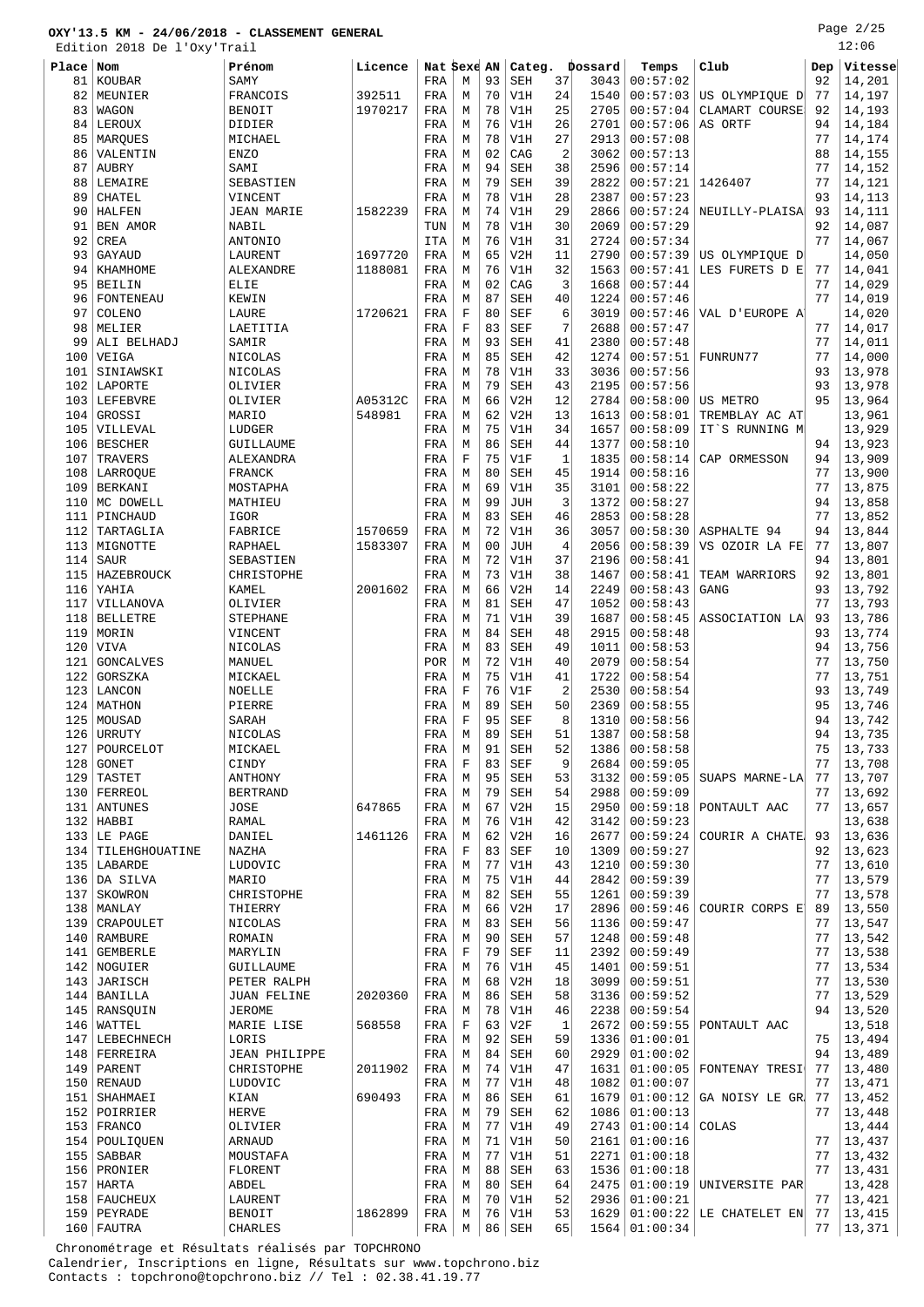| Page $3/25$ |  |
|-------------|--|
|             |  |

|           | Edition 2018 De l'Oxy'Trail |                     |         |             |         |                |              |                |         |          |                                 |     | 12:06   |
|-----------|-----------------------------|---------------------|---------|-------------|---------|----------------|--------------|----------------|---------|----------|---------------------------------|-----|---------|
| Place Nom |                             | Prénom              | Licence | Nat Sexe AN |         |                | Categ.       |                | Dossard | Temps    | Club                            | Dep | Vitesse |
| 161       | HSSAINE                     | ABDALLAH            | 1072776 | FRA         | М       | 70             | V1H          | 54             | 2248    | 01:00:37 | GA NOISY LE GR                  | 94  | 13,362  |
| 162       | PLANCON                     | <b>ARNAUD</b>       |         | FRA         | М       | 69             | V1H          | 55             | 2702    | 01:00:37 | AS ORTF                         | 75  | 13,359  |
|           |                             |                     |         |             |         | 90             |              | 66             | 2374    |          |                                 | 75  |         |
| 163       | <b>NORMAND</b>              | GUILLAUME           |         | FRA         | M       |                | <b>SEH</b>   |                |         | 01:00:39 |                                 |     | 13,355  |
| 164       | PETIT                       | GHISLAIN            |         | FRA         | М       | 80             | <b>SEH</b>   | 67             | 1374    | 01:00:39 |                                 | 92  | 13,355  |
| 165       | COUSIN                      | <b>BRICE</b>        |         | FRA         | М       | 78             | V1H          | 56             | 2095    | 01:00:42 |                                 | 77  | 13,344  |
| 166       | SALOMON                     | CHRISTINE           |         | FRA         | $\rm F$ | 70             | V1F          | 3              | 1777    | 01:00:43 |                                 | 77  | 13,340  |
| 167       | ANDRIEUX                    | MARC                | 1629771 | FRA         | М       | 53             | V3H          | $\mathbf{1}$   | 2098    | 01:00:45 | CAG ARNOUVILLE                  | 95  | 13,331  |
| 168       | HEBERT                      | MATHIEU             |         | FRA         | М       | 93             | SEH          | 68             | 2157    | 01:00:47 |                                 | 75  | 13,325  |
| 169       | MATHIS                      | LOIC                |         | FRA         | М       | 96             | ESH          | 4              | 1363    | 01:00:49 |                                 | 77  | 13,319  |
| 170       | EL ATTAR LE BELLE CLAIRE    |                     |         | FRA         | F       | 86             | <b>SEF</b>   | 12             | 2297    | 01:00:51 | PABLO TEAM                      | 91  | 13,309  |
| 171       | EL ATTAR LE BELLE YACINE    |                     |         | FRA         | М       | 86             | SEH          | 69             | 2296    | 01:00:52 | PABLO TEAM                      | 91  | 13,307  |
| 172       | MOUGAMADOU                  | <b>BASCHA</b>       |         | FRA         | М       | 79             | <b>SEH</b>   | 70             | 3135    | 01:00:54 |                                 |     | 13,299  |
| 173       | <b>BRANDEL</b>              | VIRGINIE            |         | FRA         | F       | 79             | <b>SEF</b>   | 13             | 3080    | 01:00:55 |                                 | 93  | 13,296  |
| 174       | POLLET                      | ALAIN               | 1040034 | FRA         | М       | 65             | V2H          | 19             | 2650    | 01:00:56 | ST MICHEL SPOR                  | 91  | 13,290  |
| 175       | TAPPREST                    | CEDRIC              |         | FRA         | М       | 79             | <b>SEH</b>   | 71             | 1071    | 01:01:01 |                                 | 77  | 13,275  |
| 176       | TRUONG                      |                     |         | FRA         | М       | 71             | V1H          | 57             | 2328    | 01:01:04 |                                 | 77  | 13,262  |
|           |                             | TRONG DUNG          |         |             |         |                |              |                |         |          |                                 |     |         |
| 177       | REBUA                       | DOMINIQUE           |         | FRA         | М       | 75             | V1H          | 58             | 1794    | 01:01:04 | DOMINIQUE REBU                  | 91  | 13,261  |
| 178       | DE BACKER                   | JULIEN              |         | FRA         | М       | 83             | <b>SEH</b>   | 72             | 1151    | 01:01:05 |                                 | 94  | 13,259  |
| 179       | <b>CALVET</b>               | FRANCOIS            |         | FRA         | M       | 92             | SEH          | 73             | 2894    | 01:01:08 |                                 | 60  | 13,248  |
| 180       | FRANCISCO                   | MICHAEL             |         | FRA         | М       | 87             | SEH          | 74             | 2953    | 01:01:13 | ALTERNATIVE AR                  |     | 13,231  |
| 181       | DEVIN                       | XAVIER              |         | FRA         | М       | 89             | <b>SEH</b>   | 75             | 1139    | 01:01:14 |                                 | 75  | 13,225  |
| 182       | PASSIEUX                    | <b>BENOIT</b>       |         | FRA         | М       | 87             | <b>SEH</b>   | 76             | 3093    | 01:01:22 | ALTERNATIVE AR                  |     | 13,199  |
| 183       | NAUDIN                      | FRANCK              | 931939  | FRA         | М       | 71             | V1H          | 59             | 2998    | 01:01:23 | PONTAULT AAC                    | 77  | 13,192  |
| 184       | FRANCISCO                   | LOPEZ RAMOS         |         | ESP         | М       | 72             | V1H          | 60             | 2783    | 01:01:24 |                                 | 77  | 13,189  |
| 185       | <b>CHERENCE</b>             | JULIEN              |         | FRA         | М       | 85             | <b>SEH</b>   | 77             | 2745    | 01:01:25 | COLAS                           |     | 13,186  |
| 186       | LEBOIS                      | PASCAL              | 1409452 | FRA         | М       | 64             | V2H          | 20             | 1449    | 01:01:27 | USM GAGNY                       | 93  | 13,181  |
| 187       | RICHARTE                    | CHRISTOPHE          | 1387226 | FRA         | M       | 74             | V1H          | 61             | 1487    | 01:01:28 | USM GAGNY                       | 93  | 13,177  |
| 188       | POTEAU                      | JIMMY               | 1267285 | FRA         | М       | 78             | V1H          | 62             | 1746    | 01:01:29 | EA ST OUENTIN                   | 78  | 13,173  |
| 189       | GENT                        | CHRISTOPHER         |         | FRA         | М       | 87             | <b>SEH</b>   | 78             | 2752    | 01:01:32 |                                 | 77  | 13,162  |
| 190       | MENESGUEN                   | LAETITIA            | 1901889 | FRA         | F       | 74             | V1F          | 4              | 1969    | 01:01:34 | NEUILLY SUR MA                  |     | 13,155  |
|           |                             |                     |         |             |         | 79             |              |                |         |          |                                 | 94  |         |
| 191       | LEBAS                       | <b>SEVERINE</b>     |         | FRA         | $\rm F$ |                | <b>SEF</b>   | 14             | 1832    | 01:01:34 | CAP ORMESSON                    |     | 13,156  |
| 192       | DELMAS                      | <b>GUY</b>          |         | FRA         | М       | 62             | V2H          | 21             | 1829    | 01:01:34 | CAP ORMESSON                    | 94  | 13,155  |
| 193       | PERES                       | MICHAEL             |         | FRA         | М       | 74             | V1H          | 63             | 2610    | 01:01:40 | MGLY                            | 77  | 13,132  |
| 194       | GROPPI                      | KARINE              | 786318  | FRA         | F       | 78             | V1F          | 5              | 2275    | 01:01:41 | MARNE ET GONDO                  | 77  | 13,128  |
| 195       | HESBOIS                     | YANICK              |         | FRA         | М       | 64             | V2H          | 22             | 1450    | 01:01:44 |                                 | 92  | 13,120  |
| 196       | LAUGARO                     | SEBASTIEN           |         | FRA         | М       | 77             | V1H          | 64             | 1356    | 01:01:47 |                                 | 77  | 13,109  |
| 197       | VALLADON                    | VINCENT             |         | FRA         | М       | 94             | <b>SEH</b>   | 79             | 3045    | 01:01:48 |                                 | 75  | 13,106  |
| 198       | <b>GALLOIS</b>              | THIERRY             |         | FRA         | М       | 66             | V2H          | 23             | 3052    | 01:01:48 |                                 | 77  | 13,104  |
| 199       | LEGRIS                      | MATTHIEU            |         | FRA         | М       | 79             | <b>SEH</b>   | 80             | 2574    | 01:01:49 |                                 | 94  | 13,100  |
| 200       | DOS SANTOS                  | DAVID               |         | FRA         | М       | 76             | V1H          | 65             | 1517    | 01:01:51 |                                 | 77  | 13,094  |
| 201       | MENDLI                      | ABDELMOUMEN         |         | FRA         | М       | 72             | V1H          | 66             | 3061    | 01:01:53 |                                 | 77  | 13,088  |
| 202       | MINCHELLA                   | LAURENT             |         | FRA         | М       | 72             | V1H          | 67             | 1921    | 01:01:57 | TEAM93                          | 93  | 13,074  |
| 203       | FORBACH                     | MORGAN              |         | FRA         | М       | 84             | <b>SEH</b>   | 81             | 2573    | 01:01:58 |                                 | 77  | 13,071  |
| 204       | TARNOVSKI                   | VINCENT             | 1595733 | FRA         | М       | 84             | SEH          | 82             | 2246    | 01:01:59 | GA NOISY LE GR                  | 77  | 13,067  |
|           |                             |                     |         |             |         |                |              | 24             | 2550    | 01:02:04 |                                 |     |         |
|           | 205   NIELEN                | ANDREAS             |         | ALL         | М       | 62             | V2H          |                |         |          |                                 | 75  | 13,048  |
|           | $206$ BERLU                 | FRANCK              |         | FRA         | М       | 69             | V1H          | 68             | 2993    | 01:02:06 |                                 | 77  | 13,043  |
| 207       | CARRASOUEIRA                | ANTONY              |         | FRA         | М       | 70             | V1H          | 69             | 2336    | 01:02:10 |                                 |     | 13,027  |
| 208       | COLLARD                     | GREGORY             |         | FRA         | М       | 76             | V1H          | 70             | 2287    | 01:02:10 |                                 | 77  | 13,027  |
| 209       | <b>CHAN</b>                 | JACQUES             |         | FRA         | М       | 90             | SEH          | 83             | 2834    | 01:02:11 |                                 | 92  | 13,024  |
|           | 210   BEVILACQUA            | NANS                |         | FRA         | М       | 90             | SEH          | 84             | 2820    | 01:02:15 |                                 | 77  | 13,010  |
|           | 211 FLAMANT                 | PASCAL              | 1720559 | FRA         | М       | 62             | V2H          | 25             | 3021    | 01:02:18 | VAL D'EUROPE A                  |     | 12,998  |
| 212       | CZORNOMAZ                   | RUDY                |         | FRA         | М       | 69             | V1H          | 71             | 1421    | 01:02:18 |                                 | 94  | 13,001  |
| 213       | SIMON                       | PATRICE             |         | FRA         | М       | 58             | V3H          | $\overline{2}$ | 3074    | 01:02:18 |                                 |     | 12,998  |
|           | 214 HUNAULT                 | LUDOVIC             |         | FRA         | М       | 75             | V1H          | 72             | 1950    | 01:02:23 |                                 | 77  | 12,981  |
| 215       | STRIEBIG                    | XAVIER              | 643376  | FRA         | М       | 66             | V2H          | 26             | 1335    |          | $01:02:23$ USM GAGNY            | 93  | 12,983  |
|           | 216 COUVREUR                | PIERRE              | 949725  | FRA         | М       | 56             | V3H          | 3              | 2699    | 01:02:24 | US OLYMPIQUE D                  | 77  | 12,978  |
| 217       | CASTILAN                    | FRANCOIS            | 315537  | FRA         | М       | 60             | V2H          | 27             | 2778    | 01:02:24 | BUSSY RUNNING                   | 77  | 12,978  |
|           | 218   LEFEBVRE              | LAURENT             |         | FRA         | М       | 66             | V2H          | 28             | 2995    | 01:02:28 | TEAM TRIPASSIO                  | 93  | 12,965  |
|           | $219$ PERTUS                | SYLVAIN             | 2010014 | FRA         | М       | 67             | V2H          | 29             | 3134    | 01:02:29 | ATHLETIC CLUB                   |     | 12,961  |
|           | 220 PINHEIRO                | PAULO               | 1594492 | <b>POR</b>  | М       | 71             | V1H          | 73             | 3125    | 01:02:33 | MARNE ET GONDO                  | 77  | 12,947  |
| 221       | <b>DEBAUNE</b>              | JULIEN              | 1781639 | FRA         | М       | 0 <sub>0</sub> | JUH          | 5              | 1424    | 01:02:34 | SO ROSNY-SOUS-                  |     | 12,945  |
|           | 222 PETITBERGHIEN           |                     |         |             | М       | 87             | SEH          | 85             | 1233    | 01:02:34 |                                 | 77  | 12,943  |
|           |                             | FRANCOIS            |         | FRA         |         |                |              |                |         |          |                                 |     |         |
|           | $223$ BRITES                | FLORENT             |         | FRA         | М       | 82             | SEH          | 86             | 2494    | 01:02:35 |                                 | 77  | 12,941  |
|           | 224 QUILLIER                | CHARLOTTE           |         | FRA         | F       | 93             | SEF          | 15             | 3068    | 01:02:37 |                                 | 75  | 12,935  |
| 225       | CARRIER                     | MATTHIEU            |         | FRA         | М       | 78             | V1H          | 74             | 1985    | 01:02:41 |                                 | 93  | 12,920  |
|           | 226 DELAPORTE               | HERY                |         | FRA         | М       | 83             | SEH          | 87             | 2685    | 01:02:41 |                                 | 77  | 12,920  |
| 227       | CHEMEL                      | LUCIE               | 386593  | FRA         | F       | 88             | SEF          | 16             | 1001    | 01:02:41 | S/L WHITE HARR                  | 92  | 12,922  |
|           | $228$ MINET                 | GERARD              |         | FRA         | М       | 71             | V1H          | 75             | 2794    | 01:02:42 |                                 |     | 12,919  |
| 229       | HAZEBROUCK                  | SANDRINE            |         | FRA         | F       | 71             | V1F          | 6              | 1468    | 01:02:43 | TEAM WARRIORS                   | 92  | 12,915  |
|           | 230   VERBREGUE             | GREGORY             |         | FRA         | М       | 72             | V1H          | 76             | 2519    | 01:02:46 | MAIRIE DE NOIS                  | 77  | 12,903  |
| 231       | DAUTIN                      | DORIAN              |         | FRA         | М       | 89             | SEH          | 88             | 1714    | 01:02:50 |                                 | 77  | 12,889  |
| 232       | CHASLES                     | ERIC                | 1863568 | FRA         | М       | 66             | V2H          | 30             | 2562    | 01:02:52 | PONTAULT AAC                    | 77  | 12,882  |
|           | 233 AIT MANSOUR             | HASSAN              |         | <b>MAR</b>  | М       | 80             | <b>SEH</b>   | 89             | 2526    | 01:02:52 |                                 | 93  | 12,881  |
| 234       | JADOT                       | NATHALIE            | 1016131 | FRA         | F       | 72             | V1F          | 7              | 3127    | 01:02:53 | MEGA THIERRY P.                 | 77  | 12,878  |
|           | 235 VOLDOIRE                | ARNAUD              |         | FRA         | М       | 74             | V1H          | 77             | 3087    | 01:02:53 |                                 | 91  | 12,880  |
|           | 236 DUPONT                  | VINCENT             |         | FRA         | М       | 83             | SEH          | 90             | 1592    | 01:02:54 |                                 | 75  | 12,875  |
|           |                             |                     |         |             |         | 80             | <b>SEF</b>   | 17             | 2857    |          |                                 | 77  | 12,869  |
|           | $237$ LEPAGE                | SOPHIE              |         | FRA         | F       |                |              |                |         | 01:02:56 |                                 |     |         |
| 238       | MANCEAU                     | <b>JEAN CHARLES</b> |         | FRA         | М       | 71             | V1H          | 78             | 3024    | 01:02:56 | EPAMARNE                        |     | 12,869  |
|           | 239 REGNIER                 | SERGE               |         | FRA         | М       | 65             | V2H          | 31             | 1869    | 01:02:59 |                                 | 93  | 12,858  |
|           | $240$   AUGER               | CHRISTOPHE          | 1766989 | FRA         | М       |                | $69$   $V1H$ | 79             |         |          | 1868 01:03:00 ST MICHEL SPOR 91 |     | 12,856  |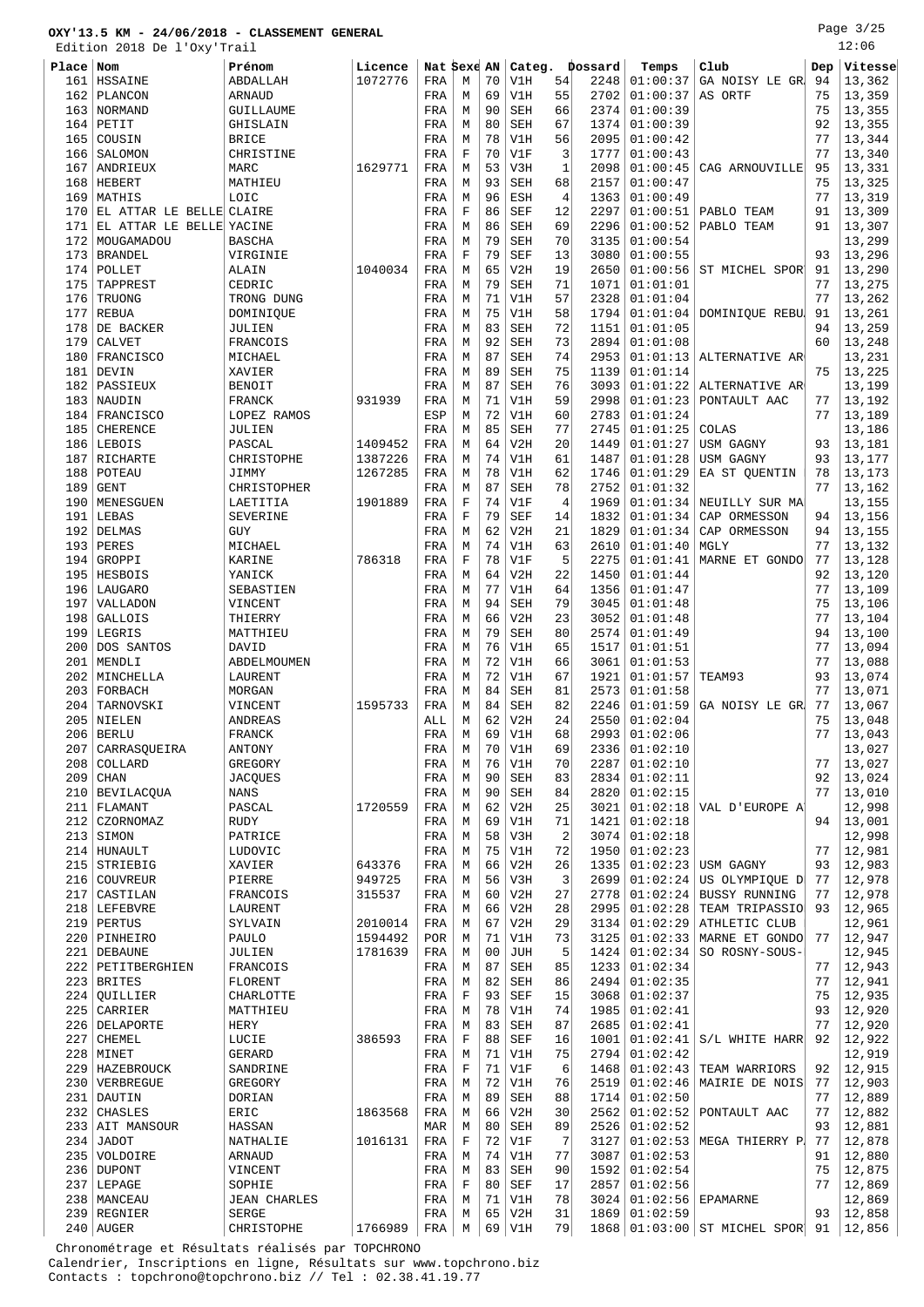Page 4/25

|            | Edition 2018 De l'Oxy'Trail    |                                      |         |              |                  |          |                             |                      |              |                                           |                                         |          | 12:06                       |
|------------|--------------------------------|--------------------------------------|---------|--------------|------------------|----------|-----------------------------|----------------------|--------------|-------------------------------------------|-----------------------------------------|----------|-----------------------------|
| Place Nom  |                                | Prénom                               | Licence | Nat Sexe AN  |                  |          | Categ.                      |                      | Dossard      | Temps                                     | Club                                    | Dep      | Vitesse                     |
| 241        | MARTINS NICOLAS                | SABINE                               | 1921268 | FRA          | F                | 73       | V1F                         | 8                    | 1843         | 01:03:00                                  | ST MICHEL SPOR                          | 91       | 12,855                      |
|            | 242 BRONCHARD                  | RODOLPHE                             | 2002571 | FRA          | М                | 68       | V2H                         | 32                   | 1616         | 01:03:07                                  | TREMBLAY AC AT                          |          | 12,830                      |
|            | $243$ NERY                     | LAURENT                              | 1195205 | FRA          | М                | 71       | V1H                         | 80                   | 1556         | 01:03:09                                  | SPORTING CLUB                           | 93       | 12,824                      |
| 244        | PERRON                         | <b>STEPHANE</b>                      | 1919744 | FRA          | M                | 73       | V1H                         | 81                   | 1516         | 01:03:13                                  | S/L SC BRIE-CO                          | 77       | 12,813                      |
| 245<br>246 | <b>SWALE</b><br><b>GERBAUD</b> | <b>JONATHAN</b><br><b>JEAN MARIE</b> |         | FRA<br>FRA   | М<br>М           | 81<br>78 | <b>SEH</b><br>V1H           | 91<br>82             | 1095<br>2676 | 01:03:15                                  | $01:03:16$ AGGLO PVM                    | 77       | 12,804<br>12,801            |
|            | 247   MANCEL                   | ILANA                                |         | FRA          | $\mathbf F$      | 96       | ESF                         | $\mathbf{1}$         | 1131         | 01:03:17                                  |                                         | 77       | 12,799                      |
| 248        | <b>BEILIN</b>                  | <b>JACQUES</b>                       |         | FRA          | М                | 75       | V1H                         | 83                   | 1667         | 01:03:17                                  |                                         | 77       | 12,797                      |
| 249        | <b>LEFEBVRE</b>                | <b>RAPHAEL</b>                       |         | FRA          | М                | 76       | V1H                         | 84                   | 1750         | 01:03:21                                  |                                         | 77       | 12,785                      |
| 250        | <b>GRENOT</b>                  | <b>JEAN FRANCOIS</b>                 |         | FRA          | М                | 66       | V2H                         | 33                   | 1537         | 01:03:22                                  |                                         | 91       | 12,782                      |
| 251        | PIERRE LOUIS                   | <b>EMMANUEL</b>                      |         | FRA          | М                | 84       | <b>SEH</b>                  | 92                   | 2090         | 01:03:22                                  |                                         | 93       | 12,780                      |
| 252        | CARABALONA                     | <b>STEPHANE</b>                      | 1849933 | FRA          | M                | 73       | V1H                         | 85                   | 1213         | 01:03:23                                  | ATHLETIC CLUB                           | 77       | 12,779                      |
| 253        | <b>GERO</b>                    | FABIENNE                             |         | FRA          | $\mathbf F$      | 67       | V2F                         | $\overline{2}$       | 2224         | 01:03:24                                  | VAIRES MEILLEU                          | 77       | 12,773                      |
| 254        | CERRAMON                       | CHRISTOPHE                           |         | FRA          | М                | 88       | SEH                         | 93                   | 1656         | 01:03:24                                  | IT'S RUNNING M                          |          | 12,773                      |
| 255        | <b>JACOB</b>                   | MICKAEL                              |         | FRA          | М                | 72       | V1H                         | 86                   | 2107         | 01:03:25                                  |                                         | 94       | 12,771                      |
|            | 256   MAILLOT                  | <b>ADELE</b>                         |         | FRA          | $\mathbf F$      | 69       | V1F                         | 9                    | 2714         | 01:03:25                                  |                                         | 77       | 12,772                      |
| 257        | RIGAL                          | DIDIER                               | 492491  | FRA          | M                | 70       | V1H                         | 87                   | 1428         | 01:03:27                                  | SO ROSNY-SOUS-                          |          | 12,765                      |
| 258<br>259 | MIDURI<br><b>EHRET</b>         | FRANCOIS<br>THIBAUD                  |         | FRA          | М                | 57<br>93 | V3H<br><b>SEH</b>           | $\overline{4}$<br>94 | 1802<br>1901 | 01:03:27<br>01:03:35                      |                                         | 91<br>94 | 12,763<br>12,738            |
| 260        | TELLAA                         | KAMELDINE                            |         | FRA<br>FRA   | М<br>М           | 57       | V3H                         | 5                    | 1904         | 01:03:35                                  |                                         | 77       | 12,736                      |
| 261        | <b>CUMENAL</b>                 | CEDRIC                               |         | FRA          | М                | 74       | V1H                         | 88                   | 1169         | 01:03:37                                  | ASC BNP PARIBA                          | 92       | 12,730                      |
| 262        | TRAMAILLE                      | JULIETTE                             |         | FRA          | F                | 93       | <b>SEF</b>                  | 18                   | 1176         | 01:03:43                                  |                                         | 75       | 12,709                      |
| 263        | NEILDE                         | YOHAN                                |         | FRA          | М                | 86       | SEH                         | 95                   | 1172         | 01:03:44                                  |                                         | 60       | 12,709                      |
| 264        | JOSSINET                       | JULIEN                               |         | FRA          | М                | 89       | <b>SEH</b>                  | 96                   | 1238         | 01:03:51                                  |                                         | 25       | 12,685                      |
| 265        | COX                            | PHIL                                 |         | BRI          | М                | 88       | SEH                         | 97                   | 2284         | 01:03:51                                  |                                         | 92       | 12,685                      |
| 266        | PIVA                           | JULIEN                               |         | FRA          | М                | 98       | <b>ESH</b>                  | 5                    | 2490         | 01:03:57                                  |                                         | 75       | 12,665                      |
| 267        | EL KHOULALI                    | MOHAMED                              |         | FRA          | М                | 81       | <b>SEH</b>                  | 98                   | 2654         | 01:03:57                                  |                                         | 93       | 12,664                      |
| 268        | PICHONNET                      | <b>ANNE</b>                          |         | FRA          | F                | 85       | <b>SEF</b>                  | 19                   | 3086         | 01:03:57                                  |                                         | 93       | 12,664                      |
| 269        | MARIANI                        | MATTEO                               |         | <b>ITA</b>   | М                | 87       | <b>SEH</b>                  | 99                   | 1524         | 01:03:58                                  |                                         | 75       | 12,661                      |
|            | $270$ LE GUEN                  | RODOLPHE                             |         | FRA          | М                | 65       | V2H                         | 34                   | 1165         | 01:03:58                                  |                                         | 77       | 12,661                      |
| 271<br>272 | GRIZARD<br>COLLIN              | ROMAIN                               |         | FRA          | М                | 99<br>81 | JUH<br>SEH                  | 6<br>100             | 1313<br>1278 | 01:03:58<br>01:04:01                      |                                         | 77<br>75 | 12,660<br>12,653            |
| 273        | DE SOUSA                       | <b>JACQUES</b><br>MIGUEL             |         | FRA<br>POR   | М<br>М           | 70       | V1H                         | 89                   | 3037         | 01:04:06                                  |                                         | 77       | 12,636                      |
|            | $274$ ARNAL                    | FRANCK                               |         | FRA          | М                | 69       | V1H                         | 90                   | 2629         | 01:04:12                                  |                                         | 94       | 12,614                      |
| 275        | <b>SECHET</b>                  | OLIVIER                              |         | FRA          | М                | 70       | V1H                         | 91                   | 2630         | 01:04:12                                  |                                         | 94       | 12,617                      |
| 276        | PICARD                         | GREGORY                              |         | FRA          | М                | 77       | V1H                         | 92                   | 2221         | 01:04:13                                  |                                         | 94       | 12,611                      |
| 277        | <b>JUBERT</b>                  | VINCENT                              | 1355957 | FRA          | М                | 72       | V1H                         | 93                   | 1490         | 01:04:14                                  | USM GAGNY                               | 93       | 12,609                      |
| 278        | MATHIEU                        | CHARLOTTE                            |         | FRA          | F                | 94       | <b>SEF</b>                  | 20                   | 1239         | 01:04:14                                  |                                         | 21       | 12,607                      |
|            | 279   DIQUELOU                 | LAURENT                              |         | FRA          | M                | 78       | V1H                         | 94                   | 2946         | 01:04:21                                  |                                         | 77       | 12,586                      |
| 280        | GAUJAC                         | THOMAS                               |         | FRA          | М                | 93       | SEH                         | 101                  | 2235         | 01:04:23                                  | FAT & FURIOUS                           | 77       | 12,581                      |
| 281        | REIS                           | <b>HELDER</b>                        |         | FRA          | М                | 71       | V1H                         | 95                   | 1643         | 01:04:23                                  |                                         | 77       | 12,579                      |
| 282        | SMIALKOWSKI                    | MAXIME                               |         | FRA          | М                | 91       | SEH                         | 102                  | 2727         | 01:04:24                                  |                                         | 77       | 12,578                      |
|            | 283   CASTARD                  | JUSTIN                               |         | FRA          | М                | 70       | V1H                         | 96                   | 3119         | 01:04:26                                  |                                         | 77       | 12,569                      |
|            | 284 HOUDENOT<br>285 LACOMBE    | MARC<br>CHRISTELLE                   |         | FRA<br>FRA   | М<br>$\mathbf F$ | 70<br>82 | V1H<br><b>SEF</b>           | 97<br>21             | 2489         | 01:04:26<br>2071   01:04:28               |                                         | 94<br>77 | 12,569<br>12,562            |
|            | $286$ LAHOZ                    | HUGO                                 |         | $_{\rm FRA}$ | M                |          | 94 SEH 103                  |                      |              | 2403   01:04:31                           |                                         |          | 93   12, 555                |
|            | 287   MARIOT                   | RUDY                                 |         | FRA          | М                | 82       | SEH                         | 104                  |              | 3066 01:04:34                             |                                         | 77       | 12,544                      |
|            | 288   MARTIN                   | <b>JEAN PAUL</b>                     |         | FRA          | М                | 61       | V2H                         | 35                   |              | $2960$ 01:04:34                           |                                         | 93       | 12,542                      |
|            | 289 MOREL                      | FRANCK                               | 1576545 | FRA          | М                | 69       | V1H                         | 98                   |              |                                           | 1972   01:04:39   NEUILLY SUR MA        |          | 12,529                      |
|            | $290$ HAIE                     | <b>JEAN PIERRE</b>                   |         | FRA          | М                | 58       | V3H                         | 6                    |              | $2626$ 01:04:41                           |                                         | 75       | $\vert$ 12,521              |
|            | 291   KERFERS                  | PAULINE                              | 1198224 | FRA          | F                | 87       | SEF                         | 22                   | 2935         |                                           | $01:04:44$ US TORCY ATHLE               |          | 12,511                      |
|            | $292$ KELLY                    | DAVID                                |         | ANG          | М                | 85       | SEH                         | 105                  |              | 2283   01:04:44                           |                                         | 75       | 12,512                      |
|            | $293$ FICHET                   | OLIVIER                              |         | FRA          | М                | 80       | SEH                         | 106                  | 3032         | 01:04:47                                  | ALLEZLESBLEUS                           | 77       | 12,502                      |
|            | $294$ GOMEZ                    | CARINE                               |         | FRA          | F                | 75       | V1F                         | 10                   | 1473         | 01:04:49                                  | TEAM WARRIORS                           | 94       | 12,494                      |
|            | $295$ OLIVE                    | ANTHONY<br><b>AURELIE</b>            |         | FRA          | M<br>F           | 87<br>81 | SEH                         | 107                  | 2838         | 01:04:52                                  |                                         | 75       | 12,485<br>12,476            |
|            | 296 BRUNET<br>297 VITRICH      | CLAIRE                               | 1863391 | FRA<br>FRA   | $\mathbf F$      | 87       | SEF<br>$\operatorname{SEF}$ | 23<br>24             |              | $2667$   01:04:55  <br>$2849$ 01:04:55    | PONTAULT AAC                            | 75       | 12,476                      |
|            | 298 BETTING                    | BENJAMIN                             |         | FRA          | М                | 87       | SEH                         | 108                  | 2642         | 01:04:55                                  |                                         | 77       | 12,475                      |
|            | 299   BERTRAND                 | NICOLAS                              | 1700883 | FRA          | М                | 77       | V1H                         | 99                   |              |                                           | 1160   01:04:58   SO HOUTLLES           | 78       | 12, 466                     |
|            | $300$ LAHAYE                   | GUILLAUME                            | T302464 | FRA          | М                | 78       | V1H                         | 100                  |              | 1013   01:05:00                           |                                         | 77       | 12,459                      |
|            | 301 TUILLET                    | <b>BORIS</b>                         |         | FRA          | М                | 90       | SEH                         | 109                  |              | 2258   01:05:05                           |                                         | 93       | 12,445                      |
|            | 302 BATIGNE VIEIRA             | CELINE                               |         | FRA          | F                | 77       | V1F                         | 11                   | 1686         |                                           | $01:05:12$ ASSOCIATION LA               | 93       | 12,422                      |
|            | 303 LESAGE                     | SYLVAIN                              |         | FRA          | М                | 86       | SEH                         | 110                  | 2282         | 01:05:15                                  |                                         | 77       | 12,412                      |
|            | $304$ JOUAN                    | PHILIPPE                             | 2014115 | FRA          | M                | 68       | V2H                         | 36                   |              |                                           | $2231   01:05:15   S/L CA COMBS-L$      | 77       | 12,412                      |
|            | 305   PERRICHON                | THIERRY                              |         | FRA          | М                | 66       | V2H                         | 37                   | 1689         | 01:05:21                                  |                                         | 93       | 12,392                      |
|            | 306   BENAKLI                  | MALEK                                |         | FRA          | М                | 70       | V1H                         | 101                  |              |                                           | 1423 01:05:33 CLUB ROSNY SOU            |          | 12,354                      |
|            | 307   PASTULA                  | IRENA                                |         | POL          | F                | 82       | SEF                         | 25                   | 3108         | 01:05:35                                  |                                         | 94       | $ 12,349\rangle$            |
|            | 308 BRANACH                    | ANNA                                 |         | POL          | F<br>F           | 79<br>73 | SEF                         | 26                   |              | 3102   01:05:35<br>1142   01:05:38        |                                         | 94<br>94 | 12,349<br>12,340            |
|            | 309 METRAL<br>310 DRAGHI       | SYLVIE<br>LAURENT                    |         | FRA<br>FRA   | М                | 74       | V1F<br>V1H                  | 12<br>102            |              | 2342   01:05:38                           |                                         | 77       | 12,339                      |
|            | 311 GONCALVES                  | AMADEU                               |         | POR          | M                | 56       | V3H                         | 7                    |              | 1952   01:05:38                           |                                         | 77       | 12,341                      |
|            | 312 VALLOIS                    | THOMAS                               |         | FRA          | М                | 86       | SEH                         | 111                  |              | 3115   01:05:41                           |                                         | 77       | 12,330                      |
|            | 313   IANNAZZO                 | LAURA                                |         | FRA          | F                | 84       | SEF                         | 27                   |              | 2070   01:05:44                           |                                         | 93       | 12,322                      |
|            | 314 BERNART                    | NADINE                               |         | FRA          | F                | 68       | V2F                         | 3                    |              |                                           | $2220   01:05:45   TRANQUILOU - N   94$ |          | 12,318                      |
|            | 315   MARIEN                   | FABRICE                              |         | FRA          | М                | 72       | V1H                         | 103                  |              | 2189   01:05:49                           |                                         | 77       | 12,306                      |
|            | 316 LE FLEM                    | ERIC                                 |         | FRA          | М                | 67       | V2H                         | 38                   | 1479         | 01:05:49                                  |                                         | 93       | 12,306                      |
|            | 317 DUMONT                     | CYRILLE                              |         | FRA          | М                | 73       | V1H                         | 104                  |              | 3141   01:05:49                           |                                         |          | 12,307                      |
|            | 318 DUPONT                     | NICOLAS                              |         | FRA          | М                | 77       | V1H                         | 105                  |              | 1034   01:05:50                           |                                         | 77       | $ 12,301\rangle$            |
|            | $319$ LUKAS<br>320 DELANDE     | THIERRY<br>BENOIT                    |         | FRA<br>FRA   | М<br>М           | 65       | V2H<br>78 V1H 106           | 39                   |              | 1622   01:05:55<br>2309   01:05:55   VR45 |                                         | 51<br>77 | $ 12,288\rangle$<br> 12,285 |
|            |                                |                                      |         |              |                  |          |                             |                      |              |                                           |                                         |          |                             |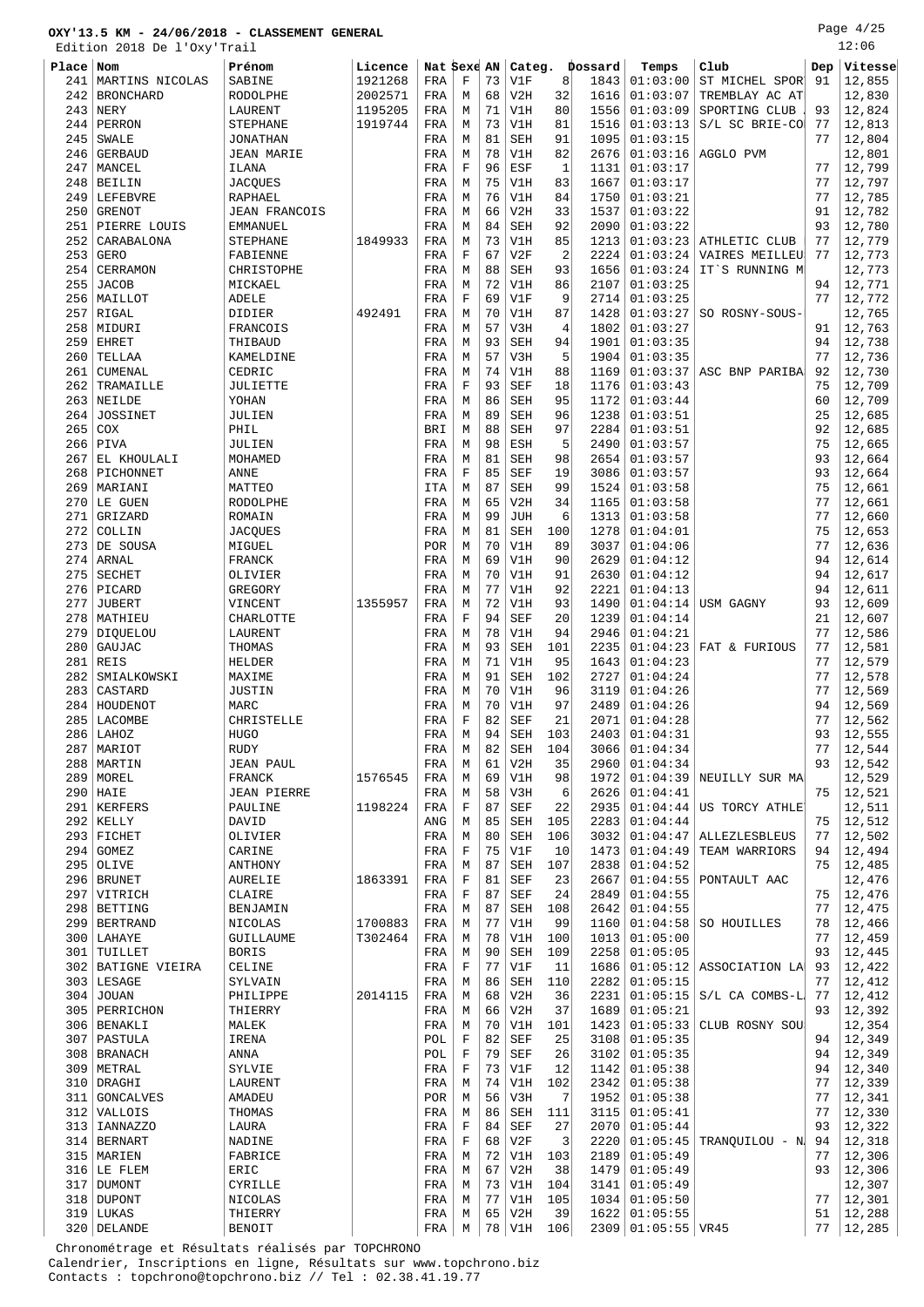Page 5/25  $12.02$ 

|       | Edition 2018 De l'Oxy'Trail |                  |         |             |             |                |            |                 |         |                 |                 |     | 12:06       |
|-------|-----------------------------|------------------|---------|-------------|-------------|----------------|------------|-----------------|---------|-----------------|-----------------|-----|-------------|
| Place | Nom                         | Prénom           | Licence | Nat Sexe AN |             |                | Categ.     |                 | Dossard | Temps           | Club            | Dep | Vitesse     |
| 321   | COMBARIEU                   | CHRISTOPHE       |         | FRA         | М           | 68             | V2H        | 40              | 1358    | 01:05:56        |                 | 94  | 12,284      |
| 322   | CHAUSSONNAUD                | FABIEN           |         | FRA         | М           | 74             | V1H        | 107             | 2170    | 01:05:56        | FILAMEN         | 92  | 12,284      |
| 323   | WARTELLE                    | FABRICE          |         | FRA         | М           | 71             | V1H        | 108             | 1506    | 01:05:58        |                 | 93  | 12,278      |
|       |                             | CHRISTOPHE       |         |             |             |                |            |                 |         |                 | ST MICHEL SPOR  |     |             |
| 324   | ANCELLE                     |                  | 1876729 | FRA         | М           | 72             | V1H        | 109             | 2644    | 01:06:00        |                 | 91  | 12,271      |
| 325   | <b>STOLTZ</b>               | <b>AXELLE</b>    |         | FRA         | F           | 79             | <b>SEF</b> | 28              | 1954    | 01:06:02        | SANOFI          |     | 12,265      |
| 326   | RANDRIANARISON              | JULIEN           |         | FRA         | M           | 80             | <b>SEH</b> | 112             | 2759    | 01:06:05        |                 | 93  | 12,257      |
| 327   | NOEL                        | VINCENT          |         | FRA         | М           | 77             | V1H        | 110             | 1433    | 01:06:05        |                 | 77  | 12,256      |
| 328   | <b>GALOIS</b>               | WLADIMIR         | 1980194 | FRA         | М           | 76             | V1H        | 111             | 2343    | 01:06:09        | AC CHAMPS SUR   | 77  | 12,244      |
| 329   | LEROUL                      | DJAMEL           |         | FRA         | М           | 76             | V1H        | 112             | 2609    | 01:06:09        |                 | 77  | 12,245      |
| 330   | DEJOUANNET                  | FRANCOIS         |         | FRA         | М           | 79             | <b>SEH</b> | 113             | 1854    | 01:06:09        |                 | 91  | 12,244      |
| 331   | MICHINEAU                   | WILLY            |         | FRA         | М           | 72             | V1H        | 113             | 1124    | 01:06:10        |                 | 77  | 12,242      |
| 332   | <b>JOUSSELIN</b>            | MATHIEU          |         | FRA         | М           | 78             | V1H        | 114             | 2985    | 01:06:11        |                 | 93  | 12,238      |
| 333   | DOLLANGERE                  | MARIE GAELLE     |         | FRA         | $\mathbf F$ | 74             | V1F        | 13              | 1681    | 01:06:13        |                 | 77  | 12,231      |
| 334   | SARRAZIN                    | FRANCOIS         |         | FRA         | М           | 87             | <b>SEH</b> | 114             | 2980    | 01:06:14        | SUAPS MARNE-LA  |     | 12,228      |
| 335   | HABOLD                      | ANTHONY          |         | FRA         | M           | 68             | V2H        | 41              | 2803    | 01:06:17        |                 | 93  | 12,218      |
| 336   | GRAND HOMME                 | KARIM            |         | FRA         | М           | 81             | <b>SEH</b> | 115             | 2831    | 01:06:26        |                 | 93  | 12,191      |
| 337   | SUIR                        | <b>STEPHANE</b>  | 1972897 | FRA         | М           | 71             | V1H        | 115             | 2558    | 01:06:26        |                 | 94  | 12,191      |
|       |                             |                  |         |             |             |                |            |                 |         |                 | UNION SPORTIVE  |     |             |
| 338   | ROBLIN                      | LAURIANE         | 1760444 | FRA         | $\mathbf F$ | 87             | <b>SEF</b> | 29              | 2931    | 01:06:27        | PLM CONFLANS    | 78  | 12,189      |
| 339   | DAVOUST VITTEMAN            | ADRIEN           |         | FRA         | М           | 90             | <b>SEH</b> | 116             | 2111    | 01:06:27        |                 | 56  | 12,190      |
| 340   | <b>BIBER</b>                | CELAL            |         | FRA         | М           | 87             | <b>SEH</b> | 117             | 2871    | 01:06:32        |                 | 93  | 12,173      |
| 341   | LAPLACE                     | JULIEN           |         | FRA         | М           | 83             | <b>SEH</b> | 118             | 2129    | 01:06:35        |                 | 77  | 12,165      |
| 342   | SANVOISIN                   | VINCENT          |         | FRA         | M           | 73             | V1H        | 116             | 2340    | 01:06:35        |                 | 93  | 12,163      |
| 343   | PRUDENCE                    | EMMANUEL         |         | FRA         | М           | 77             | V1H        | 117             | 2236    | 01:06:36        |                 | 77  | 12,162      |
| 344   | <b>GRANGER</b>              | PHILIPPE         |         | FRA         | М           | 71             | V1H        | 118             | 2182    | 01:06:36        |                 | 77  | 12,160      |
| 345   | <b>BELOUCIF</b>             | MALIK            |         | ALG         | М           | 96             | <b>ESH</b> | 6               | 2083    | 01:06:37        | LES D&D'S       | 92  | 12,159      |
| 346   | CHRISTOPHER                 | PHILIC           |         | FRA         | М           | 85             | <b>SEH</b> | 119             | 1252    | 01:06:38        |                 | 77  | 12,153      |
| 347   | DEFRANCE                    | DAMIEN           |         | FRA         | М           | 78             | V1H        | 119             | 1732    | 01:06:39        |                 | 77  | 12,151      |
| 348   | COSTE                       | LAURE            | 1664885 | FRA         | F           | 75             | V1F        | 14              | 2669    | 01:06:41        | PONTAULT AAC    |     | 12,147      |
| 349   | COLLIN                      | PHILIPPE         |         | FRA         | М           | 60             | V2H        | 42              | 1050    | 01:06:42        |                 | 77  | 12,143      |
| 350   | COUDERT                     | FREDERIC         | 1608122 | FRA         | M           | 75             | V1H        | 120             | 2848    | 01:06:43        | FREE RUNNERS L  | 77  | 12,141      |
|       |                             |                  |         |             |             | 55             |            | 8               |         | 01:06:48        |                 |     |             |
| 351   | <b>BENZINEB</b>             | KOUIDER          | 1223034 | FRA         | M           |                | V3H        |                 | 1422    |                 | SO ROSNY-SOUS-  |     | 12,126      |
| 352   | BONNEMASON CARRER VINCENT   |                  |         | FRA         | М           | 78             | V1H        | 121             | 2377    | 01:06:49        | ASC BNP PARIBA  | 93  | 12,123      |
| 353   | <b>GOURLET</b>              | <b>BRUNO</b>     |         | FRA         | М           | 70             | V1H        | 122             | 1115    | 01:06:49        |                 | 77  | 12,122      |
| 354   | RUBIO OLVERA                | <b>JESUS</b>     |         | MEX         | М           | 91             | <b>SEH</b> | 120             | 2739    | 01:06:50        |                 | 77  | 12,119      |
| 355   | <b>OUDET</b>                | <b>BORIS</b>     |         | FRA         | М           | 90             | <b>SEH</b> | 121             | 1648    | 01:06:51        |                 | 94  | 12,114      |
| 356   | POUPET                      | <b>GERARD</b>    |         | FRA         | М           | 61             | V2H        | 43              | 1457    | 01:06:52        |                 | 77  | 12,111      |
| 357   | <b>BURGOS</b>               | MICKAEL          |         | FRA         | М           | 83             | <b>SEH</b> | 122             | 1853    | 01:06:54        |                 | 77  | 12,105      |
| 358   | <b>DURAND</b>               | LIONEL           |         | FRA         | М           | 74             | V1H        | 123             | 2222    | 01:06:57        | VAIRES MEILLEU  | 77  | 12,097      |
| 359   | ADAM COUDOUX                | NICOLAS          |         | FRA         | М           | 80             | <b>SEH</b> | 123             | 2675    | 01:06:59        |                 | 94  | 12,091      |
| 360   | GABRIEL                     | SUNNY            |         | NIG         | M           | 90             | <b>SEH</b> | 124             | 1117    | 01:06:59        |                 | 94  | 12,090      |
| 361   | VACCANI                     | <b>JEROME</b>    |         | FRA         | М           | 73             | V1H        | 124             | 1214    | 01:07:01        |                 | 77  | 12,084      |
| 362   | LUIS                        | PASCAL           |         | POR         | М           | 73             | V1H        | 125             | 1753    | 01:07:01        |                 | 77  | 12,085      |
| 363   | ALBERT                      | VINCENT          |         | FRA         | М           | 73             | V1H        | 126             | 1472    | 01:07:02        | TEAM WARRIORS   | 94  | 12,083      |
| 364   | GUITTON                     | CYRIL            |         |             | М           | 83             | <b>SEH</b> | 125             | 1806    | 01:07:02        |                 | 77  |             |
|       |                             |                  |         | FRA         |             |                |            |                 |         |                 |                 |     | 12,083      |
|       | $365$ LE MEUR               | <b>JEAN PAUL</b> |         | FRA         | М           | 63             | V2H        | 44              | 1870    | 01:07:03        |                 | 93  | 12,079      |
|       | 366 TAVERNARO               | <b>ROMAIN</b>    |         | FRA         | M           | 87             | SEH        | 126             |         | $2047$ 01:07:06 |                 |     | 94   12,071 |
| 367   | FAUGERON                    | <b>AUDE</b>      |         | FRA         | $\mathbf F$ | 93             | <b>SEF</b> | 30              | 2914    | 01:07:08        |                 | 77  | 12,063      |
| 368   | GRIFFIER                    | LAURENT          | 1933105 | FRA         | М           | 72             | V1H        | 127             | 2992    | 01:07:11        | ENTENTE SPORTI  | 94  | 12,054      |
|       | $369$ NIVAL                 | LAURINA          |         | FRA         | $\mathbf F$ | 95             | <b>SEF</b> | 31              | 1349    | 01:07:15        |                 | 77  | 12,044      |
|       | 370   MARRIER               | PIERRE           |         | FRA         | М           | 91             | SEH        | 127             | 2943    | 01:07:15        | DECATHLON CROI  |     | 12,043      |
| 371   | ALEXIS                      | DANIEL           |         | FRA         | М           | 68             | V2H        | 45              | 1272    | 01:07:16        |                 | 95  | 12,042      |
|       | 372   ARCHIER               | MARIE            |         | FRA         | F           | 94             | SEF        | 32              | 2821    | 01:07:17        |                 | 76  | 12,038      |
| 373   | CUTINI                      | MARIO            |         | FRA         | М           | 58             | V3H        | 9               | 1018    | 01:07:18        | FSGT            | 94  | 12,035      |
|       | 374   MARTEYN               | MAUD             | 1904841 | FRA         | $\mathbf F$ | 82             | SEF        | 33              | 1930    | 01:07:21        | US OLYMPIQUE D  |     | 12,025      |
|       | $375$ LINE                  | ALEXANDRE        |         | FRA         | М           | 96             | ESH        | 7               | 1980    | 01:07:24        |                 | 94  | 12,017      |
|       | $376$ LEON                  | NICOLAS          |         | FRA         | М           | 70             | V1H        | 128             | 1107    | 01:07:26        |                 | 77  | 12,011      |
| 377   | <b>BULTEAU</b>              | JULIEN           |         | FRA         | М           | 94             | SEH        | 128             | 2010    | 01:07:26        |                 | 95  | 12,011      |
|       | 378 GORDILLO                | BENJAMIN         |         | FRA         | М           | 94             | <b>SEH</b> | 129             | 2815    | 01:07:27        |                 | 94  | 12,008      |
|       | 379 GUIDICI                 | FABRICE          |         | FRA         | М           | 62             | V2H        | 46              | 3023    | 01:07:29        | EPAMARNE        |     | 12,001      |
|       | 380 ROJAH                   | SIHAM            |         | FRA         | F           | 85             | <b>SEF</b> | 34              | 3025    | 01:07:31        | <b>EPAMARNE</b> |     | 11,996      |
|       | 381 BADILLA                 | THIBAULT         |         | FRA         | М           | 92             | SEH        | 130             | 2355    | 01:07:32        |                 | 77  | 11,993      |
|       | 382   MAYER                 | THOMAS           |         |             | М           | 90             | SEH        | 131             | 2855    | 01:07:34        |                 | 92  | 11,987      |
|       |                             |                  |         | FRA         |             |                |            |                 |         |                 |                 |     |             |
|       | 383 KAST                    | <b>ETIENNE</b>   |         | FRA         | М           | 0 <sub>0</sub> | JUH        | 7               | 1070    | 01:07:37        |                 | 94  | 11,978      |
| 384   | VENTRE                      | <b>JEROME</b>    |         | FRA         | М           | 73             | V1H        | 129             | 1550    | 01:07:40        |                 | 77  | 11,968      |
|       | 385 GAUCHEY                 | SAMUEL           |         | FRA         | М           | 90             | <b>SEH</b> | 132             | 2064    | 01:07:40        |                 | 77  | 11,969      |
|       | 386   OUEDRAOGO             | CHARLIE          |         | FRA         | М           | 79             | SEH        | 133             | 2002    | 01:07:40        |                 | 77  | 11,969      |
|       | 387   NZINGOULA             | <b>ROLAND</b>    |         | FRA         | М           | 69             | V1H        | 130             | 2486    | 01:07:42        |                 | 94  | 11,964      |
|       | 388 MOULIN                  | CHRISTOPHE       |         | FRA         | М           | 63             | V2H        | 47              | 3007    | 01:07:43        | TEAM NOBLET     |     | 11,961      |
| 389   | GRAS                        | LAURENT          |         | FRA         | М           | 74             | V1H        | 131             | 2110    | 01:07:44        |                 | 93  | 11,957      |
|       | 390 DUCROIZET               | PIERRE           | 1615996 | FRA         | М           | 68             | V2H        | 48              | 2932    | 01:07:45        | ENTENTE SPORTI  | 94  | 11,953      |
|       | 391   MEUNIER               | <b>JOHAN</b>     |         | FRA         | М           | 76             | V1H        | 132             | 3111    | 01:07:46        |                 | 75  | 11,953      |
|       | 392 KREYDER                 | NELLY            |         | FRA         | $\mathbf F$ | 59             | V2F        | $\vert 4 \vert$ | 1831    | 01:07:46        | CAP ORMESSON    | 94  | 11,951      |
|       | 393 LABRADO                 | JULIEN           |         | FRA         | M           | 89             | SEH        | 134             | 2338    | 01:07:51        |                 | 94  | 11,936      |
|       | $394$ HODE                  | <b>BAPTISTE</b>  |         | FRA         | М           | 97             | <b>ESH</b> | 8               | 2503    | 01:07:53        |                 | 28  | 11,930      |
| 395   | GIRARD                      | MATTHIEU         |         | FRA         | М           | 77             | V1H        | 133             | 2963    | 01:08:03        |                 | 93  | 11,901      |
|       | 396 BEN AZOUZ               | MICHEL           |         | FRA         | М           | 62             | V2H        | 49              | 3104    | 01:08:05        |                 | 77  | 11,895      |
|       | 397   DEPLANQUE             | LIONEL           | 584598  |             | М           | 54             | V3H        | 10              | 2670    | 01:08:08        | PONTAULT AAC    |     | 11,888      |
|       |                             |                  |         | FRA         |             |                |            |                 |         |                 |                 |     |             |
|       | 398   BONIFACE              | EMILIE           |         | FRA         | F           | 83             | SEF        | 35              | 1999    | 01:08:09        |                 | 75  | 11,885      |
|       | 399   ARROUDJ               | ZAHIR            |         | FRA         | М           | 78             | V1H        | 134             | 1518    | 01:08:10        |                 | 94  | 11,881      |
|       | $400$ LAIB                  | HEDI             |         | FRA         | М           | 77             | V1H        | 135             |         | 2103   01:08:11 |                 | 45  | 11,880      |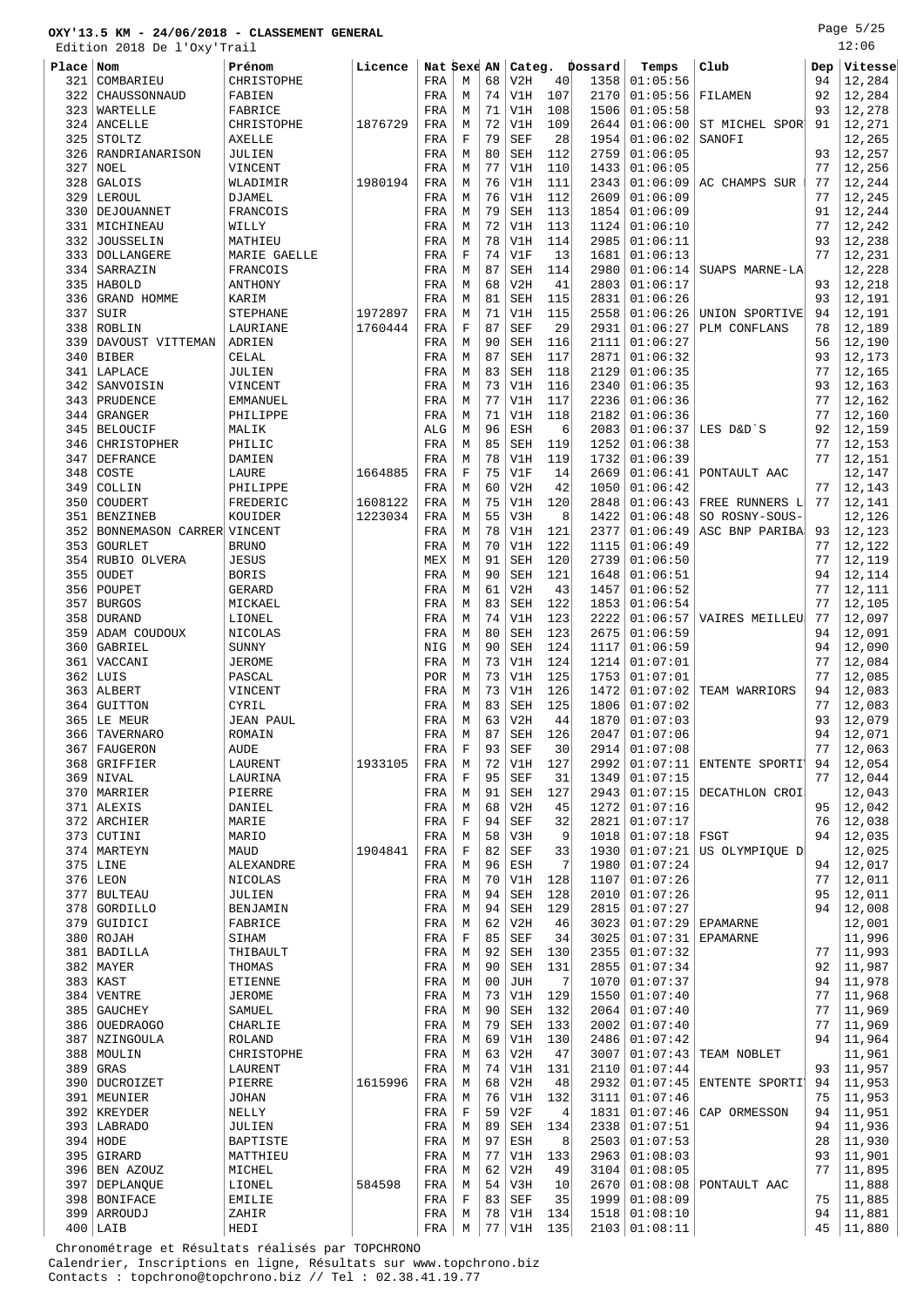Edition 2018 De l'Oxy'Trail

| Place    | Nom                          | Prénom                    | Licence |                                     | Nat Sexe AN |                | Categ.               |                | Dossard | Temps                     | Club                                           | Dep | Vitesse          |
|----------|------------------------------|---------------------------|---------|-------------------------------------|-------------|----------------|----------------------|----------------|---------|---------------------------|------------------------------------------------|-----|------------------|
| 401      | HAMMOU                       | LAHOUARI                  | 1890828 | FRA                                 | М           | 78             | V1H                  | 136            | 1507    | 01:08:11                  | UNION SPORTIVE                                 | 94  | 11,878           |
| 402      | CHARLOT                      | <b>JEREMIE</b>            |         | FRA                                 | M           | 84             | <b>SEH</b>           | 135            | 3103    | 01:08:14                  |                                                | 78  | 11,869           |
| 403      | HOUILLON                     | <b>JEAN GAB</b>           |         | FRA                                 | М           | 69             | V1H                  | 137            | 2602    | 01:08:14                  |                                                | 94  | 11,869           |
| 404      | LLOPIS                       | ANAIS                     |         | FRA                                 | F           | 86             | SEF                  | 36             | 2393    | 01:08:15                  |                                                | 77  | 11,867           |
|          |                              |                           |         |                                     |             |                |                      |                |         |                           |                                                | 94  |                  |
| 405      | <b>BAPTISTE</b>              | WILLIAM                   |         | FRA                                 | М           | 76             | V1H                  | 138            | 1020    | 01:08:15                  |                                                |     | 11,866           |
| 406      | DINET                        | <b>HERVE</b>              |         | FRA                                 | М           | 64             | V2H                  | 50             | 2732    | 01:08:17                  | CLUB MULTI SPO                                 | 94  | 11,861           |
| 407      | LENOIR                       | PHILIPPE                  |         | FRA                                 | М           | 59             | V2H                  | 51             | 2978    | 01:08:19                  | VAILLANT GROUP                                 |     | 11,856           |
| 408      | FREMEAUX                     | RAYMOND                   |         | FRA                                 | М           | 59             | V2H                  | 52             | 1743    | 01:08:20                  |                                                | 93  | 11,852           |
| 409      | <b>JOUAS</b>                 | CHRISTOPHER               |         | FRA                                 | М           | 90             | SEH                  | 136            | 1803    | 01:08:20                  |                                                | 95  | 11,852           |
| 410      | STERPIGNY DE RUYC CHRISTOPHE |                           |         | FRA                                 | М           | 72             | V1H                  | 139            | 2073    | 01:08:20                  |                                                | 77  | 11,851           |
|          |                              |                           |         |                                     |             |                |                      |                |         |                           |                                                |     |                  |
| 411      | MARIUS CURRALADAS STEPHANIE  |                           | 1720335 | FRA                                 | $\rm F$     | 75             | V1F                  | 15             | 2135    | 01:08:20                  | VIE AU GRAND A                                 | 94  | 11,851           |
|          | $412$ RAJADE                 | BENJAMIN                  |         | FRA                                 | М           | 79             | <b>SEH</b>           | 137            | 1066    | 01:08:21                  |                                                | 77  | 11,851           |
| 413      | HILAIRE                      | OLIVIER                   |         | FRA                                 | М           | 78             | V1H                  | 140            | 1040    | 01:08:22                  |                                                | 77  | 11,848           |
| 414      | <b>BOSIO</b>                 | PIERRE JEAN               |         | FRA                                 | М           | 64             | V2H                  | 53             | 2333    | 01:08:22                  |                                                | 77  | 11,845           |
| 415      | FERRE                        | CELINE                    |         | FRA                                 | $\mathbf F$ | 82             | <b>SEF</b>           | 37             | 2649    | 01:08:26                  |                                                | 93  | 11,836           |
| 416      |                              |                           |         |                                     |             | 78             | V1H                  | 141            | 3106    | 01:08:27                  |                                                | 77  |                  |
|          | <b>BENZIANE</b>              | TAYEB                     |         | FRA                                 | М           |                |                      |                |         |                           |                                                |     | 11,831           |
| 417      | SEVIVAS                      | CARLOS                    |         | FRA                                 | М           | 76             | V1H                  | 142            | 2063    | 01:08:28                  |                                                | 91  | 11,829           |
| 418      | ARBON RABOURDIN              | DAVID                     |         | FRA                                 | М           | 68             | V2H                  | 54             | 1065    | 01:08:30                  |                                                | 77  | 11,825           |
| 419      | LE LOSTEC                    | SARAH                     |         | FRA                                 | $\mathbf F$ | 90             | <b>SEF</b>           | 38             | 2895    | 01:08:30                  |                                                | 92  | 11,823           |
| 420      | PUECH                        | CAMY                      |         | FRA                                 | М           | 86             | SEH                  | 138            | 2934    | 01:08:30                  |                                                | 75  | 11,823           |
| 421      | SAAL                         | BENJAMIN                  |         | FRA                                 | М           | 80             | SEH                  | 139            | 3030    | 01:08:32                  |                                                | 75  | 11,818           |
|          |                              |                           |         |                                     |             |                |                      |                |         |                           |                                                |     |                  |
| 422      | CHASSAING                    | FREDERIC                  |         | FRA                                 | М           | 74             | V1H                  | 143            | 2551    | 01:08:35                  | FDLM                                           | 94  | 11,810           |
| 423      | <b>RONDEAU</b>               | <b>REMY</b>               |         | FRA                                 | М           | 88             | <b>SEH</b>           | 140            | 1782    | 01:08:39                  |                                                | 75  | 11,797           |
| 424      | PIOMBINI                     | FABIEN                    |         | FRA                                 | М           | 84             | <b>SEH</b>           | 141            | 1740    | 01:08:40                  |                                                | 77  | 11,795           |
| 425      | KORICIC                      | DOUSCHKO                  |         | FRA                                 | M           | 84             | SEH                  | 142            | 2187    | 01:08:41                  | ATHLETIK LAKTI                                 | 77  | 11,792           |
| 426      | <b>DUBOUST</b>               | LOUIS                     |         | FRA                                 | М           | 0 <sub>0</sub> | <b>JUH</b>           | 8              | 1341    | 01:08:42                  |                                                | 77  | 11,789           |
| 427      | <b>LECONTE</b>               | ROMAIN                    | 1863932 | FRA                                 | М           | 87             | <b>SEH</b>           | 143            | 2031    | 01:08:45                  | UA SOCIETE GEN                                 | 94  | 11,781           |
|          |                              |                           |         |                                     |             | 74             | V1F                  |                | 1240    | 01:08:46                  |                                                | 91  |                  |
| 428      | HECALE                       | KARINE                    |         | FRA                                 | $\mathbf F$ |                |                      | 16             |         |                           |                                                |     | 11,777           |
| 429      | FRANCOUAL                    | SEBASTIEN                 |         | FRA                                 | М           | 69             | V1H                  | 144            | 2902    | 01:08:46                  | ASCFF                                          | 77  | 11,778           |
| 430      | <b>BRACONNOT</b>             | AUDREY                    |         | FRA                                 | $\mathbf F$ | 79             | SEF                  | 39             | 2735    | 01:08:47                  |                                                | 77  | 11,774           |
| 431      | <b>LEFEUVRE</b>              | FABRICE                   |         | FRA                                 | М           | 76             | V1H                  | 145            | 1152    | 01:08:47                  |                                                | 94  | 11,776           |
| 432      | MAHIHENNI                    | NADIA                     | 1987953 | FRA                                 | $\mathbf F$ | 71             | V1F                  | 17             | 2538    | 01:08:49                  | NEUILLY SUR MA                                 |     | 11,768           |
| 433      | LABROUCHE                    | PASCAL                    |         | FRA                                 | М           | 75             | V1H                  | 146            | 1857    | 01:08:49                  |                                                | 77  | 11,769           |
|          |                              |                           |         |                                     |             |                |                      |                |         |                           |                                                |     |                  |
| 434      | TRINCAL                      | SYLVAIN                   |         | FRA                                 | М           | 92             | SEH                  | 144            | 2460    | 01:08:50                  |                                                | 92  | 11,767           |
| 435      | FERNANDES                    | FREDERIC                  |         | FRA                                 | М           | 79             | <b>SEH</b>           | 145            | 1056    | 01:08:50                  |                                                | 77  | 11,767           |
| 436      | MENG                         | AMELIE                    |         | FRA                                 | F           | 85             | <b>SEF</b>           | 40             | 1705    | 01:08:51                  | WERTHEBEST                                     | 92  | 11,763           |
| 437      | TOUZEAU                      | VALERIE                   | 2052949 | FRA                                 | $\mathbf F$ | 76             | V1F                  | 18             | 1488    | 01:08:53                  | USM GAGNY                                      | 93  | 11,758           |
| 438      | CAMARA                       | IBRAHIM                   |         | FRA                                 | М           | 80             | <b>SEH</b>           | 146            | 2955    | 01:08:54                  |                                                | 75  | 11,754           |
| 439      | HEBERT                       | CHARLOTTE                 | 1004798 | FRA                                 | F           | 97             | ESF                  | $\overline{c}$ | 1425    | 01:08:54                  | SO ROSNY-SOUS-                                 |     | 11,754           |
|          |                              |                           |         |                                     |             |                |                      |                |         |                           |                                                |     |                  |
| 440      | LEBEGUE                      | VINCENT                   |         | FRA                                 | М           | 95             | <b>SEH</b>           | 147            | 1654    | 01:08:55                  | IT'S RUNNING M                                 |     | 11,752           |
| 441      | MAGNY                        | CELINE                    | 2014818 | FRA                                 | F           | 79             | <b>SEF</b>           | 41             | 1143    | 01:08:56                  | CS COURTRY                                     | 77  | 11,749           |
| 442      | ST ROSE                      | CLARENCE                  |         | FRA                                 | М           | 72             | V1H                  | 147            | 2155    | 01:08:56                  |                                                | 94  | 11,750           |
| 443      | FERREBEUF                    | LUC                       |         | FRA                                 | М           | 70             | V1H                  | 148            | 2054    | 01:08:58                  |                                                | 77  | 11,743           |
| 444      | <b>CHEVROT</b>               | NICOLAS                   |         | FRA                                 | M           | 83             | <b>SEH</b>           | 148            | 1876    | 01:09:00                  |                                                | 77  | 11,738           |
| 445      | <b>RICHER</b>                | CHARLES                   |         | FRA                                 | M           | 81             | <b>SEH</b>           | 149            | 3027    | 01:09:02                  |                                                | 91  | 11,731           |
|          |                              |                           |         |                                     |             |                |                      |                |         | $1114$ 01:09:07           |                                                |     |                  |
|          | 446 DA COSTA                 | CEDRIC                    |         | FRA                                 | М           | 86             | SEH                  | 150            |         |                           |                                                | 93  | 11,718           |
|          | 447 DEPLACE                  | <b>BRUNO</b>              |         | $_{\rm FRA}$                        | M           | 65             | V2H                  | 55             |         | 2897   01:09:08           |                                                |     | $61$   11, 715   |
|          | $448$ BECLIN                 | VINCENT                   |         | FRA                                 | М           | 73             | V1H                  | 149            |         |                           | $1465$ 01:09:12 TEAM WARRIORS                  | 78  | 11,703           |
|          | 449 ANTONIO                  | RICCIO                    |         | ITA                                 | M           | 92             | SEH                  | 151            |         | $2506$ 01:09:13           |                                                | 75  | 11,700           |
|          | 450 ROLLAND MONNET           | MORENA                    |         | FRA                                 | F           | 91             | SEF                  | 42             |         | 2134   01:09:13           |                                                |     | 94   11,701      |
|          | 451 AUCLERT                  | FABRICE                   |         | FRA                                 | M           | 73             | V1H                  | 150            |         |                           | $1469$ 01:09:14 TEAM WARRIORS                  |     | $93 \mid 11,698$ |
|          | 452 LOUBOUTIN                | YANN                      |         | FRA                                 |             | 78             | V1H                  | 151            |         | 2207   01:09:14   LE CLAN |                                                | 77  | 11,698           |
|          |                              |                           |         |                                     | M           |                |                      |                |         |                           |                                                |     |                  |
| $453$ HO |                              | JOHN                      |         | FRA                                 | M           | 79             | SEH                  | 152            |         | 2024   01:09:15           |                                                | 77  | 11,696           |
|          | 454 BRINGUIER                | ALEXANDRE                 |         | FRA                                 | M           | 86             | SEH                  | 153            | 2801    | 01:09:16                  |                                                | 94  | 11,692           |
|          | $455$ PIRIOU                 | MARIE                     | 1438191 | FRA                                 | F           | 85             | $\operatorname{SEF}$ | 43             |         |                           | 2244 01:09:16 GA NOISY LE GR 94                |     | 11,692           |
|          | 456 SORTON                   | ALEXANDRE                 |         | FRA                                 | M           | 80             | SEH                  | 154            |         | 2556   01:09:16           |                                                | 77  | 11,692           |
|          | 457 CONGAR                   | TEDDY                     |         | FRA                                 | M           | 88             | SEH                  | 155            |         | 1780   01:09:17           |                                                | 75  | 11,691           |
|          | $458$ LAIDET                 | ALEXANDRE                 | 1976206 | FRA                                 | M           | 72             | V1H                  | 152            |         |                           | $2744   01:09:17   AC  PARIS-JOINV$            |     | 11,688           |
|          |                              |                           |         |                                     |             |                |                      |                |         |                           |                                                |     |                  |
|          | $459$ JOUAN                  | JACKY                     |         | FRA                                 | M           | 64             | V2H                  | 56             |         | 1146   01:09:18           |                                                |     | $77 \mid 11,687$ |
|          | 460   ARCHAMBAULT            | FREDERIC                  | 1754570 | FRA                                 | M           | 64             | V2H                  | 57             |         |                           | $1471   01:09:19  $ FREE RUNNERS L 93   11,684 |     |                  |
|          | $461$ LEBON                  | LAURA                     |         | FRA                                 | F           | 92             | $\operatorname{SEF}$ | 44             |         | 2736   01:09:21           |                                                |     | 77   11,679      |
|          | $462$ SZLAGA                 | BRUNO                     |         | FRA                                 | M           | 62             | V2H                  | 58             |         | 2302   01:09:22           |                                                | 93  | 11,677           |
|          | 463   BOURGEOIS              | AUDREY                    | 1262958 | FRA                                 | F           | 88             | SEF                  | 45             | 2537    |                           | $01:09:22$ NEUILLY SUR MA                      |     | 11,675           |
|          | 464   MOULIN                 | REGIS                     | 1376017 | FRA                                 |             | 64             | V2H                  | 59             |         |                           | 1966   01:09:23   NEUILLY SUR MA               |     | 11,672           |
|          |                              |                           |         |                                     | M           |                |                      |                |         |                           |                                                |     |                  |
|          | 465 LUZURIER                 | AURELIEN                  | 1776090 | FRA                                 | M           | 77             | V1H                  | 153            |         |                           | 1614   01:09:24   TREMBLAY AC AT               |     | 11,671           |
|          | $466$ BALTAR                 | ANOUK                     |         | FRA                                 | F           | 71             | V1F                  | 19             |         |                           | 2878 01:09:25 RAJASPORT                        |     | 93   11,668      |
|          | $467$ JOLLY                  | JEAN PIERRE               |         | FRA                                 | M           | 64             | V2H                  | 60             |         | 1130   01:09:28           |                                                |     | $75 \mid 11,660$ |
|          | $468$ DUGOS                  | STEVY                     | 1743906 | FRA                                 | M           | 77             | V1H                  | 154            |         | 2773   01:09:33           | CAG ARNOUVILLE                                 | 93  | 11,646           |
|          | 469 TAVARES                  | JOSE                      |         | POR   M                             |             | 68             | V2H                  | 61             |         | 2835 01:09:34             |                                                | 93  | 11,642           |
|          | 470   LAGUISERAY             | MATHIEU                   | 733425  | FRA                                 | M           | 02             | CAG                  | 4              | 3077    |                           | $01:09:34$ $S/L$ NOISIEL L                     |     | 11,643           |
|          |                              |                           |         |                                     |             |                |                      |                |         |                           |                                                |     |                  |
|          | 471 SUSDORF                  | LUC                       |         | FRA                                 | M           | 65             | V2H                  | 62             |         | 2816 01:09:35             |                                                | 93  | $ 11,640\rangle$ |
|          | 472 PROD HOMME               | SEBASTIEN                 |         | FRA                                 | M           | 72             | V1H                  | 155            |         |                           | 2973 01:09:36 VAILLANT GROUP                   |     | 11,635           |
|          | $473$ CARDON                 | JEAN CHRISTOPHE   1969183 |         | FRA                                 | M           | 64             | V2H                  | 63             |         |                           | 2767 01:09:41 RUNNING D'OZ                     |     | $94 \mid 11,622$ |
|          | $474$ PETIT                  | MICHAEL                   |         | $\texttt{FRA} \parallel \texttt{M}$ |             | 86             | SEH                  | 156            |         |                           | 3001 01:09:42 ASSOCIATION AU                   |     | 11,619           |
|          | 475   DUBOSPERTUS            | ELISABETH                 | 205094  | FRA                                 | F           | 59             | V2F                  | 5              |         |                           | 1501   01:09:43   USM GAGNY                    |     | 93   11,618      |
|          | 476   PARIENTE               | STEPHANIE                 |         | FRA                                 | F           | 69             | V1F                  | 20             |         | 1373   01:09:53           |                                                |     | 94   11,589      |
|          |                              |                           |         |                                     |             |                |                      |                |         |                           |                                                |     |                  |
|          | $477$ BETTO                  | PHILIPPE                  |         | FRA                                 | M           | 78             | V1H                  | 156            |         | 1446   01:09:56           |                                                | 77  | 11,580           |
|          | 478 PICHON                   | GAETAN                    |         | FRA                                 | M           |                | $61$   $V2H$         | 64             |         | 2833   01:09:56           |                                                |     | $77 \mid 11,580$ |
|          | $479$ LINE                   | FLORENT                   |         |                                     | $FRA$ $M$   |                | $91  $ SEH 157       |                |         | $1417$ 01:09:59           |                                                |     | 94   11,572      |

480 TURLOTTE THOMAS THOMAS FRA M 87 SEH 158 1108 01:10:01 93 11,568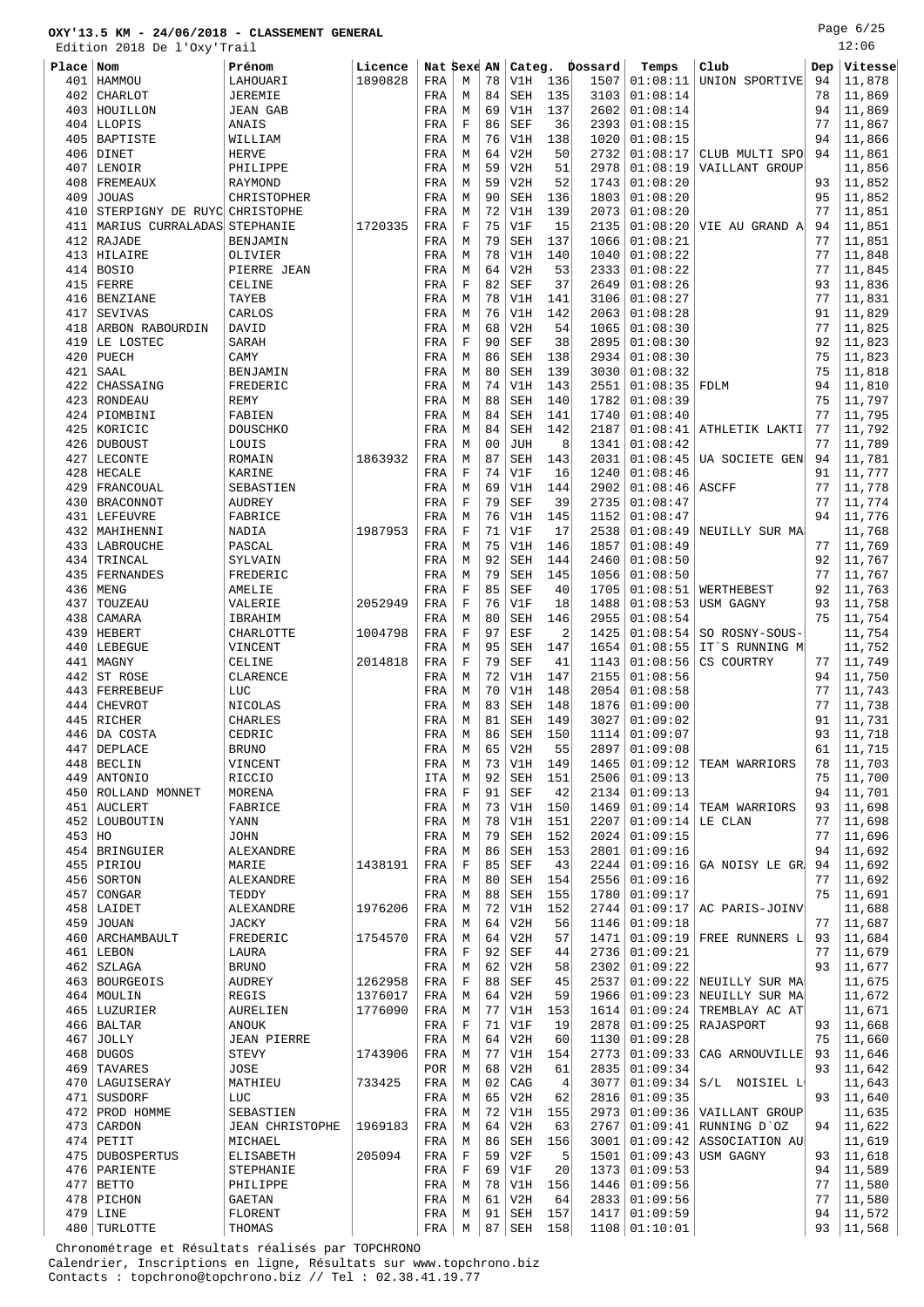Page 7/25 12:06

|       | Edition 2018 De l'Oxy'Trail |                      |         |             |             |    |            |     |                |                 |                       |     | 12:06   |
|-------|-----------------------------|----------------------|---------|-------------|-------------|----|------------|-----|----------------|-----------------|-----------------------|-----|---------|
| Place | Nom                         | Prénom               | Licence | Nat Sexe AN |             |    |            |     | Categ. Dossard | Temps           | Club                  | Dep | Vitesse |
| 481   | PAKULA                      | SANDRINE             |         | FRA         | F           | 81 | SEF        | 46  | 2862           | 01:10:01        |                       | 93  | 11,568  |
| 482   | KWALU AMOKYE                | SHIMON               |         | FRA         | М           | 89 | <b>SEH</b> | 159 | 1717           | 01:10:02        | TEAM TECH DATA        |     | 11,564  |
| 483   | <b>BILLARD</b>              | REMI                 |         | FRA         | М           | 81 | <b>SEH</b> | 160 | 2829           | 01:10:04        |                       | 78  | 11,559  |
| 484   | VACHEROT                    | ADRIEN               |         | FRA         | М           | 86 | <b>SEH</b> | 161 | 2802           | 01:10:05        |                       | 77  | 11,556  |
|       |                             |                      |         |             |             | 86 |            | 162 | 1164           | 01:10:06        |                       | 94  |         |
| 485   | LEVESQUE                    | ADRIEN               |         | FRA         | М           | 73 | <b>SEH</b> |     |                |                 |                       |     | 11,553  |
| 486   | CHOISNET                    | CHRISTOPHE           |         | FRA         | М           |    | V1H        | 157 | 1324           | 01:10:07        |                       | 77  | 11,551  |
| 487   | MAILLOT                     | FABIEN               |         | FRA         | М           | 73 | V1H        | 158 | 1706           | 01:10:10        |                       | 77  | 11,542  |
| 488   | HOUSSAY                     | CAROLE               |         | FRA         | F           | 90 | <b>SEF</b> | 47  | 2892           | 01:10:12        |                       | 93  | 11,537  |
| 489   | HENNECHART                  | PASCALE              |         | FRA         | F           | 70 | V1F        | 21  | 1173           | 01:10:14        |                       | 84  | 11,532  |
| 490   | MAGNIER                     | LUDOVIC              |         | FRA         | М           | 79 | <b>SEH</b> | 163 | 2726           | 01:10:14        |                       | 59  | 11,532  |
| 491   | LACANAL                     | FLORENCE             |         | FRA         | $\mathbf F$ | 70 | V1F        | 22  | 1083           | 01:10:16        |                       | 91  | 11,527  |
| 492   | <b>BREANT</b>               | SABINE               |         | FRA         | F           | 76 | V1F        | 23  | 1795           | 01:10:17        | <b>DOMINIOUE REBU</b> | 76  | 11,524  |
| 493   | LENORMAND                   | <b>JEAN PHILIPPE</b> | 1765518 | FRA         | М           | 71 | V1H        | 159 | 1850           | 01:10:17        | ST MICHEL SPOR        | 91  | 11,524  |
| 494   | SALGUE                      | JULIEN               |         | FRA         | М           | 86 | <b>SEH</b> | 164 | 2652           | 01:10:17        |                       | 30  | 11,522  |
| 495   | <b>BERGERO</b>              | NICOLAS              |         | FRA         | М           | 79 | <b>SEH</b> | 165 | 1396           | 01:10:17        |                       | 77  | 11,524  |
| 496   | LOUARN                      | NOLWENN              |         | FRA         | F           | 90 | <b>SEF</b> | 48  | 2261           | 01:10:19        |                       | 92  | 11,519  |
| 497   | <b>GAUCHET</b>              | VALERIE              |         | FRA         | F           | 70 | V1F        | 24  | 1474           | 01:10:19        | TEAM WARRIORS         | 77  | 11,518  |
| 498   | <b>GROSBOIS</b>             | VIVIANE              |         | FRA         | F           | 80 | <b>SEF</b> | 49  | 2228           | 01:10:20        | VAIRES MEILLEU        | 77  | 11,516  |
| 499   | PINARD                      | PIERRE               |         | FRA         | М           | 77 | V1H        | 160 | 1519           | 01:10:21        |                       | 77  | 11,512  |
| 500   | GRANDJEAN                   | <b>ELODIE</b>        |         | FRA         | F           | 77 | V1F        | 25  | 1784           | 01:10:22        | NIKO&LO               | 77  | 11,510  |
| 501   | DESMIDT                     | CHRISTOPHE           |         | FRA         | М           | 78 | V1H        | 161 | 2443           | 01:10:23        |                       | 77  | 11,508  |
| 502   | KAST                        | MIREILLE             |         | FRA         | $\mathbf F$ | 87 | <b>SEF</b> | 50  | 1068           | 01:10:24        |                       | 92  | 11,503  |
| 503   | <b>BOUZERAND</b>            | FLORENCE             |         | FRA         | F           | 72 | V1F        | 26  | 1141           | 01:10:25        |                       | 93  | 11,503  |
| 504   | <b>NEOU</b>                 | MARIO                |         | FRA         | М           | 87 | <b>SEH</b> | 166 | 1246           | 01:10:25        |                       | 93  | 11,501  |
| 505   | HUM                         | DANIELLA             | 2028079 | FRA         | F           | 80 | <b>SEF</b> | 51  | 1314           | 01:10:30        | <b>BUSSY ST GEORG</b> | 77  | 11,487  |
| 506   | LIGNEREUX                   | <b>GILLES</b>        |         | FRA         | М           | 63 | V2H        | 65  | 1937           | 01:10:31        | AS HSBC FRANCE        | 91  | 11,487  |
| 507   | ROUSSEAU                    | PASCAL               |         | FRA         | М           | 62 | V2H        | 66  | 2312           | 01:10:31        |                       | 77  | 11,486  |
| 508   | FAGNERE                     | CHRISTOPHE           |         | FRA         | М           | 75 | V1H        | 162 | 2272           | 01:10:34        |                       | 77  | 11,477  |
| 509   | <b>AUGER</b>                | <b>STEVENS</b>       |         | FRA         | М           | 78 | V1H        | 163 | 2830           | 01:10:34        |                       | 77  | 11,478  |
|       |                             |                      |         |             |             | 90 |            |     |                |                 |                       | 94  |         |
| 510   | EL ASMAR                    | ARLETTE              |         | FRA         | F           |    | <b>SEF</b> | 52  | 2154           | 01:10:34        |                       |     | 11,478  |
| 511   | MACE                        | MARIE                |         | FRA         | $\mathbf F$ | 95 | <b>SEF</b> | 53  | 3084           | 01:10:34        |                       | 75  | 11,478  |
| 512   | <b>GALAIO</b>               | AMADEU               |         | POR         | М           | 75 | V1H        | 164 | 2026           | 01:10:35        |                       | 77  | 11,474  |
| 513   | VALAT                       | FREDERIC             |         | FRA         | М           | 62 | V2H        | 67  | 2317           | 01:10:36        |                       | 77  | 11,472  |
| 514   | LACOSTE                     | PHILIPPE             |         | FRA         | М           | 66 | V2H        | 68  | 2750           | 01:10:37        |                       | 91  | 11,470  |
| 515   | HIRYCZUK                    | DIMITRI              |         | FRA         | М           | 88 | <b>SEH</b> | 167 | 2865           | 01:10:37        |                       | 92  | 11,469  |
| 516   | COCHEREAU                   | GUILLAUME            |         | FRA         | М           | 80 | <b>SEH</b> | 168 | 2383           | 01:10:38        |                       | 77  | 11,466  |
| 517   | LE BONNIEC                  | THIERRY              | T239529 | FRA         | М           | 67 | V2H        | 69  | 1572           | 01:10:38        | WABCO FRANCE          | 77  | 11,466  |
| 518   | <b>JEANNET</b>              | <b>JEAN</b>          |         | FRA         | М           | 81 | <b>SEH</b> | 169 | 1092           | 01:10:38        |                       | 75  | 11,467  |
| 519   | PAULA                       | RAPHAELLE            |         | FRA         | F           | 86 | <b>SEF</b> | 54  | 1273           | 01:10:40        | FUNRUN77              | 77  | 11,460  |
| 520   | <b>BRUN</b>                 | CATHERINE            |         | FRA         | $\mathbf F$ | 67 | V2F        | 6   | 2225           | 01:10:41        | VAIRES MEILLEU        | 77  | 11,459  |
| 521   | VINOLAS                     | ROMAIN               |         | FRA         | М           | 79 | <b>SEH</b> | 170 | 1360           | 01:10:42        |                       | 75  | 11,457  |
| 522   | JELASSI                     | MELISSA              |         | FRA         | F           | 91 | <b>SEF</b> | 55  | 2575           | 01:10:43        |                       | 77  | 11,452  |
| 523   | DELAUNAY                    | <b>EMMA</b>          |         | FRA         | F           | 91 | <b>SEF</b> | 56  | 1833           | 01:10:43        | CAP ORMESSON          | 94  | 11,452  |
| 524   | MECREANT                    | CHRISTOPHE           |         | FRA         | М           | 79 | SEH        | 171 | 2230           | 01:10:44        |                       | 77  | 11,451  |
| 525   | GATARD                      | ALAIN                |         | FRA         | М           | 54 | V3H        | 11  | 2559           | 01:10:49        | MECA SYSTEME          | 77  | 11,437  |
|       | 526   HERGAULT              | <b>GREGUSS</b>       |         | FRA         | М           |    | $74$ V1H   | 165 | 2113           | 01:10:49        |                       | 93  | 11,437  |
| 527   | <b>GENTILS</b>              | ROMUALD              |         | FRA         | М           | 76 | V1H        | 166 | 1696           | 01:10:49        |                       | 77  | 11,435  |
| 528   | DELHAYE                     | CLEMENT              |         | FRA         | М           | 92 | SEH        | 172 | 3039           | 01:10:50        |                       | 77  | 11,434  |
| 529   | MAISTO                      | ERIC                 |         | FRA         | М           | 71 | V1H        | 167 | 1436           | 01:10:50        |                       | 93  | 11,433  |
| 530   | <b>CHAUVEAU</b>             | SANDRINE             |         | FRA         | F           | 71 | V1F        | 27  | 1867           | 01:10:51        |                       | 77  | 11,431  |
| 531   | VOIRAND                     | ALICE                |         | FRA         | $\mathbf F$ | 96 | ESF        | 3   | 1573           | 01:10:54        |                       | 75  | 11,423  |
|       | 532 MARIUS                  | CHARLES              |         | FRA         | М           | 54 | V3H        | 12  | 2869           | 01:10:57        |                       | 77  | 11,415  |
| 533   | TALBOT                      | LAURENT              |         |             | М           | 73 | V1H        | 168 | 1466           | 01:10:59        | TEAM WARRIORS         | 78  | 11,409  |
|       | 534   LOUBOUTIN             | <b>ELISE</b>         |         | FRA<br>FRA  | F           | 83 | SEF        | 57  | 2205           | 01:10:59        | LE CLAN               | 77  | 11,411  |
|       |                             |                      |         |             | М           | 93 |            |     | 2937           |                 |                       | 77  | 11,410  |
|       | 535   MORENO                | JONAS                |         | FRA         |             |    | SEH        | 173 |                | 01:10:59        |                       |     |         |
| 536   | OUM                         | SITHA                |         | FRA         | М           | 81 | <b>SEH</b> | 174 | 1548           | 01:11:01        |                       | 94  | 11,405  |
| 537   | FETTAH                      | MOHAMED              | 1306198 | FRA         | М           | 66 | V2H        | 70  | 1607           | 01:11:01        | TREMBLAY AC AT        |     | 11,404  |
| 538   | <b>CREVEAU</b>              | CELIA                |         | FRA         | $\mathbf F$ | 77 | V1F        | 28  | 2975           | 01:11:02        | VAILLANT GROUP        |     | 11,402  |
| 539   | HEARD                       | FRANCOISE            |         | FRA         | F           | 71 | V1F        | 29  | 1420           | 01:11:06        |                       | 91  | 11,390  |
| 540   | DEMIR                       | <b>SAVAS</b>         |         | FRA         | М           | 74 | V1H        | 169 | 2605           | 01:11:07        |                       | 94  | 11,388  |
|       | 541   AUDOLI INTHAVONG      | MARIE LAURE          |         | FRA         | F           | 74 | V1F        | 30  | 2734           | 01:11:07        |                       | 77  | 11,387  |
|       | 542 AUVRAY                  | CHRYSTELLE           |         | FRA         | F           | 81 | SEF        | 58  | 1293           | 01:11:08        |                       | 93  | 11,387  |
|       | 543 BETTING                 | DOMINIQUE            |         | FRA         | М           | 59 | V2H        | 71  | 2640           | 01:11:10        |                       | 77  | 11,381  |
| 544   | REPPLINGER                  | MEGANE               |         | FRA         | $\mathbf F$ | 95 | SEF        | 59  | 1388           | 01:11:10        |                       | 57  | 11,380  |
|       | 545 DOS SANTOS              | <b>STEVEN</b>        |         | FRA         | М           | 87 | <b>SEH</b> | 175 | 1271           | 01:11:10        |                       | 77  | 11,381  |
| 546   | MONTEFIORE                  | PASCAL               |         | FRA         | М           | 77 | V1H        | 170 | 1864           | 01:11:12        |                       | 77  | 11,376  |
| 547   | MOISSET                     | JULIEN               |         | FRA         | М           | 80 | SEH        | 176 | 1892           | 01:11:13        |                       | 93  | 11,371  |
|       | 548   MANCEAU               | EMERIC               |         | FRA         | М           | 66 | V2H        | 72  | 2299           | 01:11:15        |                       | 77  | 11,368  |
| 549   | PATINO                      | NATALIA              |         | COL         | F           | 81 | SEF        | 60  | 2015           | 01:11:15        |                       | 75  | 11,368  |
|       | 550   DECAMPENAIRE          | THOMAS               |         | FRA         | М           | 91 | SEH        | 177 | 2729           | 01:11:15        |                       | 77  | 11,367  |
|       | 551 ROUQUETTE               | <b>BENOIT</b>        |         | FRA         | М           | 63 | V2H        | 73  | 2703           | 01:11:17        | AS ORTF               | 75  | 11,361  |
|       | 552 CORBEAU                 | STEPHANIE            |         | FRA         | $\mathbf F$ | 84 | <b>SEF</b> | 61  | 3040           | 01:11:19        |                       | 77  | 11,356  |
| 553   | COSOLETO                    | BENJAMIN             |         | FRA         | М           | 92 | SEH        | 178 | 2065           | 01:11:20        |                       | 92  | 11,353  |
|       | 554 LE MAT                  | NICOLAS              |         | FRA         | М           | 95 | <b>SEH</b> | 179 | 2814           | 01:11:23        |                       | 35  | 11,346  |
| 555   | MAILLARD                    | JULIEN               |         | FRA         | М           | 88 | SEH        | 180 | 2214           | 01:11:23        |                       | 95  | 11,347  |
| 556   | BARRU                       | LUCAS                |         | FRA         | М           | 97 | ESH        | 9   | 1400           | 01:11:24        |                       | 75  | 11,344  |
| 557   | FRICOTTEAU                  | <b>ARNAUD</b>        |         | FRA         | М           | 79 | SEH        | 181 | 1194           | 01:11:25        |                       | 93  | 11,341  |
|       | 558   POIRIEUX              | <b>HERVE</b>         |         | FRA         | М           | 69 | V1H        | 171 | 1716           | 01:11:25        | TEAM TECH DATA        |     | 11,341  |
|       | $559$ PETIT                 | YOHANN               |         | FRA         | М           | 78 | V1H        | 172 | 1852           | 01:11:29        |                       | 93  | 11,329  |
|       | 560   ABGRALL               | PATRICK              |         | FRA         | М           | 73 | V1H        | 173 |                | 2334   01:11:30 |                       | 29  | 11,328  |
|       |                             |                      |         |             |             |    |            |     |                |                 |                       |     |         |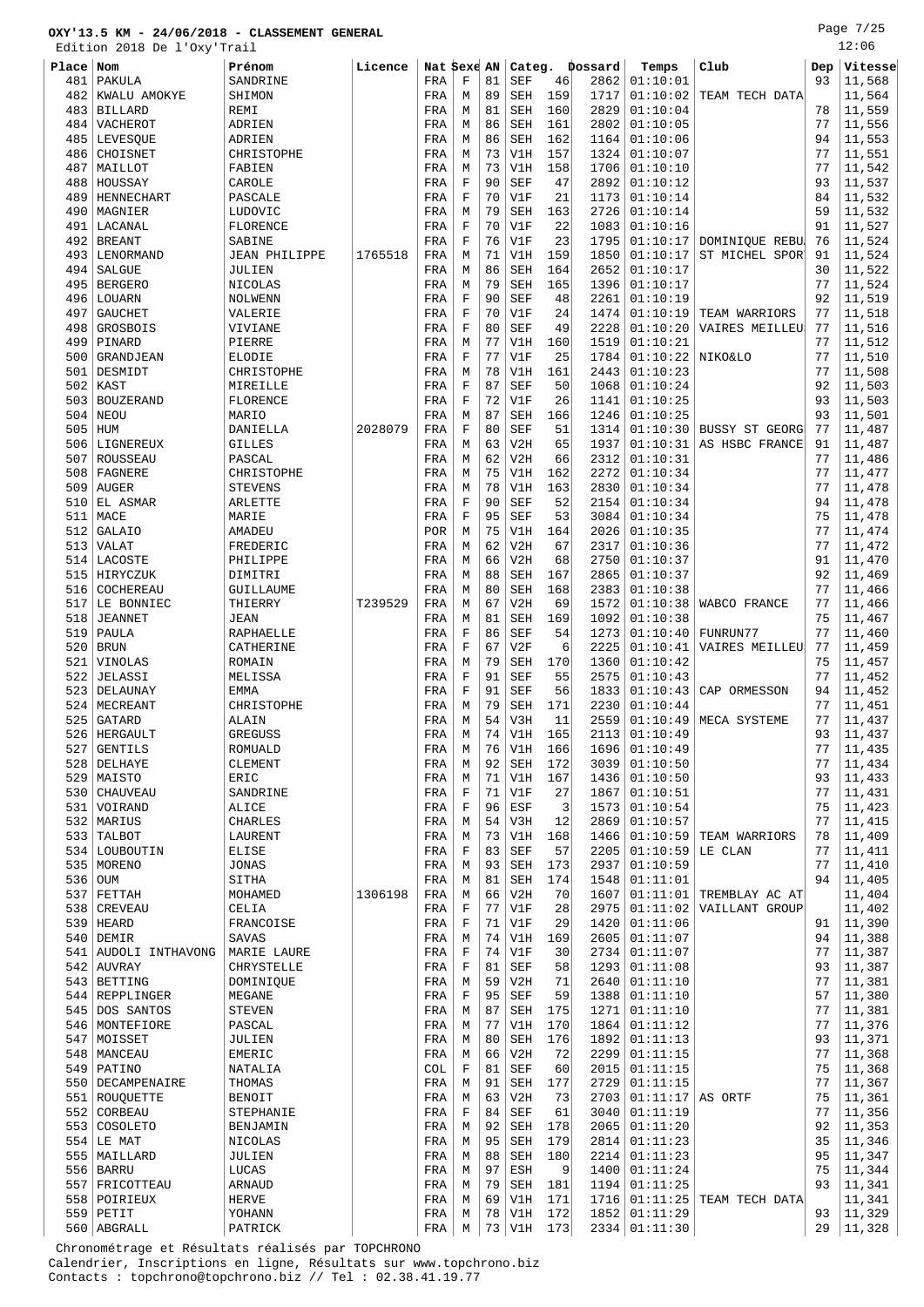Edition 2018 De l'Oxy'Trail

| Place | Nom                            | Prénom                 | Licence |     | Nat Sexe AN |                | Categ.     |                | Dossard | Temps           | Club                           | Dep | Vitesse |
|-------|--------------------------------|------------------------|---------|-----|-------------|----------------|------------|----------------|---------|-----------------|--------------------------------|-----|---------|
| 561   | <b>BERTIN</b>                  | SEBASTIEN              |         | FRA | М           | 81             | SEH        | 182            | 2954    | 01:11:30        |                                | 93  | 11,329  |
| 562   | OLIVA                          | SABRINA                |         | FRA | F           | 81             | <b>SEF</b> | 62             | 1664    | 01:11:31        |                                | 77  | 11,323  |
| 563   | CARPENTIER                     | GABRIEL                |         | FRA | М           | 82             | <b>SEH</b> | 183            | 2077    | 01:11:31        |                                | 77  | 11,323  |
| 564   | HONQUERT                       | DIMITRI                |         | FRA | М           | 89             | <b>SEH</b> | 184            | 2339    | 01:11:32        |                                | 77  | 11,323  |
| 565   | <b>VERNET</b>                  | OLIVIER                |         | FRA | M           | 81             | <b>SEH</b> | 185            | 1102    | 01:11:33        |                                | 95  | 11,319  |
| 566   | TRAVERS                        | PASCAL                 |         | FRA | М           | 63             | V2H        | 74             | 2501    | 01:11:33        |                                | 74  | 11,320  |
| 567   | <b>CHENUT</b>                  | THOMAS                 |         | FRA | М           | 80             | <b>SEH</b> | 186            | 2298    | 01:11:33        |                                | 93  | 11,320  |
| 568   | YAHIA                          | <b>BRIGITTE</b>        | 1433349 | FRA | F           | 50             | V3F        | 1              | 1369    | 01:11:34        | US TORCY ATHLE                 | 77  | 11,318  |
| 569   | BEN ATTIA                      | SAMIR                  |         | FRA | М           | 87             | <b>SEH</b> | 187            | 2663    | 01:11:34        |                                | 93  | 11,318  |
| 570   | CONSELIN                       | AMANDINE               | 2024437 | FRA | F           | 92             | <b>SEF</b> | 63             | 2991    | 01:11:35        | ADIDAS RUNNERS                 | 75  | 11,314  |
| 571   | LE BEON                        | ALICE                  |         | FRA | F           | 93             | <b>SEF</b> | 64             | 1382    | 01:11:35        |                                | 35  | 11,315  |
| 572   | <b>GLEIS</b>                   | SABINE                 | 1654379 | FRA | $\rm F$     | 88             | <b>SEF</b> | 65             | 1931    | 01:11:35        | US OLYMPIQUE D                 |     | 11,314  |
| 573   | LISSORGUES                     | VINCENT                |         | FRA | М           | 83             | <b>SEH</b> | 188            | 2962    | 01:11:41        | FREROTS                        | 75  | 11,297  |
| 574   | <b>BIARD</b>                   | FRANCOIS               |         | FRA | М           | 85             | <b>SEH</b> | 189            | 2961    | 01:11:41        | FREROTS                        | 75  | 11,297  |
| 575   | <b>BACHELIER</b>               | OLIVIER                |         | FRA | М           | 81             | SEH        | 190            | 3085    | 01:11:42        |                                | 77  | 11,295  |
| 576   | DELESTRE                       | MATHIEU                |         | FRA | М           | 81             | <b>SEH</b> | 191            | 1483    | 01:11:43        |                                | 77  | 11,293  |
| 577   | <b>BONALDI</b>                 | LUC                    |         | FRA | М           | 66             | V2H        | 75             | 2219    | 01:11:44        |                                | 94  | 11,290  |
| 578   | GHAZI                          | ABEDELSSELEM           |         | FRA | М           | 72             | V1H        | 174            | 1964    | 01:11:44        |                                | 94  | 11,291  |
| 579   | CAVADINI                       | LUDOVIC                |         | FRA | M           | 79             | <b>SEH</b> | 192            | 2310    | 01:11:46        |                                | 75  | 11,285  |
| 580   | <b>BERNARD</b>                 | NICOLAS                |         | FRA | М           | 79             | <b>SEH</b> | 193            | 2863    | 01:11:48        |                                | 77  | 11,280  |
| 581   | ZIANI                          | NADIA                  | 1869364 | FRA | $\rm F$     | 77             | V1F        | 31             | 1932    | 01:11:50        | US OLYMPIQUE D                 |     | 11,274  |
| 582   | MONOT                          | <b>JEROME</b>          |         | FRA | М           | 81             | <b>SEH</b> | 194            | 1096    | 01:11:51        |                                | 77  | 11,273  |
| 583   | <b>BAVEREY</b>                 | <b>ARNAUD</b>          |         | FRA | М           | 90             | <b>SEH</b> | 195            | 2694    | 01:11:57        | ENTREPRISE JEA                 |     | 11,257  |
| 584   | LELIRZIN                       | OLIVIA                 |         | FRA | F           | 65             | V2F        | 7              | 3139    | 01:11:58        |                                |     | 11,253  |
| 585   | <b>BACONNEAU</b>               | <b>JEAN CHRISTOPHE</b> | 1754625 | FRA | М           | 64             | V2H        | 76             | 1036    | 01:12:00        | VAUX LE PENIL                  | 77  | 11,249  |
| 586   | <b>BARRIER</b>                 | MARIE                  |         | FRA | F           | 76             | V1F        | 32             | 1893    | 01:12:00        |                                | 94  | 11,249  |
| 587   | <b>GUITOT</b>                  | <b>JACOUES</b>         |         | FRA | М           | 51             | V3H        | 13             | 2957    | 01:12:00        |                                | 77  | 11,248  |
| 588   | PILLANT                        | FREDERIC               |         | FRA | М           | 69             | V1H        | 175            | 2433    | 01:12:01        |                                | 77  | 11,247  |
| 589   | <b>REY</b>                     | NICOLAS                |         | FRA | М           | 91             | <b>SEH</b> | 196            | 1028    | 01:12:03        |                                | 94  | 11,241  |
| 590   | PERROT BELEZY                  | <b>ALIZEE</b>          |         | FRA | $\rm F$     | 92             | <b>SEF</b> | 66             | 2540    | 01:12:03        |                                | 77  | 11,241  |
| 591   | CHITTHAVONG                    | OLIVIER                |         | FRA | М           | 91             | <b>SEH</b> | 197            | 1709    | 01:12:03        | ALMADOL GEOCLE                 | 77  | 11,241  |
| 592   | MIDELTON                       | THEO                   | 1079029 | FRA | М           | 0 <sub>0</sub> | <b>JUH</b> | 9              | 1338    | 01:12:05        | USM GAGNY                      | 93  | 11,236  |
| 593   | WOLF RAGEUL                    | AMELIE                 | 1786153 | FRA | F           | 81             | <b>SEF</b> | 67             | 2138    | 01:12:06        | VIE AU GRAND A                 | 77  | 11,233  |
| 594   | FRICOTTEAU                     | DAMIEN                 |         | FRA | М           | 85             | <b>SEH</b> | 198            | 1195    | 01:12:10        |                                | 93  | 11,221  |
| 595   | BONNICHON                      | HENRI                  |         | FRA | М           | 76             | V1H        | 176            | 3011    | 01:12:10        | AGGLO PVM                      |     | 11,223  |
| 596   | ROUSSEAU                       | FRANCK                 |         | FRA | М           | 78             | V1H        | 177            | 1128    | 01:12:12        |                                | 93  | 11,217  |
| 597   | DO MOTTA                       | DAVID                  |         | FRA | М           | 75             | V1H        | 178            | 2114    | 01:12:13        |                                | 94  | 11,215  |
| 598   | LEROUX                         | PAUL                   |         | FRA | М           | 68             | V2H        | 77             | 1905    | 01:12:15        |                                | 77  | 11,210  |
| 599   | MARCADET                       | MICKAEL                |         | FRA | М           | 79             | <b>SEH</b> | 199            | 1134    | 01:12:17        |                                | 77  | 11,204  |
| 600   | DANSART                        | <b>GILLES</b>          |         | FRA | М           | 67             | V2H        | 78             | 1986    | 01:12:17        |                                | 75  | 11,205  |
| 601   | <b>BOUDET</b>                  | CHRISTIAN              |         | FRA | М           | 75             | V1H        | 179            | 1949    | 01:12:18        |                                | 23  | 11,203  |
| 602   | YOUSSEF                        | MAJDI                  |         | FRA | М           | 83             | <b>SEH</b> | 200            | 2796    | 01:12:18        |                                | 77  | 11,201  |
| 603   | KWOK                           | ERIC                   |         | FRA | М           | 80             | <b>SEH</b> | 201            | 1718    | 01:12:18        | TEAM TECH DATA                 |     | 11,201  |
| 604   | FAURE                          | STEPHANIE              | 2042736 | FRA | F           | 77             | V1F        | 33             | 3012    | 01:12:19        | VAL D'EUROPE A'                |     | 11,199  |
| 605   | VICTOR                         | CLARA                  |         | FRA | $\rm F$     | 97             | ESF        | $\overline{4}$ | 1889    | 01:12:21        | BERGERET VICTO                 | 93  | 11,195  |
| 606   | <b>GAUTHERIE</b>               | ANGELIQUE              | 1725018 | FRA | F           | 74             | V1F        | 34             | 3013    | 01:12:22        | VAL D'EUROPE A                 |     | 11,192  |
| 607   | HIPPERT                        | BENJAMIN               |         | FRA | М           | 82             | SEH        | 202            | 1174    | 01:12:22        |                                | 77  | 11,191  |
|       | 608   ANDRIALAVIDRAZANA RINDRA |                        |         | FRA | М           | 77             | V1H        | 180            | 2424    | 01:12:26        |                                | 91  | 11,182  |
|       | 609 LAURENT                    | <b>BRUNO</b>           |         | FRA | М           | 70             | V1H        | 181            | 1744    | 01:12:27        |                                | 77  | 11,178  |
|       | 610 NICAISE                    | VALMAR                 |         | FRA | М           | 68             | V2H        | 79             | 2942    | 01:12:27        |                                | 77  | 11,178  |
|       | 611   MINCHELLA                | PATRICK                |         | FRA | М           | 75             | V1H        | 182            | 1922    | 01:12:27        | TEAM93                         | 93  | 11,179  |
|       | $612$ INACIO                   | ANTONIO                |         | FRA | М           | 71             | V1H        | 183            |         | 2003   01:12:28 |                                | 77  | 11,176  |
|       | 613 VICAINNE                   | MARION                 |         | FRA | F           | 92             | SEF        | 68             | 1280    | 01:12:29        |                                | 95  | 11,173  |
|       | 614 TONELLO                    | SEBASTIEN              |         | FRA | М           | 76             | V1H        | 184            |         | 1222   01:12:33 |                                | 77  | 11,162  |
|       | 615   WATRIN                   | VIRGILE                |         | FRA | М           | 80             | <b>SEH</b> | 203            | 1017    | 01:12:33        |                                | 77  | 11,164  |
|       | 616 RABARON                    | <b>AUDREY</b>          | 1864288 | FRA | $_{\rm F}$  | 79             | <b>SEF</b> | 69             |         |                 | $2812$ 01:12:35 US TORCY ATHLE |     | 11,157  |
| 617   | PARADISO                       | VINCENT                |         | FRA | М           | 66             | V2H        | 80             | 2017    | 01:12:36        |                                | 93  | 11,156  |
|       | $618$ LASA                     | SAMBA                  |         | FRA | F           | 79             | SEF        | 70             |         | 2514 01:12:36   |                                | 93  | 11,155  |
|       | 619   TORTELIER                | PATRICK                |         | FRA | M           | 54             | V3H        | 14             | 2511    | 01:12:38        |                                | 93  | 11,150  |
|       | 620 DUPONT                     | SEBASTIEN              |         | FRA | М           | 77             | V1H        | 185            | 1530    | 01:12:39        |                                | 77  | 11,149  |
|       | $621$ BACQ                     | CHANTAL                | 1550856 | FRA | F           | 75             | V1F        | 35             | 2210    | 01:12:39        | UNION SPORTIVE                 | 77  | 11,149  |
|       | 622 BECKER                     | KARINE                 | 485054  | FRA | $\rm F$     | 88             | SEF        | 71             | 1725    | 01:12:40        | SE PAVILLONS-S                 | 93  | 11,146  |
|       | 623 ZEGRE MIGUEL               | <b>JOAO</b>            |         | FRA | M           | 71             | V1H        | 186            | 2591    | 01:12:41        |                                | 77  | 11,142  |
|       | 624   FERNANDES                | LIONEL                 |         | FRA | М           | 77             | V1H        | 187            | 2970    | 01:12:42        | VAILLANT GROUP                 |     | 11,139  |
|       | 625   VANDENAS                 | THOMAS                 |         | FRA | М           | 86             | SEH        | 204            |         | 2845 01:12:44   |                                | 28  | 11,134  |
|       | 626 GAMEIRO                    | JULIEN                 |         | FRA | М           | 86             | <b>SEH</b> | 205            | 1437    | 01:12:45        |                                | 77  | 11,133  |
| 627   | COROT                          | FREDERIC               |         | FRA | M           | 70             | V1H        | 188            | 3112    | 01:12:46        | COROT                          | 91  | 11,130  |
|       | 628 DA SILVA                   | GILLES                 |         | FRA | M           | 76             | V1H        | 189            | 2040    | 01:12:46        |                                | 91  | 11,131  |
| 629   | TRULLI                         | PATRICE                |         | FRA | М           | 72             | V1H        | 190            | 1384    | 01:12:46        | TEAM93                         | 93  | 11,131  |
|       | 630 LESOURD                    | CLAUDE                 |         | FRA | М           | 51             | V3H        | 15             | 1364    | 01:12:46        |                                | 77  | 11,131  |
| 631   | SCAVINO                        | SAMUEL                 |         | FRA | М           | 85             | <b>SEH</b> | 206            | 2293    | 01:12:47        | PABLO TEAM                     | 77  | 11,127  |
|       | 632 LHAUTE                     | <b>JOHNNY</b>          | 1415762 | FRA | M           | 67             | V2H        | 81             | 2432    | 01:12:47        | RUNNING D'OZ                   | 77  | 11,128  |
|       | 633   LEBASNIER                | JEREMIE                |         | FRA | М           | 81             | SEH        | 207            | 2464    | 01:12:49        |                                | 93  | 11,122  |
|       | 634 CHEICHO                    | <b>BRUNO</b>           |         | FRA | М           | 83             | SEH        | 208            |         | 1294   01:12:49 |                                | 94  | 11,123  |
|       | 635   BEARZATTO                | DAMIEN                 |         | FRA | М           | 85             | SEH        | 209            | 3004    | 01:12:51        | TEAM NOBLET                    |     | 11,116  |
|       | 636 BOEHM                      | <b>HERVE</b>           |         | FRA | M           | 72             | V1H        | 191            | 1596    | 01:12:55        |                                | 77  | 11,107  |
|       | 637   WARTEL                   | MARC                   | 437680  | FRA | M           | 60             | V2H        | 82             |         | 2673   01:12:56 | PONTAULT AAC                   |     | 11,104  |
|       | 638 DI CHIARA                  | GIUSEPPINA             |         | FRA | F           | 70             | V1F        | 36             | 1079    | 01:12:56        |                                | 78  | 11,104  |
|       | 639 COFFIN                     | MICHAEL                |         | FRA | M           | 79             | SEH        | 210            |         |                 | $2741$ 01:12:57 UCPA VAIRES-TO |     | 11,103  |

640 BOURGUIGNON HUGO FRA M 90 SEH 211 2718 01:12:58 JEAN LEFEBVRE 11,099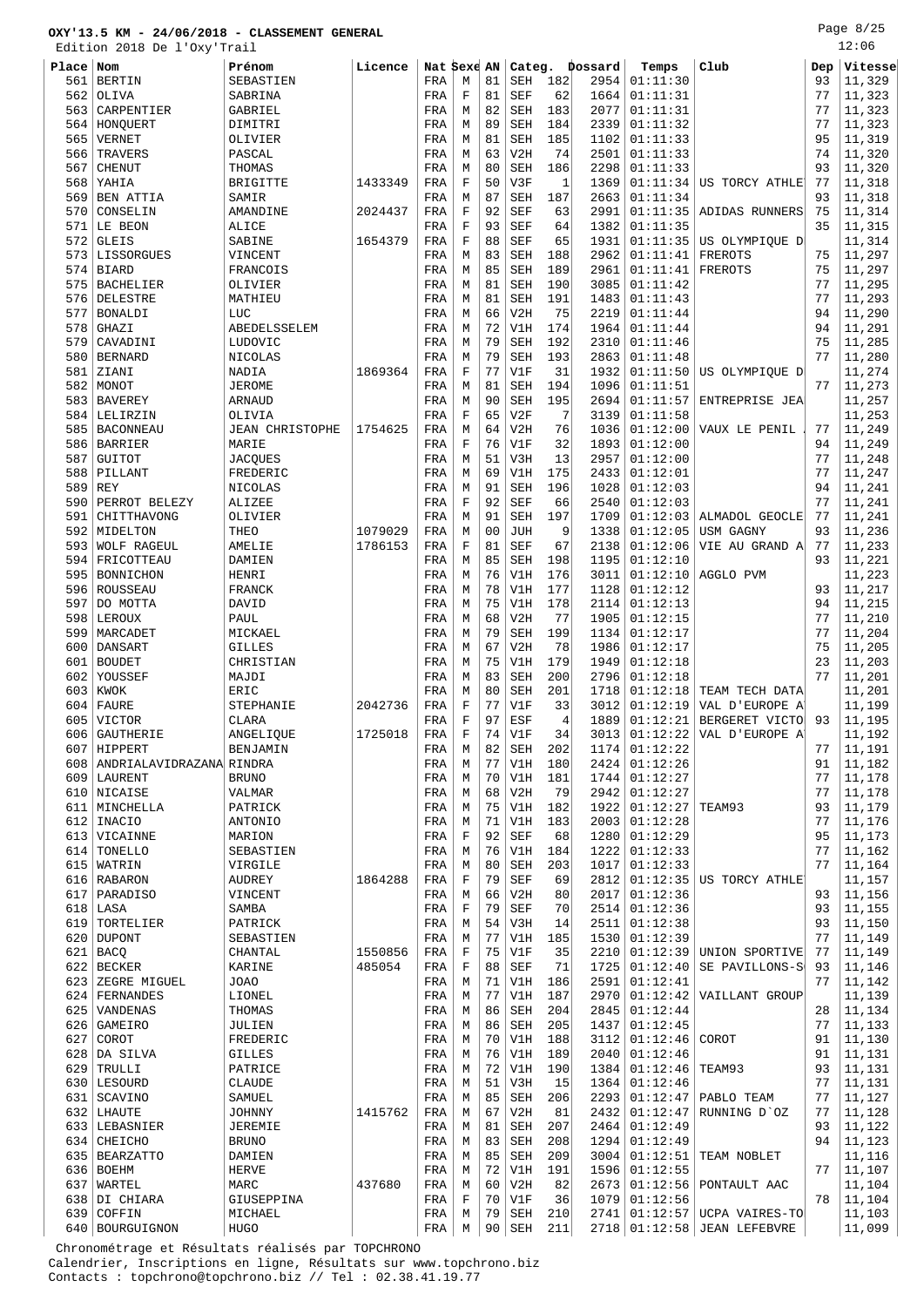Edition 2018 De l'Oxy'Trail

Page 9/25 12:06

| ru⊥       | OII RATO DE TARX       |                      |         |     |             |    |            |     |         |                      |                |     |         |
|-----------|------------------------|----------------------|---------|-----|-------------|----|------------|-----|---------|----------------------|----------------|-----|---------|
| Place Nom |                        | Prénom               | Licence |     | Nat Sexe AN |    | Categ.     |     | Dossard | Temps                | Club           | Dep | Vitesse |
| 641       | HUT                    | SEBASTIEN            |         | FRA | М           | 84 | <b>SEH</b> | 212 | 1812    | 01:12:59             |                | 75  | 11,097  |
| 642       | GAUTIER                | OLIVIER              |         | FRA | M           | 77 | V1H        | 192 | 2087    | 01:13:00             |                | 77  | 11,096  |
| 643       | MONEHAIE               | PASCAL               |         |     | М           | 67 | V2H        | 83  | 1978    | 01:13:02             |                | 77  | 11,089  |
|           |                        |                      |         | FRA |             |    |            |     |         |                      |                |     |         |
| 644       | CALME                  | <b>HERVE</b>         |         | FRA | М           | 59 | V2H        | 84  | 1350    | 01:13:02             |                | 77  | 11,091  |
| 645       | DOS SANTOS             | FABIEN               |         | FRA | М           | 79 | <b>SEH</b> | 213 | 2042    | 01:13:04             |                | 60  | 11,084  |
| 646       | PERRIER                | CHRISTIAN            | 155230  | FRA | M           | 56 | V3H        | 16  | 2696    | 01:13:04             | US ROISSY EN B | 77  | 11,085  |
| 647       | <b>BENOIST</b>         | <b>JEAN PHILIPPE</b> | 1653771 | FRA | M           | 79 | SEH        | 214 | 1958    | 01:13:05             | URBAN RUNNING  | 75  | 11,083  |
| 648       | <b>CESNE</b>           | <b>JEREMY</b>        |         | FRA | M           | 78 | V1H        | 193 | 1945    | 01:13:05             |                | 93  | 11,082  |
| 649       | WAGON                  | SEBASTIEN            |         | FRA | М           | 75 | V1H        | 194 | 2706    | 01:13:07             | AS ORTF        | 92  | 11,078  |
| 650       | DEROUBAIX              | MARIE                |         | FRA | F           | 79 | SEF        | 72  | 2700    | 01:13:07             | AS ORTF        | 92  | 11,078  |
| 651       | LOPES                  | THOMAS               |         | FRA | М           | 83 | SEH        | 215 | 1111    | 01:13:07             |                | 77  | 11,076  |
|           |                        |                      |         |     |             | 81 |            |     | 2721    |                      |                | 75  |         |
| 652       | ZANETTIN               | MARC ANTOINE         |         | FRA | М           |    | <b>SEH</b> | 216 |         | 01:13:08             |                |     | 11,075  |
| 653       | FOUDRAIN               | <b>FLORENCE</b>      |         | FRA | F           | 87 | <b>SEF</b> | 73  | 2440    | 01:13:09             |                | 75  | 11,072  |
| 654       | KOZYRA                 | FREDERYK             |         | FRA | М           | 73 | V1H        | 195 | 1302    | 01:13:10             |                | 77  | 11,069  |
| 655       | <b>BUSIGNY</b>         | VERONIQUE            |         | FRA | F           | 78 | V1F        | 37  | 2112    | 01:13:15             |                | 77  | 11,057  |
| 656       | VANBOSTAL              | THIERRY              |         | FRA | M           | 72 | V1H        | 196 | 2290    | 01:13:15             |                | 94  | 11,056  |
| 657       | SICOT LELONG           | MELANIE              |         | FRA | F           | 79 | SEF        | 74  | 1187    | 01:13:15             |                | 77  | 11,058  |
| 658       | <b>SYVA</b>            | LINDA                | 1418067 | FRA | F           | 78 | V1F        | 38  | 1928    | 01:13:17             | US OLYMPIQUE D |     | 11,052  |
| 659       | GIL                    | GAELLE               |         | FRA | F           | 86 | <b>SEF</b> | 75  | 2651    | 01:13:19             |                | 30  | 11,047  |
|           |                        |                      |         |     |             |    |            |     |         |                      |                |     |         |
| 660       | VASSEUR                | PASCAL               | 1935219 | FRA | М           | 60 | V2H        | 85  | 2239    | 01:13:21             | VIE AU GRAND A | 94  | 11,042  |
| 661       | VANNIER                | JULIEN               |         | FRA | М           | 87 | <b>SEH</b> | 217 | 3120    | 01:13:21             |                | 77  | 11,041  |
| 662       | VAN GELDEREN           | ERIC                 |         | FRA | M           | 73 | V1H        | 197 | 2461    | 01:13:22             |                | 77  | 11,039  |
| 663       | EPLENIER               | XAVIER               |         | FRA | M           | 82 | SEH        | 218 | 2318    | 01:13:24             |                | 77  | 11,034  |
| 664       | HUT                    | <b>STEPHANE</b>      |         | FRA | M           | 81 | SEH        | 219 | 1811    | 01:13:24             |                | 77  | 11,035  |
| 665       | HENON                  | RUDY                 |         | FRA | М           | 82 | SEH        | 220 | 1814    | 01:13:24             |                | 77  | 11,035  |
| 666       | TANGUY                 | SEBASTIEN            |         | FRA | М           | 81 | SEH        | 221 | 2604    | 01:13:25             | TANGUY TOUCH   | 92  | 11,032  |
| 667       | <b>DUPEYRON</b>        |                      |         |     |             | 91 | SEF        | 76  | 2572    | 01:13:25             |                | 77  | 11,031  |
|           |                        | CHLOE                |         | FRA | F           |    |            |     |         |                      |                |     |         |
| 668       | <b>HENHEN</b>          | ADIL                 |         | FRA | М           | 88 | <b>SEH</b> | 222 | 2747    | 01:13:26             | COLAS          |     | 11,030  |
| 669       | CALABRESE              | LUCILE               |         | FRA | F           | 79 | <b>SEF</b> | 77  | 2106    | 01:13:28             |                | 94  | 11,024  |
| 670       | SALAMANCA              | VERONIQUE            | 1830450 | FRA | F           | 66 | V2F        | 8   | 2608    | 01:13:29             | RUNNING D'OZ   | 77  | 11,022  |
| 671       | PERSON                 | <b>MAUD</b>          | 1781382 | FRA | F           | 89 | SEF        | 78  | 2351    | 01:13:30             | PAYS DE NEMOUR |     | 11,020  |
| 672       | LALAU                  | FREDERIC             |         | FRA | M           | 72 | V1H        | 198 | 2166    | 01:13:32             |                | 93  | 11,015  |
| 673       | <b>SWETT</b>           | YANN                 |         | FRA | M           | 89 | SEH        | 223 | 2749    | 01:13:32             |                | 76  | 11,014  |
| 674       | <b>AYORA</b>           | BENJAMIN             |         | FRA | М           | 86 | <b>SEH</b> | 224 | 2905    | 01:13:33             | TEAM EDF       |     | 11,012  |
|           |                        |                      |         |     |             |    |            | 9   |         | 01:13:34             |                | 92  |         |
| 675       | MARTIN                 | ANGELIQUE            |         | FRA | F           | 68 | V2F        |     | 1301    |                      |                |     | 11,010  |
| 676       | MOGANE                 | THAMARA              | 1076371 | FRA | F           | 79 | SEF        | 79  | 3138    | 01:13:35             | US TORCY ATHLE |     | 11,006  |
| 677       | MATIAS                 | ALEXANDRE            |         | FRA | М           | 00 | <b>JUH</b> | 10  | 2841    | 01:13:35             |                | 77  | 11,008  |
| 678       | LAUDE                  | STEPHANE             | 1812318 | FRA | М           | 75 | V1H        | 199 | 1462    | 01:13:36             | COR DAMMARTIN  | 77  | 11,003  |
| 679       | VENIEN                 | ANNE JOSEPHE         |         | FRA | F           | 75 | V1F        | 39  | 2151    | 01:13:37             |                | 77  | 11,003  |
| 680       | POISSON                | JULIEN               |         | FRA | М           | 80 | SEH        | 225 | 2633    | 01:13:38             |                | 75  | 10,999  |
| 681       | VALLE                  | CHLOE                |         | FRA | $\mathbf F$ | 85 | <b>SEF</b> | 80  | 2382    | 01:13:38             |                | 77  | 11,000  |
| 682       | VALLE                  | ALAIN                |         | FRA | M           | 54 | V3H        | 17  | 2084    | 01:13:38             | ESPACE ET COUR | 63  | 10,999  |
|           |                        |                      |         |     |             |    |            |     |         |                      |                |     |         |
| 683       | <b>BALTZER</b>         | <b>JEAN FRANCOIS</b> |         | FRA | М           | 73 | V1H        | 200 | 2873    | 01:13:38             |                | 94  | 11,000  |
| 684       | <b>CHANTEAU</b>        | CRISTEL              | 1841169 | FRA | F           | 95 | <b>SEF</b> | 81  | 2867    | 01:13:42             | S/L ATHLETIC C | 77  | 10,989  |
| 685       | GONCALVES DE SOUS LIAM |                      |         | FRA | М           | 01 | CAG        | 5   | 2346    | 01:13:43             | TEAM FAMILY    | 77  | 10,987  |
| 686       | LAFORGE                | MELANIE              |         | FRA | F           | 77 | V1F        | 40  | 1154    | 01:13:44             |                | 75  | 10,984  |
| 687       | PORTEVIN               | YANN                 |         | FRA | M           | 90 | SEH        | 226 | 2983    | 01:13:47             |                | 92  | 10,978  |
|           | 688   MENVIIELLE       | CATHERINE            |         | FRA | $\mathbf F$ | 65 | V2F        | 10  | 1587    | 01:13:47             |                | 77  | 10,977  |
| 689       | <b>JICQUEL</b>         | THIERRY              |         | FRA | М           | 59 | V2H        | 86  | 2420    | 01:13:49             |                | 77  | 10,971  |
|           | 690   PRODHOMME        | SEBASTIEN            | 2002292 | FRA | М           | 75 | V1H        | 201 | 1316    | 01:13:49             | CLUB ATHLE PLE | 94  | 10,972  |
| 691       | VANAERDEWEGH           | CECILE               |         | FRA | F           | 79 | SEF        | 82  | 1906    | 01:13:49             | SUAPS MARNE-LA | 77  | 10,972  |
|           |                        |                      |         |     |             |    |            |     |         |                      |                |     |         |
|           | 692   MENAGER          | VANESS               |         | FRA | F           | 82 | <b>SEF</b> | 83  |         | 1434   01:13:49      |                | 94  | 10,973  |
|           | 693 ESCRIVANT          | FREDERIC             | 318238  | FRA | М           | 64 | V2H        | 87  | 2824    | 01:13:50             | US CRETEIL     | 94  | 10,970  |
|           | 694 SIMOND             | MIKAEL               |         | FRA | М           | 85 | <b>SEH</b> | 227 | 1455    | 01:13:52             |                | 77  | 10,964  |
|           | 695 LACOMBE            | <b>STEPHANE</b>      |         | FRA | М           | 81 | SEH        | 228 | 2906    | 01:13:52             | TEAM EDF       |     | 10,963  |
|           | 696 RACOUSSOT          | AURELIE              |         | FRA | F           | 82 | <b>SEF</b> | 84  | 2363    | 01:13:53             |                | 94  | 10,961  |
|           | 697 DA SILVA           | JACKY                |         | FRA | М           | 70 | V1H        | 202 | 1885    | 01:13:54             |                | 77  | 10,959  |
|           | 698 HODE               | CHLOE                |         | FRA | $\rm F$     | 94 | <b>SEF</b> | 85  | 2662    | 01:13:54             |                | 75  | 10,959  |
|           |                        |                      |         |     |             | 91 |            |     |         |                      |                |     |         |
|           | 699 AUBERTIN           | <b>JEAN BAPTISTE</b> |         | FRA | М           |    | SEH        | 229 |         | 1138   01:13:55      |                | 77  | 10,956  |
|           | 700 DEGBEU             | KOTCHY               |         | FRA | М           | 79 | <b>SEH</b> | 230 | 2918    | 01:13:56             |                | 76  | 10,954  |
| 701       | SIHALATHAVONG          | MARYVONNE            |         | FRA | F           | 77 | V1F        | 41  |         | 1104   01:13:58      |                | 77  | 10,950  |
|           | 702 THIESSART          | JEROME               |         | FRA | М           | 74 | V1H        | 203 |         | $2072$ 01:13:59      |                | 77  | 10,946  |
|           | 703 THOMAS             | NGUYEN               |         | FRA | М           | 01 | CAG        | 6   | 2252    | 01:14:00             |                | 95  | 10,944  |
|           | $704$ BAZILE           | NATACHA              | 1906559 | FRA | F           | 78 | V1F        | 42  |         | 2254   01:14:02      | VAUX LE PENIL  | 77  | 10,940  |
|           | $705$ BAZILE           | CHRISTOPHE           |         | FRA | M           | 77 | V1H        | 204 | 2255    | 01:14:02             | LES BIDOUS     | 77  | 10,939  |
|           |                        |                      |         |     |             |    |            |     |         |                      |                |     |         |
|           | 706 GAITERI            | ALEXANDRE            |         | FRA | М           | 74 | V1H        | 205 |         | 1755   01:14:06      |                | 77  | 10,930  |
| 707       | THIMOTEE               | SYLVAIN              |         | FRA | М           | 72 | V1H        | 206 | 1691    | 01:14:06             |                | 92  | 10,931  |
|           | $708$ BLEUX            | DAVID                |         | FRA | M           | 72 | V1H        | 207 | 1553    | 01:14:06             | VAIRES MEILLEU | 77  | 10,930  |
|           | 709 BRITES             | MORGANE              | 1752697 | FRA | F           | 79 | <b>SEF</b> | 86  | 1604    | 01:14:06             | TREMBLAY AC AT |     | 10,931  |
|           | 710   BOISSELIER       | PIERRE               | 937738  | FRA | М           | 51 | V3H        | 18  | 2478    | 01:14:08             | AS BOURSE      |     | 10,926  |
|           | 711   POIREL           | DAVID                |         | FRA | М           | 80 | <b>SEH</b> | 231 |         | 2825 01:14:09        |                | 54  | 10,922  |
|           | $712$ BORIES           | JULIEN               |         | FRA | М           | 84 | <b>SEH</b> | 232 | 1787    | 01:14:12             |                | 91  | 10,915  |
|           | $713$ ZABEL            | FABRICE              | 1650774 | FRA | М           | 65 | V2H        | 88  | 2086    | 01:14:12             | LES FURETS D E | 77  | 10,915  |
|           |                        |                      |         |     |             |    |            |     |         |                      |                |     |         |
|           | 714   AUDEBOURG        | <b>JOHNNY</b>        |         | FRA | M           | 74 | V1H        | 208 | 1568    | 01:14:13             | TOBESPORT      | 77  | 10,912  |
| $715$ LUC |                        | CHRISTIAN            |         | FRA | М           | 57 | V3H        | 19  |         | 2014   01:14:13      |                | 77  | 10,913  |
|           | 716 POYLIE             | NICOLAS              |         | FRA | М           | 78 | V1H        | 209 | 1783    | 01:14:14             | NIKO&LO        | 77  | 10,910  |
|           | 717   PICHEREAU        | MAGALI               |         | FRA | F           | 81 | <b>SEF</b> | 87  | 1127    | 01:14:14             |                | 93  | 10,911  |
|           | $718$ RADE             | LAURENT              | T306265 | FRA | M           | 71 | V1H        | 210 |         | 2462 01:14:15 USEAUX |                | 77  | 10,909  |
|           | 719   RADE             | PATRICE              |         | FRA | М           |    | $69$ $V1H$ | 211 |         | 2465   01:14:15      |                | 77  | 10,909  |
|           |                        |                      |         |     |             |    |            |     |         |                      |                |     |         |

720 ZIMMERMANN MYLENE | FRA F 71 V1F 43 2507 01:14:16 SUAPS MARNE-LA 77 10,905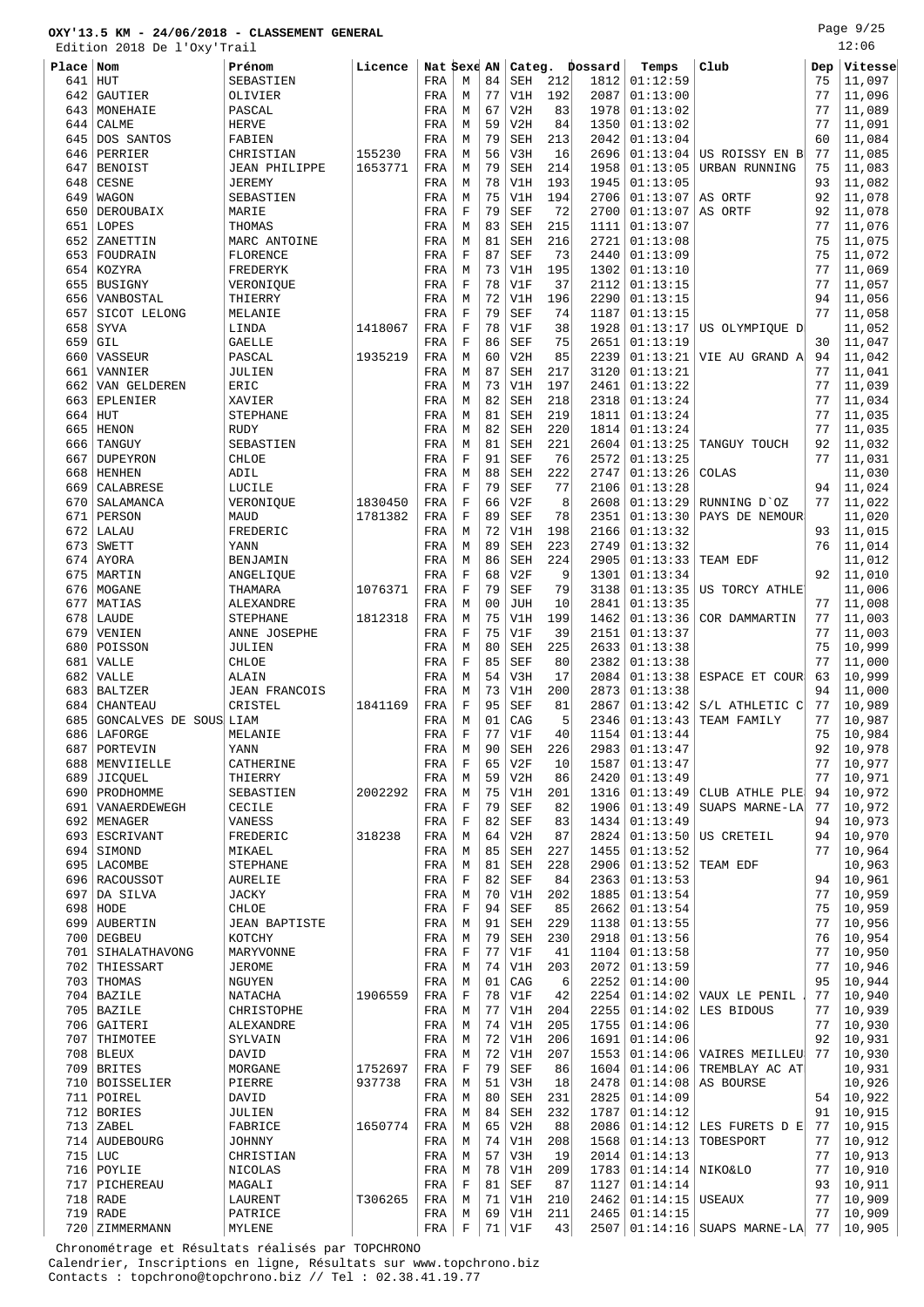Page 10/25

|            | Edition 2018 De l'Oxy'Trail    |                           |         |             |                    |          |                   |                |              |                      |                                             |          | 12:06            |
|------------|--------------------------------|---------------------------|---------|-------------|--------------------|----------|-------------------|----------------|--------------|----------------------|---------------------------------------------|----------|------------------|
| Place Nom  |                                | Prénom                    | Licence | Nat Sexe AN |                    |          | Categ.            |                | Dossard      | Temps                | Club                                        | Dep      | Vitesse          |
| 721        | COLAVITA                       | GIUSEPPE                  |         | <b>ITA</b>  | M                  | 74       | V1H               | 212            | 1738         | 01:14:17             |                                             | 77       | 10,904           |
| 722        | <b>BODET</b>                   | <b>ALEXIS</b>             |         | FRA         | М                  | 94       | <b>SEH</b>        | 233            | 2423         | 01:14:17             |                                             | 93       | 10,904           |
| 723        | CORREIA                        | HELIO                     |         | FRA         | М                  | 87       | <b>SEH</b>        | 234            | 2552         | 01:14:18             | FDLM                                        | 94       | 10,900           |
| 724<br>725 | ALBION<br>OUENISSET            | CHRISTOPHE                |         | FRA         | М<br>$\rm F$       | 75<br>84 | V1H<br><b>SEF</b> | 213<br>88      | 2641<br>1171 | 01:14:18<br>01:14:20 |                                             | 93<br>60 | 10,901<br>10,897 |
| 726        | DAUTHUILLE                     | GUENAELLE<br>RICHARD MARC |         | FRA<br>FRA  | М                  | 51       | V3H               | 20             | 3117         | 01:14:20             |                                             | 75       | 10,895           |
| 727        | FELTIN                         | ETIENNE                   |         | FRA         | М                  | 74       | V1H               | 214            | 2655         | 01:14:20             |                                             | 93       | 10,896           |
| 728        | AUDEL                          | <b>HARRY</b>              |         | FRA         | М                  | 85       | <b>SEH</b>        | 235            | 2341         | 01:14:24             |                                             | 77       | 10,887           |
| 729        | VIAULT                         | NICOLAS                   |         | FRA         | М                  | 91       | <b>SEH</b>        | 236            | 2687         | 01:14:26             |                                             | 94       | 10,880           |
| 730        | NIVEL                          | SEBASTIEN                 |         | FRA         | М                  | 74       | V1H               | 215            | 1542         | 01:14:28             |                                             | 93       | 10,876           |
| 731        | LEGRAND                        | MELANIE                   |         | FRA         | $\rm F$            | 81       | <b>SEF</b>        | 89             | 1508         | 01:14:28             |                                             | 93       | 10,876           |
| 732        | LAVARET                        | CYRIL                     |         | FRA         | М                  | 76       | V1H               | 216            | 2365         | 01:14:29             |                                             | 93       | 10,873           |
| 733        | <b>COUE</b>                    | FABRICE                   |         | FRA         | М                  | 74       | V1H               | 217            | 1951         | 01:14:29             |                                             | 28       | 10,874           |
| 734        | VIVET                          | JEREMY                    |         | FRA         | М                  | 79       | <b>SEH</b>        | 237<br>90      | 2023         | 01:14:31             |                                             | 77<br>77 | 10,869           |
| 735<br>736 | <b>BRAMERDORFER</b><br>CROMWEL | ELISABETH<br>SALOMON      |         | AUT<br>FRA  | F<br>М             | 82<br>62 | <b>SEF</b><br>V2H | 89             | 2022<br>2760 | 01:14:31<br>01:14:32 |                                             | 77       | 10,868<br>10,865 |
| 737        | LAZRAK                         | MAJDI                     |         | FRA         | М                  | 76       | V1H               | 218            | 1385         | 01:14:32             |                                             | 77       | 10,866           |
| 738        | <b>GUSTAVE</b>                 | <b>JEAN LOUIS</b>         |         | FRA         | М                  | 66       | V2H               | 90             | 2109         | 01:14:36             |                                             | 77       | 10,857           |
| 739        | PIQUET                         | AVRIL                     |         | FRA         | $\rm F$            | 81       | <b>SEF</b>        | 91             | 2607         | 01:14:37             |                                             | 94       | 10,854           |
| 740        | FELTEN                         | YOHANN                    | 1791146 | FRA         | M                  | 74       | V1H               | 219            | 2149         | 01:14:37             | S/L SC BRIE-CO                              | 77       | 10,854           |
| 741        | TRAN HONG                      | HUAN                      |         | FRA         | М                  | 67       | V2H               | 91             | 2874         | 01:14:38             | HUAN/ TRANG                                 | 77       | 10,851           |
| 742        | VERGNE                         | KEVIN                     |         | FRA         | М                  | 87       | <b>SEH</b>        | 238            | 2289         | 01:14:38             |                                             | 93       | 10,851           |
| 743        | CRUZ                           | ELIZABETH                 |         | FRA         | $\rm F$            | 73       | V1F               | 44             | 1647         | 01:14:39             |                                             | 93       | 10,850           |
| 744        | FERREIRA                       | LIONEL                    |         | FRA         | М                  | 68<br>58 | V2H               | 92<br>21       | 2123         | 01:14:41<br>01:14:41 |                                             | 93<br>77 | 10,844           |
| 745<br>746 | COULIBALY<br>KHUON             | PHILIPPE<br>TONY          |         | FRA<br>FRA  | М<br>М             | 93       | V3H<br><b>SEH</b> | 239            | 1269<br>2818 | 01:14:43             |                                             | 93       | 10,844<br>10,841 |
| 747        | MAGALHAES                      | CIDALIA                   |         | FRA         | $\rm F$            | 69       | V1F               | 45             | 2425         | 01:14:44             |                                             | 91       | 10,837           |
| 748        | <b>BARDOU</b>                  | <b>BRUCE</b>              |         | FRA         | М                  | 72       | V1H               | 220            | 1395         | 01:14:44             |                                             | 77       | 10,837           |
| 749        | <b>ANTONIO</b>                 | LUCIE JEANNE              |         | FRA         | $\rm F$            | 88       | <b>SEF</b>        | 92             | 2029         | 01:14:44             |                                             | 94       | 10,837           |
| 750        | GOULAIN                        | <b>HENRI</b>              |         | FRA         | М                  | 69       | V1H               | 221            | 1495         | 01:14:45             |                                             | 93       | 10,834           |
| 751        | ROBERT BELLIER                 | KARINE                    | 1901068 | FRA         | $\rm F$            | 72       | V1F               | 46             | 1334         | 01:14:45             | CLUB ATHLE PLE                              | 94       | 10,835           |
| 752        | BIRSIN                         | MUSA                      |         | FRA         | М                  | 82       | <b>SEH</b>        | 240            | 2160         | 01:14:48             |                                             | 93       | 10,828           |
| 753        | THIAULT                        | GUILLAUME                 |         | FRA         | М                  | 90       | <b>SEH</b>        | 241            | 1250         | 01:14:50             |                                             | 77       | 10,822           |
| 754<br>755 | SALDANA<br>ROBINET             | OLIVIER<br><b>HERVE</b>   | 1864401 | FRA<br>FRA  | М<br>М             | 72<br>68 | V1H<br>V2H        | 222<br>93      | 2713<br>2707 | 01:14:51<br>01:14:51 | ATHLETIQUE CLU<br>HANDIFUNSPORT             |          | 10,821<br>10,820 |
| 756        | RITA                           | FRANCISCO                 |         | FRA         | M                  | 76       | V1H               | 223            | 2710         | 01:14:51             | HANDIFUNSPORT                               |          | 10,819           |
| 757        | CARPENTIER                     | LUC                       | 1508213 | FRA         | М                  | 64       | V2H               | 94             | 2711         | 01:14:51             | ATHLETIQUE CLU                              |          | 10,819           |
| 758        | DARDANT                        | <b>STEPHANE</b>           | 1972026 | FRA         | М                  | 70       | V1H               | 224            | 2768         | 01:14:52             | AS ST MEDARD                                | 33       | 10,819           |
| 759        | TRAMONTIN                      | FREDERIC                  |         | FRA         | М                  | 74       | V1H               | 225            | 2733         | 01:14:52             |                                             | 77       | 10,818           |
| 760        | GAITERI                        | VERONIQUE                 | 1892472 | FRA         | $\rm F$            | 78       | V1F               | 47             | 1973         | 01:14:53             | US OLYMPIOUE D                              |          | 10,816           |
| 761        | CASTRO MAUCUIT                 | NURIA                     | 1234685 | FRA         | $\rm F$            | 71       | V1F               | 48             | 2158         | 01:14:53             | US OLYMPIQUE D                              |          | 10,816           |
| 762        | HANQUEZ                        | CLEMENCE                  |         | FRA         | $\rm F$            | 75       | V1F               | 49             | 2709         | 01:14:54             | HANDIFUNSPORT                               |          | 10,813           |
| 763        | <b>GUILLET</b>                 | MATTHIEU                  |         | FRA         | М                  | 88       | <b>SEH</b>        | 242            | 1632         | 01:14:54             | M & M`S                                     | 94       | 10,813           |
| 764<br>765 | TOUMI<br>LESCOUET              | ABDALLAH<br>NATHALIE      |         | FRA<br>FRA  | М<br>F             | 72<br>67 | V1H<br>V2F        | 226<br>11      | 2712<br>3055 | 01:14:55<br>01:14:56 | HANDIFUNSPORT                               | 91       | 10,811<br>10,808 |
|            | 766   BOURQUIN                 | VIRGINIE                  |         | FRA         | F                  | 82       | SEF               | 93             | 2982         | 01:14:57             |                                             | 75       | 10,807           |
|            | 767 DE FAUCONPRET              | BENOIT                    |         | FRA         | М                  | 60       | V2H               | 95             | 2774         | 01:15:01             |                                             | 75       | 10,796           |
|            | 768   BROUSSARD                | DELPHINE                  | 218533  | FRA         | $\rm F$            | 93       | <b>SEF</b>        | 94             | 1982         | 01:15:02             | ASPHALTE 94                                 | 94       | 10,793           |
|            | 769 ROUTIER                    | MICKAEL                   |         | FRA         | М                  | 84       | <b>SEH</b>        | 243            | 1212         | 01:15:02             |                                             | 78       | 10,794           |
|            | 770   LEVEQUE                  | GREGORY                   | 164706  | FRA         | М                  | 81       | SEH               | 244            | 1736         | 01:15:02             | FRONT RUNNERS                               | 75       | 10,795           |
|            | 771   DJENOUAL                 | MOHAMED                   |         | FRA         | М                  | 89       | <b>SEH</b>        | 245            | 1438         | 01:15:04             |                                             |          | 10,790           |
|            | 772   MARTIN                   | DENIS                     |         | FRA         | М<br>М             | 62<br>95 | V2H               | 96<br>246      | 2408<br>2055 | 01:15:06<br>01:15:08 | RUN`IN CREDIT                               | 77       | 10,784<br>10,779 |
|            | 773 VEIBER<br>774   PIEROCHE   | EDGAR<br>CLAUDIA          |         | FRA<br>FRA  | $\mathbf F$        | 74       | SEH<br>V1F        | 50             | 3118         | 01:15:09             |                                             | 77       | 10,777           |
|            | 775   MARTIN                   | MAXIME                    |         | FRA         | М                  | 90       | SEH               | 247            | 3058         | 01:15:09             |                                             | 78       | 10,778           |
|            | $776$ DILER                    | EMMANUELLE                |         | FRA         | $\mathbf F$        | 83       | SEF               | 95             | 3059         | 01:15:09             |                                             | 78       | 10,778           |
|            | 777   SAUVEGRAIN               | FRANCK                    |         | FRA         | М                  | 73       | V1H               | 227            | 2766         | 01:15:10             |                                             | 93       | 10,774           |
|            | 778   CALLEAU                  | DAVID                     |         | FRA         | М                  | 84       | <b>SEH</b>        | 248            | 1045         | 01:15:11             |                                             | 77       | 10,772           |
|            | 779 LUSTGARTEN                 | FREDERIC                  |         | FRA         | М                  | 69       | V1H               | 228            | 2192         | 01:15:12             | VAIRES MEILLEU                              | 77       | 10,771           |
|            | 780 LE PETIT                   | GUILLAUME                 |         | FRA         | М                  | 77       | V1H               | 229            | 3092         | 01:15:13             |                                             | 91       | 10,767           |
|            | 781 LIBRERI<br>782   ARNAUD    | VALERIE<br>PASCALE        | 1863970 | FRA<br>FRA  | $\rm F$<br>$\rm F$ | 76<br>68 | V1F<br>V2F        | 51<br>12       | 1076<br>2924 | 01:15:16             | $01:15:14$ LES FOULEES BR<br>SE PAVILLONS-S | 91<br>93 | 10,766<br>10,760 |
|            | 783 DOS REIS                   | FREDERIC                  |         | FRA         | М                  | 74       | V1H               | 230            | 2884         | 01:15:16             |                                             | 92       | 10,760           |
|            | 784   VERNON                   | ARNAUD                    |         | FRA         | М                  | 75       | V1H               | 231            | 2066         | 01:15:16             |                                             | 94       | 10,761           |
|            | 785   POULAIN                  | FREDERIC                  |         | FRA         | М                  | 75       | V1H               | 232            | 3010         | 01:15:18             |                                             | 75       | 10,756           |
|            | 786   LEYSSIEUX                | ALICE                     |         | FRA         | F                  | 90       | SEF               | 96             | 1916         | 01:15:19             |                                             | 75       | 10,752           |
|            | 787   FIGUEIREDO               | LEONOR                    |         | <b>POR</b>  | $\rm F$            | 66       | V2F               | 13             | 2916         | 01:15:20             |                                             | 93       | 10,750           |
|            | 788   LACOUME                  | FLORIAN                   |         | FRA         | М                  | 80       | SEH               | 249            | 1410         | 01:15:21             |                                             | 93       | 10,748           |
|            | 789   BLANC                    | ROBIN                     |         | FRA         | М                  | 97       | ESH               | 10             | 3078         | 01:15:23             |                                             | 75       | 10,743           |
|            | 790   BOTTIN                   | PAUL                      | 5567762 | FRA         | М                  | 97       | <b>ESH</b>        | 11             | 2373         |                      | $01:15:24$ SENS ROUTE TRA                   | 89<br>94 | 10,742           |
|            | 791   MONTEGUT<br>792 ZUCCKI   | ANDREA<br>FLORENCE        |         | ALL<br>FRA  | $\rm F$<br>$\rm F$ | 67<br>73 | V2F<br>V1F        | 14<br>52       | 1496<br>2215 | 01:15:24<br>01:15:24 |                                             | 94       | 10,741<br>10,741 |
|            | 793   DAUTIN                   | MARINE                    |         | FRA         | F                  | 92       | SEF               | 97             | 1712         | 01:15:25             | ALMADOL GEOCLE                              | 77       | 10,738           |
|            | 794   MOULHAC                  | YOLANDE                   |         | FRA         | F                  | 57       | V3F               | $\overline{a}$ | 1762         | 01:15:26             | COURIR A LIEUS                              | 77       | 10,738           |
|            | 795   WAHICHE                  | GEOFFREY                  |         | FRA         | М                  | 89       | SEH               | 250            | 1713         | 01:15:26             | ALMADOL GEOCLE                              | 95       | 10,738           |
|            | 796 DE RUYCK                   | RUDY                      |         | FRA         | М                  | 78       | V1H               | 233            | 2200         | 01:15:26             |                                             | 77       | 10,737           |
| 797        | MUZELIEC                       | GAELLE                    | 1086542 | FRA         | $\rm F$            | 73       | V1F               | 53             | 3014         | 01:15:27             | VAL D'EUROPE A                              |          | 10,735           |
|            | 798 LEBOCEY                    | SEBASTIEN                 |         | FRA         | М                  | 81       | SEH               | 251            | 1073         | 01:15:27             |                                             | 77       | 10,733           |
| 799        | CLERIL<br>800 LALANNE          | EMMANUEL<br>MARIE         | 1963000 | FRA<br>FRA  | М<br>F             | 76<br>91 | V1H<br><b>SEF</b> | 234<br>98      | 1118<br>1606 | 01:15:28             | $01:15:30$ TREMBLAY AC AT                   | 93       | 10,732<br>10,728 |
|            |                                |                           |         |             |                    |          |                   |                |              |                      |                                             |          |                  |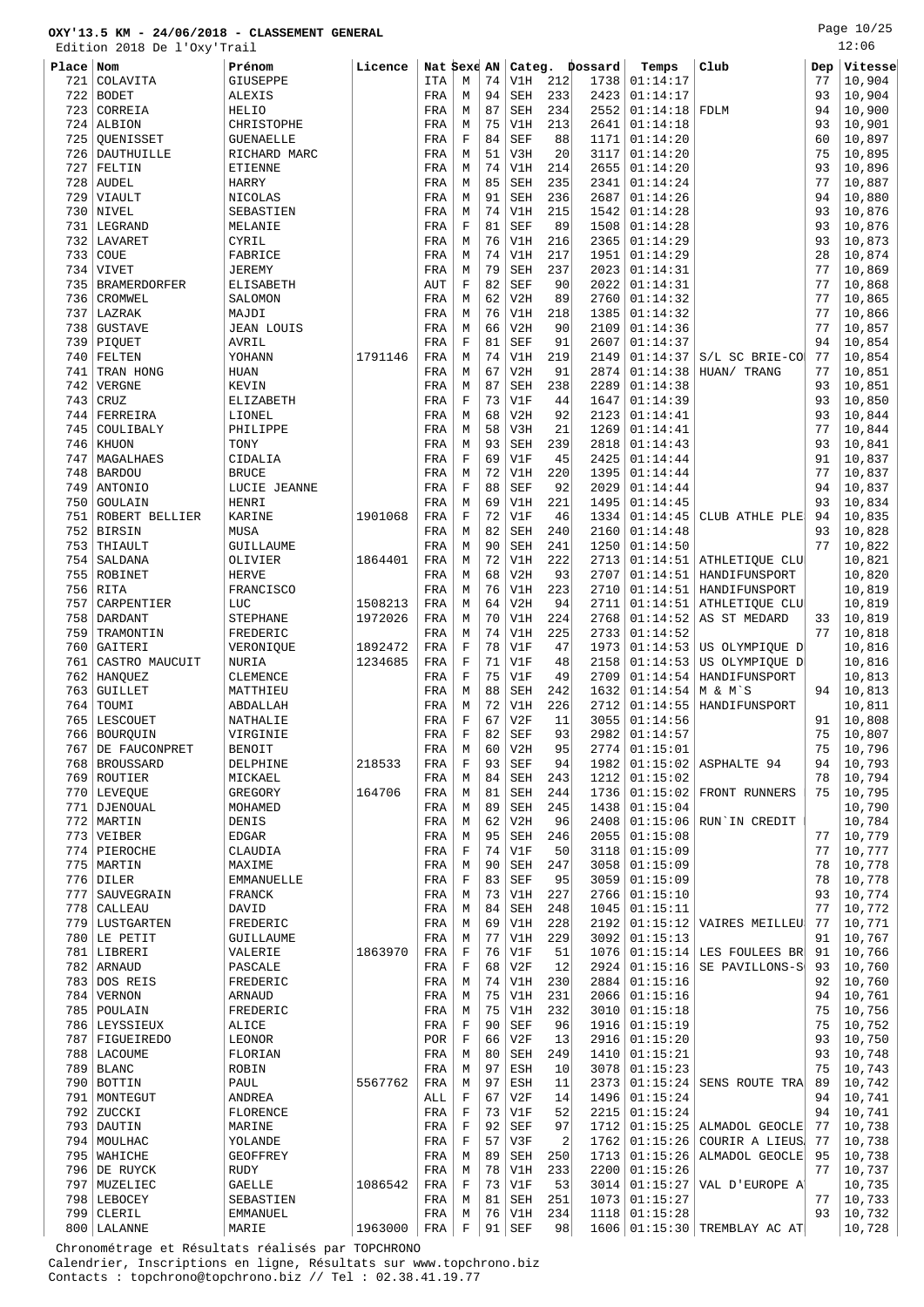Page 11/25  $12.02$ 

|       | Edition 2018 De l'Oxy'Trail  |                      |         |          |             |    |            |     |                |                            |                |     | 12:06       |
|-------|------------------------------|----------------------|---------|----------|-------------|----|------------|-----|----------------|----------------------------|----------------|-----|-------------|
| Place | Nom                          | Prénom               | Licence | Nat Sexe |             | AN |            |     | Categ. Dossard | Temps                      | Club           | Dep | Vitesse     |
| 801   | FRICOTTEAU                   | LAURENT              |         | FRA      | М           | 82 | <b>SEH</b> | 252 | 1662           | 01:15:31                   |                | 76  | 10,724      |
| 802   | LAM                          | MARILYNE             |         | FRA      | $\mathbf F$ | 87 | <b>SEF</b> | 99  | 2305           | 01:15:31                   |                | 77  | 10,726      |
| 803   | <b>BRAY</b>                  | PASCAL               |         | FRA      | М           | 72 | V1H        | 235 | 2977           | 01:15:33                   | VAILLANT GROUP |     | 10,719      |
| 804   | PINHEIRO                     | <b>HELENE</b>        |         | FRA      | $\mathbf F$ | 75 | V1F        | 54  | 2130           | 01:15:37                   |                | 77  | 10,710      |
|       |                              |                      |         |          | F           | 93 |            | 100 |                | 01:15:39                   |                | 75  |             |
| 805   | <b>RENOU</b><br><b>BAZIN</b> | SANDRA               |         | FRA      |             | 65 | <b>SEF</b> | 97  | 1015           |                            |                |     | 10,705      |
| 806   |                              | DIDIER               |         | FRA      | M           |    | V2H        |     | 1859           | 01:15:39                   |                | 93  | 10,706      |
| 807   | SANCHEZ                      | <b>HERVE</b>         |         | FRA      | М           | 70 | V1H        | 236 | 2388           | 01:15:40                   |                | 77  | 10,704      |
| 808   | EPLENIER                     | CYRIL                |         | FRA      | М           | 81 | <b>SEH</b> | 253 | 2536           | 01:15:41                   |                | 77  | 10,701      |
| 809   | LOISEAUX                     | ERIC                 |         | FRA      | М           | 71 | V1H        | 237 | 2846           | 01:15:41                   |                | 77  | 10,701      |
| 810   | FLAJOLET                     | NICOLAS              |         | FRA      | М           | 81 | <b>SEH</b> | 254 | 1804           | 01:15:41                   |                | 93  | 10,702      |
| 811   | PARIS                        | <b>CHARLY</b>        |         | FRA      | М           | 84 | <b>SEH</b> | 255 | 3006           | 01:15:43                   | TEAM NOBLET    |     | 10,696      |
| 812   | MILESI GIDOIN                | CORINNE              |         | FRA      | F           | 76 | V1F        | 55  | 2121           | 01:15:45                   |                | 77  | 10,692      |
|       | 813 LONGUET                  | <b>JEAN FRANCOIS</b> |         | FRA      | М           | 72 | V1H        | 238 | 2840           | 01:15:46                   |                | 77  | 10,689      |
| 814   | ANASTASSIADES                | <b>ALEXIS</b>        |         | FRA      | М           | 81 | <b>SEH</b> | 256 | 1285           | 01:15:46                   |                | 75  | 10,689      |
| 815   | VEXLER                       | OLIVIER              |         | FRA      | M           | 71 | V1H        | 239 | 1448           | 01:15:46                   |                | 77  | 10,690      |
| 816   | LOUIS                        | VINCENT              |         | FRA      | М           | 72 | V1H        | 240 | 2986           | 01:15:47                   |                | 77  | 10,688      |
| 817   | WAX                          | <b>JEAN MICHEL</b>   |         | FRA      | M           | 61 | V2H        | 98  | 1552           | 01:15:47                   |                | 77  | 10,686      |
| 818   | NAPIERALA                    | CHRISTIAN            |         | FRA      | М           | 54 | V3H        | 22  | 1865           | 01:15:51                   |                | 77  | 10,677      |
| 819   | KLEKOT                       | SEBASTIEN            |         | FRA      | М           | 77 | V1H        | 241 | 3083           | 01:15:54                   |                | 77  | 10,671      |
| 820   | ALMEIDA                      | EDDY                 |         | FRA      | М           | 76 | V1H        | 242 | 2553           | 01:15:55                   | FDLM           | 94  | 10,669      |
| 821   | LEROY                        | ARNAUD               |         | FRA      | М           | 72 | V1H        | 243 | 2362           | 01:15:56                   |                | 77  | 10,666      |
| 822   | CORSEAUX                     | CHARLOTTE            |         | FRA      | $\mathbf F$ | 88 | <b>SEF</b> | 101 | 1365           | 01:15:57                   |                | 77  | 10,664      |
| 823   | <b>BOULOGNE</b>              | DELPHINE             |         | FRA      | $\mathbf F$ | 81 | <b>SEF</b> | 102 | 2191           | 01:15:59                   |                | 94  | 10,659      |
|       | 824 ASTIER                   | CHRISTOPHE           |         |          |             |    |            |     | 3073           |                            |                |     |             |
|       |                              |                      |         | FRA      | М           | 67 | V2H        | 99  |                | 01:15:59                   |                | 93  | 10,659      |
| 825   | PLENEL                       | DELPHINE             |         | FRA      | F           | 79 | <b>SEF</b> | 103 | 1902           | 01:16:00                   |                | 77  | 10,657      |
| 826   | TRUONG                       | LINA                 |         | FRA      | F           | 64 | V2F        | 15  | 2179           | 01:16:00                   | WARG           | 77  | 10,656      |
| 827   | COSTA DA ROCHA               | SILVIA               |         | POR      | $\mathbf F$ | 76 | V1F        | 56  | 1175           | 01:16:01                   |                | 93  | 10,655      |
| 828   | VERROUIL                     | FRANCK               |         | FRA      | М           | 90 | <b>SEH</b> | 257 | 2197           | 01:16:05                   |                | 94  | 10,644      |
| 829   | LE BON                       | DIDIER               |         | FRA      | М           | 69 | V1H        | 244 | 2813           | 01:16:11                   |                | 93  | 10,632      |
| 830   | LEFEVRE                      | NICOLAS              |         | FRA      | М           | 80 | <b>SEH</b> | 258 | 2395           | 01:16:11                   |                | 77  | 10,630      |
| 831   | <b>BAUDEMENT</b>             | <b>GILLES</b>        |         | FRA      | М           | 66 | V2H        | 100 | 1834           | 01:16:11                   | CAP ORMESSON   | 94  | 10,631      |
| 832   | KRUMULA                      | GUILLAUME            |         | FRA      | М           | 83 | <b>SEH</b> | 259 | 1370           | 01:16:12                   |                | 93  | 10,628      |
|       | 833   MANETTI                | <b>JEAN CLAUDE</b>   | 189862  | FRA      | М           | 50 | V3H        | 23  | 2958           | 01:16:13                   | FS ESBLY COUPV |     | 10,626      |
| 834   | KOMORA                       | WERNER               |         | FRA      | М           | 64 | V2H        | 101 | 2583           | 01:16:14                   |                | 77  | 10,623      |
| 835   | CHARMETTAN                   | SOPHIE               |         | FRA      | F           | 83 | <b>SEF</b> | 104 | 1788           | 01:16:16                   |                | 77  | 10,619      |
| 836   | <b>BAYOUD</b>                | OLIVIER              |         | FRA      | М           | 77 | V1H        | 245 | 1192           | 01:16:17                   |                | 77  | 10,616      |
| 837   | <b>DRADEM</b>                | AUDREY               |         | FRA      | F           | 85 | <b>SEF</b> | 105 | 1453           | 01:16:19                   |                | 77  | 10,612      |
| 838   | VEIBER                       | FRANCK               |         | FRA      | М           | 67 | V2H        | 102 | 2074           | 01:16:19                   |                | 94  | 10,613      |
| 839   | <b>BENAISSI</b>              | KHADIJA              | 2024251 | FRA      | F           | 87 | <b>SEF</b> | 106 | 2016           | 01:16:20                   | ADIDAS RUNNERS | 75  | 10,611      |
| 840   | LAVIRON                      | CEDRIC               |         | FRA      | M           | 80 | <b>SEH</b> | 260 | 1137           | 01:16:21                   |                | 60  | 10,609      |
| 841   | ABBAS                        | <b>JOHANN</b>        |         | FRA      | F           | 80 | <b>SEF</b> | 107 | 2444           | 01:16:21                   |                | 77  | 10,608      |
| 842   | RIBEIRO                      | <b>EMMANUEL</b>      | 1852985 | FRA      | М           | 72 | V1H        | 246 | 2881           | 01:16:25                   | FONTENAY TRESI | 77  | 10,598      |
| 843   | RIBEIRO                      | LAURENCE             |         | FRA      | F           | 68 | V2F        | 16  | 2880           | 01:16:26                   | FONTENAY TRESI | 77  | 10,597      |
| 844   | DELABY LECA                  | MARTINE              |         | FRA      | $\mathbf F$ | 57 | V3F        | 3   | 1599           | 01:16:27                   |                | 94  | 10,594      |
|       | 845 ERREMUNDEGUY             | CELINE               |         | FRA      | F           | 75 | V1F        | 57  | 1101           | 01:16:28                   |                | 92  | 10,592      |
|       | 846   BONNEAU                | DAMIEN               |         | FRA      | М           | 83 | SEH        | 261 |                | 1597   01:16:33   LEANANAS |                |     | 77   10,580 |
| 847   | <b>BENABDELKADER</b>         | MALIKA               | 1880285 | FRA      | $\mathbf F$ | 62 | V2F        | 17  | 1368           | 01:16:33                   | US TORCY ATHLE | 77  | 10,580      |
| 848   | <b>BONNEAU</b>               | CAMILLE              |         | FRA      | $\mathbf F$ | 87 | SEF        | 108 | 1598           | 01:16:34                   | LEANANAS       | 77  | 10,578      |
|       | 849 LOPES                    | AURELIE              |         | FRA      | $\mathbf F$ | 86 | <b>SEF</b> | 109 | 2899           | 01:16:34                   | TEAM EDF       |     | 10,578      |
| 850   | PIEREL                       | REGINE               |         | FRA      | F           | 69 | V1F        | 58  | 2173           | 01:16:34                   |                | 77  | 10,578      |
| 851   | CAIGNEAUX                    | SEBASTIEN            |         | FRA      | М           | 74 | V1H        | 247 | 2198           | 01:16:35                   |                | 91  | 10,576      |
| 852   | GWINN                        | NATHALIE             |         | ALL      | F           | 82 | SEF        | 110 | 3033           | 01:16:36                   | ALLEZLESBLEUS  | 77  | 10,574      |
|       | 853   HAUTEMULLE             | VERONIQUE            | 1860726 | FRA      | $\mathbf F$ | 55 | V3F        | 4   | 1605           | 01:16:37                   | TREMBLAY AC AT |     | 10,572      |
|       | 854   SISAVATH               | SOURITH              |         | FRA      | М           | 75 | V1H        | 248 | 2843           | 01:16:37                   |                | 93  | 10,571      |
|       | 855   LENGRAND               | LUDOVIC              |         |          |             | 79 |            |     |                |                            |                |     |             |
|       |                              |                      |         | FRA      | М           |    | <b>SEH</b> | 262 | 2347           | 01:16:38                   |                | 77  | 10,570      |
| 856   | GIRAUD                       | STEPHANIE            | 5567762 | FRA      | $\mathbf F$ | 70 | V1F        | 59  | 2372           | 01:16:38                   | SENS ROUTE TRA | 89  | 10,570      |
| 857   | FERREIRA                     | DAVID                | 2043574 | FRA      | М           | 76 | V1H        | 249 | 3020           | 01:16:39                   | VAL D'EUROPE A |     | 10,565      |
|       | 858   HOAREAU                | PRISCA               |         | FRA      | $\mathbf F$ | 87 | <b>SEF</b> | 111 | 2332           | 01:16:39                   |                | 97  | 10,566      |
|       | 859   MARECHAL               | MALIKA               |         | FRA      | F           | 74 | V1F        | 60  | 2268           | 01:16:40                   |                | 94  | 10,565      |
| 860   | <b>BOUCHET</b>               | MATHILDE             |         | FRA      | $\mathbf F$ | 94 | <b>SEF</b> | 112 | 2000           | 01:16:41                   |                | 77  | 10,561      |
|       | 861   VERGNAULT              | FABIEN               |         | FRA      | М           | 79 | SEH        | 263 | 3028           | 01:16:41                   |                | 77  | 10,562      |
| 862   | <b>BUGEJA</b>                | GUILLAUME            |         | FRA      | М           | 90 | SEH        | 264 | 2725           | 01:16:43                   |                | 77  | 10,556      |
|       | 863 LAUER                    | PATRICIA             | 1148037 | FRA      | $\mathbf F$ | 63 | V2F        | 18  | 1048           | 01:16:43                   | US TORCY ATHLE | 93  | 10,557      |
| 864   | ORHON                        | ALIX                 |         | FRA      | $\mathbf F$ | 93 | <b>SEF</b> | 113 | 2996           | 01:16:43                   |                | 75  | 10,557      |
| 865   | THIAULT                      | ALEXANDRE            |         | FRA      | М           | 97 | ESH        | 12  | 1249           | 01:16:44                   |                | 77  | 10,554      |
| 866   | <b>NARME</b>                 | CINDY                |         | FRA      | F           | 94 | SEF        | 114 | 2001           | 01:16:44                   |                | 77  | 10,554      |
|       | 867   MICHAUDELLE            | AUDE                 |         | FRA      | F           | 79 | SEF        | 115 | 1049           | 01:16:45                   |                | 77  | 10,553      |
|       | 868   MAINGOT                | <b>AGNES</b>         | 265204  | FRA      | $\mathbf F$ | 66 | V2F        | 19  | 2570           | 01:16:45                   | RUNNING D'OZ   | 77  | 10,554      |
| 869   | <b>GRECO</b>                 | PINO                 |         | ITA      | М           | 78 | V1H        | 250 | 1920           | 01:16:47                   | TEAM93         | 93  | 10,549      |
|       | 870   RAITIERE               | <b>HUGO</b>          |         | FRA      | М           | 73 | V1H        | 251 | 2594           | 01:16:47                   |                | 95  | 10,549      |
|       | 871 LE MORVAN                | FABIENNE             |         | FRA      | F           | 67 | V2F        | 20  | 2901           | 01:16:48                   | TEAM EDF       |     | 10,545      |
| 872   | TRUBIANI                     | GIANCARLO            |         | FRA      | М           | 87 | <b>SEH</b> | 265 | 1941           | 01:16:50                   | SANOFI         |     | 10,541      |
|       | 873   KASPARIAN              | SOPHIE               |         | FRA      | F           | 89 | <b>SEF</b> | 116 | 2409           | 01:16:51                   | RUN'IN CREDIT  |     | 10,539      |
|       | 874 APOCALE                  | <b>JOHAN</b>         |         | FRA      | М           | 80 | <b>SEH</b> | 266 | 2364           | 01:16:53                   |                | 93  | 10,535      |
|       | 875   BREHAUX                | ERIC                 |         | FRA      | М           | 66 | V2H        | 103 | 3137           | 01:16:53                   |                |     | 10,534      |
|       | 876 ROGER LEROY              | KARINE               | A75886L | FRA      | F           | 69 | V1F        | 61  | 1560           | 01:16:53                   | TEAM JOOL      | 60  | 10,535      |
| 877   | TRUONG                       | TRONG TAN            |         | FRA      | М           | 56 | V3H        | 24  | 2180           | 01:16:56                   | WARG           | 77  | 10,528      |
| 878   | GAUJAC                       | CHRISTIAN            |         | FRA      | М           | 61 | V2H        | 104 | 2233           | 01:16:57                   | FAT & FURIOUS  | 77  | 10,525      |
| 879   | SKOWRON                      | <b>JEROME</b>        |         | FRA      | М           | 77 | V1H        | 252 | 1268           | 01:16:57                   |                | 77  | 10,526      |
|       | 880 LISMOR                   | JULIEN               |         | FRA      | М           | 82 | SEH        | 267 |                | 1205   01:16:57            |                | 27  | 10,525      |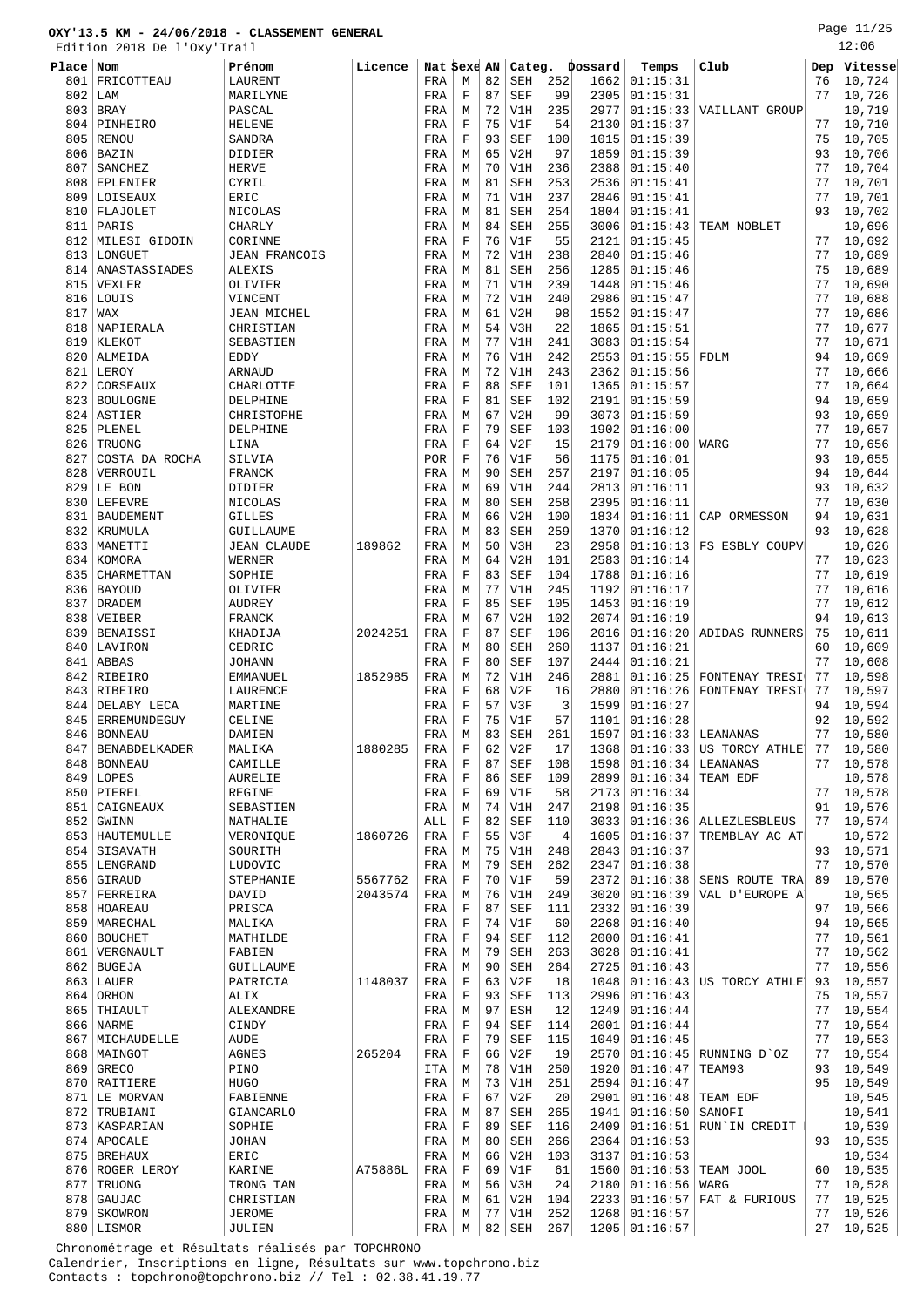Edition 2018 De l'Oxy'Trail

Page 12/25 12:06

|           | Edition 2018 De l'OXY Trail |                    |         |     |             |    |            |     |         |                 |                 |     |         |
|-----------|-----------------------------|--------------------|---------|-----|-------------|----|------------|-----|---------|-----------------|-----------------|-----|---------|
| Place Nom |                             | Prénom             | Licence |     | Nat Sexe AN |    | Categ.     |     | Dossard | Temps           | Club            | Dep | Vitesse |
| 881       | MAYET                       | LIONEL             |         | FRA | М           | 75 | V1H        | 253 | 2039    | 01:16:58        |                 | 77  | 10,523  |
|           |                             |                    |         |     |             |    |            |     |         |                 |                 |     |         |
| 882       | PERROT                      | VINCENT            |         | FRA | М           | 92 | <b>SEH</b> | 268 | 1661    | 01:17:03        | RUN POUR LE FU  | 77  | 10,511  |
| 883       | TRUTET                      | ELODIE             |         | FRA | $\mathbf F$ | 78 | V1F        | 62  | 2266    | 01:17:09        |                 | 93  | 10,497  |
| 884       | HOCHEUX                     | XAVIER             |         | FRA | M           | 63 | V2H        | 105 | 1589    | 01:17:09        |                 | 77  | 10,497  |
| 885       | LELARGUE                    | REMI               |         | FRA | M           | 63 | V2H        | 106 | 2678    | 01:17:09        |                 | 77  | 10,497  |
| 886       | LE DIZES                    | <b>EVELYNE</b>     |         |     | F           | 65 | V2F        | 21  | 2267    | 01:17:10        |                 | 77  | 10,496  |
|           |                             |                    |         | FRA |             |    |            |     |         |                 |                 |     |         |
| 887       | WANG                        | DINGCAN            |         | CHI | М           | 82 | <b>SEH</b> | 269 | 1300    | 01:17:10        | RUNNING PANDA   | 94  | 10,496  |
| 888       | VERMEULEN                   | GREGORY            |         | FRA | М           | 78 | V1H        | 254 | 1275    | 01:17:10        |                 | 77  | 10,495  |
| 889       | LAMBERT                     | ADELINE            |         | FRA | F           | 84 | <b>SEF</b> | 117 | 1103    | 01:17:10        |                 | 92  | 10,495  |
| 890       | <b>ROUBY</b>                | PASCAL             |         |     |             | 64 | V2H        | 107 | 1698    | 01:17:11        |                 | 77  | 10,493  |
|           |                             |                    |         | FRA | М           |    |            |     |         |                 |                 |     |         |
| 891       | RAMDAN                      | SWAN               |         | FRA | М           | 98 | ESH        | 13  | 1810    | 01:17:13        | CERP 98         | 77  | 10,488  |
| 892       | DUCHOSSOY                   | DELPHINE           |         | FRA | $\mathbf F$ | 82 | SEF        | 118 | 2006    | 01:17:13        | TEE             | 76  | 10,489  |
| 893       | <b>BORT</b>                 | MARIE NOELLE       |         | FRA | F           | 69 | V1F        | 63  | 1394    | 01:17:14        |                 | 94  | 10,487  |
| 894       | <b>CHAMBON</b>              | PASCAL             |         |     | M           | 60 | V2H        | 108 | 2194    | 01:17:14        |                 | 94  |         |
|           |                             |                    |         | FRA |             |    |            |     |         |                 |                 |     | 10,488  |
| 895       | <b>RUAULT</b>               | MAXIME             |         | FRA | М           | 98 | <b>ESH</b> | 14  | 1809    | 01:17:14        |                 | 77  | 10,486  |
| 896       | SAUDMON                     | SANDRA             |         | FRA | $\mathbf F$ | 80 | <b>SEF</b> | 119 | 2050    | 01:17:16        |                 | 60  | 10,482  |
| 897       | TANGUY                      | <b>STEPHANE</b>    | 1063760 | FRA | М           | 68 | V2H        | 109 | 2434    | 01:17:16        | US OLYMPIQUE D  | 77  | 10,481  |
|           |                             |                    |         |     |             | 71 | V1H        |     | 2512    | 01:17:16        | SUAPS MARNE-LA  | 77  |         |
| 898       | VIALETTE                    | <b>STEPHANE</b>    |         | FRA | М           |    |            | 255 |         |                 |                 |     | 10,483  |
| 899       | CIESIELSKY                  | THIERRY            |         | FRA | М           | 57 | V3H        | 25  | 2417    | 01:17:16        |                 | 77  | 10,481  |
| 900       | COUVIDAT                    | PHILIPPE           | T304882 | FRA | М           | 59 | V2H        | 110 | 2947    | 01:17:17        |                 | 91  | 10,479  |
| 901       | SEMSI                       | NATHALIE           |         | FRA | $\mathbf F$ | 78 | V1F        | 64  | 1575    | 01:17:18        |                 | 94  | 10,477  |
|           | LABI                        |                    |         |     | М           | 84 | <b>SEH</b> | 270 | 3126    | 01:17:19        | SUAPS MARNE-LA  |     |         |
| 902       |                             | YASSINE            |         | FRA |             |    |            |     |         |                 |                 |     | 10,475  |
| 903       | GOUGEON                     | ELISA              | 1770947 | FRA | $\mathbf F$ | 75 | V1F        | 65  | 1970    | 01:17:21        | NEUILLY SUR MA  |     | 10,470  |
| 904       | <b>BEYRAND</b>              | CORINNE            |         | FRA | F           | 87 | <b>SEF</b> | 120 | 2059    | 01:17:22        |                 | 77  | 10,469  |
| 905       | GOUGEON                     | <b>STEPHANE</b>    | 1770951 | FRA | М           | 68 | V2H        | 111 | 1967    | 01:17:22        | NEUILLY SUR MA  |     | 10,469  |
|           |                             |                    |         |     |             |    |            |     |         |                 |                 |     |         |
| 906       | ANTONIO                     | <b>CHARLES</b>     |         | FRA | М           | 89 | <b>SEH</b> | 271 | 2030    | 01:17:22        |                 | 94  | 10,469  |
| 907       | TRECUL                      | DELPHINE           |         | FRA | F           | 77 | V1F        | 66  | 1567    | 01:17:24        | TOBESPORT       | 77  | 10,463  |
| 908       | SUEDILE                     | <b>JEAN MARC</b>   |         | FRA | М           | 72 | V1H        | 256 | 2976    | 01:17:25        | VAILLANT GROUP  |     | 10,461  |
| 909       | NOA BILOA ETOGA             | CHRISTIANE         | 1888059 | FRA | F           | 73 | V1F        | 67  | 3088    | 01:17:25        | US ROISSY EN B  | 77  | 10,461  |
|           | PRIEUR                      |                    | 1197586 |     | $\mathbf F$ | 69 | V1F        | 68  | 2153    | 01:17:26        |                 | 77  |         |
| 910       |                             | <b>ISABELLE</b>    |         | FRA |             |    |            |     |         |                 | AC CHAMPS SUR   |     | 10,460  |
| 911       | PRIEUR                      | <b>ALAN</b>        |         | FRA | М           | 97 | ESH        | 15  | 2152    | 01:17:26        |                 | 77  | 10,460  |
| 912       | FERREBEUF                   | FLORENCE           | 1423148 | FRA | $\mathbf F$ | 70 | V1F        | 69  | 2156    | 01:17:27        | US OLYMPIQUE D  |     | 10,457  |
| 913       | <b>RUELLE</b>               | MELANIE            |         | FRA | F           | 89 | <b>SEF</b> | 121 | 1055    | 01:17:27        |                 | 92  | 10,458  |
| 914       | MARTEL                      | FLORENT            |         |     | М           | 82 | <b>SEH</b> | 272 | 1211    | 01:17:28        |                 | 77  | 10,456  |
|           |                             |                    |         | FRA |             |    |            |     |         |                 |                 |     |         |
| 915       | ALEXANDRINE                 | VANESSA            |         | FRA | F           | 74 | V1F        | 70  | 2504    | 01:17:32        | SUAPS MARNE-LA  | 77  | 10,446  |
| 916       | <b>BRIE</b>                 | EMMANUEL           |         | FRA | М           | 81 | <b>SEH</b> | 273 | 2445    | 01:17:33        |                 | 77  | 10,443  |
| 917       | DABOVAL                     | THIBAULT           |         | FRA | М           | 91 | <b>SEH</b> | 274 | 1653    | 01:17:34        | IT'S RUNNING M  |     | 10,442  |
| 918       | <b>GOBERT</b>               | JULIE              |         | FRA | $\mathbf F$ | 81 | <b>SEF</b> | 122 | 2446    | 01:17:34        |                 | 77  |         |
|           |                             |                    |         |     |             |    |            |     |         |                 |                 |     | 10,441  |
| 919       | DUMOTIER                    | <b>JEROME</b>      |         | FRA | M           | 82 | <b>SEH</b> | 275 | 1353    | 01:17:38        |                 | 77  | 10,434  |
| 920       | <b>BERNIER</b>              | DELPHINE           | 1940295 | FRA | F           | 76 | V1F        | 71  | 3016    | 01:17:38        | VAL D'EUROPE A' |     | 10,433  |
| 921       | <b>ALONSO</b>               | LEIRE              |         | FRA | М           | 97 | ESH        | 16  | 2472    | 01:17:39        | UNIVERSITE PAR  |     | 10,430  |
| 922       | DECKE                       | FLORENT            |         |     |             | 88 | <b>SEH</b> | 276 | 2322    | 01:17:39        | ELTITEAM        | 77  |         |
|           |                             |                    |         | FRA | М           |    |            |     |         |                 |                 |     | 10,431  |
| 923       | CARRERE                     | LIONEL             |         | FRA | М           | 77 | V1H        | 257 | 1927    | 01:17:40        |                 | 77  | 10,429  |
| 924       | MENDES                      | <b>VICTOR</b>      |         | POR | М           | 71 | V1H        | 258 | 2251    | 01:17:40        |                 | 77  | 10,428  |
| 925       | <b>DUBOIS</b>               | DAVID              |         | FRA | М           | 77 | V1H        | 259 | 2368    | 01:17:42        |                 | 77  | 10,424  |
|           | 926 BERGERET                | PAULINE            |         | FRA | $\mathbf F$ | 64 | V2F        | 22  | 1888    | 01:17:42        | BERGERET VICTO  | 93  | 10,425  |
|           |                             |                    |         |     |             |    |            |     |         |                 |                 |     |         |
| 927       | CLEMENTI                    | PAULINE            |         | FRA | F           | 93 | SEF        | 123 | 1342    | 01:17:43        |                 | 75  | 10,422  |
|           | 928 DUPONT                  | CYRIL              |         | FRA | М           | 89 | SEH        | 277 | 1510    | 01:17:43        |                 | 77  | 10,421  |
| 929       | <b>DUPONT</b>               | MAGALI             |         | FRA | $\mathbf F$ | 85 | <b>SEF</b> | 124 | 1509    | 01:17:44        |                 | 75  | 10,419  |
|           | 930   POUGET                | NATHALIE           |         | FRA | $\mathbf F$ | 82 | <b>SEF</b> | 125 | 1145    | 01:17:46        |                 | 92  | 10,415  |
|           |                             |                    |         |     |             |    |            |     |         |                 |                 |     |         |
| 931       | GOUESSAN SISSOKO            | MAUDE              |         | FRA | F           | 91 | SEF        | 126 | 2893    | 01:17:50        |                 | 94  | 10,407  |
| 932       | CUREL                       | AMANDINE           |         | FRA | F           | 95 | <b>SEF</b> | 127 | 2011    | 01:17:50        |                 | 94  | 10,406  |
|           | 933 JOUANNET                | STEPHANIE          |         | FRA | F           | 82 | SEF        | 128 | 2353    | 01:17:54        |                 | 75  | 10,397  |
|           | 934   PROD HOMME            | SARAH              |         | FRA | $\mathbf F$ | 99 | JUF        | 1   | 2974    | 01:17:55        | VAILLANT GROUP  |     | 10,395  |
|           |                             |                    |         |     |             |    |            |     |         |                 |                 |     |         |
|           | 935 PIRON                   | CHRISTOPHE         |         | FRA | М           | 69 | V1H        | 260 | 1773    | 01:17:55        |                 | 77  | 10,395  |
|           | 936 ANTONIO                 | <b>JEAN PIERRE</b> | 555484  | FRA | М           | 55 | V3H        | 26  | 2028    | 01:17:59        | SPORTING CLUB   | 94  | 10,385  |
|           | 937   KOLASA                | MARC               |         | FRA | М           | 73 | V1H        | 261 | 2549    | 01:18:02        |                 | 93  | 10,380  |
|           | 938   MEURICE               | LEOCADIE           |         | FRA | F           | 93 | SEF        | 129 | 2656    | 01:18:09        |                 | 62  | 10,364  |
|           |                             |                    |         |     |             |    |            |     |         |                 |                 |     |         |
|           | 939 MARTINSKY               | CYRIL              |         | FRA | М           | 71 | V1H        | 262 | 1911    | 01:18:11        | MARTINSKY       | 92  | 10,358  |
|           | 940 RAMOS                   | NELLY              |         | FRA | F           | 73 | V1F        | 72  | 1579    | 01:18:19        |                 | 77  | 10,342  |
|           | 941   DRILLAUD              | <b>BARBARA</b>     |         | FRA | F           | 74 | V1F        | 73  | 2108    | 01:18:19        |                 | 77  | 10,341  |
|           | 942   FRANCHITTI            | MATIS              |         | FRA | М           | 98 | ESH        | 17  | 2546    | 01:18:21        |                 | 77  | 10,337  |
| 943       |                             | LAURENT            |         |     | М           | 73 |            | 263 | 2612    | 01:18:22        |                 | 94  | 10,336  |
|           | <b>JEAN FRANCOIS</b>        |                    |         | FRA |             |    | V1H        |     |         |                 |                 |     |         |
|           | 944 JOUNEAU                 | PAUL               |         | FRA | М           | 01 | CAG        | 7   | 1996    | 01:18:22        | TEAMSUFF        | 75  | 10,336  |
| 945       | TAILE ABLANCOURT            | MARIE              |         | FRA | F           | 66 | V2F        | 23  | 1745    | 01:18:23        |                 | 93  | 10,334  |
|           | 946   LANGLOIS              | MICKAEL            |         | FRA | М           | 87 | SEH        | 278 | 2898    | 01:18:24        |                 | 77  | 10,331  |
|           | 947 LAMBERT                 |                    |         |     |             | 86 |            |     |         |                 |                 | 75  |         |
|           |                             | FLORENT            |         | FRA | М           |    | SEH        | 279 | 2613    | 01:18:24        |                 |     | 10,330  |
|           | 948   COUDEYRE              | LAURENT OLIVIER    |         | FRA | М           | 70 | V1H        | 264 | 2389    | 01:18:24        |                 | 92  | 10,330  |
|           | $949$ LACAU                 | YOANN              |         | FRA | М           | 79 | SEH        | 280 | 1805    | 01:18:26        |                 | 93  | 10,325  |
|           | 950 RAGUENEL                | MORGAN             |         | FRA | М           | 71 | V1H        | 265 | 2811    | 01:18:26        | COMMUNAUX DE CI |     | 10,326  |
|           |                             |                    |         |     |             |    |            |     |         |                 |                 |     |         |
| $951$ BOB |                             | POULAIN            |         | FRA | М           | 85 | <b>SEH</b> | 281 | 2765    | 01:18:27        |                 | 91  | 10,325  |
|           | 952 FOUSSIER                | SANDRINE           |         | FRA | F           | 72 | V1F        | 74  | 1987    | 01:18:31        |                 | 77  | 10,315  |
|           | 953 RIOLAND                 | LOIC               |         | FRA | М           | 75 | V1H        | 266 | 1484    | 01:18:32        |                 | 92  | 10,313  |
|           | $954$ GUEN                  | LAURA              |         | FRA | F           | 88 | SEF        | 130 | 1216    | 01:18:32        |                 | 95  | 10,314  |
|           |                             |                    |         |     |             |    |            |     |         |                 |                 |     |         |
|           | $955$ $\vert$ COUZON        | THIERRY            |         | FRA | М           | 58 | V3H        | 27  | 2474    | 01:18:32        |                 | 89  | 10,312  |
|           | 956 ROBIN                   | SOIZIC             |         | FRA | F           | 72 | V1F        | 75  | 1435    | 01:18:33        |                 | 93  | 10,312  |
|           | $957$ PUJOL                 | ERIC               |         | FRA | М           | 62 | V2H        | 112 | 1700    | 01:18:34        |                 | 77  | 10,308  |
|           | 958 CONEAU                  | DOROTHEE           |         | FRA | F           | 84 | SEF        | 131 | 1411    | 01:18:35        |                 | 77  | 10,306  |
|           |                             |                    |         |     |             |    |            |     |         |                 |                 |     |         |
|           | 959 DELBOIS                 | DANIEL             | 1433866 | FRA | М           | 56 | V3H        | 28  | 3107    | 01:18:35        | TREMBLAY AC AT  | 93  | 10,307  |
|           | 960 JOUNEAU                 | LAURENT            |         | FRA | М           |    | $65$ V2H   | 113 |         | 1995   01:18:37 | TEAMSUFF        | 75  | 10,303  |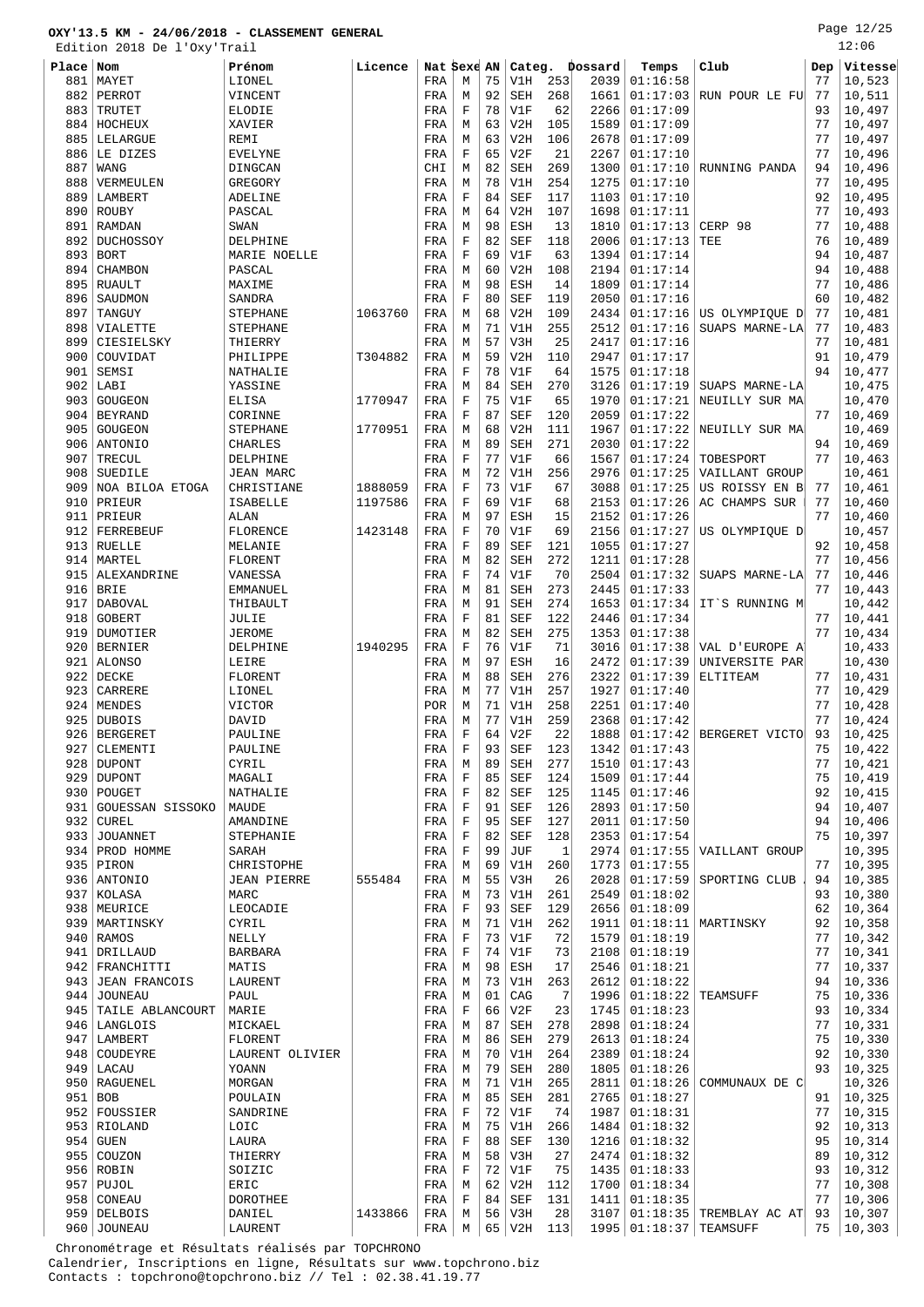Page 13/25

|              | Edition 2018 De l'Oxy'Trail     |                             |         |              |              |          |                          |              |              |                                    |                 |          | 12:06            |
|--------------|---------------------------------|-----------------------------|---------|--------------|--------------|----------|--------------------------|--------------|--------------|------------------------------------|-----------------|----------|------------------|
| Place Nom    |                                 | Prénom                      | Licence | Nat Sexe AN  |              |          | Categ.                   |              | Dossard      | Temps                              | Club            | Dep      | Vitesse          |
| 961          | ROBERT                          | <b>RODOLPHE</b>             |         | FRA          | М            | 74       | V1H                      | 267          | 1860         | 01:18:39                           |                 | 77       | 10,298           |
| 962          | <b>GAFFIE</b>                   | <b>STEPHANE</b>             |         | FRA          | М            | 72       | V1H                      | 268          | 2256         | 01:18:41                           |                 | 93       | 10,294           |
| 963          | MELLIAN                         | PATRICK                     |         | FRA          | М            | 63       | V2H                      | 114          | 2769         | 01:18:42                           |                 | 77       | 10,290           |
| 964          | <b>JOAQUIM</b>                  | CELINE                      |         | FRA          | F            | 77       | V1F                      | 76           | 2589         | 01:18:42                           |                 | 95       | 10,292           |
| 965<br>966   | <b>BLIN</b><br>LE GAL           | STEPHANIE<br>CHRISTINE      |         | FRA<br>FRA   | F<br>F       | 82<br>79 | <b>SEF</b><br><b>SEF</b> | 132<br>133   | 2253<br>2240 | 01:18:43<br>01:18:43               |                 | 77<br>77 | 10,289<br>10,289 |
| 967          | GARNAVAULT                      | CELINE                      |         | FRA          | F            | 92       | <b>SEF</b>               | 134          | 2859         | 01:18:44                           |                 | 50       | 10,287           |
| 968          | <b>BOUVET</b>                   | <b>AURORE</b>               | 2040133 | FRA          | F            | 81       | <b>SEF</b>               | 135          | 1166         | 01:18:48                           | BUSSY RUNNING   | 77       | 10,279           |
| 969          | COULOMBEL                       | AMELIE                      |         | FRA          | F            | 90       | <b>SEF</b>               | 136          | 2971         | 01:18:49                           | VAILLANT GROUP  |          | 10,277           |
| 970          | DEMIANOFF                       | STEPHANIE                   |         | FRA          | F            | 80       | <b>SEF</b>               | 137          | 1779         | 01:18:50                           |                 | 77       | 10,275           |
| 971          | VINAUGER                        | PATRICK                     |         | FRA          | М            | 84       | <b>SEH</b>               | 282          | 2625         | 01:18:50                           |                 | 77       | 10,275           |
| 972          | <b>GUERRIER</b>                 | DELPHINE                    |         | FRA          | F            | 78       | V1F                      | 77           | 2661         | 01:18:50                           |                 | 77       | 10,273           |
| 973          | LETELLIER                       | MICHEL                      |         | FRA          | M            | 56       | V3H                      | 29           | 1665         | 01:18:50                           |                 | 77       | 10,273           |
| 974          | ARMBRUSTER                      | <b>STEPHANE</b>             |         | FRA          | М            | 85       | <b>SEH</b>               | 283          | 2058         | 01:18:53                           |                 | 77       | 10,266           |
| 975          | TARAYRE                         | REMI                        |         | FRA          | М            | 88       | SEH                      | 284          | 2323         | 01:18:55                           | ELTITEAM        | 77       | 10,264           |
|              | 976 RIGUTTO                     | <b>GAELLE</b>               |         | FRA          | F            | 76<br>77 | V1F                      | 78<br>79     | 1245<br>2823 | 01:18:56                           |                 | 77<br>77 | 10,260           |
| 977<br>978   | ROIGT<br>ABECASSIS              | LINDA<br>ANNE               |         | FRA<br>FRA   | F<br>F       | 85       | V1F<br><b>SEF</b>        | 138          | 2911         | 01:18:59<br>01:18:59               |                 | 75       | 10,254<br>10,253 |
| 979          | MOULIN                          | JEAN JACQUES                |         | FRA          | М            | 73       | V1H                      | 269          | 1321         | 01:19:01                           | VAIRES MEILLEU  | 94       | 10,250           |
| 980          | <b>BONNET</b>                   | <b>JESSICA</b>              |         | FRA          | F            | 82       | SEF                      | 139          | 2598         | 01:19:01                           |                 | 58       | 10,250           |
| 981          | LENORMAND                       | <b>JONATHAN</b>             |         | FRA          | М            | 78       | V1H                      | 270          | 1257         | 01:19:02                           |                 | 77       | 10,247           |
| 982          | TKATCHEFF                       | ALEXANDRE                   |         | FRA          | М            | 68       | V2H                      | 115          | 1997         | 01:19:02                           |                 | 93       | 10,247           |
| 983          | RADULESCU                       | IONELA                      |         | FRA          | $\mathbf F$  | 82       | <b>SEF</b>               | 140          | 2126         | 01:19:03                           |                 | 75       | 10,245           |
|              | 984 LAFOND                      | LUCIE                       |         | FRA          | F            | 87       | <b>SEF</b>               | 141          | 2508         | 01:19:05                           |                 | 75       | 10,241           |
| 985          | MANGIN                          | <b>JEAN PHILIPPE</b>        |         | FRA          | М            | 64       | V2H                      | 116          | 1936         | 01:19:06                           | AS HSBC FRANCE  | 78       | 10,239           |
| 986          | COUFFRANT                       | SYLVAIN                     |         | FRA          | М            | 66       | V2H                      | 117          | 1380         | 01:19:06                           | TEAM93          | 93       | 10,239           |
| 987          | DARGON                          | STEPHANIE                   | 2042734 | FRA          | F            | 74       | V1F                      | 80           | 2754         | 01:19:07                           | VAL D'EUROPE A  | 77       | 10,238           |
| 988          | GRISSON                         | <b>BENOIT</b>               | T303773 | FRA          | М            | 72       | V1H                      | 271          | 1230         | 01:19:08                           |                 | 77       | 10,234           |
| 989<br>990   | STASSINET<br>REBOUL             | ARNOLD                      |         | FRA          | М<br>F       | 60<br>91 | V2H<br>SEF               | 118<br>142   | 2599<br>1754 | 01:19:10<br>01:19:10               | SMM MONTROUGE   | 92<br>75 | 10,231           |
| 991          | LEROY                           | ALICE<br><b>JEAN ARNOLD</b> | 1716276 | FRA<br>FRA   | M            | 69       | V1H                      | 272          | 2097         | 01:19:11                           | CAG ARNOUVILLE  | 95       | 10,231<br>10,229 |
| 992          | CAILLAUD                        | CHARLINE                    |         | FRA          | F            | 79       | <b>SEF</b>               | 143          | 2078         | 01:19:11                           |                 | 35       | 10,228           |
| 993          | <b>BROUARD</b>                  | FLORIAN                     |         | FRA          | М            | 77       | V1H                      | 273          | 2665         | 01:19:14                           |                 | 77       | 10,221           |
| 994          | <b>CUSSET</b>                   | JEROME                      |         | FRA          | М            | 81       | SEH                      | 285          | 2391         | 01:19:14                           |                 | 77       | 10,222           |
| 995          | MOULIN                          | CLAIRE                      |         | FRA          | F            | 86       | <b>SEF</b>               | 144          | 1327         | 01:19:14                           |                 | 93       | 10,222           |
| 996          | MARSEILLE                       | VIRGINIE                    |         | FRA          | F            | 86       | <b>SEF</b>               | 145          | 1443         | 01:19:15                           |                 | 75       | 10,220           |
| 997          | <b>EUNG</b>                     | GUILLAUME                   |         | FRA          | М            | 93       | <b>SEH</b>               | 286          | 1352         | 01:19:20                           |                 | 94       | 10,208           |
| 998          | GUILLAUME                       | DANIEL                      |         | FRA          | M            | 76       | V1H                      | 274          | 1838         | 01:19:20                           |                 | 77       | 10,210           |
| 999          | DINIS                           | JOSE                        |         | FRA          | М            | 67       | V2H                      | 119          | 1330         | 01:19:21                           |                 | 77       | 10,207           |
| 1000<br>1001 | <b>CHENU</b><br>TIMOS           | ARNAUD                      |         | FRA          | М            | 79<br>72 | SEH<br>V1H               | 287<br>275   | 1839<br>1331 | 01:19:21<br>01:19:24               |                 | 77<br>93 | 10,208<br>10,200 |
| 1002         | BENJAMIN                        | FREDERIC<br>CEDRIC          |         | FRA<br>FRA   | М<br>M       | 77       | V1H                      | 276          | 2827         | 01:19:30                           | SNORKY          | 94       | 10,188           |
| 1003         | JACQUENS                        | ROSA                        | 1684898 | FRA          | F            | 69       | V1F                      | 81           | 1612         | 01:19:31                           | TREMBLAY AC AT  |          | 10,186           |
|              | 1004   MOSTENNE                 | EMMANUEL                    | 146319  | FRA          | М            | 71       | V1H                      | 277          |              | 1880   01:19:32                    | TEAM MONCEAU    | 75       | 10,184           |
| 1005         | LAGARDE LEPARMENT MARION        |                             |         | FRA          | F            | 67       | V2F                      | 24           |              | $1882$   01:19:33                  | TEAM MONCEAU    | 75       | 10,182           |
|              | 1006 BENJAMIN                   | MAGALI                      |         | $_{\rm FRA}$ | $\mathbb{F}$ | 81       | SEF 146                  |              |              | 2826 01:19:33 SNORKY               |                 |          | 94   10,182      |
|              | 1007   FRANCHITTI               | ERIC                        |         | FRA          | М            | 66       | V2H                      | 120          | 1060         | 01:19:33                           |                 | 77       | 10,181           |
|              | 1008 ANDRES                     | MARCEL                      |         | FRA          | М            | 47       | V4H                      | $\mathbf{1}$ |              | $2265$ 01:19:33                    |                 | 75       | 10,181           |
|              | 1009   MAUCUIT                  | ISABELLE                    | 1626265 | FRA          | F            | 72       | V1F                      | 82           | 1602         | 01:19:33                           | TREMBLAY AC AT  |          | 10,181           |
|              | 1010 PIONNIER                   | AURELIE                     |         | FRA          | F            | 84       | SEF                      | 147          |              | 2510 01:19:36                      | SUAPS MARNE-LA  | 93       | 10,175           |
|              | 1011 DELVAS<br>1012   SKOWRON   | ADRIEN<br>SANDRA            |         | FRA<br>FRA   | М<br>F       | 87<br>82 | SEH<br><b>SEF</b>        | 288<br>148   | 1263         | 01:19:38<br>1262   01:19:39        |                 | 77       | 10,170<br>10,169 |
|              | $1013$ BARTHE                   | LAURENT                     |         | FRA          | М            | 65       | V2H                      | 121          |              | 2414   01:19:39                    | LYCEE RENE CAS  | 93       | 10,168           |
| $1014$ ZHOU  |                                 | HUINING                     |         | CHI          | F            | 81       | SEF                      | 149          | 1723         | 01:19:41                           | TEAM RUNNING P. |          | 10,163           |
|              | 1015 PIOMBINI                   | <b>STEPHANE</b>             |         | FRA          | М            | 79       | <b>SEH</b>               | 289          |              | $2281$ 01:19:42                    |                 | 77       | 10,162           |
|              | $1016$ COUPE                    | CHRISTOPHE                  |         | FRA          | M            | 81       | SEH                      | 290          | 2529         | 01:19:42                           |                 | 77       | 10,163           |
|              | $1017$ CAMARA                   | ASSITAN                     |         | FRA          | $\mathbf F$  | 77       | V1F                      | 83           |              | $3105$ 01:19:44                    |                 | 94       | 10,159           |
|              | 1018 BORDJAH                    | ABDELHAFID                  |         | ALG          | М            | 69       | V1H                      | 278          | 2171         | 01:19:45                           | FILAMEN         | 77       | 10,155           |
|              | $1019$ SEGUI                    | MARGOT                      |         | FRA          | F            | 93       | SEF                      | 150          |              | 2406 01:19:46                      |                 | 75       | 10,153           |
|              | 1020 BONNEY                     | EVAN                        |         | AMé          | М            | 91       | SEH                      | 291          |              | 2104   01:19:50                    |                 | 77       | 10,144           |
|              | $1021$ BARRE<br>$1022$ LAOUST   | JEROME<br>EDITH             |         | FRA<br>FRA   | М<br>F       | 83<br>66 | SEH<br>V2F               | 292<br>25    |              | 1521   01:19:50<br>1299   01:19:51 |                 | 93<br>94 | 10,145<br>10,142 |
|              | 1023 AUCLERT                    | SEVERINE                    |         | FRA          | F            | 73       | V1F                      | 84           |              | $1470$ 01:19:53                    | TEAM WARRIORS   | 93       | 10,138           |
|              | $1024$ SEIGNEUR                 | LAURENT                     |         | FRA          | М            | 73       | V1H                      | 279          |              | 2150   01:19:54                    |                 | 78       | 10,136           |
|              | 1025 WLACHET                    | EMILIE                      |         | FRA          | F            | 84       | SEF                      | 151          | 2202         | 01:19:54                           |                 | 77       | 10,138           |
|              | 1026 MOREAC                     | LAURENT                     |         | FRA          | М            | 65       | V2H                      | 122          |              | 1555   01:19:55                    |                 | 77       | 10,134           |
|              | $1027$ GOUAZE                   | NGOC NINA                   |         | FRA          | F            | 76       | V1F                      | 85           | 2257         | 01:19:55                           |                 | 92       | 10,135           |
|              | 1028   BOURCIER                 | CAROLINE                    |         | FRA          | F            | 82       | SEF                      | 152          | 2199         | 01:19:55                           |                 | 77       | 10,135           |
|              | $1029$ DAL BO                   | GREGORY                     |         | FRA          | М            | 73       | V1H                      | 280          |              | 2303   01:19:57                    |                 | 75       | 10,130           |
|              | $1030$ GEFFROY                  | LOIC                        |         | FRA          | М            | 84       | <b>SEH</b>               | 293          | 1227         | 01:19:58                           |                 | 77       | 10,128           |
|              | 1031   POINSIGNON               | ELISE                       |         | FRA          | F            | 93       | SEF                      | 153          |              | 2212   01:19:58                    |                 | 77       | 10,128           |
|              | 1032 JACQUIER<br>$1033$ CYPRIEN | SANDRINE<br>MICHEL          |         | FRA<br>FRA   | F<br>М       | 76<br>54 | V1F<br>V3H               | 86<br>30     | 2304         | 01:19:59<br>1862   01:20:00        |                 | 75<br>78 | 10,127<br>10,124 |
|              | $1034$ GUIGUE                   | CAROLINE                    |         | FRA          | F            | 86       | SEF                      | 154          | 1863         | 01:20:00                           |                 | 28       | 10,124           |
|              | $1035$ CARDIN                   | AUDREY                      |         | FRA          | F            | 87       | <b>SEF</b>               | 155          |              | 2295   01:20:02                    | PABLO TEAM      | 94       | 10,120           |
|              | 1036   HENNART                  | PIERRE                      |         | FRA          | М            | 95       | SEH                      | 294          | 2141         | 01:20:03                           |                 | 59       | 10,118           |
|              | 1037   BENVENGA                 | ROSA                        |         | ITA          | F            | 83       | SEF                      | 156          |              | 2183   01:20:04                    |                 | 75       | 10,116           |
|              | 1038   AKHOUCHE                 | LEILA                       |         | FRA          | F            | 68       | V2F                      | 26           |              | 1543   01:20:06                    |                 | 93       | 10,111           |
|              | 1039 GOISLARD                   | <b>JEAN CLAUDE</b>          |         | FRA          | М            |          | $61$ V2H                 | 123          |              | 1150   01:20:07                    |                 | 77       | 10, 109          |

CUCALA JULIEN FRA M 88 SEH 295 1699 01:20:08 94 10,106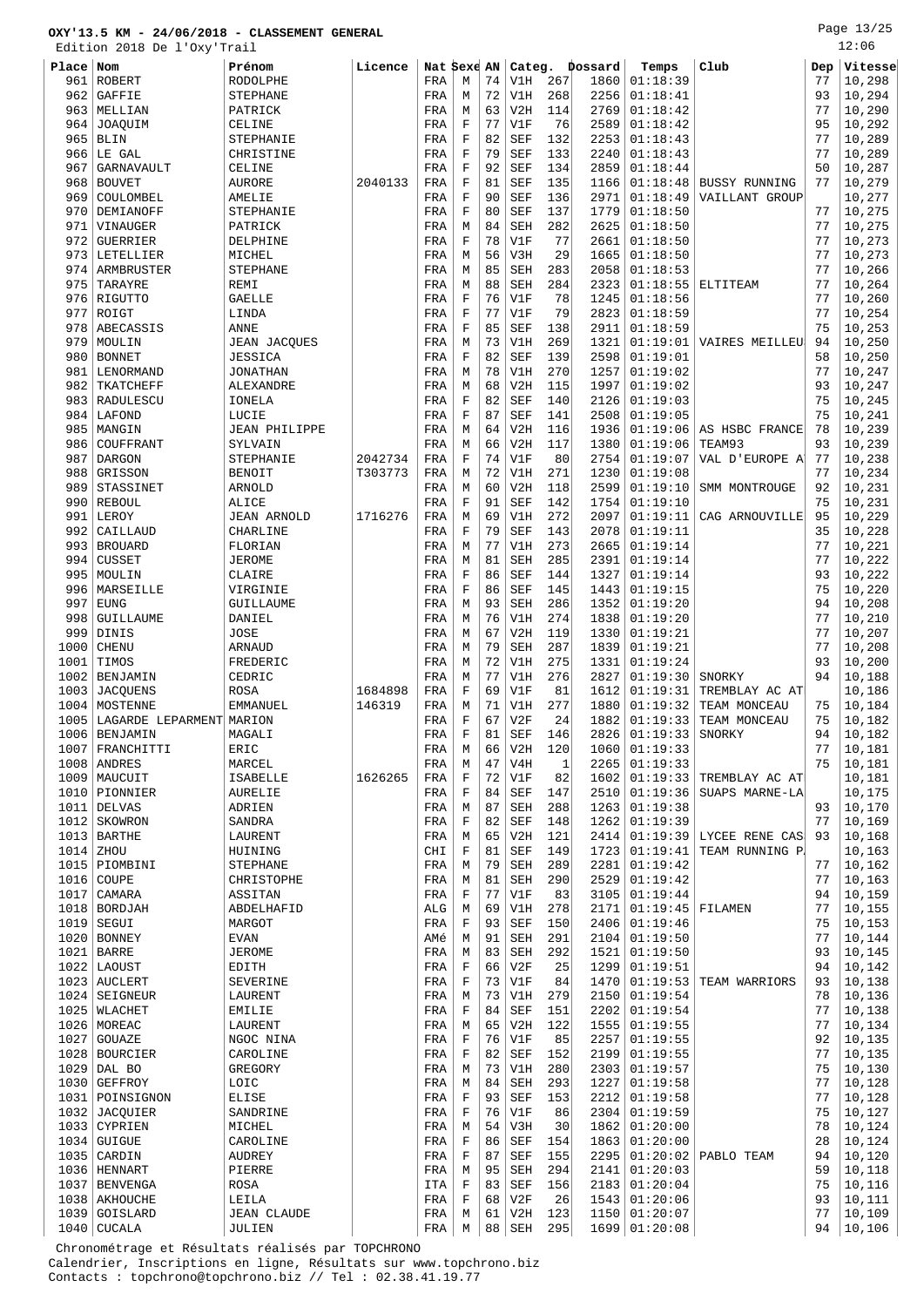Page 14/25

|              | Edition 2018 De l'Oxy'Trail      |                            |         |             |                  |          |                   |            |                |                      |                |          | 12:06            |
|--------------|----------------------------------|----------------------------|---------|-------------|------------------|----------|-------------------|------------|----------------|----------------------|----------------|----------|------------------|
| Place        | Nom                              | Prénom                     | Licence | Nat Sexe AN |                  |          |                   |            | Categ. Dossard | Temps                | Club           | Dep      | Vitesse          |
| 1041         | CARTHAGE                         | SYLVIE                     |         | FRA         | F                | 64       | V2F               | 27         | 1059           | 01:20:09             |                | 93       | 10,104           |
| 1042         | ELISMAR                          | ALEXANDRE                  |         | FRA         | M                | 89       | <b>SEH</b>        | 296        | 2311           | 01:20:11             |                | 91       | 10,101           |
| 1043         | POGNON                           | CELINE                     |         | FRA         | F                | 74       | V1F               | 87         | 1881           | 01:20:12             | TEAM MONCEAU   | 75       | 10,099           |
| 1044         | HIVERT                           | PAULINE                    |         | FRA         | $\mathbf F$      | 92       | SEF               | 157        | 1418           | 01:20:13             |                | 78       | 10,097           |
| 1045         | MILLE                            | XAVIER                     |         | FRA         | М                | 77       | V1H               | 281        | 1346           | 01:20:14             |                | 23       | 10,094           |
| 1046         | <b>BEAUDARD</b>                  | MARCEL                     |         | FRA         | M                | 65       | V2H               | 124        | 1409           | 01:20:14             |                | 77       | 10,095           |
| 1047         | <b>HELENA</b>                    | <b>ANTONIO</b>             |         | FRA         | М                | 68       | V2H               | 125        | 1948           | 01:20:14             |                | 77       | 10,095           |
| 1048<br>1049 | <b>BARRAS</b><br>VILLARET        | GUILLAUME<br>FABRICE       |         | FRA         | М                | 91<br>73 | <b>SEH</b><br>V1H | 297<br>282 | 1419<br>2034   | 01:20:14<br>01:20:16 |                | 78<br>77 | 10,095<br>10,091 |
| 1050         | <b>AUDUREAU</b>                  | SEBASTIEN                  |         | FRA<br>FRA  | М<br>М           | 77       | V1H               | 283        | 1089           | 01:20:19             |                | 77       | 10,084           |
| 1051         | GRAULOUP                         | CHLOE                      |         | FRA         | $\mathbf F$      | 96       | ESF               | 5          | 2466           | 01:20:19             | UNIVERSITE PAR |          | 10,085           |
| 1052         | RENAULT                          | SYLVIE                     |         | FRA         | F                | 70       | V1F               | 88         | 1557           | 01:20:19             |                | 77       | 10,083           |
| 1053         | PIGNOT                           | LAETITIA                   |         | FRA         | $\mathbf F$      | 77       | V1F               | 89         | 1090           | 01:20:22             |                | 78       | 10,079           |
| 1054         | <b>BACH</b>                      | PASCALE                    | 1993657 | FRA         | $\mathbf F$      | 62       | V2F               | 28         | 1678           | 01:20:23             | CS COURTRY     | 77       | 10,076           |
| 1055         | GEIGENHOLZ                       | MORGANE                    |         | FRA         | $\mathbf F$      | 92       | <b>SEF</b>        | 158        | 1251           | 01:20:26             |                | 77       | 10,068           |
| 1056         | SAUBATJOU                        | KADYA                      | 2030632 | FRA         | F                | 80       | <b>SEF</b>        | 159        | 1896           | 01:20:26             | THILLAY RUNNIN | 95       | 10,070           |
| 1057         | SAUBATJOU                        | YANNICK                    | 2030632 | FRA         | М                | 78       | V1H               | 284        | 1897           | 01:20:26             | THILLAY RUNNIN | 95       | 10,069           |
| 1058         | <b>BADAROU</b>                   | <b>GILLES</b>              |         | FRA         | М                | 85       | <b>SEH</b>        | 298        | 2972           | 01:20:27             | VAILLANT GROUP |          | 10,068           |
| 1059         | HIBON                            | OLIVIER                    |         | FRA         | М                | 77       | V1H               | 285        | 2844           | 01:20:27             |                | 77       | 10,067           |
| 1060         | VANDAELE                         | ANGELINE                   |         | FRA         | F                | 70       | V1F               | 90         | 2218           | 01:20:27             |                | 77       | 10,067           |
| 1061         | PETIT                            | VINCENT                    |         | FRA         | М                | 84       | <b>SEH</b>        | 299        | 2390           | 01:20:28             |                | 77       | 10,066           |
| 1062         | <b>MACHADO</b>                   | <b>JOSE</b>                |         | FRA         | M                | 63       | V2H               | 126        | 2564           | 01:20:28             | MECA SYSTEME   | 77       | 10,065           |
| 1063         | MOREIRA                          | STEPHANIE                  |         | FRA         | $\mathbf F$      | 75       | V1F               | 91         | 1259           | 01:20:28             |                | 77       | 10,065           |
| 1064         | MOREIRA<br><b>BELLETRE</b>       | MICHEL<br><b>ISABELLE</b>  |         | FRA         | М                | 74<br>74 | V1H               | 286        | 1258           | 01:20:29             |                | 77       | 10,063           |
| 1065<br>1066 | LECLERE                          | ALEX                       |         | FRA         | F<br>F           | 81       | V1F<br><b>SEF</b> | 92<br>160  | 1688<br>2314   | 01:20:30<br>01:20:33 | ASSOCIATION LA | 93<br>93 | 10,061<br>10,054 |
| 1067         | <b>BOUCHER</b>                   | <b>STEPHANE</b>            |         | FRA<br>FRA  | М                | 76       | V1H               | 287        | 1189           | 01:20:34             |                | 77       | 10,053           |
| 1068         | LE PAPE                          | MICHEL                     |         | FRA         | М                | 69       | V1H               | 288        | 2366           | 01:20:34             |                | 77       | 10,052           |
| 1069         | <b>BECHET</b>                    | NATHALIE                   |         | FRA         | $\mathbf F$      | 95       | <b>SEF</b>        | 161        | 2888           | 01:20:35             |                | 92       | 10,051           |
| 1070         | NEMAUSAT                         | ALEXANDRA                  |         | FRA         | F                | 90       | <b>SEF</b>        | 162        | 1908           | 01:20:35             | SUAPS MARNE-LA |          | 10,050           |
| 1071         | DORIONS                          | AURELIE                    |         | FRA         | $\mathbf F$      | 82       | <b>SEF</b>        | 163        | 1907           | 01:20:36             | SUAPS MARNE-LA | 77       | 10,048           |
| 1072         | MARTIN                           | MARION                     |         | FRA         | F                | 87       | <b>SEF</b>        | 164        | 2270           | 01:20:38             |                | 92       | 10,045           |
| 1073         | <b>BRUZZI</b>                    | <b>BRUNO</b>               |         | FRA         | M                | 67       | V2H               | 127        | 2541           | 01:20:39             |                | 77       | 10,043           |
| 1074         | LE PAPE                          | <b>NINA</b>                |         | FRA         | F                | 72       | V1F               | 93         | 2367           | 01:20:39             |                | 77       | 10,043           |
| 1075         | PERROTIN                         | <b>JEAN PIERRE</b>         |         | FRA         | М                | 56       | V3H               | 31         | 1199           | 01:20:39             |                | 77       | 10,042           |
| 1076         | LE GALL                          | YVAN                       |         | FRA         | М                | 87       | <b>SEH</b>        | 300        | 2177           | 01:20:39             |                | 75       | 10,042           |
| 1077         | TENAGUILLO                       | CYRIL                      |         | FRA         | М                | 76       | V1H               | 289        | 2274           | 01:20:40             |                | 77       | 10,039           |
| 1078         | COSTES                           | PHILIPPE                   |         | FRA         | М                | 60       | V2H               | 128        | 2715           | 01:20:41             |                | 77       | 10,039           |
| 1079<br>1080 | <b>WANG</b>                      | SYLVIE<br>LAURENT          |         | FRA         | F                | 94<br>77 | <b>SEF</b>        | 165        | 1157           | 01:20:43<br>01:20:45 |                | 77<br>77 | 10,035<br>10,030 |
| 1081         | LAPIQUIONNE<br><b>NICOLAS</b>    | ALEXANDRA                  |         | FRA<br>FRA  | М<br>F           | 77       | V1H<br>V1F        | 290<br>94  | 3064<br>2964   | 01:20:47             | VAILLANT GROUP |          | 10,025           |
| 1082         | PENSEC                           | <b>VICTOR</b>              |         | FRA         | М                | 94       | <b>SEH</b>        | 301        | 2810           | 01:20:52             | COMMUNAUX DE C |          | 10,015           |
| 1083         | JULMY                            | ASTRID                     |         | FRA         | F                | 93       | <b>SEF</b>        | 166        | 2544           | 01:20:52             |                | 77       | 10,016           |
| 1084         | REYMOND                          | SYLVIE                     |         | FRA         | F                | 73       | V1F               | 95         | 2994           | 01:20:54             |                | 75       | 10,011           |
|              | $1085$ HENIN                     | PIERRE                     |         | FRA         | М                | 91       | <b>SEH</b>        | 302        | 1704           | 01:20:57             | WERTHEBEST     | 94       | 10,005           |
|              | 1086 CAVELIER                    | HERVE                      |         | FRA         | М                | 72       | V1H               | 291        |                | $2579$ 01:20:57      |                | 95       | 10,005           |
| 1087         | MATTHEY                          | JEAN MICHEL                |         | FRA         | М                | 69       | V1H               | 292        | 1855           | 01:20:57             |                | 77       | 10,005           |
| 1088         | RAYAPIN                          | YOANN                      |         | FRA         | М                | 82       | <b>SEH</b>        | 303        | 3026           | 01:20:58             |                | 77       | 10,003           |
|              | 1089 RIOUET                      | FABRICE                    |         | FRA         | М                | 66       | V2H               | 129        | 2785           | 01:20:59             |                | 77       | 10,002           |
| 1090         | PHY                              | LYDIE                      |         | FRA         | F                | 84       | SEF               | 167        | 1702           | 01:21:00             | WERTHEBEST     | 77       | 10,000           |
| 1091         | PLESTANT                         | CHARLOTTE                  |         | FRA         | F                | 85       | SEF               | 168        | 2427           | 01:21:00             |                | 92       | 9,999            |
| 1092         | <b>DOK</b>                       | KIM SAN                    |         | FRA         | М                | 89       | SEH               | 304        | 2181           | 01:21:01             | WARG           | 93       | 9,997            |
| 1093<br>1094 | <b>BOURGOGNE</b><br>TRUONG       | <b>JEAN PIERRE</b><br>LINH |         | FRA<br>FRA  | М<br>F           | 56<br>92 | V3H<br>SEF        | 32<br>169  | 2593<br>2178   | 01:21:02<br>01:21:02 | WARG           | 77<br>77 | 9,994<br>9,995   |
| 1095         | <b>BORG</b>                      | PHILIPPE                   |         | FRA         | М                | 61       | V2H               | 130        | 2664           | 01:21:03             |                | 77       | 9,993            |
| 1096         | <b>BOUCHER</b>                   | NICOLAS                    |         | FRA         | M                | 78       | V1H               | 293        | 1019           | 01:21:03             |                | 77       | 9,992            |
| 1097         | <b>ESTELLER</b>                  | CORINA                     |         | FRA         | F                | 71       | V1F               | 96         | 2631           | 01:21:03             |                | 94       | 9,994            |
| 1098         | SADAOUI                          | ZINEDINE                   |         | FRA         | М                | 58       | V3H               | 33         | 2704           | 01:21:10             | AS ORTF        | 93       | 9,979            |
|              | 1099 LERNOUT                     | EVANGELINE                 | 1978439 | FRA         | F                | 78       | V1F               | 97         | 2515           | 01:21:14             | SUAPS MARNE-LA |          | 9,970            |
| 1100         | PICOT                            | DAVID                      |         | FRA         | М                | 81       | <b>SEH</b>        | 305        | 2356           | 01:21:16             | DAVID PICOT    | 77       | 9,966            |
| 1101         | TOURNOUD                         | FRED                       |         | FRA         | М                | 68       | V2H               | 131        | 1947           | 01:21:16             |                | 95       | 9,967            |
|              | 1102 LOFFROY                     | LAURA                      |         | FRA         | F                | 85       | SEF               | 170        | 2357           | 01:21:19             | DAVID PICOT    | 77       | 9,960            |
| 1103         | GROIX                            | MARION                     |         | FRA         | $\mathbf F$      | 90       | SEF               | 171        | 1593           | 01:21:20             |                | 77       | 9,959            |
| 1104         | OLIVIER                          | LUIGUI                     |         | FRA         | М                | 75       | V1H               | 294        | 2399           | 01:21:20             |                | 93       | 9,959            |
| 1105         | TRAORE                           | ABOUT                      |         | FRA         | М                | 84       | <b>SEH</b>        | 306        | 1594           | 01:21:20             |                | 93       | 9,958            |
| 1106         | <b>GAUTHERET</b>                 | GREGORY                    |         | FRA         | М                | 83       | SEH               | 307        | 2528           | 01:21:20             |                | 77       | 9,957            |
| 1107         | SAGEAT                           | MARINE                     |         | FRA         | F                | 91       | SEF               | 172        | 2639           | 01:21:20             |                | 75       | 9,959            |
| 1108         | CASTELLI<br>1109 LAMASINE DARNAL | HELENE                     |         | FRA         | $\mathbf F$<br>F | 89<br>80 | SEF<br>SEF        | 173        | 2742           | 01:21:20             | COLAS          | 75       | 9,959<br>9,956   |
|              | 1110   ARTHUIS                   | VIRGINIE<br>FRANK          |         | FRA<br>FRA  | M                | 87       | SEH               | 174<br>308 | 2807<br>3005   | 01:21:21<br>01:21:25 | TEAM NOBLET    |          | 9,947            |
|              | 1111 LHAUTE JOST                 | CORINNE                    | 1300271 | FRA         | F                | 67       | V2F               | 29         | 2431           | 01:21:27             | RUNNING D'OZ   | 77       | 9,944            |
|              | 1112 HILBERT                     | CHRISTOPHE                 |         | FRA         | M                | 70       | V1H               | 295        | 2730           | 01:21:27             |                | 75       | 9,944            |
|              | 1113 LOURDET                     | CECILE                     | 1900992 | FRA         | F                | 75       | V1F               | 98         | 1315           | 01:21:28             | CLUB ATHLE PLE | 94       | 9,941            |
|              | 1114   MESSIEZ                   | MELANIE                    |         | FRA         | $\mathbf F$      | 79       | SEF               | 175        | 2601           | 01:21:30             |                | 93       | 9,937            |
| 1115         | FENICHE                          | KHIRA                      |         | FRA         | F                | 76       | V1F               | 99         | 2624           | 01:21:32             |                | 93       | 9,933            |
| 1116         | CARLIER                          | <b>ARNAUD</b>              |         | FRA         | М                | 74       | V1H               | 296        | 2795           | 01:21:32             |                | 78       | 9,934            |
| 1117         | REBILLARD                        | ANTHONY                    |         | FRA         | М                | 74       | V1H               | 297        | 1348           | 01:21:32             |                | 77       | 9,933            |
|              | 1118   LEOPOLD                   | SILVIO                     |         | FRA         | М                | 76       | V1H               | 298        | 1347           | 01:21:32             |                | 95       | 9,933            |
|              | $1119$ LELARGE                   | KARIMA                     |         | ALG         | F                | 71       | V1F               | 100        | 2291           | 01:21:32             |                | 93       | 9,934            |

FABBRI ENRICO ITA M 76 V1H 299 2337 01:21:32 78 9,933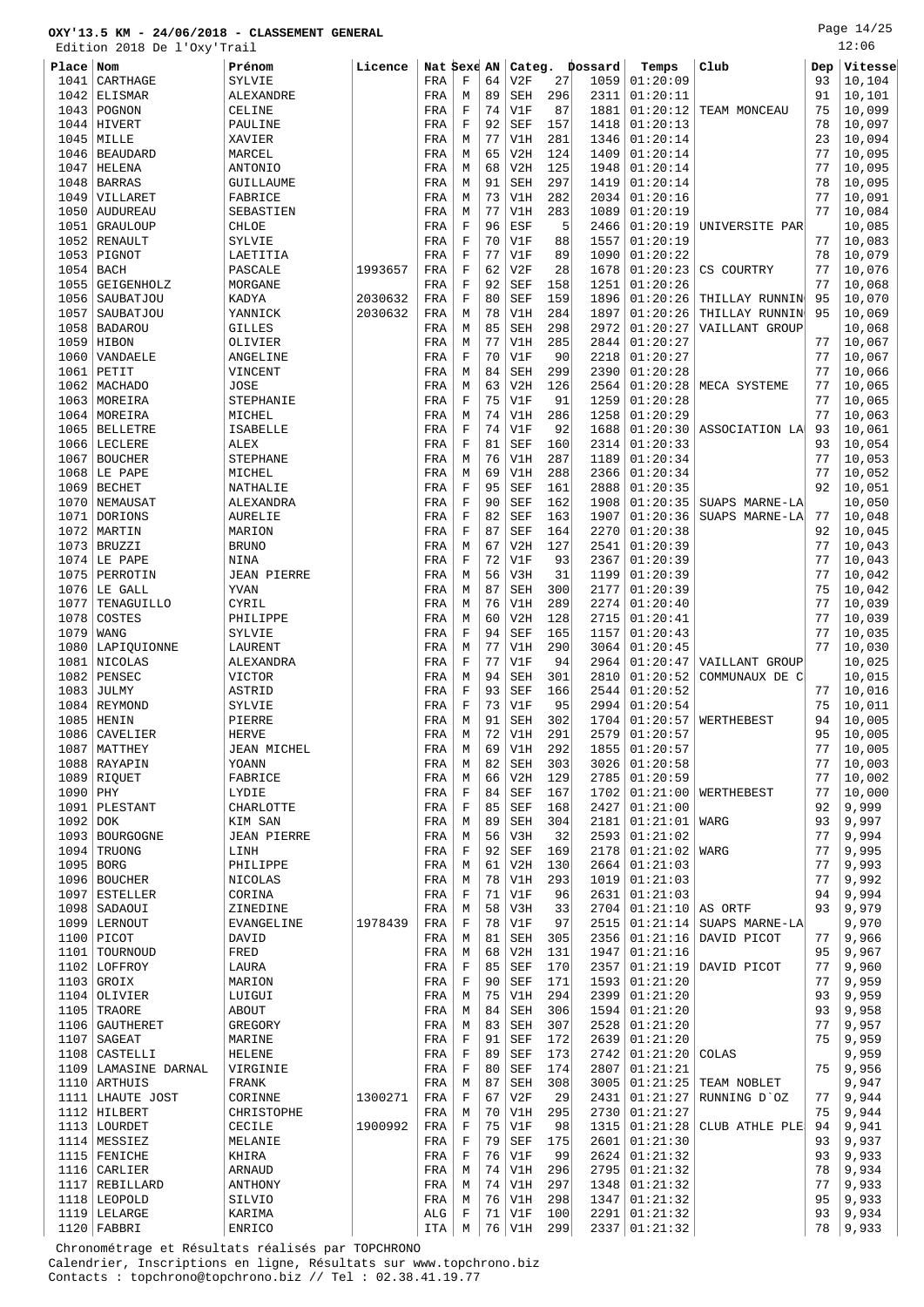Page 15/25

|              | Edition 2018 De l'Oxy'Trail   |                      |         |             |             |          |                        |            |               |                      |                                |          | 12:06          |
|--------------|-------------------------------|----------------------|---------|-------------|-------------|----------|------------------------|------------|---------------|----------------------|--------------------------------|----------|----------------|
| Place Nom    |                               | Prénom               | Licence | Nat Sexe AN |             |          | Categ.                 |            | Dossard       | Temps                | Club                           | Dep      | Vitesse        |
| 1121         | TRABBIA                       | OLIVIER              |         | FRA         | М           | 74       | V1H                    | 300        | 1185          | 01:21:34             |                                | 77       | 9,929          |
| 1122         | FERRE TRABBIA                 | LAURENCE             |         | FRA         | F           | 73       | V1F                    | 101        | 1184          | 01:21:34             |                                | 77       | 9,930          |
| 1123         | <b>GENEVRIER</b>              | PIERRE               |         | FRA         | М           | 78       | V1H                    | 301        | 2294          | 01:21:35             | PABLO TEAM                     | 91       | 9,927          |
| 1124         | LEBEZE                        | SARAH                |         | FRA         | F           | 90       | <b>SEF</b>             | 176        | 2018          | 01:21:36             | URBAN RUNNING                  | 75       | 9,926          |
| 1125         | CORSO                         | LAURA                |         | FRA         | F           | 94       | SEF                    | 177        | 1432          | 01:21:36             | URBAN RUNNING                  | 94       | 9,925          |
| 1126         | OULD YAHOUI                   | RACHEL               |         | FRA         | F           | 78       | V1F                    | 102        | 2586          | 01:21:36             | PABLO TEAM                     | 91       | 9,925          |
| 1127         | KREYDER                       | RAYMOND              |         | FRA         | М           | 56       | V3H                    | 34         | 1830          | 01:21:40             | CAP ORMESSON                   | 94       | 9,917          |
| 1128         | JEHL                          | ANTHONY              |         | FRA         | М           | 82       | <b>SEH</b>             | 309        | 1204          | 01:21:40             |                                | 27       | 9,917          |
| 1129         | <b>NEZREG</b>                 | MOHAND               | 1957045 | FRA         | M           | 80       | <b>SEH</b>             | 310        | 1426          | 01:21:44             | CLUB ROSNY SOU                 |          | 9,910          |
| 1130         | PERES                         | GERALDINE            |         | FRA         | F           | 76       | V1F                    | 103        | 2611          | 01:21:49             | MGLY                           | 77       | 9,899          |
| 1131         | ANSCIAUX                      | LAURENT              |         | FRA         | М           | 72       | V1H                    | 302        | 2737          | 01:21:51             | UCPA VAIRES-TO                 |          | 9,896          |
| 1132<br>1133 | PARADOWSKI                    | <b>AURELIEN</b>      |         | FRA         | М<br>М      | 85<br>68 | <b>SEH</b><br>V2H      | 311<br>132 | 2557<br>1359  | 01:21:52<br>01:21:53 |                                | 75<br>75 | 9,892<br>9,891 |
| 1134         | RAGUIN<br>PARADOWSKI          | OLIVIER<br>OLIVIER   |         | FRA<br>FRA  | М           | 61       | V2H                    | 133        | 2657          | 01:21:53             |                                | 77       | 9,891          |
| 1135         | DOLLANGERE                    | JULIE                |         | FRA         | F           | 01       | CAF                    | 1          | 1735          | 01:21:54             |                                | 77       | 9,889          |
| 1136         | <b>GUEUDET</b>                | DAVID                |         | FRA         | М           | 94       | <b>SEH</b>             | 312        | 1014          | 01:21:54             |                                | 77       | 9,889          |
| 1137         | MOUREIX                       | <b>GAELLE</b>        |         | FRA         | F           | 88       | <b>SEF</b>             | 178        | 2237          | 01:21:56             |                                | 60       | 9,884          |
| 1138         | <b>BERTHEMY</b>               | <b>AURELIE</b>       |         | FRA         | $\mathbf F$ | 82       | <b>SEF</b>             | 179        | 1135          | 01:21:56             |                                | 77       | 9,886          |
| 1139         | YAHYAOUI                      | MEHDI                |         | FRA         | М           | 88       | <b>SEH</b>             | 313        | 2909          | 01:21:58             |                                | 77       | 9,880          |
| 1140         | MOLINIE                       | CATHERINE            |         | FRA         | F           | 75       | V1F                    | 104        | 1458          | 01:21:58             |                                | 94       | 9,882          |
| 1141         | GOLDSPIEGEL                   | CATHERINE            | 173913  | FRA         | F           | 50       | V3F                    | 5          | 2481          | 01:21:59             | AS BOURSE                      |          | 9,878          |
| 1142         | GOLDSPIEGEL                   | JEAN LUC             | 173910  | FRA         | M           | 46       | V4H                    | 2          | 2480          | 01:21:59             | AS BOURSE                      |          | 9,878          |
| 1143         | <b>LEBON</b>                  | PRISCILLA            |         | FRA         | F           | 84       | <b>SEF</b>             | 180        | 2165          | 01:22:00             |                                | 77       | 9,877          |
| 1144         | GERARD BIET                   | CATHERINE            |         | FRA         | F           | 62       | V2F                    | 30         | 2354          | 01:22:00             |                                | 93       | 9,877          |
| 1145         | <b>DUCHENOY</b>               | LAYLA                |         | FRA         | $\mathbf F$ | 85       | <b>SEF</b>             | 181        | 2771          | 01:22:00             |                                | 92       | 9,878          |
| 1146         | MARTIN                        | SOPHIE               | 1702273 | FRA         | F           | 66       | V2F                    | 31         | 1493          | 01:22:00             | USM GAGNY                      | 93       | 9,878          |
| 1147         | PAGET                         | OPHELIE              |         | FRA         | $\mathbf F$ | 83       | <b>SEF</b>             | 182        | 2731          | 01:22:02             |                                | 77       | 9,872          |
| 1148         | PERCQUE                       | MARION               |         | FRA         | F           | 81       | <b>SEF</b>             | 183        | 1866          | 01:22:05             |                                | 93       | 9,867          |
| 1149         | <b>GUENARD</b>                | GAEL                 |         | FRA         | М           | 77       | V1H                    | 303        | 2315          | 01:22:05             |                                | 77       | 9,866          |
| 1150         | PRIGENT                       | CATHERINE            |         | FRA         | F           | 57       | V3F                    | 6          | 1825          | 01:22:05             | CAP ORMESSON                   | 94       | 9,867          |
| 1151         | VALLADIER                     | SEBASTIEN            |         | FRA         | М           | 75       | V1H                    | 304        | 2930          | 01:22:08             |                                | 94       | 9,862          |
| 1152         | VRILLAC                       | STEPHANIE            |         | FRA         | F           | 74       | V1F                    | 105        | 2921          | 01:22:08             |                                | 77       | 9,861          |
| 1153         | <b>DUBOIS</b>                 | LOIC                 |         | FRA         | М           | 86       | <b>SEH</b>             | 314        | 2762          | 01:22:09             | <b>L&amp;L</b>                 | 94       | 9,858          |
| 1154         | AUDOYNAUD                     | TIFFAINE             |         | FRA         | $\mathbf F$ | 92       | <b>SEF</b>             | 184        | 2384          | 01:22:09             |                                | 93       | 9,858          |
| 1155         | RICHARTE                      | CORINNE              | 1409481 | FRA         | F           | 73       | V1F                    | 106        | 1486          | 01:22:09             | USM GAGNY                      | 93       | 9,859          |
| 1156         | LE FALHER                     | LAETITIA             |         | FRA         | F           | 88       | <b>SEF</b>             | 185        | 2761          | 01:22:09             |                                | 94       | 9,860          |
| 1157         | TOUZE                         | PAULINE              |         | FRA         | F           | 88       | <b>SEF</b>             | 186        | 1956          | 01:22:12             | SANOFI                         |          | 9,854          |
| 1158         | BORENSZTAJN                   | STEPHAN              |         | FRA         | М           | 71       | V1H                    | 305        | 3029          | 01:22:13             |                                | 77       | 9,852          |
| 1159         | RODRIGUES                     | ANTONIO              |         | POR         | М           | 64       | V2H                    | 134        | 1266          | 01:22:15             |                                | 77       | 9,847          |
| 1160         | <b>SACRAS</b>                 | FERNANDA             |         | POR         | F           | 65       | V2F                    | 32         | 2524          | 01:22:16             |                                | 77       | 9,845          |
| 1161         | KARCZEWSKI                    | CYRILL               |         | FRA         | М           | 84       | <b>SEH</b>             | 315        | 1106          | 01:22:18             |                                | 94       | 9,840          |
| 1162         | CONTE                         | MAUD                 |         | FRA         | F           | 92       | <b>SEF</b>             | 187        | 1393          | 01:22:19             |                                | 75       | 9,840          |
| 1163         | DELAUNAY                      | MATHIEU              |         | FRA         | M           | 84       | <b>SEH</b>             | 316        | 1113          | 01:22:19             |                                | 77       | 9,840          |
| 1164         | DELALEU QUATREFAG FLORENCE    |                      | 1863113 | FRA         | F           | 67       | V2F                    | 33         | 2005          | 01:22:22             | <b>BUSSY ST GEORG</b>          | 77       | 9,834          |
| $1165$ LYON  |                               | FLORENT              |         | FRA         | M           | 81       | <b>SEH</b><br>$73$ V1H | 317        | 2755          | 01:22:22             |                                | 94       | 9,834          |
|              | 1166 NICAISE                  | YANNICK              |         | FRA         | М           |          |                        | 306        |               | $2679$ 01:22:22      |                                | 77       | 9,834          |
| $1167$ VALE  |                               | AUDREY<br>ETIENNE    | 2049534 | FRA         | F           | 86<br>79 | SEF                    | 188        | 1798          | 01:22:22<br>01:22:23 | CLUB ATHLE PLE                 | 93<br>77 | 9,833<br>9,832 |
| 1168         | CLERC BOICHUT<br>$1169$ BAUDE | DAVID                |         | FRA<br>FRA  | М<br>М      | 84       | SEH<br><b>SEH</b>      | 318<br>319 | 2502 <br>1243 | 01:22:24             |                                | 77       | 9,829          |
|              | 1170   DAVOUST                | ALINE                | 1587629 | FRA         | F           | 68       | V2F                    | 34         | 2159          | 01:22:25             | <b>BUSSY ST GEORG</b>          | 77       | 9,827          |
|              | $1171$ FREROT                 | SARAH                |         | FRA         | F           | 87       | <b>SEF</b>             | 189        | 1217          | 01:22:25             |                                | 93       | 9,827          |
|              | 1172 VACQUE                   | VINCENT              |         | FRA         | М           | 76       | V1H                    | 307        | 2928          | 01:22:25             |                                | 75       | 9,826          |
|              | 1173 COLINET                  | VIRGINIE             |         | FRA         | F           | 82       | SEF                    | 190        | 1840          | 01:22:26             | BUT                            |          | 9,825          |
|              | 1174 MIKALEF                  | MARGAUX              |         | FRA         | F           | 94       | <b>SEF</b>             | 191        | 2634          | 01:22:26             |                                | 75       | 9,824          |
|              | $1175$ BRAY                   | CORALIE              |         | FRA         | F           | 91       | <b>SEF</b>             | 192        | 2635          | 01:22:28             |                                | 91       | 9,822          |
|              | 1176 VION                     | GILLES               | 1994253 | FRA         | М           | 75       | V1H                    | 308        | 1445          | 01:22:28             | AC VILLERS COT                 | 60       | 9,821          |
| 1177         | IRIBARNE                      | CLAIRE               |         | FRA         | F           | 82       | SEF                    | 193        | 2603          | 01:22:29             | TANGUY TOUCH                   | 92       | 9,819          |
| 1178         | JUDITH                        | SARAH                |         | FRA         | F           | 93       | <b>SEF</b>             | 194        | 1415          | 01:22:29             |                                | 95       | 9,818          |
|              | $1179$ PERINA                 | <b>JEAN PHILIPPE</b> |         | FRA         | М           | 82       | SEH                    | 320        | 1813          | 01:22:31             |                                | 77       | 9,814          |
| 1180         | COMPOSIEUX                    | CLAIRE               |         | FRA         | F           | 87       | SEF                    | 195        | 3098          | 01:22:33             |                                | 95       | 9,811          |
|              | 1181   SERRANT                | JEAN MICHEL          |         | FRA         | М           | 60       | V2H                    | 135        | 2485          | 01:22:35             |                                | 77       | 9,807          |
|              | 1182   TOMMASINO              | TONNY                |         | FRA         | М           | 84       | <b>SEH</b>             | 321        | 2147          | 01:22:38             |                                | 77       | 9,802          |
|              | $1183$ THOMAS                 | EMILIE               |         | FRA         | F           | 90       | <b>SEF</b>             | 196        | 2717          | 01:22:44             |                                | 75       | 9,790          |
|              | $1184$ SANJOU                 | MAXIME               |         | FRA         | М           | 98       | ESH                    | 18         | 2944          | 01:22:45             |                                | 31       | 9,788          |
|              | 1185   FERRAND                | CHRISTOPHE           |         | FRA         | М           | 83       | SEH                    | 322        | 1983          | 01:22:46             |                                | 92       | 9,786          |
|              | $1186$ PETIT                  | PIERRE               |         | FRA         | М           | 55       | V3H                    | 35         | 1375          | 01:22:47             |                                | 77       | 9,783          |
|              | $1187$ MARTY                  | SANDY                |         | FRA         | F           | 77       | V1F                    | 107        | 3053          | 01:22:48             |                                | 77       | 9,781          |
|              | 1188 POUPET                   | VERONIQUE            |         | FRA         | $\mathbf F$ | 66       | V2F                    | 35         | 2044          | 01:22:49             |                                | 77       | 9,779          |
|              | $1189$ STROTZ                 | VICTOR               | 1889674 | LUX         | М           | 77       | V1H                    | 309        | 1276          | 01:22:50             | FRONT RUNNERS                  | 75       | 9,779          |
|              | 1190   MICHANOL               | GERALD               |         | FRA         | М           | 81       | <b>SEH</b>             | 323        | 1595          | 01:22:50             |                                | 77       | 9,778          |
|              | 1191 VILLARET                 | GABRIELLE            |         | FRA         | F           | 98       | ESF                    | 6          | 2032          | 01:22:50             |                                | 77       | 9,777          |
|              | 1192 LEYGUE                   | PIERRE THIERRY       |         | FRA         | М           | 82       | <b>SEH</b>             | 324        | 1267          | 01:22:51             |                                | 77       | 9,777          |
|              | $1193$ SANJOU                 | FREDERIC             |         | FRA         | М           | 66       | V2H                    | 136        | 2945          | 01:22:51             |                                | 93       | 9,775          |
|              | $1194$ FATMI                  | HASNA                |         | FRA         | F           | 75       | V1F                    | 108        | 2927          | 01:22:51             |                                | 75       | 9,776          |
|              | 1195   THEPENIER              | LAURA                |         | FRA         | F           | 92       | <b>SEF</b>             | 197        | 1159          | 01:22:52             |                                | 77       | 9,773          |
| 1196 NOEL    |                               | VALERIE              |         | FRA         | F           | 77       | V1F                    | 109        | 2690          | 01:22:53             | MARTINS-NOEL                   | 77       | 9,772          |
|              | $1197$ CAIN                   | ALEXANDRE            |         | FRA         | М           | 92       | <b>SEH</b>             | 325        | 1790          | 01:22:53             |                                | 77       | 9,772          |
|              | 1198   MOKKEDEM               | ALYSSA               |         | FRA         | F           | 95       | SEF                    | 198        | 1791          | 01:22:54             |                                | 77       | 9,770          |
|              | 1199 ROTHENFLUG               | <b>STEPHANE</b>      |         | FRA         | М           | 72       | V1H                    | 310        |               | 2858 01:22:54        |                                | 77       | 9,769          |
| $1200$ LI    |                               | YING                 |         | FRA         | F           | 78       | V1F                    | 110        |               |                      | $1728$ 01:22:55 TEAM RUNNING P |          | 9,768          |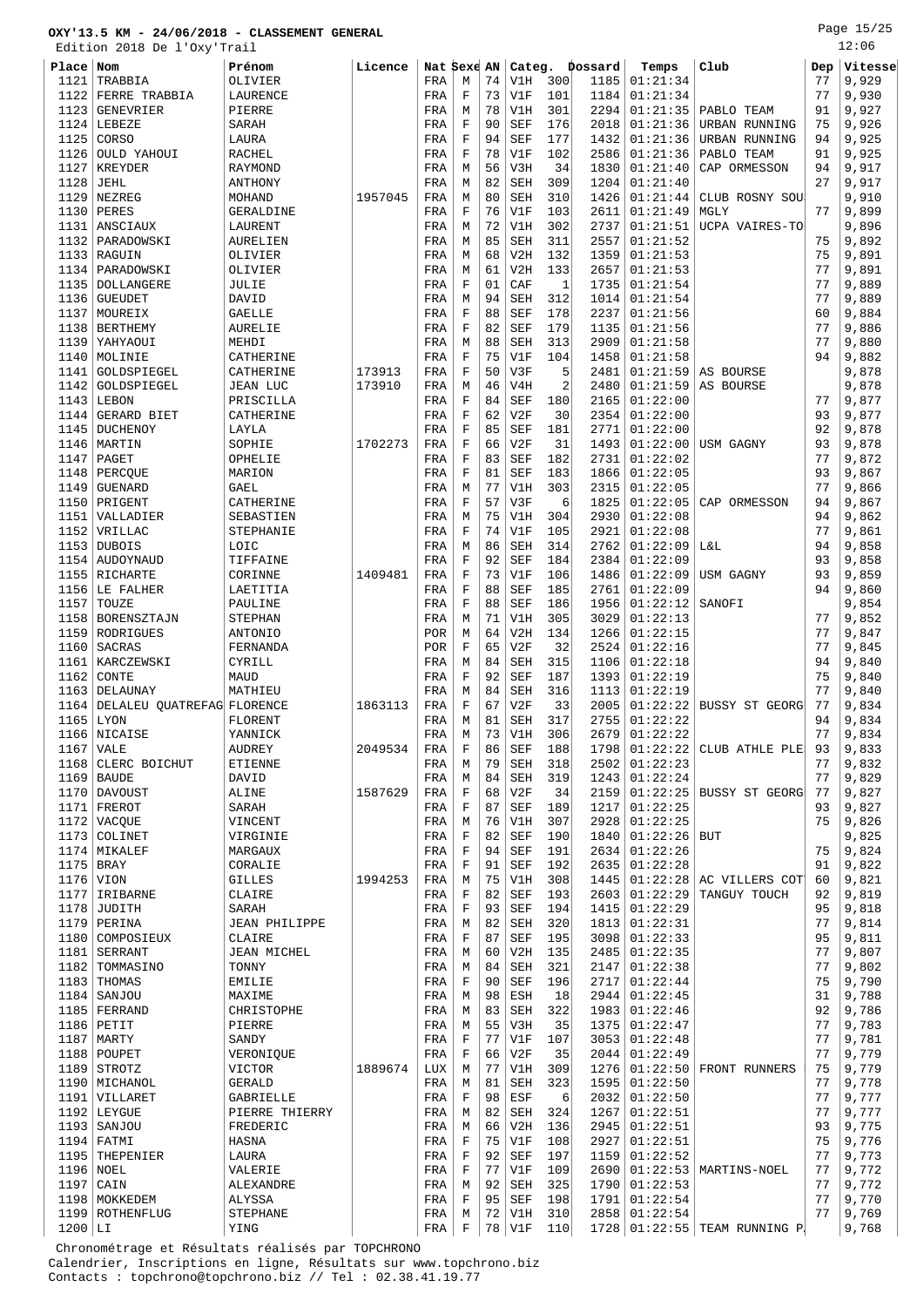Page 16/25

|              | OXY'L3.5 KM - 24/06/2018 - CLASSEMENT GENERAL<br>Edition 2018 De l'Oxy'Trail |                             |         |             |                            |          |                   |            |                |                             |                       |          | 12:06          |
|--------------|------------------------------------------------------------------------------|-----------------------------|---------|-------------|----------------------------|----------|-------------------|------------|----------------|-----------------------------|-----------------------|----------|----------------|
| Place        | Nom                                                                          | Prénom                      | Licence | Nat Sexe AN |                            |          |                   |            | Categ. Dossard | Temps                       | Club                  | Dep      | Vitesse        |
| 1201         | QUERE                                                                        | <b>GAELLE</b>               |         | FRA         | $\mathbf F$                | 79       | <b>SEF</b>        | 199        | 2007           | 01:22:56                    |                       | 93       | 9,765          |
| 1202         | <b>GRAILLOT</b>                                                              | VALERIE                     |         | FRA         | $\mathbf F$                | 79       | <b>SEF</b>        | 200        | 1244           | 01:22:57                    |                       | 77       | 9,765          |
| 1203         | MOUTHEREAU                                                                   | CELINE                      |         | FRA         | $\mathbf F$                | 77       | V1F               | 111        | 2325           | 01:22:57                    |                       | 93       | 9,765          |
| 1204         | FENIOU                                                                       | CARINE                      |         | FRA         | $\mathbf F$                | 78       | V1F               | 112        | 2204           | 01:22:57                    |                       | 77       | 9,763          |
| 1205         | MICHEL                                                                       | CHRISTIAN                   |         | FRA         | M                          | 64       | V2H               | 137        | 2201           | 01:22:59                    |                       | 77       | 9,760          |
| 1206<br>1207 | <b>ROLDAN</b><br><b>GERO</b>                                                 | SOPHIE<br>OLIVIER           |         | FRA<br>FRA  | F<br>М                     | 69<br>65 | V1F<br>V2H        | 113<br>138 | 1707<br>2188   | 01:22:59<br>01:23:01        |                       | 41<br>77 | 9,759<br>9,757 |
| 1208         | MUGUET                                                                       | <b>KARINE</b>               |         | FRA         | F                          | 70       | V1F               | 114        | 2925           | 01:23:03                    |                       | 77       | 9,753          |
| 1209         | PEIXOTO                                                                      | PHILIPPE                    |         | FRA         | М                          | 80       | <b>SEH</b>        | 326        | 2787           | 01:23:05                    | ENTREPRISE JEA        |          | 9,748          |
| 1210         | FERNANDEZ CABRAL                                                             | PAULO                       |         | FRA         | М                          | 79       | <b>SEH</b>        | 327        | 2788           | 01:23:05                    | ENTREPRISE JEA        |          | 9,748          |
| 1211         | <b>GUECHI</b>                                                                | LOUISA                      |         | FRA         | $\mathbf F$                | 69       | V1F               | 115        | 1625           | 01:23:08                    |                       | 77       | 9,742          |
| 1212         | RAYNAL                                                                       | CYRIL                       |         | FRA         | М                          | 79       | <b>SEH</b>        | 328        | 2405           | 01:23:09                    | RAYNAL                | 77       | 9,740          |
| 1213         | LEPLAT                                                                       | <b>HERVE</b>                |         | FRA         | М                          | 74       | V1H               | 311        | 1170           | 01:23:09                    |                       | 94       | 9,740          |
| 1214<br>1215 | PAILLARD<br><b>GLE</b>                                                       | LYDIA<br>JULIETTE           |         | FRA<br>FRA  | F<br>$\mathbf F$           | 73<br>94 | V1F<br><b>SEF</b> | 116<br>201 | 2619<br>2728   | 01:23:10<br>01:23:10        |                       | 77<br>51 | 9,738<br>9,739 |
| 1216         | ROMAIN                                                                       | ASTRIDE                     |         | FRA         | $\mathbf F$                | 80       | <b>SEF</b>        | 202        | 2534           | 01:23:11                    |                       | 77       | 9,737          |
| 1217         | LUIS                                                                         | <b>SEVERINE</b>             |         | FRA         | $\mathbf F$                | 77       | V1F               | 117        | 1942           | 01:23:11                    |                       | 77       | 9,736          |
| 1218         | HESTIN                                                                       | NOELLIE                     |         | FRA         | $\mathbf F$                | 85       | <b>SEF</b>        | 203        | 1389           | 01:23:13                    |                       | 78       | 9,732          |
| 1219         | GINESTY                                                                      | CELINE                      |         | FRA         | $\mathbf F$                | 74       | V1F               | 118        | 1955           | 01:23:13                    | SANOFI                |          | 9,732          |
| 1220         | <b>DRGON</b>                                                                 | CHANELLE                    | 2042348 | FRA         | $\mathbf F$                | 88       | <b>SEF</b>        | 204        | 2203           | 01:23:14                    | <b>BUSSY ST GEORG</b> | 77       | 9,730          |
| 1221         | CHARAIX                                                                      | <b>BERNADETTE</b>           | 1765371 | FRA         | $\mathbf F$                | 59       | V2F               | 36         | 2455           | 01:23:16                    | USM GAGNY             | 93       | 9,727          |
| 1222<br>1223 | NOLAIS<br><b>GUILHEM</b>                                                     | FLORENCE<br>SOPHIE          |         | FRA<br>FRA  | $\mathbf F$<br>$\mathbf F$ | 91<br>68 | <b>SEF</b><br>V2F | 205<br>37  | 2861<br>1376   | 01:23:21<br>01:23:21        |                       | 94<br>77 | 9,718<br>9,717 |
| 1224         | GUIRRIEC                                                                     | FRANCOIS                    |         | FRA         | М                          | 81       | <b>SEH</b>        | 329        | 1414           | 01:23:23                    |                       | 94       | 9,713          |
| 1225         | KAST                                                                         | <b>CLAUDE</b>               |         | FRA         | $\mathbf F$                | 55       | V3F               | 7          | 1069           | 01:23:24                    |                       | 94       | 9,711          |
| 1226         | COQUILLARD                                                                   | CEDRIC                      |         | FRA         | М                          | 77       | V1H               | 312        | 1642           | 01:23:25                    |                       | 77       | 9,709          |
| 1227         | GADD                                                                         | <b>NATASHA</b>              |         | <b>BRI</b>  | $\mathbf F$                | 83       | <b>SEF</b>        | 206        | 2379           | 01:23:25                    |                       | 94       | 9,709          |
| 1228         | SOLBES CANALES                                                               | AITANA                      |         | ESP         | $\mathbf F$                | 79       | <b>SEF</b>        | 207        | 2143           | 01:23:27                    |                       | 94       | 9,706          |
| 1229         | POO SIDJEU                                                                   | <b>JONATHAN</b>             | 2060939 | FRA         | М                          | 88       | <b>SEH</b>        | 330        | 2459           | 01:23:27                    | CS COURTRY            | 92       | 9,706          |
| 1230<br>1231 | PASTORELLI<br>GALOPIN                                                        | RICHARD<br>CATHERINE        |         | FRA<br>FRA  | М<br>$\mathbf F$           | 81<br>64 | <b>SEH</b><br>V2F | 331<br>38  | 1186<br>1391   | 01:23:28<br>01:23:28        |                       | 78<br>77 | 9,703<br>9,703 |
| 1232         | <b>DOUKI</b>                                                                 | MARIE ROSE                  |         | FRA         | $\mathbf F$                | 58       | V3F               | 8          | 3035           | 01:23:29                    |                       | 91       | 9,701          |
| 1233         | LOIRE                                                                        | AMANDINE                    |         | FRA         | $\mathbf F$                | 88       | SEF               | 208        | 2723           | 01:23:29                    |                       | 95       | 9,702          |
| 1234         | <b>GREGOR</b>                                                                | SANDRA                      |         | FRA         | $\mathbf F$                | 69       | V1F               | 119        | 1523           | 01:23:31                    |                       | 77       | 9,697          |
| 1235         | PIER                                                                         | MARIE CHRISTINE             |         | FRA         | F                          | 61       | V2F               | 39         | 2004           | 01:23:31                    | US ROISSY EN B        | 77       | 9,697          |
| 1236         | <b>BOTHOREL</b>                                                              | <b>KARINE</b>               |         | FRA         | $\mathbf F$                | 77       | V1F               | 120        | 1110           | 01:23:32                    |                       | 93       | 9,696          |
| 1237         | PERRO                                                                        | MARIE                       |         | FRA         | F                          | 91       | <b>SEF</b>        | 209        | 1390           | 01:23:32                    |                       | 93       | 9,696          |
| 1238<br>1239 | SILLAIRE<br>BERTINETTI                                                       | CHRISTIAN<br>SANDRINE       |         | FRA<br>FRA  | M<br>F                     | 50<br>70 | V3H<br>V1F        | 36<br>121  | 2349<br>2262   | 01:23:33<br>01:23:35        |                       | 77<br>77 | 9,694<br>9,690 |
| 1240         | WOLF                                                                         | SYLVIE                      |         | FRA         | $\mathbf F$                | 65       | V2F               | 40         | 1027           | 01:23:35                    |                       | 75       | 9,691          |
| 1241         | VERHAEGHE                                                                    | SOPHIE                      |         | FRA         | $\mathbf F$                | 93       | SEF               | 210        | 1332           | 01:23:35                    |                       | 94       | 9,691          |
| 1242         | FESTIS                                                                       | SOPHIE                      |         | FRA         | $\mathbf F$                | 63       | V2F               | 41         | 1025           | 01:23:35                    |                       | 75       | 9,690          |
| 1243         | SEMAN                                                                        | MARIE                       |         | FRA         | F                          | 79       | <b>SEF</b>        | 211        | 2854           | 01:23:36                    |                       | 94       | 9,688          |
| 1244         | MARCAL                                                                       | CLARA                       |         | FRA         | F                          | 86       | <b>SEF</b>        | 212        | 1894           | 01:23:37                    |                       | 94       | 9,686          |
|              | 1245   FERNANDES<br>1246 FOUTIM                                              | FREDERIC<br>YAMINA          | 840225  | FRA<br>AAL  | М<br>F                     | 78<br>61 | V1H<br>V2F        | 313<br>42  | 1939           | $2764$ 01:23:37<br>01:23:38 | DYNAMIC AULNAY        | 77<br>93 | 9,686<br>9,684 |
| 1247         | GOURIOU                                                                      | CECILE                      |         | FRA         | F                          | 83       | SEF               | 213        | 1206           | 01:23:38                    |                       | 94       | 9,685          |
| 1248         | RANDRIANARISOLO                                                              | MITASOA                     |         | FRA         | $\mathbf F$                | 92       | <b>SEF</b>        | 214        | 2588           | 01:23:38                    |                       | 94       | 9,684          |
| 1249         | FAGNOU                                                                       | CHRISTOPHE                  |         | FRA         | М                          | 77       | V1H               | 314        | 1875           | 01:23:39                    |                       | 77       | 9,682          |
| 1250         | BETTINA KATALIN                                                              | JAKAB                       |         | HON         | $\mathbf F$                | 83       | <b>SEF</b>        | 215        | 2623           | 01:23:41                    |                       | 17       | 9,678          |
| 1251         | SATIAT                                                                       | JULIE                       |         | FRA         | F                          | 91       | SEF               | 216        | 2753           | 01:23:44                    |                       | 93       | 9,673          |
| 1252<br>1253 | GUSTO<br>RULENCE                                                             | FABIENNE<br><b>DOROTHEE</b> |         | FRA<br>FRA  | $\mathbf F$<br>F           | 74<br>81 | V1F<br><b>SEF</b> | 122<br>217 | 1694<br>2772   | 01:23:45<br>01:23:45        |                       | 77<br>60 | 9,670<br>9,670 |
| 1254         | CAMUS                                                                        | GILLES                      |         | FRA         | М                          | 61       | V2H               | 139        | 2035           | 01:23:46                    |                       | 91       | 9,670          |
| 1255         | PALETTE                                                                      | CECILE                      |         | FRA         | F                          | 80       | SEF               | 218        | 2595           | 01:23:47                    |                       | 60       | 9,666          |
| 1256         | TESSON                                                                       | ANTOINE                     |         | FRA         | М                          | 83       | <b>SEH</b>        | 332        | 2870           | 01:23:48                    |                       | 93       | 9,664          |
| 1257         | GLAVIEUX                                                                     | FRANCIS                     |         | FRA         | М                          | 63       | V2H               | 140        | 1023           | 01:23:49                    |                       | 23       | 9,662          |
| 1258         | MARTINACHE                                                                   | DELPHINE                    |         | FRA         | $\mathbf F$                | 74       | V1F               | 123        | 2580           | 01:23:50                    |                       | 77       | 9,662          |
| 1259         | <b>SERVE</b>                                                                 | VALERIE                     |         | FRA         | $\mathbf F$<br>$\mathbf F$ | 92       | <b>SEF</b>        | 219        | 2386           | 01:23:55                    |                       | 94       | 9,652          |
| 1260         | QUINONES<br>1261 AIT OUALI                                                   | DORIS<br>LINDA              |         | ÉQU<br>FRA  | $\mathbf F$                | 72<br>81 | V1F<br><b>SEF</b> | 124<br>220 | 1080<br>2273   | 01:23:55<br>01:23:55        |                       | 92<br>77 | 9,652<br>9,651 |
| 1262         | DENIS                                                                        | ANNE                        | 2042733 | FRA         | $\mathbf F$                | 82       | <b>SEF</b>        | 221        | 3015           | 01:23:57                    | VAL D'EUROPE A        |          | 9,647          |
|              | 1263 TABOURET                                                                | CARINE                      | 1044967 | FRA         | $\mathbf F$                | 74       | V1F               | 125        | 2021           | 01:23:58                    | US CRETEIL            | 94       | 9,645          |
|              | 1264 DANIEL BAURENS                                                          | MICHELE                     | 1972381 | FRA         | $\mathbf F$                | 60       | V2F               | 43         | 1178           | 01:24:01                    | ASC BNP PARIBA        | 77       | 9,640          |
| 1265         | PLUCHARD                                                                     | AUDREY                      |         | FRA         | F                          | 77       | V1F               | 126        | 2592           | 01:24:01                    |                       | 95       | 9,641          |
| 1266         | SIRET                                                                        | ISABELLE                    | 108620  | FRA         | $\mathbf F$                | 67       | V2F               | 44         | 2791           | 01:24:01                    | US OLYMPIQUE D        |          | 9,640          |
| 1267         | VIGER                                                                        | SYLVAINE                    |         | FRA         | F                          | 69       | V1F               | 127        | 1323<br>2049   | 01:24:02                    |                       | 94       | 9,638          |
| 1268<br>1269 | CHAIX DE LAVARENE BENOIT<br>LEFEBVRE                                         | CECILIA                     |         | FRA<br>FRA  | М<br>F                     | 65<br>77 | V2H<br>V1F        | 141<br>128 | 1749           | 01:24:03<br>01:24:03        |                       | 75<br>77 | 9,636<br>9,635 |
|              | 1270   LEBALLEUR                                                             | VIRGINIE                    |         | FRA         | $\mathbf F$                | 68       | V2F               | 45         | 2533           | 01:24:04                    |                       | 93       | 9,635          |
| 1271         | CAVORY                                                                       | DAVID                       |         | FRA         | М                          | 70       | V1H               | 315        | 2128           | 01:24:04                    |                       | 78       | 9,634          |
| 1272         | JOUAN                                                                        | NATHALIE                    |         | FRA         | $\mathbf F$                | 71       | V1F               | 129        | 1074           | 01:24:05                    |                       | 77       | 9,632          |
| 1273         | <b>BERNE</b>                                                                 | CHRYSTELLE                  | 2057686 | FRA         | F                          | 75       | V1F               | 130        | 2799           | 01:24:05                    | US TORCY ATHLE        | 77       | 9,632          |
| 1274         | DOS SANTOS                                                                   | JOSE ANTONIO                |         | FRA         | M                          | 75       | V1H               | 316        | 2361           | 01:24:08                    |                       | 77       | 9,626          |
| 1275         | DA SILVA LEHOUX<br>1276 DOS SANTOS                                           | STEPHANIE<br>ALEXANDRA      | 1878128 | FRA<br>FRA  | $\mathbf F$<br>$\mathbf F$ | 76<br>78 | V1F<br>V1F        | 131<br>132 | 1925<br>2360   | 01:24:09<br>01:24:09        | US ROISSY EN B        | 77<br>77 | 9,624<br>9,625 |
| 1277         | SANS DOMENECH                                                                | <b>EMMANUEL</b>             |         | FRA         | М                          | 75       | V1H               | 317        | 1943           | 01:24:10                    |                       | 77       | 9,622          |
| 1278         | <b>BRUILLON</b>                                                              | MELODIE                     |         | FRA         | F                          | 88       | <b>SEF</b>        | 222        | 1792           | 01:24:10                    | LAS CHICAS            | 91       | 9,622          |
|              | 1279 DEVRIESE                                                                | CELINE                      |         | FRA         | $\mathbf F$                | 77       | V1F               | 133        | 1890           | 01:24:10                    |                       | 77       | 9,623          |
|              | $1280$ MATIAS                                                                | <b>JOSETTE</b>              | 1999001 | FRA         | F                          | 71       | V1F               | 134        | 2101           |                             | $01:24:10$ CAG ARGOVI | 95       | 9,624          |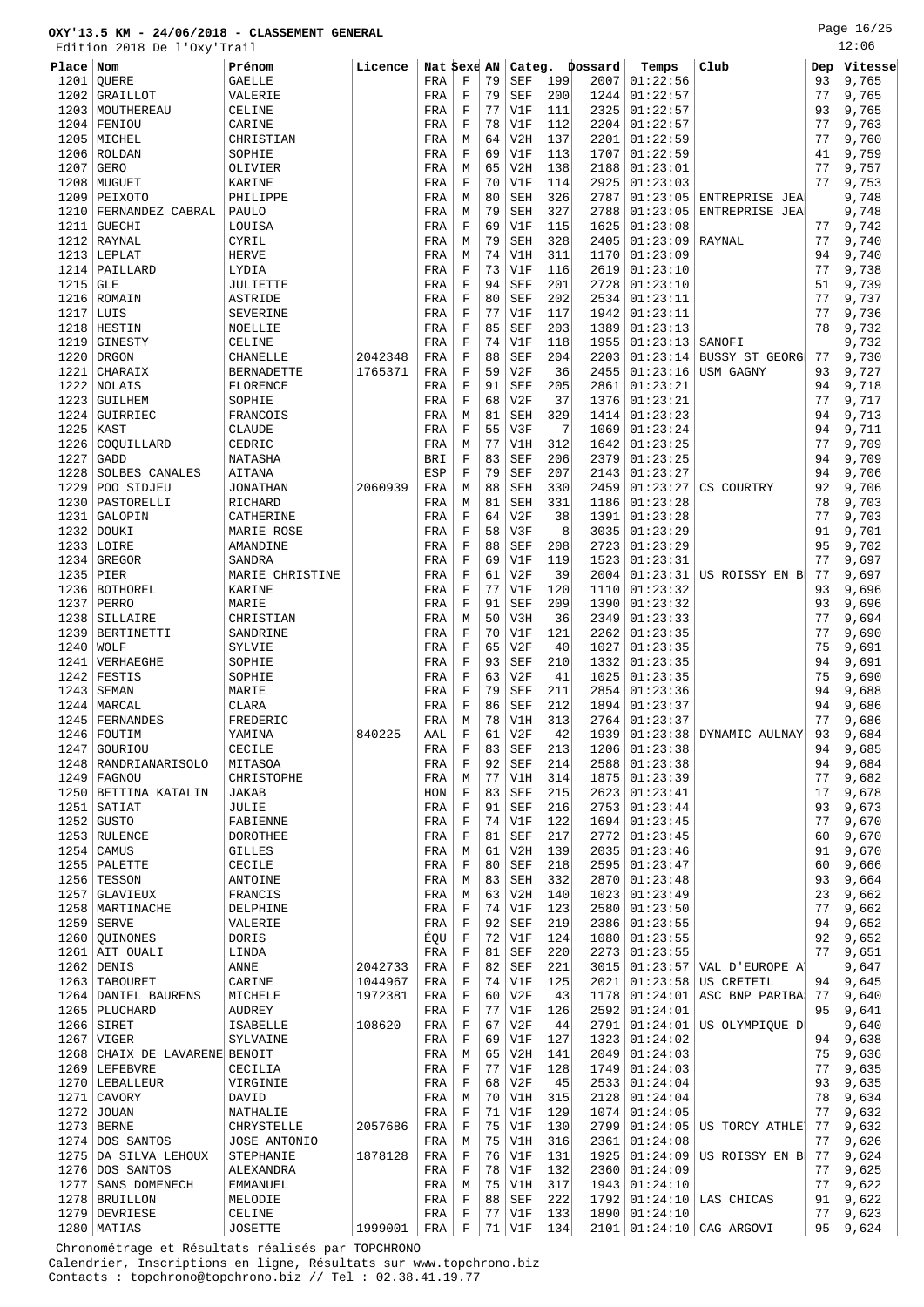Page 17/25

|              | Edition 2018 De l'Oxy'Trail       |                           |         |              |                            |          |                   |                |              |                         |                                  |          | 12:06          |
|--------------|-----------------------------------|---------------------------|---------|--------------|----------------------------|----------|-------------------|----------------|--------------|-------------------------|----------------------------------|----------|----------------|
| Place Nom    |                                   | Prénom                    | Licence | Nat Sexe AN  |                            |          | Categ.            |                | Dossard      | Temps                   | Club                             | Dep      | Vitesse        |
| 1281         | PARMENTIER                        | ERIC                      | 2054915 | FRA          | М                          | 59       | V2H               | 142            | 2350         | 01:24:10                | PAYS DE NEMOUR                   |          | 9,622          |
| 1282         | WALZER                            | <b>HELENE</b>             |         | FRA          | F                          | 89       | <b>SEF</b>        | 223            | 2401         | 01:24:12                |                                  | 75       | 9,619          |
|              | 1283   LEVASSEUR                  | CHRISTELLE                |         | FRA          | $\mathbf F$                | 75       | V1F               | 135            | 2175         | 01:24:14                |                                  | 94       | 9,615          |
| 1284<br>1285 | TAVARES<br>TEIJEIRO               | NATACHA<br>MARGOT         |         | FRA<br>FRA   | F<br>$\mathbf F$           | 74<br>88 | V1F<br><b>SEF</b> | 136<br>224     | 3065<br>1099 | 01:24:14<br>01:24:15    |                                  | 77<br>77 | 9,615<br>9,614 |
| 1286         | COLOSIMO                          | DANIEL                    |         | FRA          | M                          | 77       | V1H               | 318            | 2400         | 01:24:18                |                                  | 77       | 9,609          |
| 1287         | COLOSIMO                          | PHILIPPINE                |         | FRA          | $\mathbf F$                | 83       | <b>SEF</b>        | 225            | 2371         | 01:24:18                |                                  | 77       | 9,607          |
| 1288         | CAPAPEY                           | ANTOINE                   |         | FRA          | M                          | 61       | V2H               | 143            | 2453         | 01:24:20                |                                  | 77       | 9,604          |
| 1289         | JOET                              | SIMON                     |         | FRA          | M                          | 82       | <b>SEH</b>        | 333            | 1757         | 01:24:21                |                                  | 77       | 9,601          |
| 1290         | PIASCO                            | ANTONIN                   |         | FRA          | М                          | 89       | <b>SEH</b>        | 334            | 1264         | 01:24:22                |                                  | 75       | 9,599          |
| 1291         | DELETTRE                          | SANDRINE                  |         | FRA          | $\mathbf F$                | 80       | <b>SEF</b>        | 226            | 1402         | 01:24:22                |                                  | 77       | 9,599          |
| 1292         | GUILLIER                          | RONAN                     |         | FRA          | М                          | 77       | V1H               | 319            | 1903         | 01:24:23                |                                  | 77       | 9,599          |
| 1293         | GUILLIER                          | MARINE                    |         | FRA          | F                          | 84       | <b>SEF</b>        | 227            | 1378         | 01:24:23                |                                  | 91       | 9,598          |
| 1294         | <b>JOSSERAND</b>                  | CHRISTOPHE                |         | FRA          | M                          | 70       | V1H               | 320            | 2430         | 01:24:25                |                                  | 77       | 9,594          |
| 1295         | PREVOT                            | MORGANE                   |         | FRA          | $\mathbf F$                | 89       | <b>SEF</b>        | 228            | 1846         | 01:24:25                | <b>CLEMOLO</b>                   | 77       | 9,594          |
| 1296<br>1297 | IMBERT<br>RAYMOND                 | SYLVIE<br>VALENTIN        |         | FRA<br>FRA   | $\mathbf F$<br>М           | 65<br>93 | V2F<br><b>SEH</b> | 46<br>335      | 1270<br>1190 | 01:24:26<br>01:24:27    |                                  | 77<br>77 | 9,592<br>9,591 |
| 1298         | PESTY                             | JULIAN                    |         | FRA          | M                          | 89       | SEH               | 336            | 1711         | 01:24:28                |                                  | 77       | 9,589          |
| 1299         | COMBES                            | GUILLAUME                 |         | FRA          | М                          | 85       | <b>SEH</b>        | 337            | 1538         | 01:24:28                |                                  | 12       | 9,588          |
| 1300 ROZE    |                                   | ANTHONY                   |         | FRA          | М                          | 78       | V1H               | 321            | 1512         | 01:24:28                |                                  | 94       | 9,589          |
| 1301         | SOYEZ                             | ALAIN                     | 419339  | FRA          | M                          | 54       | V3H               | 37             | 1427         | 01:24:28                | SO ROSNY-SOUS-                   |          | 9,588          |
| 1302         | <b>BONNET</b>                     | <b>JEAN GUILLAUME</b>     |         | FRA          | M                          | 75       | V1H               | 322            | 2782         | 01:24:30                |                                  | 75       | 9,585          |
| 1303         | THEBAULT                          | THIERRY                   |         | FRA          | M                          | 65       | V2H               | 144            | 1383         | 01:24:31                |                                  | 77       | 9,584          |
| 1304         | MOREAU                            | XAVIER                    |         | FRA          | M                          | 69       | V1H               | 323            | 3071         | 01:24:32                |                                  | 77       | 9,581          |
| 1305         | MARTINS CAMPINA                   | LAURENT                   |         | FRA          | М                          | 71       | V1H               | 324            | 2691         | 01:24:32                | MARTINS-NOEL                     | 77       | 9,582          |
| 1306         | <b>JOLY</b>                       | <b>AURELIE</b>            |         | FRA          | F                          | 82       | <b>SEF</b>        | 229            | 1129         | 01:24:36                |                                  | 77       | 9,573          |
| 1307         | GENOUX                            | STEPHANE                  |         | FRA          | M                          | 75       | V1H               | 325            | 2912         | 01:24:36                |                                  | 75       | 9,573          |
| 1309         | $1308$ RIBOU<br>FERDINAND         | VIRGINIE<br><b>EMILIE</b> |         | FRA          | $\mathbf F$<br>F           | 73<br>82 | V1F<br><b>SEF</b> | 137<br>230     | 2308<br>1454 | 01:24:36<br>01:24:37    | VR45                             | 77<br>93 | 9,574<br>9,571 |
| 1310         | MOLKA                             | AMANDINE                  |         | FRA<br>FRA   | $\mathbf F$                | 93       | <b>SEF</b>        | 231            | 1191         | 01:24:38                |                                  | 77       | 9,570          |
| 1311         | ANDRE                             | RICHARD                   |         | FRA          | М                          | 61       | V2H               | 145            | 1505         | 01:24:39                |                                  | 93       | 9,567          |
|              | 1312 MANCEL                       | LILIANE                   |         | FRA          | $\mathbf F$                | 62       | V2F               | 47             | 1132         | 01:24:46                |                                  | 77       | 9,554          |
| 1313         | GIORDANA                          | SYLVAIN                   |         | FRA          | М                          | 82       | <b>SEH</b>        | 338            | 2211         | 01:24:46                |                                  | 75       | 9,554          |
| 1314         | CABARET MAREUIL                   | CYRILLE                   |         | FRA          | M                          | 66       | V2H               | 146            | 1460         | 01:24:47                |                                  | 77       | 9,552          |
| 1315         | DUBOIS                            | <b>EMILIE</b>             |         | FRA          | F                          | 83       | <b>SEF</b>        | 232            | 1461         | 01:24:48                |                                  | 77       | 9,551          |
|              | 1316 BEGRAND                      | SYLVIANE                  |         | FRA          | $\mathbf F$                | 58       | V3F               | 9              | 2804         | 01:24:50                |                                  | 93       | 9,547          |
| 1317         | SAUTREAU                          | NATHALIE                  |         | FRA          | F                          | 73       | V1F               | 138            | 2131         | 01:24:51                |                                  | 94       | 9,545          |
| 1318         | PUSSIN                            | NATHALIE                  |         | FRA          | F                          | 65       | V2F               | 48             | 1061         | 01:24:52                |                                  | 94       | 9,543          |
| 1319         | SPECK                             | AUDREY                    |         | FRA          | $\mathbf F$                | 87       | <b>SEF</b>        | 233            | 2148         | 01:24:53                |                                  | 77<br>77 | 9,542          |
| 1320         | PIOMBINI<br>$1321$ FAHIM          | DELPHINE<br>LYDIE         | 1882884 | FRA<br>FRA   | $\mathbf F$<br>$\mathbf F$ | 91<br>68 | <b>SEF</b><br>V2F | 234<br>49      | 2280<br>1933 | 01:24:55<br>01:24:55    |                                  |          | 9,538<br>9,537 |
|              | 1322 POUSSAIN                     | ALEXANDRA                 | 1845624 | FRA          | $\mathbf F$                | 79       | <b>SEF</b>        | 235            | 2987         | 01:24:55                | US OLYMPIQUE D<br>SO ROSNY-SOUS- | 93       | 9,537          |
| 1323         | SITBON                            | <b>BRIGITTE</b>           |         | FRA          | F                          | 74       | V1F               | 139            | 3038         | 01:24:56                |                                  | 75       | 9,536          |
|              | 1324 MERCIER                      | <b>CLEA</b>               |         | FRA          | $\mathbf F$                | 01       | CAF               | $\overline{2}$ | 1848         | 01:24:58                | CLEMOLO                          | 77       | 9,531          |
|              | 1325   HEBERT                     | THOMAS                    |         | FRA          | М                          | 82       | SEH               | 339            | 1328         | 01:24:58                |                                  | 77       | 9,533          |
|              | 1326 MERCIER                      | LAURENT                   |         | $_{\rm FRA}$ | $\mathbb M$                | 68       | V2H               | 147            |              | $1847$ 01:24:59 CLEMOLO |                                  | 77       | 9,530          |
|              | 1327   KIENERT                    | VANESSA                   |         | FRA          | F                          | 79       | SEF               | 236            | 3042         | 01:25:00                |                                  | 91       | 9,528          |
|              | $1328$ MIADI                      | FADWA                     |         | FRA          | $\mathbf F$                | 72       | V1F               | 140            |              | 2903 01:25:01           |                                  | 75       | 9,527          |
|              | 1329 CARRON                       | AUGUSTIN                  |         | FRA          | М                          | 86       | SEH               | 340            | 1844         | 01:25:01                |                                  | 92       | 9,526          |
|              | 1330   MEREY MARZAT               | MATTHIEU                  |         | FRA          | М                          | 77       | V1H               | 326            | 3041         | 01:25:01                |                                  | 91       | 9,527          |
|              | 1331 DANIEL<br>1332 GUINDEUIL     | OLIVIER<br>FRANCK         |         | FRA<br>FRA   | М<br>М                     | 81<br>75 | SEH<br>V1H        | 341<br>327     | 1112<br>1884 | 01:25:01<br>01:25:08    | TEAM MONCEAU                     | 77<br>92 | 9,527<br>9,513 |
|              | 1333 GUTMAN                       | SONIA                     |         | FRA          | F                          | 52       | V3F               | 10             | 1030         | 01:25:09                |                                  | 92       | 9,513          |
|              | 1334   AUDIDIER                   | PIERRE HENRI              |         | FRA          | М                          | 64       | V2H               | 148            | 2965         | 01:25:10                | VAILLANT GROUP                   |          | 9,511          |
|              | 1335 GEROLA                       | LUC                       |         | FRA          | М                          | 91       | <b>SEH</b>        | 342            | 2492         | 01:25:11                |                                  | 77       | 9,509          |
|              | 1336 LAMBERT                      | TALLUHLA                  |         | FRA          | $\mathbf F$                | 95       | <b>SEF</b>        | 237            | 2491         | 01:25:11                |                                  | 77       | 9,509          |
|              | 1337 BARLET                       | DOMINIQUE                 | 1461127 | FRA          | $\mathbf F$                | 66       | V2F               | 50             | 2680         | 01:25:11                | COURIR A CHATE                   | 93       | 9,507          |
|              | $1338$ BUYCK                      | CINDY                     |         | FRA          | F                          | 90       | SEF               | 238            | 2080         | 01:25:12                |                                  | 93       | 9,506          |
|              | $1339$ CRISON                     | <b>JULIEN</b>             |         | FRA          | M                          | 91       | <b>SEH</b>        | 343            | 2563         |                         | $01:25:13$ MECA SYSTEME          | 51       | 9,504          |
|              | 1340 THIVET                       | SAMBATH                   |         | FRA          | F                          | 79       | SEF               | 239            | 2358         |                         | $01:25:14$ VAIRES MEILLEU        | 77       | 9,503          |
|              | 1341 THIVET                       | PASCAL                    |         | FRA          | М                          | 74<br>78 | V1H               | 328            | 2057         | 01:25:15                |                                  | 92<br>77 | 9,501<br>9,500 |
|              | 1342 VOLEAU<br>$1343$ RANNO       | NICOLAS<br>STEPHANE       |         | FRA<br>FRA   | М<br>М                     | 77       | V1H<br>V1H        | 329<br>330     | 1232<br>2756 | 01:25:15<br>01:25:16    |                                  | 77       | 9,500          |
|              | 1344 BARAVIAN                     | <b>GILLES</b>             |         | FRA          | М                          | 72       | V1H               | 331            | 2569         | 01:25:17                |                                  | 94       | 9,497          |
|              | 1345 LE NOCHER                    | NICOLAS                   |         | FRA          | М                          | 80       | SEH               | 344            | 2689         | 01:25:18                |                                  | 93       | 9,494          |
|              | 1346   FERNANDES                  | TONY                      |         | FRA          | М                          | 73       | V1H               | 332            | 2969         | 01:25:19                | VAILLANT GROUP                   |          | 9,493          |
|              | $1347$ VIALA                      | LAURENT                   |         | FRA          | М                          | 68       | V2H               | 149            | 1733         | 01:25:19                |                                  | 77       | 9,494          |
|              | 1348 RIBIERE                      | SYLVIE                    |         | FRA          | F                          | 69       | V1F               | 141            | 1944         | 01:25:20                |                                  | 93       | 9,490          |
|              | $1349$ COLACO                     | SANDRA                    |         | FRA          | $\mathbf F$                | 75       | V1F               | 142            | 1637         | 01:25:20                |                                  | 94       | 9,491          |
|              | 1350   DESPALINS                  | ARNAUD                    |         | FRA          | М                          | 88       | SEH               | 345            | 1747         | 01:25:26                |                                  | 94       | 9,480          |
|              | 1351 GONZALEZ                     | DAVID                     |         | FRA          | М                          | 77       | V1H               | 333            | 1786         | 01:25:28                |                                  | 92       | 9,477          |
|              | 1352 ESTEVES                      | SONIA                     |         | POR          | F                          | 78       | V1F               | 143            | 1544         | 01:25:28                |                                  | 77       | 9,476          |
|              | 1353 LECLERC<br>1354   CHENEBAULT | MARVIN<br><b>EMILIE</b>   |         | FRA<br>FRA   | M<br>F                     | 94<br>80 | SEH<br>SEF        | 346<br>240     | 3128<br>1785 | 01:25:29<br>01:25:30    | SUAPS MARNE-LA                   | 77<br>95 | 9,475<br>9,474 |
|              | 1355 PRIVAT                       | SOPHIE                    |         | FRA          | $\mathbf F$                | 72       | V1F               | 144            | 2370         | 01:25:30                |                                  | 77       | 9,472          |
|              | 1356 BRAULT                       | SOPHIE                    |         | FRA          | F                          | 70       | V1F               | 145            | 1742         | 01:25:33                |                                  | 77       | 9,467          |
|              | 1357   PRANVILLE                  | MAUD                      |         | FRA          | F                          | 84       | <b>SEF</b>        | 241            | 2837         | 01:25:35                |                                  | 77       | 9,463          |
|              | 1358   BRUGIER                    | ANNE SOPHIE               |         | FRA          | $\mathbf F$                | 83       | SEF               | 242            | 1329         | 01:25:35                |                                  | 77       | 9,464          |
|              | $1359$ MOLKA                      | FLORENCE                  |         | FRA          | F                          | 66       | V2F               | 51             |              | 2359 01:25:38 FLORENCE  |                                  | 77       | 9,457          |
|              | $1360$ SICAT                      | VERONIQUE                 |         | FRA          | $\mathbf F$                |          | 70 V1F            | 146            |              | 1979   01:25:39         |                                  | 94       | 9,457          |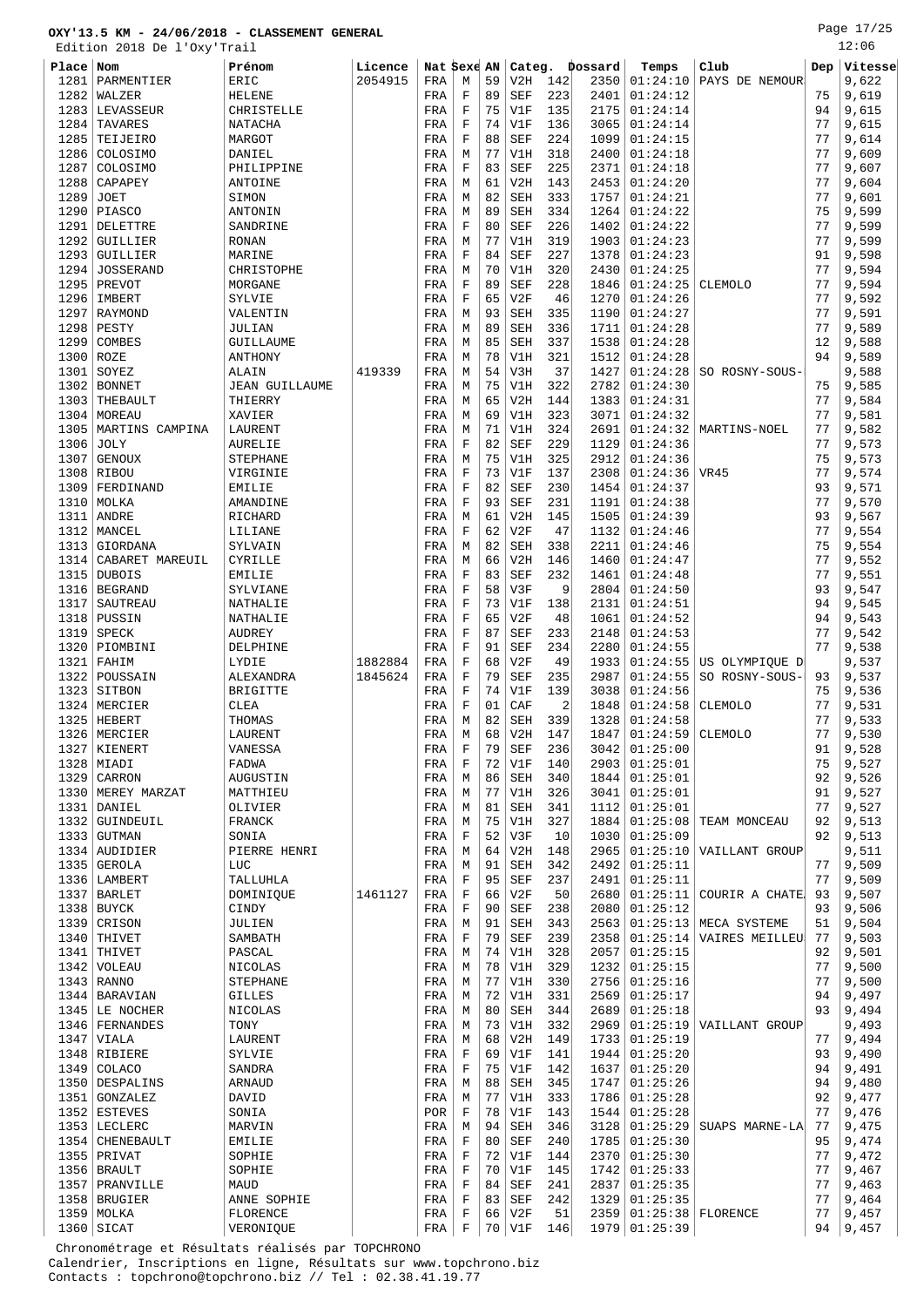Edition 2018 De l'Oxy'Trail

Page 18/25 12:06

|             | raiciou suis ne i oxy itali |                  |         |             |             |    |            |     |         |          |                           |     | 12 ° U U |
|-------------|-----------------------------|------------------|---------|-------------|-------------|----|------------|-----|---------|----------|---------------------------|-----|----------|
| Place Nom   |                             | Prénom           | Licence | Nat Sexe AN |             |    | Categ.     |     | Dossard | Temps    | Club                      | Dep | Vitesse  |
| 1361        | HENRY                       | <b>JENNIFER</b>  |         | AMé         | $\rm F$     | 69 | V1F        | 147 | 1463    | 01:25:40 |                           | 77  | 9,455    |
| 1362        | GILLARD                     | CATHERINE        |         | FRA         | $\mathbf F$ | 57 | V3F        | 11  | 2984    | 01:25:41 |                           | 94  | 9,452    |
|             |                             |                  |         |             |             |    |            |     |         |          |                           |     |          |
|             | 1363   DOMAGALA             | LYDIA            | 2043977 | FRA         | $\mathbf F$ | 75 | V1F        | 148 | 1219    | 01:25:42 | IBM FRANCE PAR            | 93  | 9,451    |
| 1364        | <b>BOMPARD</b>              | <b>ESTELLE</b>   |         | FRA         | F           | 94 | <b>SEF</b> | 243 | 1646    | 01:25:47 |                           | 75  | 9,442    |
| 1365        | PUGLIESI CONTI              | VICTOR           |         | FRA         | M           | 93 | SEH        | 347 | 1818    | 01:25:48 | SUNSHINE                  | 75  | 9,440    |
| 1366        | AUPART                      | NOEMIE           |         | FRA         | F           | 91 | <b>SEF</b> | 244 | 2565    | 01:25:50 |                           | 18  | 9,437    |
| 1367        | <b>BRIMAUD</b>              | NATHALIE         |         | FRA         | $\mathbf F$ | 77 | V1F        | 149 | 2568    | 01:25:50 |                           | 91  | 9,435    |
| 1368        | TANGUY                      | THIERRY          |         | FRA         | M           | 74 | V1H        | 334 | 2576    | 01:25:53 |                           | 94  | 9,430    |
| 1369        | ZHENG                       | ZHONG            |         | FRA         | М           | 79 | <b>SEH</b> | 348 | 2439    | 01:25:53 |                           | 94  | 9,430    |
|             |                             |                  |         |             |             |    |            |     |         |          |                           |     |          |
| 1370        | DAMEROSE                    | CEDRIC           |         | FRA         | M           | 73 | V1H        | 335 | 1837    | 01:25:53 |                           | 91  | 9,430    |
| 1371        | AVENEL                      | GUILLAUME        |         | FRA         | M           | 87 | SEH        | 349 | 1091    | 01:25:56 |                           | 60  | 9,425    |
| 1372        | FEY                         | STEPHANE         |         | FRA         | М           | 71 | V1H        | 336 | 1576    | 01:25:58 |                           | 77  | 9,422    |
| 1373        | <b>GUERIN</b>               | SANDRINE         |         | FRA         | F           | 72 | V1F        | 150 | 1918    | 01:25:58 |                           | 93  | 9,421    |
| 1374        | LE BRAS                     | VALERIE          |         | FRA         | $\mathbf F$ | 83 | <b>SEF</b> | 245 | 2887    | 01:25:58 |                           | 94  | 9,421    |
| 1375        | CAHUZAC                     | KARINE           |         | FRA         | $\mathbf F$ | 81 | <b>SEF</b> | 246 | 2695    | 01:26:00 | ELIOR                     |     | 9,418    |
| 1376        | ALLAOUI                     | KHADIJA          |         | MAR         | $\mathbf F$ | 72 | V1F        | 151 | 2345    | 01:26:01 | TEAM FAMILY               | 77  | 9,415    |
| 1377        | <b>GONCALVES</b>            | <b>DEBORAH</b>   |         | FRA         | $\mathbf F$ | 88 | <b>SEF</b> | 247 | 2452    | 01:26:03 |                           | 95  | 9,413    |
| 1378        | COOLEN                      | VALERIE          |         | FRA         | $\mathbf F$ | 75 | V1F        | 152 | 2085    | 01:26:04 |                           | 77  | 9,410    |
| 1379        | SOBREIRA                    |                  | 1720336 |             | $\rm F$     | 69 | V1F        | 153 | 2164    |          |                           | 94  |          |
|             |                             | <b>ISABELLE</b>  |         | FRA         |             |    |            |     |         | 01:26:04 | VIE AU GRAND A            |     | 9,410    |
| 1380        | SALESIANI                   | OLIVIA           |         | FRA         | F           | 78 | V1F        | 154 | 2674    | 01:26:04 |                           | 75  | 9,411    |
| 1381        | CHADEAU                     | STEPHANIE        | 1755865 | FRA         | $\mathbf F$ | 74 | V1F        | 155 | 1311    | 01:26:05 | CS MONTEREAU              | 77  | 9,409    |
| 1382        | ANASTASSIADES               | AMELIE           |         | FRA         | F           | 84 | <b>SEF</b> | 248 | 1284    | 01:26:05 |                           | 75  | 9,408    |
| 1383        | VIEILLE                     | NICOLAS          |         | FRA         | M           | 89 | <b>SEH</b> | 350 | 1660    | 01:26:06 | RUN POUR LE FU            | 77  | 9,408    |
| 1384        | KERNIN                      | JEAN MARC        |         | FRA         | M           | 65 | V2H        | 150 | 1659    | 01:26:06 | RUN POUR LE FU            | 77  | 9,407    |
| 1385        | MENET                       | <b>ELISABETH</b> |         | FRA         | $\mathbf F$ | 75 | V1F        | 156 | 1429    | 01:26:08 | TEAM EMPREINTE            | 77  | 9,403    |
| 1386        | LOHORE                      | RONALD           |         | IVO         | M           | 98 | ESH        | 19  | 2720    | 01:26:09 |                           | 89  | 9,400    |
| 1387        | NOE                         | PRISCILLA        | 1330954 | FRA         | $\mathbf F$ | 78 | V1F        | 157 | 1883    | 01:26:10 | S/L<br>NANTERRE           | 75  | 9,399    |
| $1388$ RAIS |                             | SAID             |         | FRA         | M           | 75 | V1H        | 337 | 1430    | 01:26:11 | TEAM EMPREINTE            | 77  | 9,398    |
|             |                             |                  |         |             |             |    |            |     |         |          |                           |     |          |
| 1389        | JESTIN                      | TANGUY           |         | FRA         | М           | 87 | SEH        | 351 | 1719    | 01:26:11 | TEAM EMPREINTE            | 77  | 9,397    |
| 1390        | LE LAGADEC                  | <b>BERNARD</b>   | 189865  | FRA         | М           | 49 | V3H        | 38  | 2722    | 01:26:14 | FS ESBLY COUPV            |     | 9,392    |
| 1391        | LEFLOND                     | VANESSA          |         | FRA         | F           | 82 | <b>SEF</b> | 249 | 1156    | 01:26:18 |                           | 77  | 9,385    |
|             | 1392 ROUZAIRE               | ALEXANDRE        |         | FRA         | M           | 74 | V1H        | 338 | 2139    | 01:26:20 |                           | 77  | 9,381    |
| 1393        | SORIN                       | SANDRA           | 1722237 | <b>FRA</b>  | F           | 72 | V1F        | 158 | 2186    | 01:26:20 | CAG ARNOUVILLE            | 95  | 9,381    |
|             | 1394   MARTINEAU            | HERVE            |         | FRA         | M           | 74 | V1H        | 339 | 2068    | 01:26:20 |                           | 77  | 9,381    |
| 1395        | SCHMITT                     | <b>DOROTHEE</b>  |         | FRA         | F           | 72 | V1F        | 159 | 1525    | 01:26:22 |                           | 77  | 9,378    |
| 1396        | CALVINO                     | WILLY            |         | FRA         | M           | 86 | <b>SEH</b> | 352 | 2566    | 01:26:24 | MECA SYSTEME              | 77  | 9,374    |
| 1397        | VAN BUTSELE                 | VIRGINIE         |         | FRA         | $\mathbf F$ | 78 | V1F        | 160 | 1481    | 01:26:26 |                           | 77  | 9,371    |
| 1398        | MICHEAU                     | LUCIE            | 2022615 | FRA         | F           | 91 | <b>SEF</b> | 250 | 2300    | 01:26:27 | SPORTING CLUB             | 93  | 9,368    |
|             |                             |                  |         |             |             |    |            |     |         |          |                           |     |          |
| 1399        | <b>BRION</b>                | <b>ARNAU</b>     |         | FRA         | M           | 94 | SEH        | 353 | 2269    | 01:26:27 |                           | 33  | 9,369    |
| 1400        | RUDELLE                     | PATRICK          | T578471 | FRA         | М           | 65 | V2H        | 151 | 1319    | 01:26:28 |                           | 77  | 9,366    |
|             | 1401 RABET FOURNIER         | GWENNAELLE       |         | FRA         | $\mathbf F$ | 89 | <b>SEF</b> | 251 | 1763    | 01:26:30 | SISTERS                   | 77  | 9,364    |
| 1402        | RABET FOURNIER              | LAETITIA         |         | FRA         | F           | 86 | <b>SEF</b> | 252 | 1764    | 01:26:30 | <b>SISTERS</b>            | 77  | 9,364    |
| 1403        | LETRILLARD                  | MICKAEL          |         | FRA         | M           | 75 | V1H        | 340 | 1529    | 01:26:32 |                           | 75  | 9,359    |
| 1404        | ANDRIEUX                    | MARC AURELE      |         | FRA         | M           | 77 | V1H        | 341 | 2882    | 01:26:34 |                           | 94  | 9,356    |
| 1405        | PERREAU                     | <b>BORIS</b>     |         | FRA         | М           | 71 | V1H        | 342 | 1412    | 01:26:37 |                           | 91  | 9,350    |
|             | 1406 DUFOUR                 | <b>CLAUDE</b>    |         | FRA         | M           | 62 | V2H        | 152 | 1209    | 01:26:38 |                           | 77  | 9,349    |
| 1407        | CRINQUAND                   | JEAN MICHEL      |         | FRA         | M           | 68 | V2H        | 153 | 1858    | 01:26:39 |                           | 89  | 9,347    |
|             |                             |                  |         |             |             |    |            |     |         |          |                           | 89  |          |
|             | 1408 ADAM FOIN              | AURELIE          |         | FRA         | $\mathbf F$ | 89 | <b>SEF</b> | 253 | 2456    | 01:26:39 |                           |     | 9,348    |
| 1409        | PAYEN                       | LESLIE           |         | FRA         | $\mathbf F$ | 90 | <b>SEF</b> | 254 | 2457    | 01:26:39 |                           | 89  | 9,346    |
|             | 1410 MONGUILLON             | ANNABELLE        |         | FRA         | $\mathbf F$ | 87 | <b>SEF</b> | 255 | 1651    | 01:26:40 |                           | 77  | 9,345    |
| 1411        | ROMAN                       | SOPHIE           |         | FRA         | F           | 84 | <b>SEF</b> | 256 | 2410    | 01:26:41 | RUN'IN CREDIT             |     | 9,344    |
|             | 1412 FEUILLET               | CHRISTOPHE       |         | FRA         | M           | 77 | V1H        | 343 | 1499    | 01:26:41 |                           | 93  | 9,343    |
|             | 1413 ROFFALET               | SEVERINE         |         | FRA         | $\mathbf F$ | 80 | <b>SEF</b> | 257 | 1500    | 01:26:41 |                           | 93  | 9,343    |
|             | $1414$ DULAC                | <b>JEROME</b>    |         | FRA         | M           | 74 | V1H        | 344 | 2578    | 01:26:43 |                           | 77  | 9,341    |
|             | $1415$ PERROT               | <b>GILLES</b>    |         | FRA         | М           | 65 | V2H        | 154 | 1196    | 01:26:44 |                           | 77  | 9,338    |
|             | 1416 MOUNZEO                | LAZARE           |         | FRA         | M           | 67 | V2H        | 155 | 2172    | 01:26:45 |                           | 75  | 9,337    |
|             | 1417 DUOUESNE               | MAGALI           |         | FRA         | $\mathbf F$ | 68 | V2F        | 52  | 2889    | 01:26:46 |                           | 77  | 9,334    |
|             | 1418   BERTHIER             | MIKAEL           |         | FRA         | M           | 76 | V1H        | 345 | 2477    | 01:26:47 |                           | 94  | 9,332    |
|             | $1419$ MADUR                | CAROLE           |         | FRA         | $\mathbf F$ | 67 | V2F        | 53  | 1044    | 01:26:49 |                           | 93  | 9,328    |
|             |                             |                  |         |             |             |    |            |     |         |          |                           |     |          |
| 1420        | TIAN                        | <b>SHANSHAN</b>  |         | CHI         | $\mathbf F$ | 87 | <b>SEF</b> | 258 | 2832    | 01:26:49 |                           | 94  | 9,330    |
| 1421        | WRZESINSKI                  | JEAN PAUL        |         | FRA         | М           | 67 | V2H        | 156 | 2043    | 01:26:50 |                           | 94  | 9,327    |
|             | $1422$ RIBOU                | SEBASTIEN        |         | FRA         | М           | 79 | <b>SEH</b> | 354 | 2307    | 01:26:52 | VR45                      | 77  | 9,324    |
| 1423        | <b>GUILLOT</b>              | ROBIN            |         | FRA         | М           | 94 | <b>SEH</b> | 355 | 1819    | 01:26:54 | SUNSHINE                  | 75  | 9,321    |
| 1424        | TANG                        | LYDIA            |         | FRA         | $\mathbf F$ | 79 | <b>SEF</b> | 259 | 1898    | 01:26:54 | UNION SPORTIVE            | 94  | 9,320    |
| 1425        | LAMOURET                    | <b>AUDE</b>      |         | FRA         | F           | 84 | <b>SEF</b> | 260 | 1946    | 01:26:55 |                           | 77  | 9,318    |
| 1426 WONG   |                             | FRANCK           |         | FRA         | M           | 75 | V1H        | 346 | 1459    | 01:26:58 |                           | 77  | 9,313    |
| 1427        | CARBONNEAUX                 | <b>ISABELLE</b>  |         | FRA         | F           | 66 | V2F        | 54  | 2168    | 01:27:00 |                           | 77  | 9,309    |
|             | 1428 MOUYSSET               | NATHALIE         |         | FRA         | $\mathbf F$ | 68 | V2F        | 55  | 2124    | 01:27:00 |                           | 77  | 9,309    |
| 1429        |                             |                  |         |             | М           | 83 |            | 356 |         |          | ELIOR                     |     | 9,307    |
|             | CAHUZAC                     | PIERRE           |         | FRA         |             |    | SEH        |     | 2698    | 01:27:01 |                           |     |          |
|             | 1430   APLOGAN              | PATRICK          |         | FRA         | M           | 61 | V2H        | 157 | 1770    | 01:27:01 | RUNNERS DU CHA            | 77  | 9,308    |
|             | 1431 BARLET                 | ANNA             |         | FRA         | $\mathbf F$ | 68 | V2F        | 56  | 2697    | 01:27:01 | ELIOR                     |     | 9,308    |
| 1432        | TANG                        | EDWIGE           |         | FRA         | $\mathbf F$ | 86 | <b>SEF</b> | 261 | 1116    | 01:27:03 |                           | 77  | 9,304    |
|             | 1433 JANOSEVIC              | <b>DARA</b>      |         | FRA         | $\mathbf F$ | 63 | V2F        | 57  | 2167    | 01:27:03 |                           | 77  | 9,303    |
| 1434        | LAY                         | DELPHINE         |         | FRA         | $\mathbf F$ | 78 | V1F        | 161 | 3082    | 01:27:03 |                           | 77  | 9,304    |
|             | 1435   FERNANDES            | SOPHIE           |         | FRA         | $\mathbf F$ | 76 | V1F        | 162 | 2513    | 01:27:04 | MAIRIE DE NOIS            | 77  | 9,302    |
|             | 1436   BERTEAU              | LAURENT          |         | FRA         | M           | 75 | V1H        | 347 | 2051    | 01:27:06 |                           | 77  | 9,299    |
| 1437        | VANCAYZEELE                 | OPHELIE          |         | FRA         | F           | 85 | <b>SEF</b> | 262 | 2521    | 01:27:06 | MAIRIE DE NOIS            | 77  | 9,298    |
|             | $1438$ LE THIEC             | TONY             |         | FRA         | М           | 88 | <b>SEH</b> | 357 | 2421    | 01:27:07 |                           | 23  | 9,296    |
|             | 1439   DESCHAMPS            | ALEXANDRA        |         | FRA         | F           | 81 | SEF        | 263 | 2966    |          | $01:27:08$ VAILLANT GROUP |     | 9,294    |
|             |                             |                  |         |             |             |    |            |     |         |          |                           |     |          |

1440 GONCALVES VIRGINIE | FRA F 84 SEF 264 2451 01:27:08 77 9,295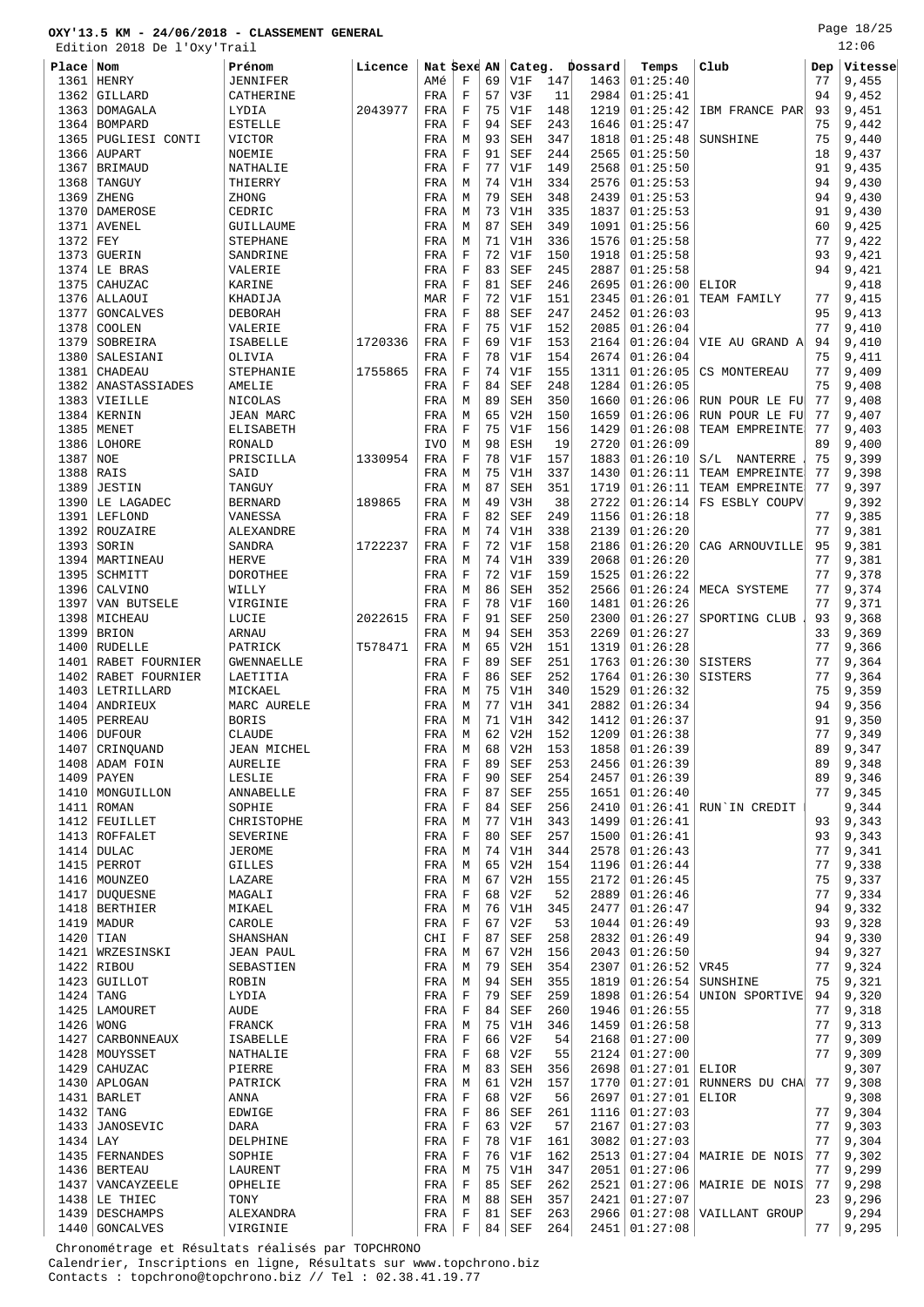Edition 2018 De l'Oxy'Trail

Page 19/25 12:06

|             | Edition 2018 De l'Oxy Trail |                      |         |             |             |    |            |     |         |          |                                           |     | ⊥∠ ∙∪∪  |
|-------------|-----------------------------|----------------------|---------|-------------|-------------|----|------------|-----|---------|----------|-------------------------------------------|-----|---------|
| Place       | Nom                         | Prénom               | Licence | Nat Sexe AN |             |    | Categ.     |     | Dossard | Temps    | Club                                      | Dep | Vitesse |
| 1441        | <b>JOACHIM</b>              | DIDIER               |         | FRA         | М           | 69 | V1H        | 348 | 2967    | 01:27:09 | VAILLANT GROUP                            |     | 9,293   |
| 1442        | <b>BRASSART</b>             | DAMIEN               |         | FRA         | М           | 77 | V1H        | 349 | 1167    | 01:27:10 |                                           | 95  | 9,291   |
| 1443        | <b>GUERREIRO</b>            | <b>BRUNO</b>         |         |             |             | 82 | <b>SEH</b> | 358 | 1976    | 01:27:12 |                                           |     | 9,288   |
|             |                             |                      |         | FRA         | М           |    |            |     |         |          |                                           |     |         |
| 1444        | DULOUNG                     | CORINNE              |         | FRA         | F           | 75 | V1F        | 163 | 2067    | 01:27:13 |                                           | 91  | 9,286   |
| 1445        | <b>SIESS</b>                | STEPHANIE            |         | FRA         | F           | 71 | V1F        | 164 | 1991    | 01:27:14 |                                           | 93  | 9,284   |
| 1446        | MONDONNET                   | CECILE               |         | FRA         | F           | 71 | V1F        | 165 | 1877    | 01:27:16 |                                           | 77  | 9,280   |
| 1447        | COLIN                       | CHRISTOPHE           |         | FRA         | M           | 87 | <b>SEH</b> | 359 | 1203    | 01:27:19 |                                           | 91  | 9,275   |
| 1448        | <b>RUPP</b>                 | OLIVIER              | 1609466 | FRA         | М           | 62 | V2H        | 158 | 1601    | 01:27:20 | RCF ISSY AVIA                             | 92  | 9,273   |
| 1449        | PIAT                        | <b>EMMANUELLE</b>    |         | FRA         | F           | 81 | <b>SEF</b> | 265 | 1397    | 01:27:22 |                                           | 77  | 9,270   |
| 1450        | <b>GENIN LOUAT</b>          | CELINE               |         |             | $\mathbf F$ | 69 | V1F        | 166 | 1256    | 01:27:22 |                                           | 77  | 9,270   |
|             |                             |                      |         | FRA         |             |    |            |     |         |          |                                           |     |         |
| 1451        | KHAMHOME                    | CAROLINE             |         | FRA         | F           | 88 | <b>SEF</b> | 266 | 1765    | 01:27:23 |                                           | 93  | 9,269   |
| 1452        | DEBUSSCHER                  | MAELYS               |         | FRA         | $\mathbf F$ | 92 | <b>SEF</b> | 267 | 1789    | 01:27:24 |                                           | 94  | 9,267   |
| 1453        | <b>DEBUSSCHER</b>           | <b>GILLES</b>        |         | FRA         | M           | 67 | V2H        | 159 | 1781    | 01:27:25 |                                           | 94  | 9,266   |
| 1454        | GOMULINSKI                  | SARAH                |         | FRA         | $\mathbf F$ | 93 | <b>SEF</b> | 268 | 2470    | 01:27:25 | UNIVERSITE PAR                            |     | 9,265   |
| 1455        | <b>DOUCET</b>               | <b>JEAN JACQUES</b>  |         | FRA         | M           | 54 | V3H        | 39  | 1351    | 01:27:27 |                                           | 94  | 9,262   |
| 1456        | <b>SZERMAN</b>              | DAVID                |         | FRA         | M           | 81 | <b>SEH</b> | 360 | 2463    | 01:27:27 |                                           | 92  |         |
|             |                             |                      |         |             |             |    |            |     |         |          |                                           |     | 9,262   |
| 1457        | DOS REIS                    | <b>AURELIE</b>       |         | FRA         | F           | 82 | <b>SEF</b> | 269 | 2313    | 01:27:27 |                                           | 93  | 9,261   |
| 1458        | VASLIN                      | AMELIE               |         | FRA         | $\mathbf F$ | 94 | <b>SEF</b> | 270 | 2683    | 01:27:29 |                                           | 92  | 9,259   |
| 1459        | DESMOLLES                   | SEBASTIEN            |         | FRA         | М           | 80 | SEH        | 361 | 2990    | 01:27:29 |                                           | 77  | 9,258   |
| 1460        | FONTAINE                    | CARINE               |         | FRA         | F           | 77 | V1F        | 167 | 2800    | 01:27:30 |                                           | 77  | 9,257   |
| 1461        | CASOUEIRA                   | MARCIO               |         | FRA         | М           | 83 | SEH        | 362 | 1715    | 01:27:30 | TEAM TECH DATA                            |     | 9,257   |
| 1462        | PINELLE DESENLIS            | LUCIE                |         | FRA         | F           | 86 | <b>SEF</b> | 271 | 2394    | 01:27:30 |                                           | 77  | 9,256   |
|             |                             |                      |         |             |             |    |            |     |         |          |                                           |     |         |
| 1463        | PAOUIS                      | SOPHIE               |         | FRA         | $\rm F$     | 78 | V1F        | 168 | 1441    | 01:27:33 |                                           | 51  | 9,250   |
| 1464        | <b>BAVOILLOT</b>            | CONSTANCE            |         | FRA         | F           | 94 | <b>SEF</b> | 272 | 2532    | 01:27:33 |                                           | 92  | 9,252   |
| 1465        | PAROUTY                     | VINCENT              |         | FRA         | M           | 87 | SEH        | 363 | 1476    | 01:27:33 |                                           | 51  | 9,251   |
| 1466        | LADEIRA                     | STEPHANIE            | 2002282 | FRA         | $\mathbf F$ | 87 | <b>SEF</b> | 273 | 1528    | 01:27:34 | CLUB ATHLE PLE                            | 77  | 9,249   |
| 1467        | <b>AUBERT</b>               | MARINE               |         | FRA         | F           | 91 | <b>SEF</b> | 274 | 1527    | 01:27:34 |                                           | 93  | 9,249   |
| 1468        | <b>COMBES FERRAND</b>       | <b>MYLENE</b>        |         | FRA         | $\mathbf F$ | 87 | <b>SEF</b> | 275 | 1539    | 01:27:34 |                                           | 12  | 9,248   |
| 1469        | CHINAPPI                    | ANTOINE              |         | FRA         | М           | 75 | V1H        | 350 | 1439    | 01:27:34 |                                           | 77  | 9,250   |
|             |                             |                      |         |             |             |    |            |     |         |          |                                           |     |         |
| 1470        | <b>DOBROVODSKA</b>          | MARIA                |         | FRA         | $\mathbf F$ | 79 | <b>SEF</b> | 276 | 1630    | 01:27:39 |                                           | 75  | 9,240   |
| 1471        | LE GAL                      | MARIE                |         | FRA         | F           | 80 | SEF        | 277 | 1730    | 01:27:39 |                                           | 77  | 9,241   |
| 1472        | CHAILLOU                    | AMANDINE             |         | FRA         | $\mathbf F$ | 83 | <b>SEF</b> | 278 | 1975    | 01:27:39 |                                           | 77  | 9,241   |
| 1473        | FIEMEYER                    | FRANCOISE            |         | FRA         | F           | 64 | V2F        | 58  | 2242    | 01:27:40 |                                           | 77  | 9,239   |
| 1474        | PERICAUD                    | NATHALIE             |         | FRA         | $\mathbf F$ | 71 | V1F        | 169 | 2259    | 01:27:40 |                                           | 77  | 9,239   |
| 1475        | CARON                       | SEBASTIEN            |         | FRA         | М           | 75 | V1H        | 351 | 1915    | 01:27:43 |                                           | 91  | 9,233   |
|             |                             |                      |         |             |             |    |            |     |         |          |                                           | 77  | 9,228   |
| 1476        | REVUZ                       | DOMINIQUE            |         | FRA         | M           | 63 | V2H        | 160 | 3129    | 01:27:46 | SUAPS MARNE-LA                            |     |         |
| 1477        | <b>JOLY</b>                 | SYLVAIN              |         | FRA         | М           | 82 | <b>SEH</b> | 364 | 1677    | 01:27:58 |                                           | 77  | 9,207   |
| 1478        | GAYOT                       | <b>HELENE</b>        |         | FRA         | F           | 81 | <b>SEF</b> | 279 | 1669    | 01:28:01 |                                           | 92  | 9,202   |
| 1479        | <b>REFORT</b>               | MARIE LAURE          |         | FRA         | $\mathbf F$ | 65 | V2F        | 59  | 2223    | 01:28:01 | VAIRES MEILLEU                            | 77  | 9,203   |
| 1480        | GIRARD                      | MARIE HELENE         |         | FRA         | F           | 62 | V2F        | 60  | 1938    | 01:28:03 |                                           | 94  | 9,199   |
| 1481        | LEFEVRE                     | LESLIE               |         | FRA         | $\rm F$     | 90 | <b>SEF</b> | 280 | 1663    | 01:28:03 |                                           | 77  | 9,199   |
| 1482        | COMPARET                    | NADEGE               |         | FRA         | F           | 77 | V1F        | 170 | 1871    | 01:28:03 |                                           | 75  | 9,199   |
| 1483        |                             |                      |         |             | М           | 85 | <b>SEH</b> | 365 | 2344    |          |                                           | 77  |         |
|             | HANI                        | AYMEN                |         | FRA         |             |    |            |     |         | 01:28:03 |                                           |     | 9,198   |
| 1484        | MONPAIN                     | PHILIPPE             |         | FRA         | М           | 71 | V1H        | 352 | 1623    | 01:28:03 |                                           | 77  | 9,198   |
| 1485        | LENORMAND                   | FANNY                |         | FRA         | F           | 88 | <b>SEF</b> | 281 | 1242    | 01:28:05 | ATHLETIK LAKTI                            | 93  | 9,195   |
| 1486        | VAN                         | CORINNE              |         | FRA         | $\mathbf F$ | 85 | <b>SEF</b> | 282 | 1077    | 01:28:07 |                                           | 77  | 9,191   |
| 1487        | LOUSSOUARN                  | ANAIS                |         | FRA         | F           | 97 | ESF        | 7   | 1087    | 01:28:08 |                                           | 91  | 9,190   |
| 1488        | VALLET                      | GABIN                |         | FRA         | М           | 96 | ESH        | 20  | 1088    | 01:28:08 |                                           | 94  | 9,190   |
| 1489        | MACHIN AURIOL               | CELIA                |         | FRA         | F           | 89 | <b>SEF</b> | 283 | 2045    | 01:28:12 |                                           | 92  | 9,183   |
| 1490        | ADENET                      | KARINE               |         | FRA         | F           | 75 | V1F        | 171 | 1339    | 01:28:13 |                                           | 45  | 9,181   |
|             |                             |                      |         |             |             |    |            |     |         |          |                                           |     |         |
| 1491        | VAUTHIER                    | CHANTAL              | 1580579 | FRA         | F           | 66 | V2F        | 61  | 1489    | 01:28:16 | USM GAGNY                                 | 93  | 9,176   |
| 1492        | PROUHEZE                    | CECILE               |         | FRA         | F           | 93 | <b>SEF</b> | 284 | 1624    | 01:28:16 |                                           | 77  | 9,175   |
|             | 1493 CAYZEELE               | FRANCK               |         | FRA         | М           | 68 | V2H        | 161 | 1565    | 01:28:17 |                                           | 94  | 9,174   |
| 1494        | JACQUEMIN                   | CHRYSTEL             |         | FRA         | F           | 88 | <b>SEF</b> | 285 | 1097    | 01:28:17 |                                           | 77  | 9,173   |
|             | 1495 LAZERT                 | <b>JEAN FRANCOIS</b> | 244948  | FRA         | М           | 66 | V2H        | 162 | 2277    | 01:28:18 | VS OZOIR LA FE                            | 77  | 9,173   |
| 1496        | <b>BEYRON</b>               | ANNE                 |         | FRA         | F           | 91 | <b>SEF</b> | 286 | 1296    | 01:28:23 |                                           | 77  | 9,164   |
| 1497        | <b>ENGUEHARD</b>            | SANDRINE             | T194909 | FRA         | $\mathbf F$ | 78 | V1F        | 172 | 1822    | 01:28:25 |                                           | 94  | 9,160   |
|             | $1498$ LOUIS                | <b>NOELA</b>         |         |             | F           | 83 | <b>SEF</b> |     | 2798    | 01:28:25 |                                           | 91  | 9,160   |
|             |                             |                      |         | FRA         |             |    |            | 287 |         |          |                                           |     |         |
|             | 1499 BEYRON                 | ALEXANDRA            |         | FRA         | $\mathbf F$ | 95 | <b>SEF</b> | 288 | 1297    | 01:28:26 |                                           | 77  | 9,159   |
|             | $1500$ ANDRE                | JOSE                 |         | POR         | М           | 60 | V2H        | 163 | 1288    | 01:28:30 |                                           | 95  | 9,152   |
| 1501        | COUTURIER                   | CATHERINE            |         | FRA         | F           | 57 | V3F        | 12  | 2169    | 01:28:33 |                                           | 94  | 9,147   |
|             | 1502 CHAVRET                | MURIELLE             |         | FRA         | $\mathbf F$ | 69 | V1F        | 173 | 1879    | 01:28:35 | TEAM MONCEAU                              | 92  | 9,143   |
|             | 1503 BECHER                 | <b>EMILIE</b>        |         | FRA         | F           | 80 | <b>SEF</b> | 289 | 1215    | 01:28:35 |                                           | 77  | 9,144   |
|             | 1504   HENNART              | CATHERINE            |         | FRA         | $\mathbf F$ | 67 | V2F        | 62  | 2193    | 01:28:35 |                                           | 59  | 9,142   |
|             |                             |                      |         |             |             |    |            |     |         |          |                                           |     |         |
|             | 1505 D HINZELIN             | <b>AUDREY</b>        |         | FRA         | F           | 82 | <b>SEF</b> | 290 | 1628    | 01:28:36 |                                           | 77  | 9,142   |
|             | 1506 BOUCHACOURT            | FABIEN               |         | FRA         | М           | 84 | <b>SEH</b> | 366 | 1072    | 01:28:40 |                                           | 95  | 9,134   |
|             | 1507 NAM HEE                | <b>ESTELLE</b>       |         | FRA         | F           | 79 | <b>SEF</b> | 291 | 1031    | 01:28:40 |                                           | 77  | 9,135   |
|             | 1508 LE FOLL                | CHRISTINE            |         | FRA         | F           | 65 | V2F        | 63  | 1591    | 01:28:41 |                                           | 77  | 9,134   |
|             | $1509$ LOPEZ                | ANDREA               |         | ESP         | $\mathbf F$ | 88 | SEF        | 292 | 2793    | 01:28:46 |                                           | 75  | 9,124   |
| 1510        | RIBEIRO                     | CARLA                | T304305 | FRA         | F           | 73 | V1F        | 174 | 1253    | 01:28:49 |                                           | 77  | 9,119   |
| $1511$ LAM  |                             | <b>JOELLE</b>        |         | FRA         | $\mathbf F$ | 61 | V2F        | 64  | 2316    | 01:28:50 |                                           | 77  | 9,118   |
|             |                             |                      |         |             |             |    |            |     |         |          |                                           |     |         |
|             | $1512$ SAKHI                | MALIKA               |         | FRA         | F           | 81 | SEF        | 293 | 2174    | 01:28:50 |                                           | 93  | 9,117   |
|             | 1513 LEBEAU                 | VINCENT              |         | FRA         | М           | 83 | <b>SEH</b> | 367 | 1193    | 01:28:53 |                                           | 77  | 9,112   |
|             | 1514 CHIRIOT                | RAPHAEL              |         | FRA         | М           | 75 | V1H        | 353 | 1578    | 01:28:54 |                                           | 77  | 9,111   |
|             | 1515 GAUJAC                 | ANNIE                |         | FRA         | F           | 65 | V2F        | 65  | 2232    | 01:28:55 |                                           | 77  | 9,110   |
|             | 1516   BRUNEAU              | CELINE               |         | FRA         | F           | 79 | <b>SEF</b> | 294 | 1126    | 01:28:55 |                                           | 77  | 9,108   |
|             | 1517 BELKHIRI               | SONIA                |         | FRA         | F           | 76 | V1F        | 175 | 1545    | 01:29:00 |                                           | 91  | 9,100   |
|             | 1518   MOREAU               | CELINE               |         | FRA         | F           | 73 | V1F        | 176 | 1546    | 01:29:01 |                                           | 91  | 9,098   |
|             |                             |                      |         |             |             |    |            |     |         |          |                                           |     |         |
| 1519        | <b>BROCA</b>                | MARC                 |         | FRA         | М           | 64 | V2H        | 164 | 2864    | 01:29:01 |                                           | 77  | 9,098   |
| $1520$ HUET |                             | REGINE               |         | FRA         | F           |    | $63$ V2F   | 66  |         |          | $2229   01:29:02   \text{VAIRES MEILLEU}$ | 77  | 9,096   |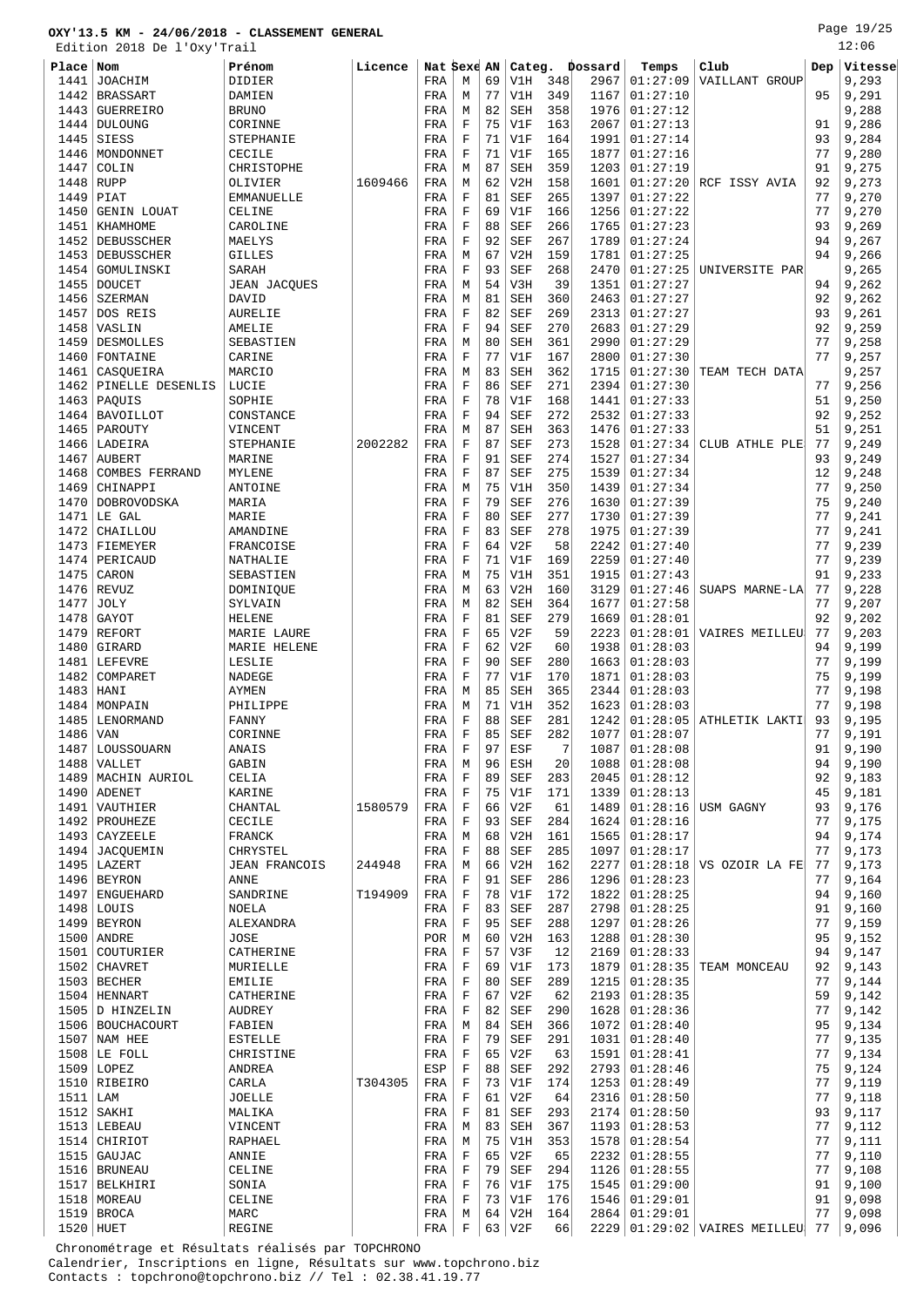Edition 2018 De l'Oxy'Trail

Page 20/25 12:06

| rui         | II RATO DE TANX           |                    |         |             |                    |                |            |                |         |          |                 |     |         |
|-------------|---------------------------|--------------------|---------|-------------|--------------------|----------------|------------|----------------|---------|----------|-----------------|-----|---------|
| Place Nom   |                           | Prénom             | Licence | Nat Sexe AN |                    |                | Categ.     |                | Dossard | Temps    | Club            | Dep | Vitesse |
| 1521        | LIN                       | TIFFANY            |         | FRA         | F                  | 88             | <b>SEF</b> | 295            | 1761    | 01:29:03 |                 | 94  | 9,096   |
| 1522        | <b>GEISLER</b>            | CELINE             |         | FRA         | $\mathbf F$        | 80             | <b>SEF</b> | 296            | 1406    | 01:29:07 |                 | 77  | 9,089   |
| 1523        | <b>DUQUAY</b>             | VERONIQUE          |         | FRA         | $\mathbf F$        | 57             | V3F        | 13             | 1953    | 01:29:09 |                 | 94  | 9,085   |
|             |                           |                    |         |             |                    |                |            |                |         |          |                 | 77  | 9,084   |
| 1524        | STALTARO                  | <b>JOHANNA</b>     |         | FRA         | F                  | 92             | <b>SEF</b> | 297            | 3072    | 01:29:10 |                 |     |         |
| 1525        | <b>HERTMANNI</b>          | ANAIS              |         | FRA         | $\mathbf F$        | 88             | <b>SEF</b> | 298            | 2412    | 01:29:10 |                 | 95  | 9,084   |
| 1526        | OIN                       | FENG               |         | CHI         | M                  | 82             | <b>SEH</b> | 368            | 2441    | 01:29:10 |                 | 94  | 9,084   |
| 1527        | GUIZOUT                   | KARINA             | 1807345 | FRA         | $\mathbf F$        | 70             | V1F        | 177            | 2522    | 01:29:11 | SO ROSNY-SOUS-  |     | 9,081   |
| 1528        | ROUGIER                   | OLIVIER            |         | FRA         | M                  | 69             | V1H        | 354            | 1398    | 01:29:14 |                 | 77  | 9,076   |
| 1529        | COUILLARD LESAGE          | JULIA              |         | FRA         | $\mathbf F$        | 86             | <b>SEF</b> | 299            | 1574    | 01:29:17 |                 | 94  | 9,072   |
| 1530        | APAYA                     | SEBASTIEN          |         | FRA         | M                  | 83             | <b>SEH</b> | 369            | 2416    | 01:29:18 |                 | 94  | 9,069   |
| 1531        | SAHAL                     | FLORENCE           |         | FRA         | $\mathbf F$        | 76             | V1F        | 178            | 3044    | 01:29:18 |                 | 75  | 9,069   |
|             | VIRLOUVET                 |                    |         |             | $\mathbf F$        | 97             |            | 8              | 2082    | 01:29:21 |                 |     |         |
| 1532        |                           | <b>BRENDA</b>      |         | FRA         |                    |                | ESF        |                |         |          | LES D&D`S       | 93  | 9,065   |
| 1533        | <b>BOLDER</b>             | MYKE               |         | FRA         | M                  | 77             | V1H        | 355            | 1298    | 01:29:22 |                 | 77  | 9,063   |
| 1534        | COLLIGNON                 | LAURENCE           |         | FRA         | $\mathbf F$        | 72             | V1F        | 179            | 2025    | 01:29:25 |                 | 77  | 9,058   |
| 1535        | <b>BERTRAND</b>           | SANDRA             |         | FRA         | $\mathbf F$        | 83             | <b>SEF</b> | 300            | 1675    | 01:29:32 |                 | 78  | 9,047   |
| 1536        | LEROUX                    | PEGGY              |         | FRA         | $\mathbf{F}% _{0}$ | 73             | V1F        | 180            | 2488    | 01:29:33 |                 | 77  | 9,044   |
| 1537        | SAINCOTILLE               | CAROLINE           | 1966691 | <b>FRA</b>  | $\mathbf F$        | 80             | <b>SEF</b> | 301            | 2321    | 01:29:33 | ASC BNP PARIBA  | 95  | 9,044   |
| 1538        | MARCHI                    | CELINE             |         | FRA         | $\mathbf F$        | 78             | V1F        | 181            | 2008    | 01:29:34 |                 | 77  | 9,043   |
|             |                           |                    |         |             |                    |                |            |                |         |          |                 |     |         |
| 1539        | LOPEZ                     | MARIANNE           |         | FRA         | $\mathbf F$        | 91             | <b>SEF</b> | 302            | 1793    | 01:29:34 | LAS CHICAS      | 91  | 9,043   |
| 1540        | <b>BUENO</b>              | CECILE             |         | FRA         | $\mathbf F$        | 78             | V1F        | 182            | 2009    | 01:29:35 |                 | 77  | 9,040   |
| 1541        | <b>BELE</b>               | CHRISTOPHER        |         | FRA         | М                  | 01             | CAG        | 8              | 2590    | 01:29:37 |                 | 77  | 9,038   |
| 1542        | PLUNIAN                   | ADRIEN             |         | FRA         | М                  | 0 <sub>0</sub> | <b>JUH</b> | 11             | 2780    | 01:29:37 |                 | 77  | 9,038   |
| 1543        | NOURY                     | CAMILLE            |         | FRA         | $\mathbf F$        | 0 <sub>0</sub> | JUF        | $\overline{2}$ | 2917    | 01:29:37 |                 | 77  | 9,038   |
| 1544        | WYPOR                     | NELLY              |         | FRA         | $\mathbf{F}% _{0}$ | 81             | <b>SEF</b> | 303            | 2567    | 01:29:38 |                 | 94  | 9,036   |
|             |                           |                    |         |             | $\mathbf F$        | 95             |            |                |         |          |                 | 75  |         |
| 1545        | THOUVENIN                 | CLARA              |         | FRA         |                    |                | <b>SEF</b> | 304            | 2647    | 01:29:40 |                 |     | 9,032   |
| 1546        | <b>LELEUX</b>             | NICOLAS            |         | FRA         | М                  | 75             | V1H        | 356            | 2952    | 01:29:41 | ALTERNATIVE AR  |     | 9,032   |
| 1547        | GAZZOLA                   | <b>JEAN MICHEL</b> |         | FRA         | М                  | 68             | V2H        | 165            | 1586    | 01:29:41 | LES GAZZOLAS    | 77  | 9,030   |
| 1548        | GORGE                     | MELANIE            |         | FRA         | $\mathbf F$        | 97             | ESF        | 9              | 2681    | 01:29:41 |                 | 77  | 9,031   |
| 1549        | <b>GUENARD</b>            | PASCAL             |         | FRA         | М                  | 79             | SEH        | 370            | 2132    | 01:29:42 |                 | 77  | 9,029   |
| 1550        | FREJUS                    | MYRIAM             | 1761279 | FRA         | $\mathbf F$        | 71             | V1F        | 183            | 1247    | 01:29:42 | AS NANDY ATHLET | 77  | 9,029   |
| 1551        | TOPLAN                    | PATRICK            |         | FRA         | М                  | 74             | V1H        | 357            | 2127    | 01:29:42 |                 | 77  | 9,030   |
|             |                           |                    |         |             |                    |                |            |                |         |          |                 |     |         |
| 1552        | LECLERCQ                  | MARION             |         | FRA         | $\mathbf F$        | 90             | <b>SEF</b> | 305            | 1155    | 01:29:43 |                 | 35  | 9,028   |
| 1553        | <b>BALDACCHINO</b>        | MARINA             |         | FRA         | $\mathbf F$        | 92             | <b>SEF</b> | 306            | 2883    | 01:29:44 |                 | 93  | 9,026   |
| 1554        | ZANOLINI                  | MARJORIE           |         | FRA         | $\mathbf F$        | 81             | <b>SEF</b> | 307            | 2907    | 01:29:44 |                 | 77  | 9,027   |
| 1555        | TAINE                     | CAROLE             |         | FRA         | F                  | 65             | V2F        | 67             | 2122    | 01:29:45 |                 | 77  | 9,024   |
| 1556        | DELOISON                  | <b>AUDREY</b>      |         | FRA         | $\mathbf F$        | 97             | ESF        | 10             | 2442    | 01:29:45 |                 | 92  | 9,025   |
| 1557        | MUCARSEL                  | LEILA              |         | FRA         | $\mathbf F$        | 87             | <b>SEF</b> | 308            | 2471    | 01:29:47 | UNIVERSITE PAR  |     | 9,020   |
| 1558        | PIGEON                    | <b>JENNIFER</b>    |         | FRA         | $\mathbf F$        | 79             | <b>SEF</b> | 309            | 2319    | 01:29:48 |                 | 77  | 9,019   |
|             |                           |                    |         |             |                    |                |            |                |         |          |                 |     |         |
| 1559        | ANDRE                     | MARLENE            |         | FRA         | F                  | 83             | <b>SEF</b> | 310            | 1286    | 01:29:49 |                 | 93  | 9,017   |
| 1560        | RENAULT                   | CHRISTEL           |         | FRA         | $\mathbf F$        | 70             | V1F        | 184            | 1558    | 01:29:54 |                 | 77  | 9,009   |
| 1561        | GARCIA                    | ELODIE             |         | FRA         | $\mathbf F$        | 79             | <b>SEF</b> | 311            | 1109    | 01:29:58 |                 | 77  | 9,002   |
| 1562        | SPIEL                     | <b>STEEVEN</b>     |         | FRA         | М                  | 92             | <b>SEH</b> | 371            | 1820    | 01:29:59 | SUNSHINE        | 93  | 9,001   |
| 1563        | <b>HENKENS</b>            | <b>AURELIE</b>     |         | FRA         | F                  | 79             | <b>SEF</b> | 312            | 2648    | 01:29:59 |                 | 92  | 9,001   |
| 1564        | <b>BADANA</b>             | MATHILDE           |         | FRA         | $\mathbf F$        | 92             | <b>SEF</b> | 313            | 1633    | 01:30:00 | M & M`S         | 94  | 8,999   |
| 1565        | MARTEAU                   | PASCAL             | 2041839 | FRA         | М                  | 66             | V2H        | 166            | 2092    | 01:30:04 | S/L SC BRIE-CO  | 77  | 8,992   |
|             |                           |                    |         |             |                    |                |            |                |         |          |                 |     |         |
| 1566        | DOS SANTOS                | <b>STEVEN</b>      |         | FRA         | М                  | 95             | <b>SEH</b> | 372            | 2094    | 01:30:04 |                 | 77  | 8,993   |
| 1567        | MARTEAU                   | LAURINE            | 2049371 | FRA         | F                  | 92             | SEF        | 314            | 2093    | 01:30:04 | S/L SC BRIE-CO  | 77  | 8,993   |
| 1568        | TRINH                     | NATHALIE           | 1729765 | FRA         | $\mathbf F$        | 82             | <b>SEF</b> | 315            | 1306    | 01:30:05 | SAVIGNY ATHLET  | 91  | 8,991   |
| 1569        | NYA NJIKE                 | PIERRE             |         | FRA         | M                  | 54             | V3H        | 40             | 2509    | 01:30:13 | MAIRIE DE NOIS  | 77  | 8,978   |
| 1570        | <b>BURY</b>               | CLAIRE             |         | FRA         | $\mathbf F$        | 82             | <b>SEF</b> | 316            | 2999    | 01:30:13 |                 | 77  | 8,978   |
| 1571        | RALLIERE                  | SOIZIC             | 1820196 | FRA         | F                  | 78             | V1F        | 185            | 1929    | 01:30:16 | US OLYMPIQUE D  |     | 8,973   |
| 1572        | CHARLOT                   | DANIEL             | 568972  | FRA         | М                  | 56             | V3H        | 41             | 1934    | 01:30:17 | US OLYMPIOUE D  |     | 8,971   |
| 1573        |                           |                    |         |             | F                  | 74             |            |                |         |          |                 | 77  |         |
|             | MAILLOT                   | KARYNE             |         | FRA         |                    |                | V1F        | 186            | 1697    | 01:30:17 |                 |     | 8,971   |
| 1574        | JOURDAIN                  | CAROLINE           |         | FRA         | $\mathbf F$        | 79             | <b>SEF</b> | 317            | 2061    | 01:30:17 |                 | 77  | 8,971   |
|             | 1575 ADAMIS               | TELLY              |         | FRA         | М                  | 77             | V1H        | 358            | 1758    | 01:30:21 |                 | 93  | 8,965   |
| 1576        | ADAMIS                    | <b>EMILIE</b>      |         | FRA         | F                  | 80             | <b>SEF</b> | 318            | 1759    | 01:30:21 |                 | 93  | 8,964   |
| 1577        | <b>GILLE</b>              | CLAUDIE            |         | FRA         | $\mathbf F$        | 46             | V4F        | $\mathbf{1}$   | 2719    | 01:30:21 |                 | 77  | 8,964   |
| 1578        | LEFEVRE MICHELSON FELICIE |                    | 1986463 | FRA         | $\mathbf F$        | 78             | V1F        | 187            | 1032    | 01:30:25 | AS NANDY ATHLE  | 77  | 8,957   |
| 1579        | CARCELLER                 | FLORIANE           |         | FRA         | $\mathbf F$        | 89             | <b>SEF</b> | 319            | 3089    | 01:30:27 |                 | 77  | 8,955   |
| 1580        | LOUICHE                   |                    |         |             | М                  | 80             | <b>SEH</b> | 373            | 2708    | 01:30:27 |                 |     | 8,954   |
|             |                           | VINCENT            |         | FRA         |                    |                |            |                |         |          | HANDIFUNSPORT   |     |         |
| 1581        | TURQUI                    | LINDA              |         | FRA         | F                  | 91             | <b>SEF</b> | 320            | 1817    | 01:30:29 | SUNSHINE        | 93  | 8,950   |
| 1582        | CHALON                    | DIANE              |         | FRA         | $\mathbf F$        | 94             | <b>SEF</b> | 321            | 1816    | 01:30:29 | SUNSHINE        | 75  | 8,951   |
| 1583        | PERLEMOINE                | JULIE              |         | FRA         | $\mathbf F$        | 80             | <b>SEF</b> | 322            | 2850    | 01:30:31 |                 | 77  | 8,948   |
| 1584        | DIEZ                      | SOPHIE             | 1714303 | FRA         | $\mathbf F$        | 81             | <b>SEF</b> | 323            | 2498    | 01:30:31 | LES FURETS D E  | 95  | 8,948   |
| 1585        | DOUSSAIN                  | ISABELLE           |         | FRA         | F                  | 72             | V1F        | 188            | 1223    | 01:30:37 |                 | 94  | 8,939   |
| 1586        | BOUTERSKY                 | LAURENCE           |         | FRA         | $\mathbf F$        | 63             | V2F        | 68             | 2162    | 01:30:37 | ERILAU          | 77  | 8,938   |
|             |                           |                    |         |             |                    |                |            |                |         |          |                 |     |         |
| 1587        | LECOMTE                   | JENNIFER           |         | FRA         | F                  | 83             | SEF        | 324            | 2968    | 01:30:37 | VAILLANT GROUP  |     | 8,938   |
| 1588        | <b>BAJUS</b>              | ERIC               |         | FRA         | М                  | 61             | V2H        | 167            | 2163    | 01:30:38 | ERILAU          | 94  | 8,936   |
| 1589        | <b>BODENES</b>            | KARINE             |         | FRA         | F                  | 79             | <b>SEF</b> | 325            | 1182    | 01:30:52 |                 | 75  | 8,914   |
| 1590        | EL KARMOUNI               | HAJAR              |         | MAR         | М                  | 86             | <b>SEH</b> | 374            | 1727    | 01:30:52 | SUAPS MARNE-LA  |     | 8,914   |
| $1591$ RIOU |                           | CLAIRE             |         | FRA         | $\mathbf F$        | 89             | SEF        | 326            | 1318    | 01:30:52 |                 | 93  | 8,913   |
| 1592        | RAMOS                     | LIDIA              |         | FRA         | $\mathbf F$        | 87             | <b>SEF</b> | 327            | 2535    | 01:30:53 |                 | 94  | 8,912   |
| 1593        | AZEMA                     | ANDRE              | 1731039 | FRA         | М                  | 59             | V2H        | 168            | 2836    | 01:30:57 | PONTAULT AAC    | 77  | 8,905   |
|             |                           |                    |         |             |                    |                |            |                |         |          |                 |     |         |
| 1594        | AROULS                    | VERONIQUE          | 1551166 | FRA         | F                  | 76             | V1F        | 189            | 2137    | 01:30:58 | VIE AU GRAND A  | 94  | 8,904   |
| 1595        | <b>BOURGEOIS</b>          | ALICIA             |         | FRA         | $\mathbf F$        | 97             | ESF        | 11             | 3090    | 01:30:59 |                 | 77  | 8,902   |
| 1596        | <b>BENOUAZZOU</b>         | AKSELLE            |         | FRA         | F                  | 98             | ESF        | 12             | 2682    | 01:31:01 |                 | 95  | 8,899   |
| 1597        | MERZOUG                   | KARIM              |         | FRA         | М                  | 84             | <b>SEH</b> | 375            | 1562    | 01:31:02 |                 | 77  | 8,896   |
| 1598        | TREMOULET                 | LAURENT            |         | FRA         | М                  | 55             | V3H        | 42             | 2301    | 01:31:04 |                 | 93  | 8,894   |
| 1599        | CHAMPARE                  | FRANTZ             |         | FRA         | М                  | 74             | V1H        | 359            | 2352    | 01:31:06 |                 | 77  | 8,890   |
|             |                           |                    |         |             |                    |                |            |                |         |          |                 |     |         |

1600 RAUSCH MAUD HAUD FRA F 74 V1F 190 2518 01:31:07 MAIRIE DE NOIS 77 8,889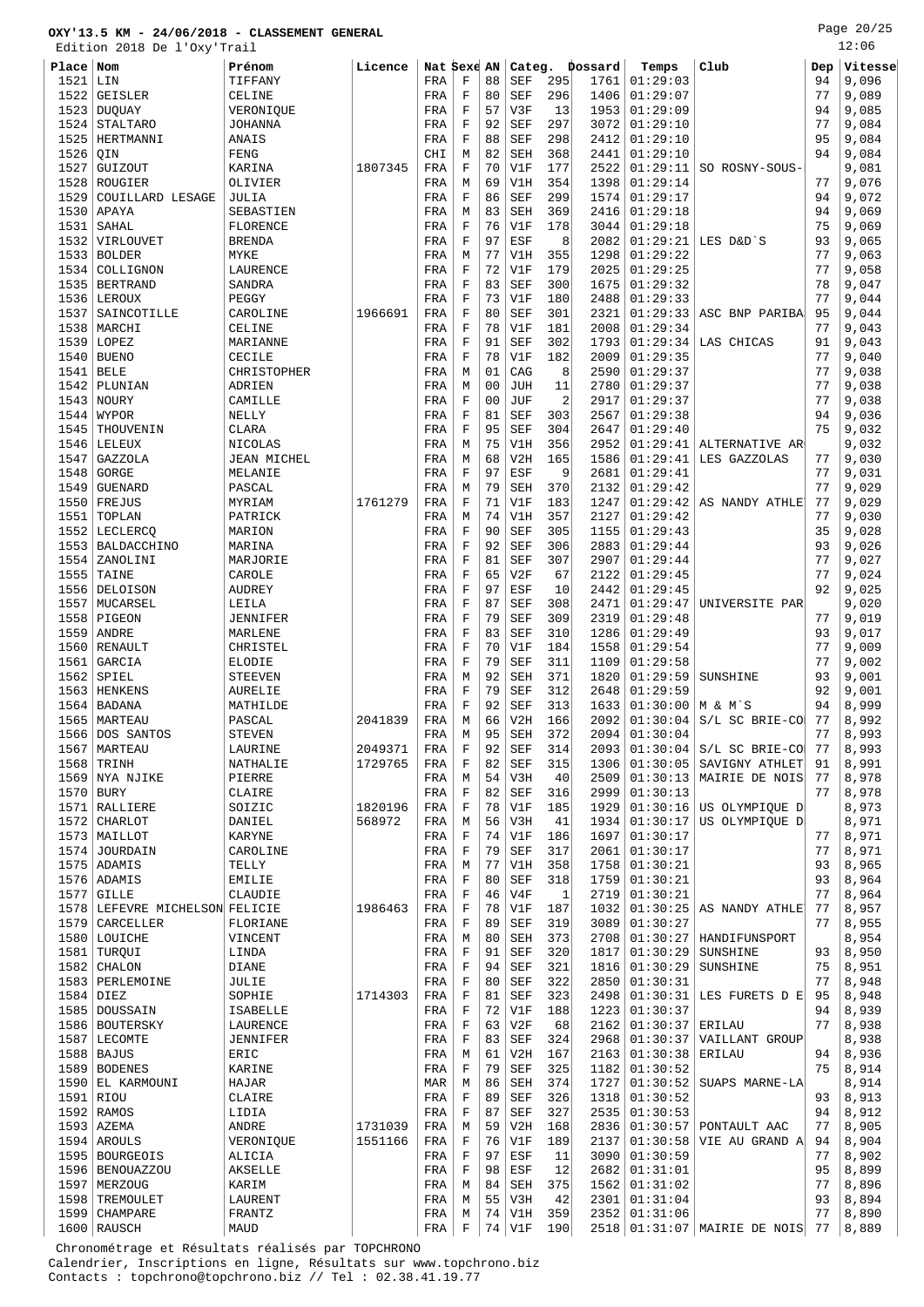Page 21/25

|              | Edition 2018 De l'Oxy'Trail      |                      |         |             |             |          |                   |            |              |                      |                           |          | 12:06          |
|--------------|----------------------------------|----------------------|---------|-------------|-------------|----------|-------------------|------------|--------------|----------------------|---------------------------|----------|----------------|
| Place Nom    |                                  | Prénom               | Licence | Nat Sexe AN |             |          | Categ.            |            | Dossard      | Temps                | Club                      | Dep      | Vitesse        |
| 1601         | CIRIO                            | CHRISTELLE           |         | FRA         | F           | 79       | <b>SEF</b>        | 328        | 1778         | 01:31:11             |                           | 77       | 8,882          |
|              | 1602 REMPENAULT                  | PEGGY                |         | FRA         | F           | 72       | V1F               | 191        | 2797         | 01:31:14             |                           | 91       | 8,877          |
| 1603         | SOURINTHA                        | CATHERINE            |         | FRA         | F           | 75       | V1F               | 192        | 1547         | 01:31:14             |                           | 77       | 8,878          |
| 1604         | CHAPEL                           | CAROLINE             |         | FRA         | $\mathbf F$ | 75       | V1F               | 193        | 2910         | 01:31:18             |                           | 77       | 8,872          |
| 1605         | S0                               | VIOLETTA             |         | FRA         | $\mathbf F$ | 86       | <b>SEF</b>        | 329        | 1047         | 01:31:18             |                           | 92       | 8,871          |
| 1606         | AUBERT                           | <b>CHARLES</b>       |         | FRA         | М           | 90       | <b>SEH</b>        | 376        | 3047         | 01:31:23             |                           | 77       | 8,863          |
| 1607         | SZTEJNBERG                       | CHRISTINE            |         | FRA         | F           | 59       | V2F               | 69         | 1122         | 01:31:24             |                           | 94       | 8,861          |
| 1608         | SO FLAJOLET                      | CHANG THONA          |         | FRA         | F           | 80       | <b>SEF</b>        | 330        | 2012         | 01:31:25             |                           | 93       | 8,860          |
| 1609         | LAFAY<br>RODRIGUES               | <b>ISABELLE</b>      |         | FRA         | $\rm F$     | 77       | V1F               | 194        | 2422         | 01:31:27             |                           | 77       | 8,857          |
| 1610<br>1611 | SOKHA                            | SANDRINE<br>HUNGADDI |         | FRA<br>FRA  | F<br>M      | 74<br>75 | V1F<br>V1H        | 195<br>360 | 2429<br>1054 | 01:31:31<br>01:31:34 |                           | 91<br>77 | 8,850<br>8,845 |
| 1612         | IVORRA                           | LAURENCE             | IVORRA  | FRA         | F           | 68       | V2F               | 70         | 1404         | 01:31:35             |                           | 77       | 8,843          |
| 1613         | <b>GOMME</b>                     | <b>DEBORAH</b>       |         | FRA         | $\mathbf F$ | 93       | <b>SEF</b>        | 331        | 1277         | 01:31:35             |                           | 95       | 8,843          |
| 1614         | MINOS                            | SANDRINE             |         | FRA         | $\mathbf F$ | 74       | V1F               | 196        | 2809         | 01:31:35             | COMMUNAUX DE CI           |          | 8,844          |
| 1615         | BOFFY COHU                       | STEPHANIE            |         | FRA         | F           | 72       | V1F               | 197        | 2226         | 01:31:38             | VAIRES MEILLEU            | 77       | 8,838          |
| 1616         | CAZENAVE DA CUNHA ELISABETH      |                      |         | FRA         | F           | 65       | V2F               | 71         | 1281         | 01:31:38             |                           | 75       | 8,839          |
| 1617         | <b>FERNANDEZ</b>                 | MYRIAM               |         | FRA         | $\mathbf F$ | 72       | V1F               | 198        | 1221         | 01:31:38             |                           | 94       | 8,840          |
| 1618         | CATHALA                          | NELLY                | 586411  | FRA         | $\mathbf F$ | 60       | V2F               | 72         | 1693         | 01:31:38             | USM GAGNY                 | 93       | 8,838          |
| 1619         | PETRONIO                         | <b>GABRIELLE</b>     | 1515391 | FRA         | F           | 70       | V1F               | 199        | 2136         | 01:31:38             | VIE AU GRAND A            | 94       | 8,839          |
| 1620         | NASTORG                          | MARIE PIERRE         |         | FRA         | F           | 69       | V1F               | 200        | 2102         | 01:31:40             |                           | 77       | 8,836          |
| 1621         | TEYSSANDIER                      | CATHERINE            | 510739  | FRA         | $\mathbf F$ | 60       | V2F               | 73         | 1491         | 01:31:41             | USM GAGNY                 | 93       | 8,834          |
| 1622         | <b>BERMOND</b>                   | MICHEL               |         | FRA         | М           | 57       | V3H               | 43         | 1120         | 01:31:42             |                           | 93       | 8,832          |
| 1623         | GUILLEMER                        | SANDRINE             |         | FRA         | F           | 78       | V1F               | 201        | 1119         | 01:31:42             |                           | 77       | 8,833          |
| 1624         | <b>BILLY</b>                     | FREDERIC             |         | FRA         | М           | 73       | V1H               | 361        | 3076         | 01:31:43             |                           | 77       | 8,831          |
| 1625         | LAFOUNADRI                       | MOULAY               |         | FRA         | М           | 77       | V1H               | 362        | 2716         | 01:31:43             |                           | 75       | 8,831          |
| 1626         | LAURENDEAU                       | ADRIENNE             |         | FRA         | F           | 73       | V1F               | 202        | 1038         | 01:31:50             |                           | 77       | 8,819          |
| 1627         | LE BANNIER                       | MARIE                |         | FRA         | F           | 90       | <b>SEF</b>        | 332        | 1581         | 01:31:54             |                           | 77       | 8,813          |
| 1628         | <b>GUENARD</b>                   | JUSTINE              |         | FRA         | F           | 93       | <b>SEF</b>        | 333        | 1639         | 01:31:58             |                           | 77       | 8,806          |
| 1629         | <b>MARCO</b>                     | REMI                 |         | FRA         | М           | 94       | <b>SEH</b>        | 377        | 2638         | 01:32:00             | LES CHIOUETTES            | 94       | 8,804          |
| 1630         | RIVET                            | GWENDOLINE           |         | FRA         | $\mathbf F$ | 93       | <b>SEF</b>        | 334        | 2637         | 01:32:00             | LES CHIQUETTES            | 94       | 8,803          |
| 1631         | <b>BESSON</b>                    | CECILE               |         | FRA         | F           | 80       | <b>SEF</b>        | 335        | 1919         | 01:32:01             |                           | 77       | 8,801          |
| 1632         | LAPORTE                          | CECILE               |         | FRA         | $\mathbf F$ | 79       | <b>SEF</b>        | 336        | 2020         | 01:32:02             |                           | 93       | 8,801          |
| 1633         | <b>HAVY</b>                      | GERALDINE            |         | FRA         | F           | 71       | V1F               | 203        | 1826         | 01:32:05             | CAP ORMESSON              | 94       | 8,795          |
| 1634         | <b>GOMBERT</b>                   | <b>AURELIE</b>       |         | FRA         | $\rm F$     | 78       | V1F               | 204        | 1308         | 01:32:07             |                           | 94       | 8,793          |
| 1635         | MALAH                            | OLIVIER              |         | FRA         | М           | 78       | V1H               | 363        | 2555         | 01:32:12             | IBIS                      |          | 8,784          |
| 1636         | GAUDIN                           | <b>JEREMIE</b>       |         | FRA         | M           | 80       | <b>SEH</b>        | 378        | 2554         | 01:32:13             | IBIS                      |          | 8,782          |
| 1637<br>1638 | <b>EVEN</b><br>MICHAUX<br>SEBALJ | VIRGINIE             |         | FRA         | F<br>F      | 75<br>91 | V1F<br><b>SEF</b> | 205<br>337 | 2227<br>1872 | 01:32:15<br>01:32:16 | VAIRES MEILLEU<br>M & M`S | 77<br>94 | 8,779<br>8,779 |
| 1639         | MORANDINI                        | DEBORAH<br>PIERRE    |         | FRA<br>FRA  | М           | 90       | <b>SEH</b>        | 379        | 1873         | 01:32:16             | M & M`S                   | 94       | 8,778          |
| 1640         | ALASSIMONE                       | VANESSA              |         | FRA         | F           | 88       | <b>SEF</b>        | 338        | 1849         | 01:32:16             |                           | 77       | 8,778          |
| 1641         | <b>LYCAON</b>                    | LOICK                |         | FRA         | М           | 87       | <b>SEH</b>        | 380        | 2447         | 01:32:19             |                           | 75       | 8,774          |
| 1642         | SARDA                            | DAMIEN               |         | FRA         | М           | 86       | <b>SEH</b>        | 381        | 1797         | 01:32:19             |                           | 93       | 8,774          |
|              | 1643   LAFAURIE                  | PAULINE              |         | FRA         | $\mathbf F$ | 93       | <b>SEF</b>        | 339        | 1577         | 01:32:20             |                           | 77       | 8,771          |
| 1644         | DELAUNAY                         | CAMILLE              |         | FRA         | F           | 87       | <b>SEF</b>        | 340        | 1162         | 01:32:22             |                           | 75       | 8,768          |
|              | 1645 MARTINS                     | NATHALIE             |         | FRA         | $\mathbf F$ | 74       | V1F               | 206        | 2125         | 01:32:25             |                           | 93       | 8,764          |
| $1646$ MAIZ  |                                  | CHRISTOPHE           |         | FRA         | М           | 73       | V1H               | 364        |              | 1751   01:32:26      |                           | 77       | 8,763          |
| $1647$ MAIZ  |                                  | SANDRINE             |         | FRA         | $\rm F$     | 74       | V1F               | 207        | 1752         | 01:32:26             |                           | 77       | 8,763          |
|              | 1648   BARTOSIK                  | KARINE               |         | FRA         | F           | 71       | V1F               | 208        | 2547         | 01:32:27             |                           | 93       | 8,761          |
|              | $1649$ DUBOIS                    | CATHERINE            |         | FRA         | F           | 70       | V1F               | 209        | 1254         | 01:32:28             |                           | 77       | 8,759          |
|              | 1650   DA CONCEICAO VIEI SANDRA  |                      |         | FRA         | F           | 84       | SEF               | 341        | 1283         | 01:32:28             |                           | 91       | 8,759          |
|              | 1651   BARTOSIK                  | <b>JEAN CLAUDE</b>   |         | FRA         | М           | 61       | V2H               | 169        | 2548         | 01:32:29             |                           | 93       | 8,758          |
|              | 1652 ASTARICK                    | MAGALI               |         | FRA         | $\mathbf F$ | 70       | V1F               | 210        | 1775         |                      | $01:32:32$ LES PAQUERETTE | 77       | 8,753          |
|              | 1653   DANG VU                   | <b>HUNG</b>          |         | FRA         | М           | 60       | V2H               | 170        | 2584         | 01:32:33             |                           | 77       | 8,752          |
|              | 1654 GOINET                      | ULRICK               |         | FRA         | М           | 88       | <b>SEH</b>        | 382        | 3048         | 01:32:34             |                           | 75       | 8,749          |
|              | 1655 SIN BLIMA BARRU             | MARTINE              |         | FRA         | F           | 68       | V2F               | 74         | 1399         | 01:32:35             |                           | 75       | 8,748          |
|              | 1656 MIDELTON                    | ODILE                | 1175251 | FRA         | $\mathbf F$ | 65       | V2F               | 75         | 1337         | 01:32:36             | USM GAGNY                 | 93       | 8,747          |
|              | $1657$ SIDAT                     | CECILIA              |         | FRA         | $\rm F$     | 86       | SEF               | 342        | 1815         | 01:32:36             |                           | 93       | 8,747          |
|              | 1658 BEYRON                      | CLAIRE               |         | FRA         | F           | 61       | V2F               | 76         | 1295         | 01:32:36             |                           | 77       | 8,746          |
|              | 1659   SAIDAGAMAD                | MARIAM               |         | FRA         | $\mathbf F$ | 76       | V1F               | 211        | 1320         | 01:32:37             |                           | 77       | 8,744          |
|              | $1660$ SARDA                     | HENRI                |         | FRA         | М           | 56       | V3H               | 44         | 1796         | 01:32:44             |                           | 77       | 8,734          |
|              | 1661   DUVILLARD                 | VIRGINIE             |         | FRA         | $\mathbf F$ | 76       | V1F               | 212        | 1827         | 01:32:45             | CAP ORMESSON              | 94       | 8,732          |
|              | 1662   MILHOMME<br>1663 BOUSQUET | SANDRINE             |         | FRA         | F<br>F      | 68<br>93 | V2F<br>SEF        | 77<br>343  | 1768<br>1477 | 01:32:48<br>01:32:49 | RUNNERS DU CHA            | 77<br>94 | 8,728<br>8,726 |
|              | 1664   VANRULER                  | CAMILLE<br>ISLE      |         | FRA<br>NéE  | $\mathbf F$ | 70       | V1F               | 213        | 1769         | 01:32:49             | RUNNERS DU CHA            | 77       | 8,726          |
| $1665$ SAVY  |                                  | CLARA                |         | FRA         | F           | 98       | ESF               | 13         | 2469         | 01:32:50             | UNIVERSITE PAR            |          | 8,725          |
| 1666   XUE   |                                  | QIONGJI              |         | FRA         | $\rm F$     | 88       | <b>SEF</b>        | 344        | 1255         | 01:32:55             |                           | 94       | 8,716          |
|              | 1667 NGUON POUTOT                | JULIE                |         | FRA         | F           | 88       | <b>SEF</b>        | 345        | 1234         | 01:32:55             |                           | 94       | 8,717          |
|              | 1668   MAYOULOU NIAMBA           | MIERI                |         | FRA         | M           | 79       | <b>SEH</b>        | 383        | 2520         | 01:32:58             | MAIRIE DE NOIS            |          | 8,712          |
|              | 1669 JACHMICH                    | MARIE                |         | FRA         | F           | 75       | V1F               | 214        | 1322         | 01:32:58             |                           | 93       | 8,712          |
|              | $1670$ TABBITA                   | JULIA                |         | FRA         | F           | 84       | <b>SEF</b>        | 346        | 2468         | 01:32:59             | UNIVERSITE PAR            |          | 8,711          |
|              | $1671$ PUYPE                     | MAXIME               | T237588 | FRA         | M           | 63       | V2H               | 171        | 1180         | 01:33:00             |                           | 77       | 8,709          |
|              | 1672 ROUSSELET                   | JONATHAN             |         | FRA         | М           | 86       | SEH               | 384        | 1513         | 01:33:00             |                           | 77       | 8,710          |
|              | $1673$ OVISE                     | PIERRE               |         | FRA         | М           | 77       | V1H               | 365        | 1959         |                      | $01:33:00$ LES Z'OVISES   | 78       | 8,709          |
|              | $1674$ OVISE                     | NADEGE               |         | FRA         | F           | 80       | SEF               | 347        | 1960         | 01:33:00             | LES Z'OVISES              | 78       | 8,709          |
|              | 1675   KAOUANE                   | HERVE                |         | FRA         | M           | 72       | V1H               | 366        | 1585         | 01:33:01             |                           | 77       | 8,707          |
|              | $1676$ LOZANO                    | MARJORIE             |         | FRA         | F           | 86       | <b>SEF</b>        | 348        | 1514         | 01:33:01             |                           | 77       | 8,707          |
|              | 1677 COQUELET                    | <b>ISABELLE</b>      |         | FRA         | $\mathbf F$ | 86       | SEF               | 349        | 2890         | 01:33:02             |                           | 77       | 8,706          |
|              | 1678   CHANTHAVONG               | DELPHINE             |         | FRA         | F           | 93       | SEF               | 350        |              | 1502   01:33:02      |                           | 94       | 8,705          |
|              | 1679   SURMONT                   | LAURENT              |         | FRA         | M           | 69       | V1H               | 367        |              | 2435   01:33:10      |                           | 77       | 8,694          |

ROUILLON MARIE FRA F 95 SEF 351 1710 01:33:12 77 8,690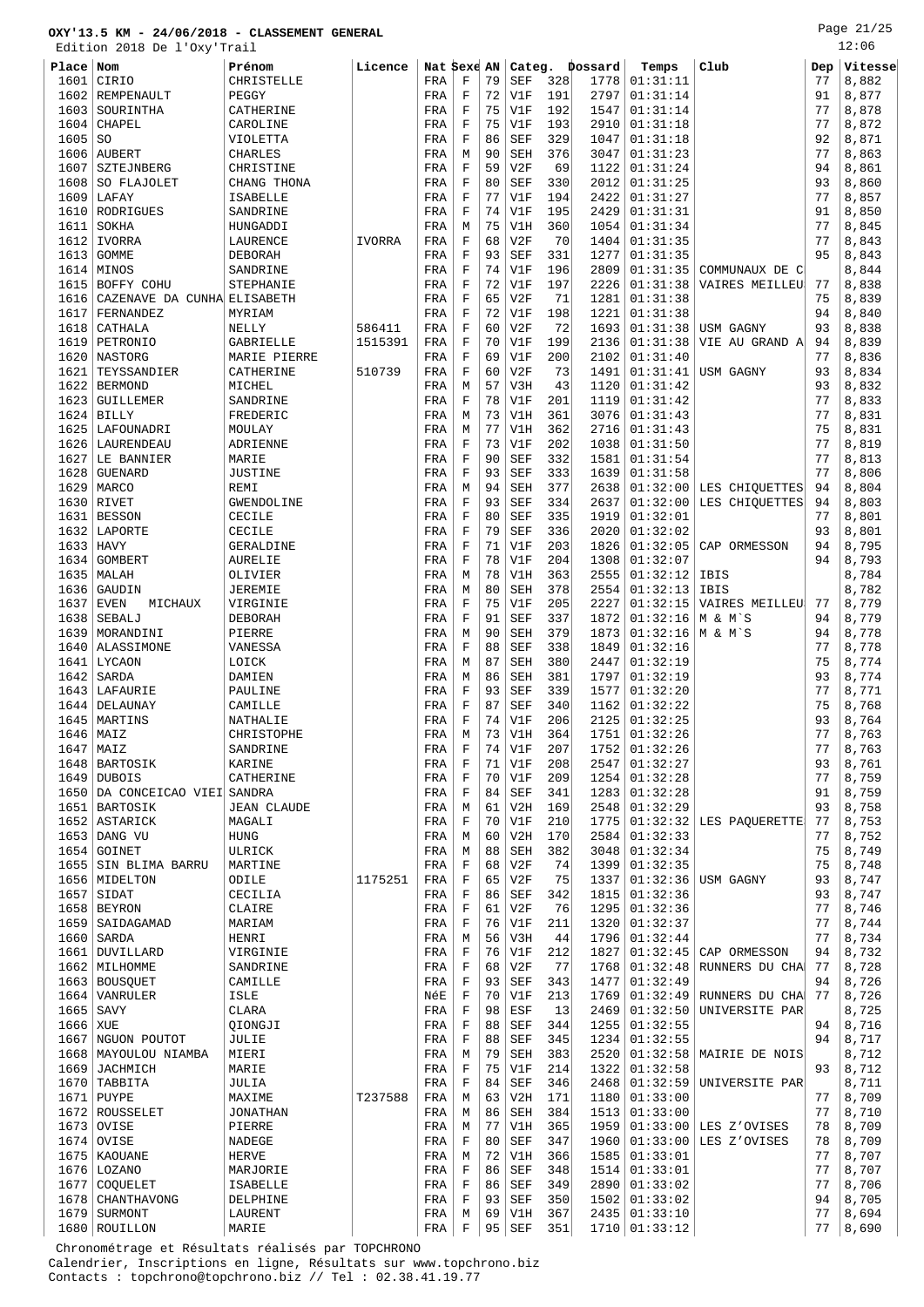Page 22/25

|              | Edition 2018 De l'Oxy'Trail          |                                    |         |            |                            |          |                   |            |              |                      |                              |          | 12:06          |
|--------------|--------------------------------------|------------------------------------|---------|------------|----------------------------|----------|-------------------|------------|--------------|----------------------|------------------------------|----------|----------------|
| Place Nom    |                                      | Prénom                             | Licence | Nat Sexe   |                            | AN       | Categ.            |            | Dossard      | Temps                | Club                         | Dep      | Vitesse        |
| 1681         | ROUILLON                             | CLEMENCE                           |         | FRA        | F                          | 92       | <b>SEF</b>        | 352        | 1823         | 01:33:13             | ALMADOL GEOCLE               | 77       | 8,689          |
| 1682         | FOLOPPE                              | ADRIEN                             |         | FRA        | М                          | 81       | <b>SEH</b>        | 385        | 1307         | 01:33:14             |                              | 93       | 8,687          |
| 1683         | RIOLAND                              | NADIA                              |         | FRA        | F                          | 77       | V1F               | 215        | 1485         | 01:33:15             |                              | 92       | 8,685          |
| 1684         | VIRGINIUS                            | REGIS                              |         | FRA        | М                          | 68       | V2H               | 172        | 1554         | 01:33:23             |                              | 93       | 8,674          |
| 1685         | TRATSAERT                            | PEGGY                              |         | FRA        | F                          | 72       | V1F               | 216        | 2285         | 01:33:24             | VAIRES MEILLEU               | 77       | 8,672          |
| 1686         | <b>JOANNES</b>                       | ERIC                               |         | FRA        | М                          | 61       | V2H               | 173        | 1672         | 01:33:27             |                              | 77       | 8,667          |
| 1687         | PERRIER                              | SARAH                              |         | FRA        | F                          | 76       | V1F               | 217        | 2060         | 01:33:35             |                              | 71       | 8,654          |
| 1688         | MARTIN FOURNIER                      | LAURENCE                           |         | FRA        | F                          | 61       | V2F               | 78         | 1965         | 01:33:36             |                              | 71       | 8,654          |
| 1689         | MARTINEZ                             | JULIE                              |         | FRA        | $\mathbf F$                | 82       | <b>SEF</b>        | 353        | 2329         | 01:33:37             |                              | 95       | 8,652          |
| 1690         | SUTTHAMMA                            | NETCHANOK                          |         | <b>BRI</b> | F                          | 91       | <b>SEF</b>        | 354        | 2597         | 01:33:44             |                              | 75       | 8,641          |
| 1691         | MIRABEL                              | ELODIE                             | 6650238 | FRA        | $\mathbf F$                | 84       | <b>SEF</b>        | 355        | 2385         | 01:33:45             | COLLEGIEN BFS                | 77       | 8,640          |
| 1692         | CHINAPPI                             | CHRISTELE                          |         | FRA        | F                          | 72       | V1F               | 218        | 1440         | 01:33:50             |                              | 77       | 8,632          |
| 1693         | GERMAIN                              | SEBASTIEN                          |         | FRA        | М                          | 87       | <b>SEH</b>        | 386        | 1201         | 01:33:50             |                              | 59       | 8,631          |
| 1694         | <b>SURAY</b>                         | <b>EMILIE</b>                      | T305892 | FRA        | F                          | 78       | V1F               | 219        | 1842         | 01:33:50             |                              | 77       | 8,632          |
| 1695         | KLINZING                             | CELINE                             |         | FRA        | F                          | 81       | <b>SEF</b>        | 356        | 2781         | 01:33:50             |                              | 77       | 8,632          |
| 1696         | ADELAIDA                             | <b>JOSE</b>                        |         | FRA        | М                          | 59       | V2H               | 174        | 1326         | 01:33:52             |                              | 77       | 8,628          |
| 1697         | <b>SURAY</b>                         | SEBASTIEN                          | 1917497 | FRA        | М                          | 78       | V1H               | 368        | 1841         | 01:33:52             | UA VILLENOY                  | 77       | 8,628          |
| 1698         | LEROUX                               | CYRIL                              |         | FRA        | М                          | 71       | V1H               | 369        | 1989         | 01:33:54             | CYRIL                        | 77       | 8,625          |
| 1699         | LEROUX                               | ANNE MARIE                         |         | FRA        | F                          | 71       | V1F               | 220        | 1990         | 01:33:55             |                              | 77       | 8,624          |
| 1700         | VANDENDRIES                          | XAVIER                             |         | FRA        | М                          | 78       | V1H               | 370        | 3121         | 01:33:58             |                              | 78       | 8,619          |
| 1701         | LE SAUX                              | MEGANE                             | 1985663 | FRA        | F                          | 94       | <b>SEF</b>        | 357        | 2770         | 01:33:59             | COR DAMMARTIN                | 77       | 8,618          |
| 1702         | PRUDHOMME                            | CHRISTELLE                         | 1693272 | FRA        | F                          | 73       | V1F               | 221        | 1236         | 01:34:00             | COR DAMMARTIN                | 77       | 8,617          |
| 1703         | PRUDHOMME                            | FREDERIC                           | 2003350 | FRA        | М                          | 69       | V1H               | 371        | 1241         | 01:34:00             | COR DAMMARTIN                | 77       | 8,616          |
| 1704         | FASOLA                               | STACIE                             |         | AMé        | F                          | 62       | V2F               | 79         | 2539         | 01:34:01             |                              | 10       | 8,615          |
| 1705         | FAUCHEREAU                           | SOLANGE                            | 578382  | FRA        | $\mathbf F$                | 47       | V4F               | 2          | 2479         | 01:34:01             | AS BOURSE                    |          | 8,615          |
| 1706         | FETTAH                               | <b>NADIA</b>                       | 1885783 | FRA        | F                          | 71<br>78 | V1F               | 222<br>372 | 1611         | 01:34:06<br>01:34:07 | TREMBLAY AC AT               |          | 8,608<br>8,606 |
| 1707<br>1708 | SUN<br>HALLIER                       | <b>VICTOR</b><br><b>JEAN MARIE</b> |         | FRA<br>FRA | М<br>М                     | 62       | V1H<br>V2H        | 175        | 3051<br>2260 | 01:34:07             |                              | 92<br>94 | 8,605          |
| 1709         | DENIS ESTEVANT                       | MATHILDE                           |         |            | $\mathbf F$                | 92       | <b>SEF</b>        | 358        | 2144         | 01:34:07             |                              | 93       | 8,605          |
| 1710         | DECRESSAC                            | PASCALE                            |         | FRA<br>FRA | F                          | 79       | <b>SEF</b>        | 359        | 2776         | 01:34:09             |                              | 93       | 8,603          |
| 1711         | COROT                                | <b>ISABELLE</b>                    |         | FRA        | F                          | 69       | V1F               | 223        | 3113         | 01:34:10             | COROT                        | 91       | 8,602          |
| 1712         | VERNET                               | MAGALI                             |         | FRA        | F                          | 73       | V1F               | 224        | 1582         | 01:34:20             |                              | 77       | 8,586          |
| 1713         | <b>BRIDAY</b>                        | CHANTAL                            |         | FRA        | F                          | 60       | V2F               | 80         | 2618         | 01:34:21             |                              | 77       | 8,585          |
| 1714         | MIGAULT                              | <b>JEAN YVES</b>                   |         | FRA        | М                          | 66       | V2H               | 176        | 2428         | 01:34:21             |                              | 91       | 8,584          |
| 1715         | TORRALBA                             | JULIEN                             |         | FRA        | М                          | 84       | <b>SEH</b>        | 387        | 1279         | 01:34:25             |                              | 77       | 8,579          |
| 1716         | TRUONG                               | ALEXANDRE                          |         | FRA        | M                          | 93       | <b>SEH</b>        | 388        | 2033         | 01:34:30             |                              | 77       | 8,570          |
| 1717         | TECHER                               | AURELIE                            | 1979001 | FRA        | F                          | 87       | SEF               | 360        | 1971         | 01:34:33             | NEUILLY SUR MA               |          | 8,566          |
| 1718         | LACOMME                              | CAMILLE                            |         | FRA        | F                          | 85       | <b>SEF</b>        | 361        | 3002         | 01:34:34             | ASSOCIATION AU               |          | 8,565          |
| 1719         | ROSSI                                | DELPHINE                           |         | FRA        | F                          | 82       | SEF               | 362        | 1125         | 01:34:35             |                              | 77       | 8,563          |
| 1720         | <b>GOMES</b>                         | <b>ROSA</b>                        | 2060994 | FRA        | F                          | 75       | V1F               | 225        | 2378         | 01:34:35             | ASC BNP PARIBA               | 94       | 8,563          |
| 1721         | GARCIA Y SOBRINO                     | MARINA                             | 585286  | FRA        | $\mathbf F$                | 56       | V3F               | 14         | 2484         | 01:34:35             | AS BOURSE                    |          | 8,563          |
| 1722         | BERNARD VILLORDIN CAROLINE           |                                    | 1882782 | FRA        | F                          | 86       | SEF               | 363        | 1225         | 01:34:39             | <b>BUSSY RUNNING</b>         | 77       | 8,558          |
| 1723         | KANESWARAN                           | ZOVENA                             |         | FRA        | F                          | 93       | <b>SEF</b>        | 364        | 1900         | 01:34:41             |                              | 77       | 8,555          |
| 1724         | <b>FAUCHER</b>                       | NATHALIE                           |         | FRA        | F                          | 76       | V1F               | 226        | 2037         | 01:34:41             |                              | 94       | 8,553          |
| 1725         | BONNEMASON CARRER CELINE             |                                    | 2067191 | FRA        | $\mathbf F$                | 75       | V1F               | 227        |              |                      | 2376 01:34:45 ASC BNP PARIBA | 93       | 8,548          |
|              | 1726   VOYARD                        | SYLVIE                             | 1597915 | FRA        | F                          | 60       | V2F               | 81         |              | $2860$ 01:34:51      | US MELUN                     | 77       | 8,540          |
| 1727         | VANHOUTTE                            | CAROLE                             |         | FRA        | F                          | 74       | V1F               | 228        | 2036         | 01:34:56             |                              | 94       | 8,532          |
| 1728         | RAMANOUDJAME                         | MIRA                               |         | FRA        | $\mathbf F$                | 81       | <b>SEF</b>        | 365        | 2614         | 01:34:58             | LES BICHIQUES                | 75       | 8,528          |
| 1729         | TOULGOAT                             | <b>ANNE</b>                        |         | FRA        | $\mathbf F$                | 83       | <b>SEF</b>        | 366        | 1748         | 01:34:58             |                              | 94       | 8,529          |
| 1730         | CANGEMI                              | MARCO                              |         | ITA        | М                          | 75       | V1H               | 373        | 1026         | 01:34:59             |                              | 77       | 8,527          |
| 1731         | MEHONG                               | MURIEL                             |         | FRA        | F                          | 80       | <b>SEF</b>        | 367        | 2615         | 01:34:59             | LES BICHIQUES                | 75       | 8,527          |
| 1732         | DENIS                                | <b>AURELIE</b>                     |         | FRA        | $\mathbf F$                | 85       | <b>SEF</b>        | 368        | 2872         | 01:35:00             |                              | 77       | 8,526          |
| 1733         | DENIS                                | ALINE                              |         | FRA        | F                          | 81       | <b>SEF</b>        | 369        | 2819         | 01:35:00             |                              | 77       | 8,526          |
|              | 1734 LEROUX                          | <b>BENOIT</b>                      |         | FRA        | M                          | 74       | V1H               | 374        | 2951         | 01:35:04             | ALTERNATIVE AR               |          | 8,519          |
| 1735         | LANTENOIS                            | CYNTHIA                            |         | FRA        | F                          | 77       | V1F               | 229        | 2375         | 01:35:04             |                              | 77       | 8,520          |
| 1736         | ZERRAF                               | NOURIA                             |         | FRA        | $\mathbf F$                | 76       | V1F               | 230        | 1721         | 01:35:07             | TEAM EMPREINTE               | 77       | 8,515          |
| 1737         | TURMEL                               | LISA                               |         | FRA        | $\mathbf F$                | 98       | ESF               | 14         | 2636         | 01:35:07             |                              | 94       | 8,516          |
| 1738         | POUDE                                | JULIETTE                           |         | FRA        | $\mathbf F$                | 95       | <b>SEF</b>        | 370        | 2527         | 01:35:07             |                              | 60       | 8,515          |
| 1739         | GHIONE                               | MARINE                             |         | FRA        | $\mathbf F$                | 88       | SEF               | 371        | 3097         | 01:35:08             |                              | 77       | 8,513          |
| 1740<br>1741 | MERIGONDE                            | MARIE ODILE<br>AMBRE               |         | FRA        | $\mathbf F$<br>$\mathbf F$ | 63<br>92 | V2F<br><b>SEF</b> | 82<br>372  | 2789<br>2437 | 01:35:16             |                              | 60<br>77 | 8,501          |
| 1742         | ALBASSIER<br>SURMONT                 |                                    |         | FRA        | $\mathbf F$                | 92       | <b>SEF</b>        | 373        | 2436         | 01:35:17<br>01:35:17 |                              | 77       | 8,500<br>8,501 |
| 1743         |                                      | MARINE                             |         | FRA        | М                          | 75       | V1H               |            |              |                      |                              | 77       | 8,490          |
| 1744         | BRASILEIRO DOS SA JEFERSON<br>MATIAS | ISABELLE                           |         | BRé<br>FRA | $\mathbf F$                | 75       | V1F               | 375<br>231 | 1021<br>1801 | 01:35:24<br>01:35:25 |                              | 77       | 8,489          |
| 1745         | SAN MARTIN TOLEDO LAETITIA           |                                    |         | FRA        | $\mathbf F$                | 78       | V1F               | 232        | 1799         | 01:35:25             |                              | 77       | 8,488          |
| 1746         | MOREL                                | <b>BRUNNO</b>                      |         | AMé        | М                          | 59       | V2H               | 177        | 2497         | 01:35:28             |                              | 15       | 8,484          |
| 1747         | CICO                                 | ALBA                               |         | FRA        | F                          | 90       | <b>SEF</b>        | 374        | 2046         | 01:35:30             |                              | 75       | 8,481          |
| 1748         | CHALON                               | CECILE                             |         | FRA        | $\mathbf F$                | 86       | <b>SEF</b>        | 375        | 2176         | 01:35:30             |                              | 94       | 8,481          |
| 1749         | DELAPLACE                            | NICOLAS                            |         | FRA        | M                          | 85       | <b>SEH</b>        | 389        | 1058         | 01:35:32             |                              | 92       | 8,477          |
| 1750         | <b>DEBUCHY</b>                       | SOPHIE                             |         | FRA        | $\mathbf F$                | 76       | V1F               | 233        | 2331         | 01:35:34             |                              | 77       | 8,475          |
| 1751         | CABRERO                              | ISABELLE                           |         | FRA        | F                          | 71       | V1F               | 234        | 3017         | 01:35:34             | VAL D'EUROPE A               |          | 8,475          |
| 1752         | BERRETTINI                           | SOPHIE                             |         | FRA        | $\mathbf F$                | 75       | V1F               | 235        | 2330         | 01:35:35             |                              | 77       | 8,473          |
| 1753         | PEREIRA                              | MARIA                              |         | POR        | F                          | 61       | V2F               | 83         | 2476         | 01:35:43             |                              | 78       | 8,461          |
| $1754$ LY    |                                      | AMARA                              |         | FRA        | $\mathbf F$                | 85       | <b>SEF</b>        | 376        | 1057         | 01:35:44             |                              | 92       | 8,460          |
|              | 1755   MALBEC                        | <b>NAOKO</b>                       |         | JAP        | $\mathbf F$                | 56       | V3F               | 15         | 2286         | 01:35:46             |                              | 75       | 8,457          |
|              | 1756 JEANNE                          | DOMINIQUE                          |         | FRA        | М                          | 76       | V1H               | 376        | 2956         | 01:35:57             |                              | 77       | 8,441          |
|              | 1757 ROLDAN                          | DAVID                              |         | FRA        | М                          | 69       | V1H               | 377        | 1708         | 01:36:05             |                              | 41       | 8,430          |
| 1758         | AIBOU                                | M BARK                             |         | FRA        | М                          | 72       | V1H               | 378        | 1729         | 01:36:06             | TEAM EMPREINTE               | 77       | 8,429          |
| 1759         | GIP                                  | QUY TRAN                           |         | FRA        | $\mathbf F$                | 73       | V1F               | 236        | 1760         | 01:36:11             |                              | 77       | 8,421          |
|              | $1760$ DE RUYCK                      | DAVID                              |         | FRA        | М                          |          | $75$ V1H          | 379        |              | 2118   01:36:14      |                              | 77       | 8,417          |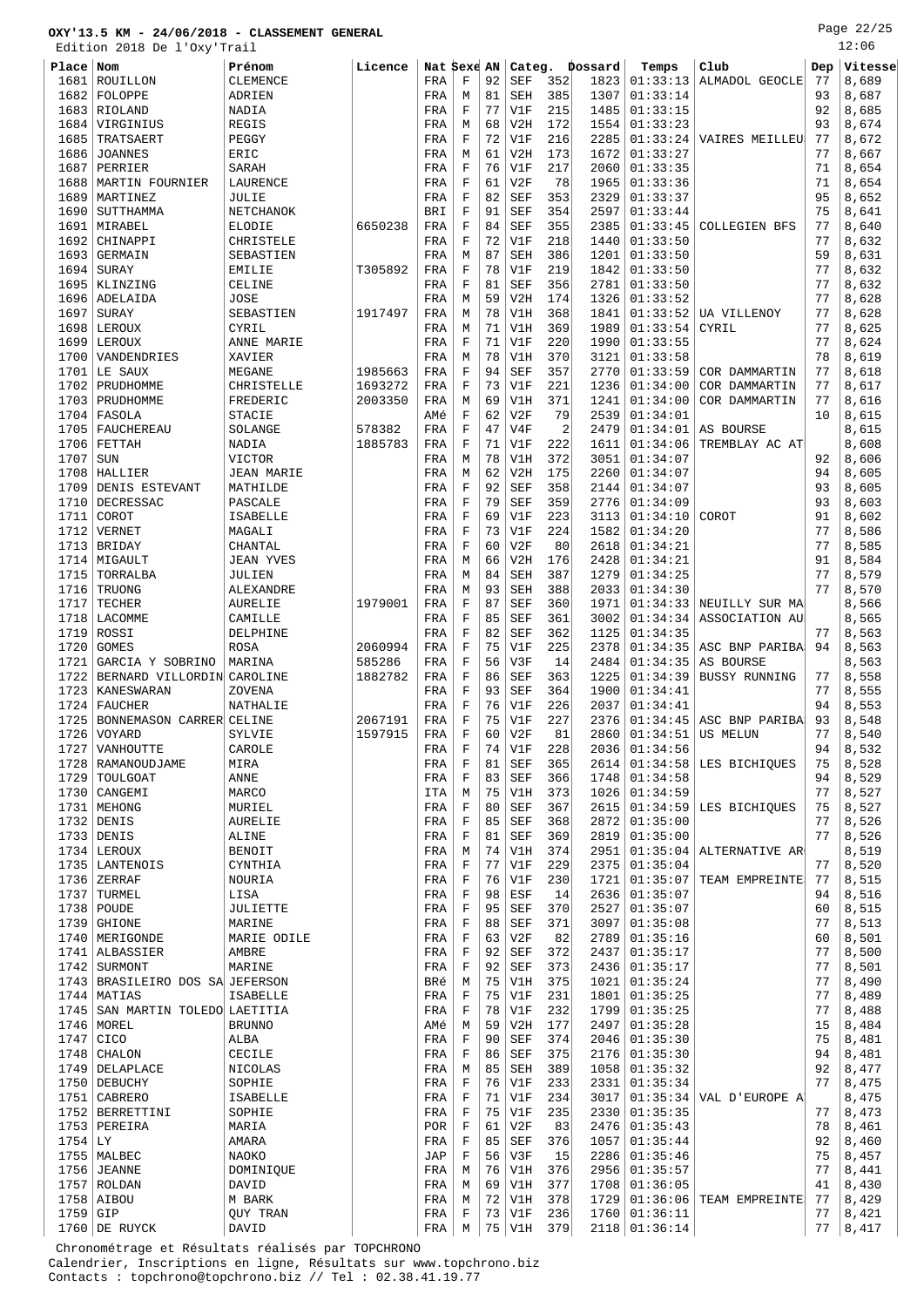Page 23/25 12:06

|       | Edition 2018 De l'Oxy'Trail     |                    |         |          |             |    |            |     |                |               |                                    |     | 12:06   |
|-------|---------------------------------|--------------------|---------|----------|-------------|----|------------|-----|----------------|---------------|------------------------------------|-----|---------|
| Place | Nom                             | Prénom             | Licence | Nat Sexe |             | AN |            |     | Categ. Dossard | Temps         | Club                               | Dep | Vitesse |
| 1761  | DIZIER                          | MARIE              |         | FRA      | F           | 91 | <b>SEF</b> | 377 | 2120           | 01:36:14      |                                    | 77  | 8,416   |
| 1762  | DE RUYCK                        | <b>JORDAN</b>      |         | FRA      | М           | 84 | <b>SEH</b> | 390 | 2119           | 01:36:15      |                                    | 77  | 8,415   |
| 1763  | TRAN HONG                       | TRANG              |         | FRA      | F           | 67 | V2F        | 84  | 2875           | 01:36:16      | HUAN/ TRANG                        | 77  | 8,414   |
| 1764  | LATOURNERIE                     | PATRICK            | 1969095 | FRA      | М           | 59 | V2H        | 178 | 1168           | 01:36:17      | ASC BNP PARIBA                     | 92  | 8,412   |
| 1765  | LISTRE                          | SOPHIE             |         | FRA      | F           | 89 | <b>SEF</b> | 378 | 1641           | 01:36:21      |                                    | 78  | 8,405   |
| 1766  | MILON                           | <b>AURORE</b>      |         | FRA      | $\mathbf F$ | 88 | <b>SEF</b> | 379 | 3070           | 01:36:21      |                                    | 78  | 8,406   |
| 1767  | <b>BERNARD</b>                  | LAURE              |         | FRA      | F           | 89 | SEF        | 380 | 2543           | 01:36:21      |                                    | 75  | 8,406   |
| 1768  | PHAM                            | ANTOINE            |         | FRA      | M           | 90 | <b>SEH</b> | 391 | 1531           | 01:36:23      |                                    | 77  | 8,404   |
| 1769  | DELOUTRE                        | MAEVA              |         | FRA      | F           | 91 | <b>SEF</b> | 381 | 1228           | 01:36:24      |                                    | 94  | 8,402   |
| 1770  | <b>FUCHS</b>                    | PAUL               |         | FRA      | М           | 84 | <b>SEH</b> | 392 | 1626           | 01:36:24      |                                    | 77  | 8,401   |
| 1771  | <b>BUGEJA</b>                   | <b>ELODIE</b>      |         | FRA      | F           | 92 | <b>SEF</b> | 382 | 2216           | 01:36:25      |                                    | 77  | 8,400   |
| 1772  | <b>DUPUIS</b>                   |                    |         |          |             | 64 | V2H        | 179 | 3081           | 01:36:29      |                                    | 75  | 8,394   |
|       |                                 | <b>JEAN MICHEL</b> |         | FRA      | М           | 89 |            |     |                |               |                                    |     |         |
| 1773  | HUGONIN                         | CHARLENE           |         | FRA      | F           |    | <b>SEF</b> | 383 | 1720           | 01:36:30      |                                    | 93  | 8,392   |
| 1774  | MINHOTO                         | <b>RICARDO</b>     |         | FRA      | М           | 83 | <b>SEH</b> | 393 | 1640           | 01:36:32      |                                    | 75  | 8,390   |
| 1775  | BOLLE MONBILLIARD RENE          |                    | 1094240 | FRA      | M           | 37 | V5H        | 1   | 2792           | 01:36:35      | LES FELES DU F                     | 77  | 8,386   |
| 1776  | <b>FUCHS</b>                    | AMANDINE           |         | FRA      | F           | 84 | <b>SEF</b> | 384 | 1627           | 01:36:35      |                                    | 77  | 8,386   |
| 1777  | DE CORNULIER                    | <b>DAGNA</b>       |         | FRA      | F           | 78 | V1F        | 237 | 1961           | 01:36:41      | DAGOHDAG                           | 78  | 8,376   |
| 1778  | MOULIN                          | VINCENT            |         | FRA      | М           | 71 | V1H        | 380 | 1962           | 01:36:41      | DAGOHDAG                           | 78  | 8,377   |
| 1779  | <b>BRAAS</b>                    | LUDOVIC            |         | FRA      | М           | 83 | <b>SEH</b> | 394 | 3091           | 01:36:44      |                                    | 77  | 8,373   |
| 1780  | DANIEL                          | <b>JEAN PIERRE</b> |         | FRA      | М           | 54 | V3H        | 45  | 1619           | 01:36:54      |                                    | 94  | 8,359   |
| 1781  | VERTENEUILLE                    | MARC               | 1674674 | FRA      | М           | 71 | V1H        | 381 | 1737           | 01:36:56      | USM GAGNY                          | 93  | 8,355   |
| 1782  | TANGUY                          | VERONIQUE          |         | FRA      | $\mathbf F$ | 70 | V1F        | 238 | 2577           | 01:36:59      |                                    | 94  | 8,351   |
| 1783  | GOUJON                          | <b>ASHLEY</b>      |         | FRA      | F           | 81 | <b>SEF</b> | 385 | 1451           | 01:36:59      |                                    | 94  | 8,351   |
| 1784  | DEASINGTON                      | NATHALIE           |         | FRA      | F           | 71 | V1F        | 239 | 1878           | 01:37:20      |                                    | 75  | 8,321   |
| 1785  | LE GUELTE                       | CHRISTINE          | 2005518 | FRA      | $\mathbf F$ | 61 | V2F        | 85  | 1541           | 01:37:22      | ADIDAS RUNNERS                     | 91  | 8,318   |
| 1786  | MATEOS                          | AMELIE             |         | FRA      | F           | 87 | <b>SEF</b> | 386 | 2324           | 01:37:27      |                                    | 51  | 8,311   |
| 1787  | TORRENT                         | GUILLAUME          |         | FRA      | М           | 82 | <b>SEH</b> | 395 | 1845           | 01:37:29      |                                    | 77  | 8,309   |
| 1788  | BRUNET                          | FANNY              |         | FRA      | F           | 84 | <b>SEF</b> | 387 | 2587           | 01:37:38      |                                    | 77  | 8,295   |
| 1789  | WATHLE                          | VIRGINIE           |         | FRA      | $\mathbf F$ | 77 | V1F        | 240 | 2891           | 01:37:38      |                                    | 77  | 8,296   |
| 1790  | WANG                            | JULIA              |         | FRA      | F           | 93 | <b>SEF</b> | 388 | 1158           | 01:37:45      |                                    | 77  | 8,285   |
| 1791  | BENTURKIA                       | MEHDI              |         | FRA      | M           | 97 | ESH        | 21  | 2979           | 01:37:49      | SUAPS MARNE-LA                     |     | 8,280   |
| 1792  | WILHEM                          | FREDERIC           |         | FRA      | М           | 77 | V1H        | 382 | 1305           | 01:37:49      |                                    | 77  | 8,280   |
| 1793  | WILHEM                          | VIRGINIE           |         | FRA      | $\mathbf F$ | 75 | V1F        | 241 | 1304           | 01:37:49      |                                    | 77  | 8,280   |
| 1794  | <b>JANES</b>                    | ELISABETH          |         | FRA      | F           | 65 | V2F        | 86  | 1041           | 01:38:02      |                                    | 75  | 8,262   |
| 1795  | <b>JUNG</b>                     | AUDREY             |         | FRA      | $\mathbf F$ | 83 | <b>SEF</b> | 389 | 3095           | 01:38:03      |                                    | 91  | 8,260   |
| 1796  | LEBRERE                         | <b>STEPHANE</b>    |         | FRA      | М           | 74 | V1H        | 383 | 1913           | 01:38:05      |                                    | 94  | 8,258   |
| 1797  | SCHEIDEL                        | ANNE               |         |          | F           | 66 | V2F        | 87  | 3022           | 01:38:10      | <b>EPAMARNE</b>                    |     | 8,251   |
| 1798  |                                 |                    |         | FRA      |             | 71 |            |     |                |               |                                    |     |         |
|       | TINET                           | VALERIE            |         | FRA      | F           |    | V1F        | 242 | 1345           | 01:38:16      |                                    | 23  | 8,242   |
| 1799  | MARKS                           | CAROLINE           |         | FRA      | F           | 81 | <b>SEF</b> | 390 | 1984           | 01:38:28      |                                    | 77  | 8,226   |
| 1800  | MICHAUD                         | SANDRINE           |         | FRA      | $\mathbf F$ | 79 | <b>SEF</b> | 391 | 3056           | 01:38:31      |                                    | 77  | 8,221   |
| 1801  | <b>JARDOT</b>                   | MARION             |         | FRA      | F           | 86 | <b>SEF</b> | 392 | 2659           | 01:38:33      |                                    | 77  | 8,219   |
| 1802  | COUDRAY                         | PATRICE            |         | FRA      | М           | 81 | SEH        | 396 | 1498           | 01:38:33      |                                    | 95  | 8,219   |
| 1803  | FRIEDMANN                       | CHLOE              |         | FRA      | F           | 88 | <b>SEF</b> | 393 | 1497           | 01:38:34      |                                    | 67  | 8,218   |
| 1804  | SOULARD                         | PASCALE            |         | FRA      | F           | 63 | V2F        | 88  | 1123           | 01:38:34      |                                    | 75  | 8,217   |
|       | 1805 MOREIRA                    | <b>JEAN PIERRE</b> |         | FRA      | М           | 67 | V2H        | 180 | 1037           | 01:38:36      |                                    | 75  | 8,215   |
|       | 1806 HUNTINGTON                 | CLAIRE             |         | FRA      | F           | 90 | <b>SEF</b> | 394 |                | 2450 01:38:37 |                                    | 94  | 8,213   |
| 1807  | CHAPISEAU                       | <b>ISABELLE</b>    |         | FRA      | F           | 61 | V2F        | 89  | 2808           | 01:38:40      | COMMUNAUX DE C                     |     | 8,209   |
| 1808  | GUENOT                          | FABIEN             |         | FRA      | М           | 87 | SEH        | 397 | 3000           | 01:38:43      |                                    | 95  | 8,205   |
| 1809  | EL BAZE                         | LAURENT            |         | FRA      | М           | 74 | V1H        | 384 | 2606           | 01:39:01      |                                    | 77  | 8,179   |
| 1810  | ANG                             | VARIANNE           |         | FRA      | F           | 78 | V1F        | 243 | 1618           | 01:39:02      |                                    | 94  | 8,179   |
| 1811  | FRAISE                          | PHILIPPE           |         | FRA      | М           | 66 | V2H        | 181 | 1532           | 01:39:02      |                                    | 93  | 8,178   |
| 1812  | VESTAL                          | CLEMENCE           |         | FRA      | F           | 91 | SEF        | 395 | 2919           | 01:39:05      |                                    | 92  | 8,174   |
|       | 1813   MARCHAND                 | MATHIEU            |         | FRA      | М           | 81 | SEH        | 398 | 2949           | 01:39:05      |                                    | 44  | 8,174   |
|       | 1814 FRAISE                     | VALERIE            |         | FRA      | F           | 67 | V2F        | 90  | 1534           | 01:39:06      |                                    | 93  | 8,173   |
| 1815  | PERNET                          | AMELIE             |         | FRA      | $\mathbf F$ | 87 | <b>SEF</b> | 396 | 1912           | 01:39:08      |                                    | 92  | 8,170   |
|       | 1816   BOTHOREL                 | RAYMOND            | 200588  | FRA      | М           | 51 | V3H        | 46  | 1492           | 01:39:13      | USM GAGNY                          | 93  | 8,163   |
| 1817  | <b>GLADIEUX</b>                 | KARINE             | 1692628 | FRA      | $\mathbf F$ | 68 | V2F        | 91  | 1494           | 01:39:13      | USM GAGNY                          | 93  | 8,163   |
|       | 1818   CHEVREAU                 | TERUMI             |         | JAP      | $\mathbf F$ | 67 | V2F        | 92  | 2288           | 01:39:14      |                                    | 94  | 8,162   |
| 1819  | QUINCHON                        | SARAH              |         | FRA      | F           | 93 | <b>SEF</b> | 397 | 1874           | 01:39:36      |                                    | 77  | 8,132   |
|       | 1820 LEAUVA                     | DEBORAH            |         | FRA      | $\mathbf F$ | 93 | <b>SEF</b> | 398 | 3096           | 01:39:48      |                                    | 78  | 8,116   |
|       | 1821 HEBERT                     | CELINE             |         | FRA      | $\mathbf F$ | 80 | SEF        | 399 | 1153           | 01:39:58      |                                    | 77  | 8,102   |
| 1822  | FORTIER                         | MARYVONNE          |         | FRA      | F           | 60 | V2F        | 93  | 2505           | 01:39:58      | MAIRIE DE NOIS                     | 77  | 8,102   |
|       | 1823 PIGEON                     | PATRICIA           |         | FRA      | $\mathbf F$ | 63 | V2F        | 94  | 1590           | 01:39:58      |                                    | 77  | 8,102   |
|       | 1824   MARTINEZ CLEMENTE CARMEN |                    |         | ESP      | $\mathbf F$ | 87 | <b>SEF</b> | 400 | 1774           | 01:39:59      |                                    | 77  | 8,101   |
|       | $1825$ BARCK                    | VANESSA            |         |          | $\mathbf F$ | 76 | V1F        | 244 | 1133           | 01:40:02      |                                    | 77  | 8,097   |
|       |                                 |                    |         | FRA      |             |    |            |     |                |               |                                    |     |         |
|       | $1826$ PEREZ                    | SOPHIE             |         | FRA      | F           | 71 | V1F        | 245 | 2981           | 01:40:04      |                                    | 92  | 8,093   |
| 1827  | ZHANG                           | ELODIE             |         | FRA      | F           | 88 | <b>SEF</b> | 401 | 1260           | 01:40:04      |                                    | 75  | 8,094   |
|       | 1828 ALLOUACHE                  | MARIE EMMANUELL    |         | FRA      | $\mathbf F$ | 68 | V2F        | 95  | 1992           | 01:40:20      |                                    | 93  | 8,073   |
|       | 1829   LAROUBINE                | VIRGINIE           |         | FRA      | F           | 71 | V1F        | 246 | 1994           | 01:40:20      |                                    | 93  | 8,073   |
|       | 1830   PINTER                   | NATHALIE           |         | FRA      | $\mathbf F$ | 68 | V2F        | 96  | 1551           | 01:40:20      |                                    | 93  | 8,072   |
| 1831  | ALLOUACHE                       | MOHAMMED           |         | FRA      | М           | 63 | V2H        | 182 | 1993           | 01:40:20      |                                    | 93  | 8,072   |
|       | 1832   PEAUGER                  | MARIE JOSE         |         | FRA      | $\mathbf F$ | 58 | V3F        | 16  | 2561           | 01:40:23      | MECA SYSTEME                       | 77  | 8,068   |
|       | 1833 RIVIERE                    | CHARLES            |         | FRA      | М           | 78 | V1H        | 385 | 1081           | 01:40:24      |                                    | 77  | 8,067   |
|       | 1834   LECOULEUX                | LILIANE            | 302011  | FRA      | $\mathbf F$ | 57 | V3F        | 17  | 2482           | 01:40:27      | AS BOURSE                          |     | 8,063   |
|       | 1835   MORVAN                   | MATHIEU            |         | FRA      | М           | 90 | SEH        | 399 | 1886           | 01:40:31      | TEAM PANDAS RO                     | 93  | 8,058   |
|       | 1836   SCHMITT                  | ANNE               | 1903019 | FRA      | $\mathbf F$ | 70 | V1F        | 247 | 2096           | 01:40:34      | CAG ARNOUVILLE                     | 95  | 8,053   |
|       | 1837   PERROTIN                 | <b>JOCELYNE</b>    |         | FRA      | F           | 56 | V3F        | 18  | 1198           | 01:40:52      |                                    | 77  | 8,030   |
| 1838  | CHAUVIN                         | STEPHANIE          |         | FRA      | $\mathbf F$ | 74 | V1F        | 248 | 1561           | 01:40:52      |                                    | 94  | 8,030   |
|       | 1839 ORLICH                     | MARIE JOSE         |         | FRA      | F           | 62 | V2F        | 97  | 3067           | 01:40:52      |                                    | 91  | 8,030   |
|       | $1840$ SYLLA                    | ASSA               | 2043323 | FRA      | $\mathbf F$ | 84 | <b>SEF</b> | 402 |                |               | $2091   01:40:52  $ LES CLEMENTINE | 94  | 8,029   |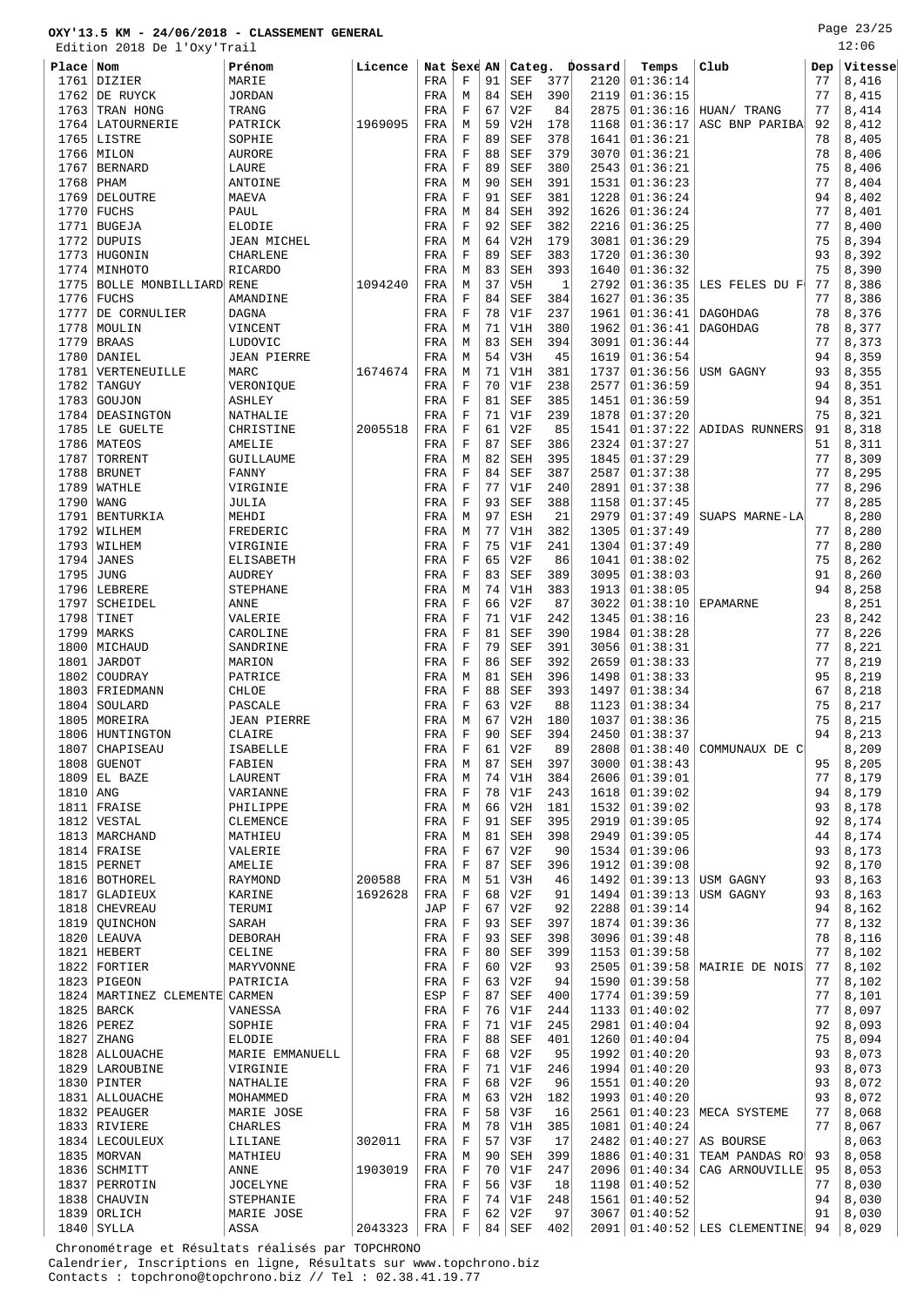Page 24/25

| 12:06<br>Edition 2018 De l'Oxy'Trail |                                     |                               |         |             |                            |          |                          |            |              |                      |                               |          |                |
|--------------------------------------|-------------------------------------|-------------------------------|---------|-------------|----------------------------|----------|--------------------------|------------|--------------|----------------------|-------------------------------|----------|----------------|
| Place Nom                            |                                     | Prénom                        | Licence | Nat Sexe AN |                            |          | Categ.                   |            | Dossard      | Temps                | Club                          | Dep      | Vitesse        |
| 1841                                 | DELORD                              | <b>AURORE</b>                 |         | FRA         | $\mathbf F$                | 76       | V1F                      | 249        | 1362         | 01:40:52             |                               | 77       | 8,029          |
| 1842                                 | <b>BRESSY</b>                       | FLORENCE                      | 1947358 | FRA         | F                          | 69       | V1F                      | 250        | 2089         | 01:40:53             | ES SUCY-EN-BRI                | 94       | 8,028          |
| 1843<br>1844                         | <b>ROSA</b><br><b>BUREAU</b>        | <b>BARBARA</b><br>LUCIE       | 1890716 | FRA<br>FRA  | $\mathbf F$<br>$\mathbf F$ | 72<br>86 | V1F<br><b>SEF</b>        | 251<br>403 | 2088<br>1824 | 01:40:53<br>01:41:01 | ES SUCY-EN-BRI                | 94<br>78 | 8,029<br>8,018 |
| 1845                                 | <b>BRANDEBOURG</b>                  | <b>AMANDA</b>                 |         | FRA         | $\mathbf F$                | 77       | V1F                      | 252        | 1549         | 01:41:01             |                               | 77       | 8,018          |
| 1846                                 | FOURRE                              | <b>AUDREY</b>                 |         | FRA         | $\mathbf F$                | 81       | <b>SEF</b>               | 404        | 1570         | 01:41:01             |                               | 94       | 8,018          |
| 1847                                 | PREBIN                              | FRANCOIS                      |         | FRA         | М                          | 65       | V2H                      | 183        | 1766         | 01:41:06             |                               | 77       | 8,011          |
| 1848                                 | SOISSONS                            | NATHALIE                      | 1512572 | FRA         | $\mathbf F$                | 68       | V2F                      | 98         | 2939         | 01:41:23             | MOISSY-CRAMAYE                |          | 7,989          |
| 1849                                 | <b>DAON</b>                         | <b>BEATRICE</b>               | 1590582 | FRA         | $\mathbf F$                | 63       | V2F                      | 99         | 2938         | 01:41:23             | MOISSY-CRAMAYE                |          | 7,989          |
| 1850                                 | PROSPER                             | SANDRINE                      |         | FRA         | $\mathbf F$                | 81       | SEF                      | 405        | 3114         | 01:41:24             |                               | 94       | 7,987          |
| 1851                                 | <b>BORROS</b>                       | MOSHE NOAM                    |         | FRA         | М                          | 83       | <b>SEH</b>               | 400        | 1515         | 01:41:35             |                               | 93       | 7,974          |
| 1852                                 | BALDASSARI                          | LISE                          |         | FRA         | F                          | 75       | V1F                      | 253        | 1200         | 01:41:45             |                               | 93       | 7,960          |
| 1853<br>1854                         | SOUPET<br><b>ESNARD</b>             | JULIEN<br><b>JEAN JACQUES</b> |         | FRA<br>FRA  | М<br>М                     | 87<br>46 | <b>SEH</b><br>V4H        | 401<br>3   | 1105<br>1035 | 01:41:49<br>01:41:52 |                               | 77<br>91 | 7,955<br>7,951 |
| 1855                                 | ALAGAMA                             | <b>ESTELLE</b>                |         | FRA         | F                          | 96       | ESF                      | 15         | 2381         | 01:42:10             |                               | 78       | 7,928          |
| 1856                                 | <b>BARATHE</b>                      | MAGALI                        |         | FRA         | F                          | 77       | V1F                      | 254        | 1289         | 01:42:11             |                               | 93       | 7,927          |
| 1857                                 | <b>RIOTTE</b>                       | LYDIANE                       |         | FRA         | $\mathbf F$                | 78       | V1F                      | 255        | 1416         | 01:42:11             |                               | 77       | 7,927          |
| 1858                                 | MARIONA                             | MARGARITA                     |         | FRA         | $\mathbf F$                | 56       | V3F                      | 19         | 1645         | 01:42:13             |                               | 95       | 7,923          |
| 1859                                 | <b>ASENSIO</b>                      | CARINE                        |         | FRA         | $\mathbf F$                | 79       | <b>SEF</b>               | 406        | 1988         | 01:42:14             |                               | 91       | 7,923          |
| 1860                                 | RODRIGUES                           | SANDRA                        |         | <b>POR</b>  | F                          | 80       | <b>SEF</b>               | 407        | 1147         | 01:42:22             |                               | 91       | 7,912          |
| 1861                                 | <b>GABET</b>                        | <b>CHARLENE</b>               |         | FRA         | F                          | 91       | SEF                      | 408        | 2748         | 01:42:23             |                               | 78       | 7,910          |
| 1862<br>1863                         | <b>DUDOGNON</b><br>LARCHER          | CLAIRE<br>PATRICK             |         | FRA         | $\mathbf F$<br>М           | 94<br>71 | <b>SEF</b><br>V1H        | 409<br>386 | 1670<br>1535 | 01:42:28<br>01:42:28 |                               | 91<br>93 | 7,904<br>7,904 |
| 1864                                 | <b>LYCAON</b>                       | LUCIE                         |         | FRA<br>FRA  | $\mathbf F$                | 68       | V2F                      | 100        | 2448         | 01:42:35             |                               | 75       | 7,896          |
| 1865                                 | MAINVIELLE                          | <b>AURELIE</b>                |         | FRA         | F                          | 90       | <b>SEF</b>               | 410        | 3050         | 01:43:18             |                               | 75       | 7,841          |
| 1866                                 | <b>FRANCKHAUSER</b>                 | SOPHIE                        |         | FRA         | $\mathbf F$                | 78       | V1F                      | 256        | 1583         | 01:43:19             |                               | 93       | 7,840          |
| 1867                                 | NAVAILS                             | <b>AURELIE</b>                |         | FRA         | F                          | 79       | <b>SEF</b>               | 411        | 1444         | 01:43:36             |                               | 60       | 7,818          |
| 1868                                 | MENDOZA                             | VERONIQUE                     |         | FRA         | $\mathbf F$                | 77       | V1F                      | 257        | 1478         | 01:43:38             |                               | 95       | 7,816          |
| 1869                                 | AUBRY                               | CEDRIC                        |         | FRA         | М                          | 74       | V1H                      | 387        | 3049         | 01:43:39             |                               | 77       | 7,814          |
| 1870                                 | HEIM                                | <b>ELISA</b>                  |         | FRA         | F                          | 91       | <b>SEF</b>               | 412        | 3060         | 01:43:40             |                               | 77       | 7,812          |
| 1871<br>1872                         | <b>LYVONG</b><br>VERNIER            | KANIKA<br>CHRISTELLE          |         | FRA<br>FRA  | $\mathbf F$<br>F           | 86<br>77 | <b>SEF</b><br>V1F        | 413<br>258 | 1149<br>1265 | 01:43:59<br>01:44:05 |                               | 94<br>77 | 7,789<br>7,781 |
| 1873                                 | <b>RADU</b>                         | IEMINA                        |         | FRA         | F                          | 81       | <b>SEF</b>               | 414        | 3069         | 01:44:12             |                               | 94       | 7,773          |
| 1874                                 | QUINONES                            | DAYRA FERNANDA                |         | ÉQU         | $\mathbf F$                | 74       | V1F                      | 259        | 1177         | 01:44:14             |                               | 92       | 7,770          |
| 1875                                 | MILUTINOVIC                         | DIANA                         |         | FRA         | $\mathbf F$                | 81       | <b>SEF</b>               | 415        | 1183         | 01:44:25             |                               | 77       | 7,757          |
| 1876                                 | <b>BLANCHETEAU</b>                  | FLORIAN                       |         | FRA         | М                          | 94       | <b>SEH</b>               | 402        | 2560         | 01:45:06             | MECA SYSTEME                  | 77       | 7,707          |
| 1877                                 | <b>BUSSAC</b>                       | <b>ISABELLE</b>               |         | FRA         | F                          | 80       | <b>SEF</b>               | 416        | 2327         | 01:45:06             |                               | 94       | 7,707          |
| 1878                                 | MOORE                               | LAURA                         |         | CAN         | F                          | 84       | <b>SEF</b>               | 417        | 2133         | 01:45:09             |                               | 75       | 7,703          |
| 1879<br>1880                         | DELANNOY<br><b>SCHLEININGER</b>     | CORINNE<br>ELODIE             |         | FRA<br>FRA  | F<br>F                     | 77<br>83 | V1F<br><b>SEF</b>        | 260<br>418 | 3046<br>1772 | 01:45:12<br>01:45:19 | LES PEPETTES                  | 77<br>93 | 7,699<br>7,691 |
| 1881                                 | LAVERGNE                            | DELPHINE                      |         | FRA         | F                          | 77       | V1F                      | 261        | 1771         | 01:45:19             | LES PEPETTES                  | 93       | 7,691          |
| 1882                                 | MUNOZ                               | ANNE ISABELLE                 |         | FRA         | $\mathbf F$                | 71       | V1F                      | 262        | 2320         | 01:45:22             |                               | 95       | 7,687          |
| 1883                                 | <b>DUCHMANN</b>                     | OPHELIE                       |         | FRA         | F                          | 96       | ESF                      | 16         | 2454         | 01:45:23             |                               | 77       | 7,685          |
| 1884                                 | SOKHA                               | FLORENCE                      |         | FRA         | F                          | 69       | V1F                      | 263        | 1053         | 01:45:32             |                               | 77       | 7,675          |
| 1885                                 | LAURENT                             | MARIE ANNICK                  |         | FRA         | F                          | 57       | V3F                      | 20         | 2146         | 01:45:32             |                               | 77       | 7,675          |
| 1887                                 | 1886   DELENNE<br>BAPTE             | ISABELLE<br>MARIE             |         | FRA<br>FRA  | F<br>F                     | 78<br>62 | V1F<br>V2F               | 264<br>101 | 3116<br>2582 | 01:45:33<br>01:45:40 |                               | 75<br>77 | 7,674<br>7,666 |
|                                      | 1888   HOUANG                       | FRANCIS                       |         | FRA         | М                          | 73       | V1H                      | 388        | 1235         | 01:45:43             |                               | 77       | 7,661          |
| 1889                                 | OLIVEIRA                            | ISABEL                        |         | FRA         | $\mathbf F$                | 74       | V1F                      | 265        | 1776         | 01:45:55             | LES PAQUERETTE                | 77       | 7,647          |
| 1890                                 | FELTEN                              | <b>EPONINE</b>                |         | FRA         | F                          | 86       | SEF                      | 419        | 1684         | 01:45:59             |                               | 77       | 7,642          |
|                                      | 1891   MALLET                       | ALAIN                         |         | FRA         | M                          | 53       | V3H                      | 47         | 2081         | 01:46:02             |                               | 77       | 7,639          |
| 1892                                 | LECOMTE                             | ROMAIN                        | 599924  | FRA         | M                          | 84       | SEH                      | 403        | 1683         | 01:46:03             | AS FONTAINE                   | 77       | 7,637          |
|                                      | 1893 LECOMTE                        | MARIE                         |         | FRA         | $\mathbf F$                | 78       | V1F                      | 266        | 1682         | 01:46:04             |                               | 77       | 7,637          |
|                                      | 1894 DIAMANT                        | OURI<br>FREDERIC              |         | FRA         | М                          | 80<br>64 | <b>SEH</b>               | 404        | 2643         | 01:46:06<br>01:46:11 |                               | 92<br>77 | 7,633          |
| 1895<br>1896                         | CHOFFY<br>GUILLIN                   | LILIAN                        |         | FRA<br>FRA  | М<br>М                     | 81       | V2H<br><b>SEH</b>        | 184<br>405 | 1063<br>2806 | 01:46:16             |                               | 77       | 7,628<br>7,622 |
| $1897$ HOR                           |                                     | IMAINE                        |         | FRA         | F                          | 84       | <b>SEF</b>               | 420        | 2805         | 01:46:16             |                               | 77       | 7,622          |
| 1898                                 | SZLAGA                              | ROMAIN                        |         | FRA         | М                          | 87       | SEH                      | 406        | 1899         | 01:46:28             |                               | 77       | 7,607          |
| 1899                                 | ROUSSELET                           | ELODIE                        |         | FRA         | F                          | 88       | <b>SEF</b>               | 421        | 1482         | 01:46:28             |                               | 77       | 7,607          |
| 1900 KEO                             |                                     | VANNY                         |         | FRA         | $\mathbf F$                | 74       | V1F                      | 267        | 2496         | 01:46:49             |                               | 77       | 7,583          |
| 1901   KEO                           |                                     | SOPHAN                        |         | FRA         | М                          | 79       | <b>SEH</b>               | 407        | 2495         | 01:46:49             |                               | 77       | 7,582          |
|                                      | $1902$ DOUEZ                        | FANNY                         |         | FRA         | F                          | 78       | V1F                      | 268        | 1344         | 01:46:51             |                               | 91       | 7,580          |
| 1904                                 | 1903 DARCHE<br>CANU                 | CLEMENT                       |         | FRA         | М<br>F                     | 88<br>85 | <b>SEH</b><br><b>SEF</b> | 408<br>422 | 1504<br>1635 | 01:47:04<br>01:47:56 |                               | 93<br>77 | 7,565<br>7,504 |
|                                      | 1905   VAUNOIS                      | JENNIFER<br>MARION            |         | FRA<br>FRA  | $\mathbf F$                | 81       | SEF                      | 423        | 1887         | 01:48:01             | TEAM POPEYE<br>TEAM PANDAS RO | 93       | 7,498          |
| 1906                                 | RANDRETSA                           | SARAH                         |         | FRA         | F                          | 83       | SEF                      | 424        | 2326         | 01:48:10             |                               | 94       | 7,488          |
|                                      | 1907 LACLEF                         | <b>REGIS</b>                  |         | FRA         | М                          | 81       | <b>SEH</b>               | 409        | 1636         | 01:48:11             | TEAM POPEYE                   | 77       | 7,487          |
| 1908                                 | CANU                                | MARTINE                       |         | FRA         | $\mathbf F$                | 60       | V2F                      | 102        | 1634         | 01:48:26             | TEAM POPEYE                   | 77       | 7,470          |
| 1909                                 | CHARLERY                            | VERANYNE                      |         | FRA         | F                          | 79       | <b>SEF</b>               | 425        | 1039         | 01:49:09             |                               | 77       | 7,420          |
| 1910                                 | PORTUT                              | VANESSA                       |         | FRA         | F                          | 78       | V1F                      | 269        | 2487         | 01:49:10             |                               | 77       | 7,419          |
| 1911                                 | DE MACEDO MARTINE MELODY            |                               |         | FRA         | F                          | 88       | SEF                      | 426        | 2396         | 01:49:52             | LES BOULARDS                  | 49       | 7,371          |
| 1912<br>1913                         | DE MACEDO MARTINE ALEXIS<br>ETIENNE | <b>LOUIS GUY</b>              |         | FRA<br>FRA  | M<br>М                     | 88<br>78 | <b>SEH</b><br>V1H        | 410<br>389 | 2397<br>2438 | 01:49:55<br>01:50:05 | LES BOULARDS                  | 49<br>95 | 7,369<br>7,358 |
|                                      | 1914   BAUDREY                      | VALERIE                       |         | FRA         | $\mathbf F$                | 64       | V2F                      | 103        | 1644         | 01:50:28             |                               | 75       | 7,332          |
|                                      | 1915   NICOLAS                      | MELANIE                       |         | FRA         | F                          | 92       | SEF                      | 427        | 1229         | 01:50:50             |                               | 91       | 7,308          |
| 1916                                 | CARRASQUEIRA                        | JACQUELINE                    |         | FRA         | $\mathbf F$                | 70       | V1F                      | 270        | 2335         | 01:50:50             |                               |          | 7,308          |
|                                      | 1917   MASSAMBA                     | FIDELE                        |         | FRA         | F                          | 95       | <b>SEF</b>               | 428        | 1821         | 01:51:50             | SUNSHINE                      | 93       | 7,242          |
|                                      | 1918   ROLLAND                      | FABRICE                       |         | FRA         | М                          | 67       | V2H                      | 185        | 1767         | 01:52:06             | RUNNERS DU CHA                | 77       | 7,225          |
| 1919                                 | <b>BORNET</b><br>1920 DEKARZ        | ANNIE CLAUDE<br>CLAUDETTE     | 2055703 | FRA<br>FRA  | F<br>F                     | 54<br>62 | V3F<br>V2F               | 21<br>104  | 2940<br>1042 | 01:52:59<br>01:53:03 | MOISSY-CRAMAYE                | 75       | 7,169          |
|                                      |                                     |                               |         |             |                            |          |                          |            |              |                      |                               |          | 7,165          |